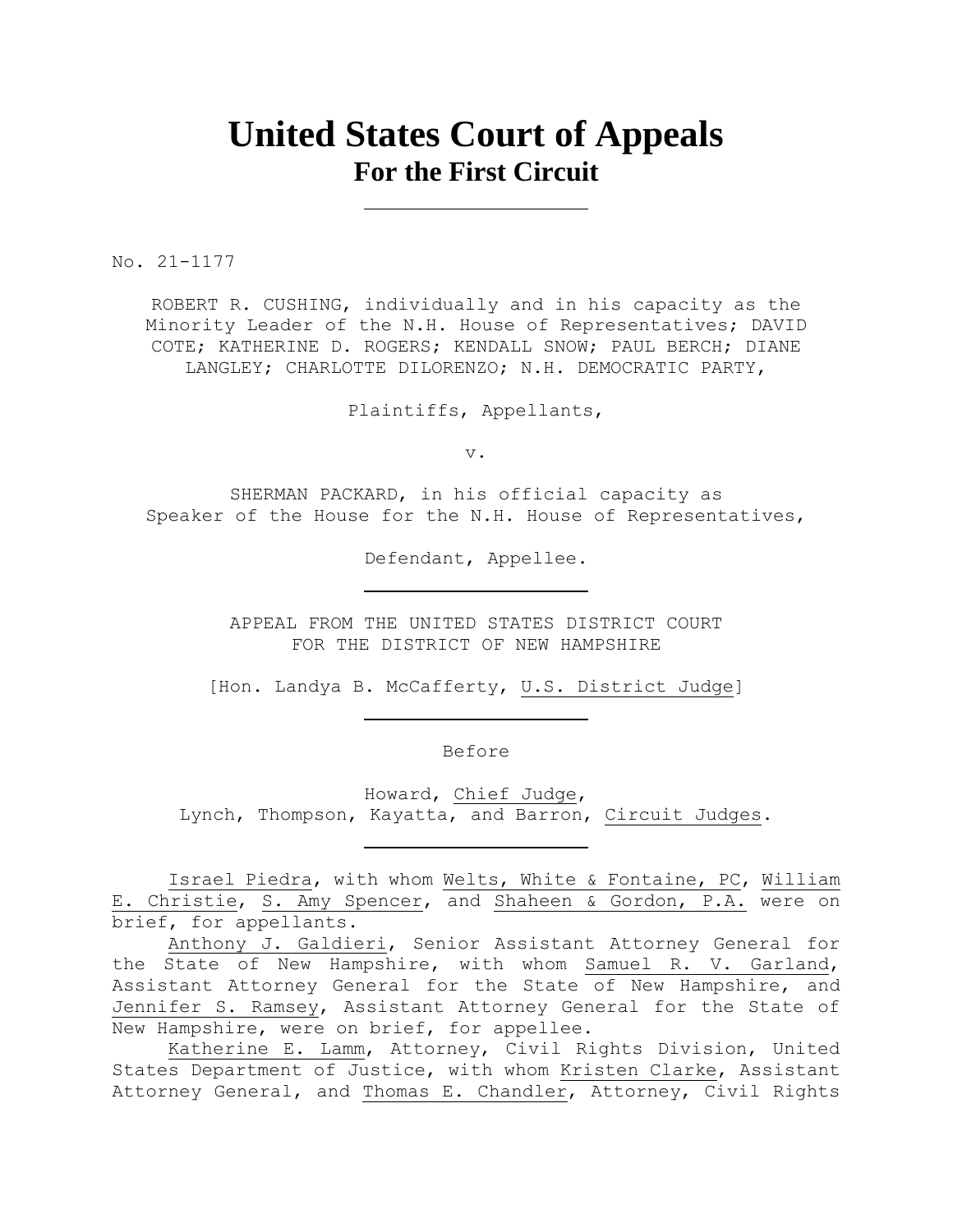Division, United States Department of Justice, were on brief, for the United States, amicus curiae.

Joshua L. Gordon was on brief for ABLE - New Hampshire and National Disability Rights Network, amici curiae.

Opinion En Banc

March 25, 2022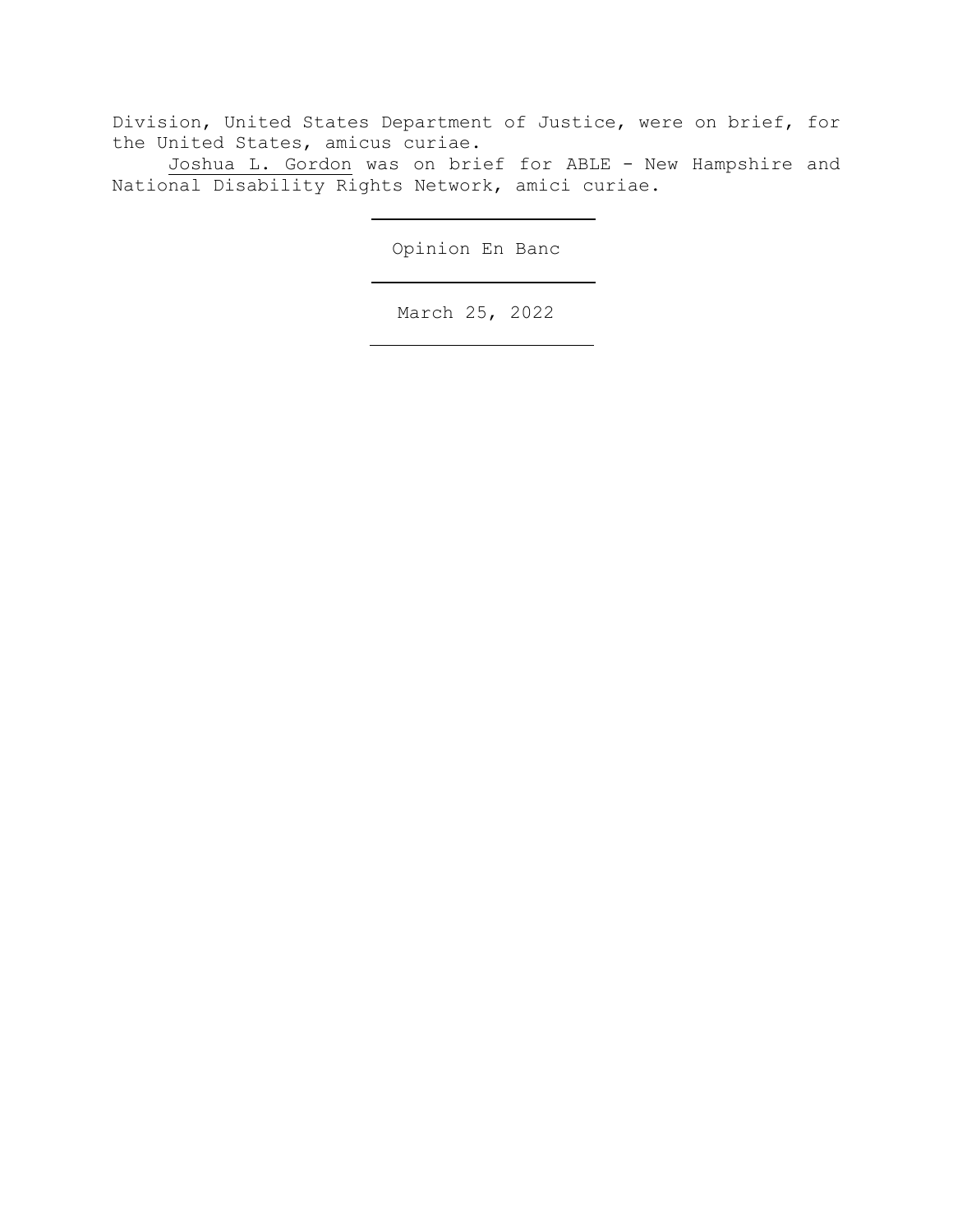**BARRON, Circuit Judge, with whom Howard, Chief Judge, and Lynch, Circuit Judge, join.** Does either Title II of the Americans with Disabilities Act ("ADA") or § 504 of the Rehabilitation Act ("RHA") authorize a federal court to resolve a dispute among members of a state legislative body about whether votes on bills may be cast remotely rather than in person? That question and others closely related to it arise here from a dispute among members of the New Hampshire House of Representatives ("House") over the proper way for that legislative body to conduct its official proceedings in the face of the threat to health that the COVID-19 virus poses.

Procedurally speaking, the questions come to us in connection with an interlocutory appeal by members of the House, each of whom is alleged to be especially vulnerable to the virus due to a medical condition, and the New Hampshire Democratic Party. The appeal challenges the denial by the United States District Court for the District of New Hampshire of a motion for a preliminary injunction against Sherman Packard, the Speaker of the House. The motion seeks to require the Speaker to institute procedures that would permit the representatives to participate remotely in House proceedings -- including with respect to the casting of votes on bills -- to reduce their risk of being infected with the virus.

- 3 -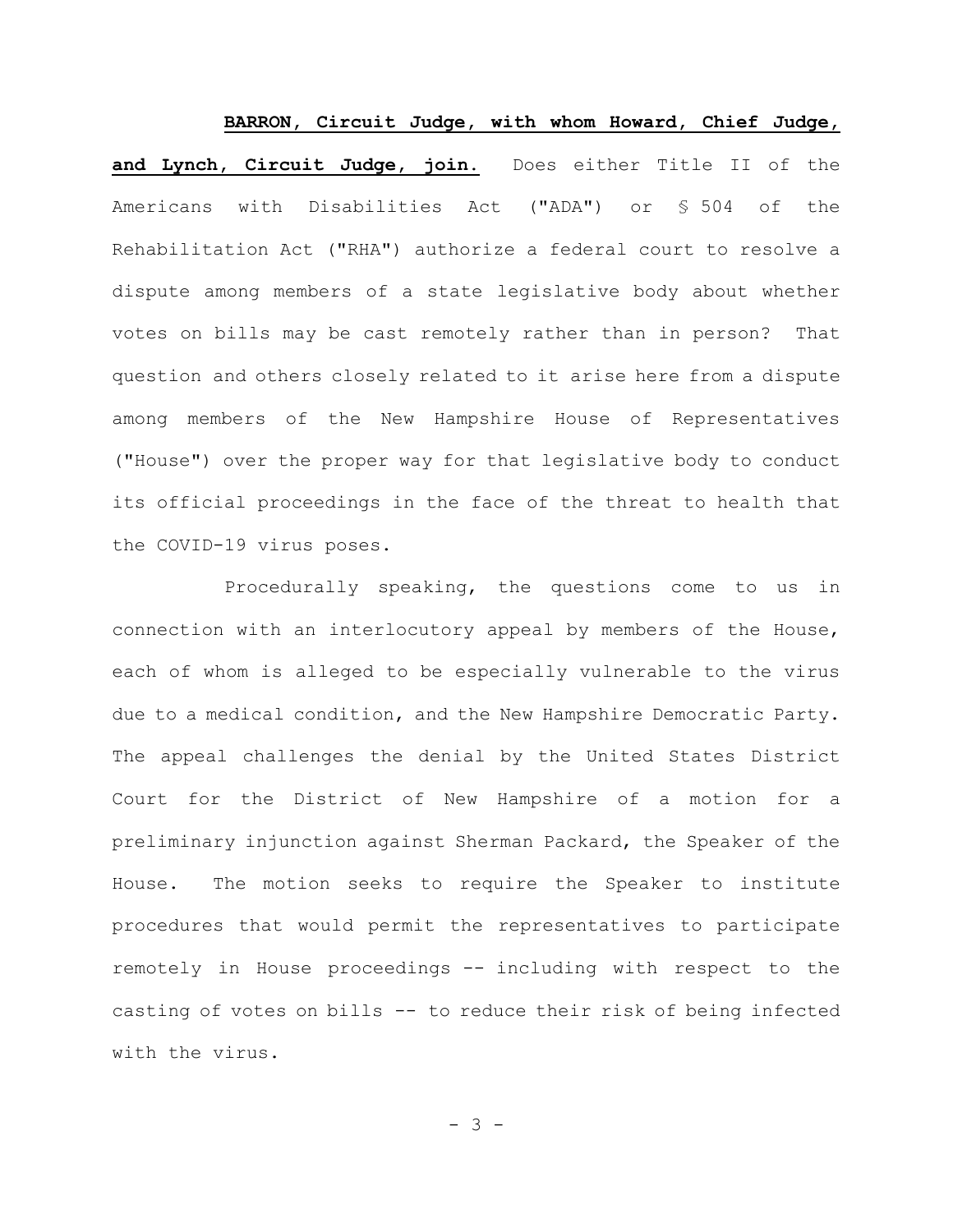The underlying suit names the Speaker, in his official capacity, as the defendant and alleges his violation of both Title II of the ADA and § 504 of the RHA, among other provisions of federal and state law, based on his refusal to grant the representatives' request for that same accommodation. The motion for a preliminary injunction was based on the plaintiffs' ADA- and RHA-related claims.

The District Court denied the motion based on the Speaker's assertion of legislative immunity. See Cushing v. Packard, No. 21-cv-147, 2021 WL 681638 (D.N.H. Feb. 22, 2021). On interlocutory appeal, a panel of our Court unanimously vacated and remanded the District Court's ruling on the ground that Title II of the ADA abrogated, and § 504 of the RHA in this case effected a waiver of, legislative immunity, such that the plaintiffs' claims based on those statutes could be considered on their merits. Cushing v. Packard, 994 F.3d 51 (1st Cir. 2021).

The Speaker at that point petitioned our Court for rehearing en banc, which we granted in an order that vacated the panel's decision. Cushing v. Packard, No. 21-1177, 2021 WL 2216970 (1st Cir. June 1, 2021); see 1st Cir. I.O.P. X(D). Thus, we now must review anew the District Court's denial of the motion for the preliminary injunction.

- 4 -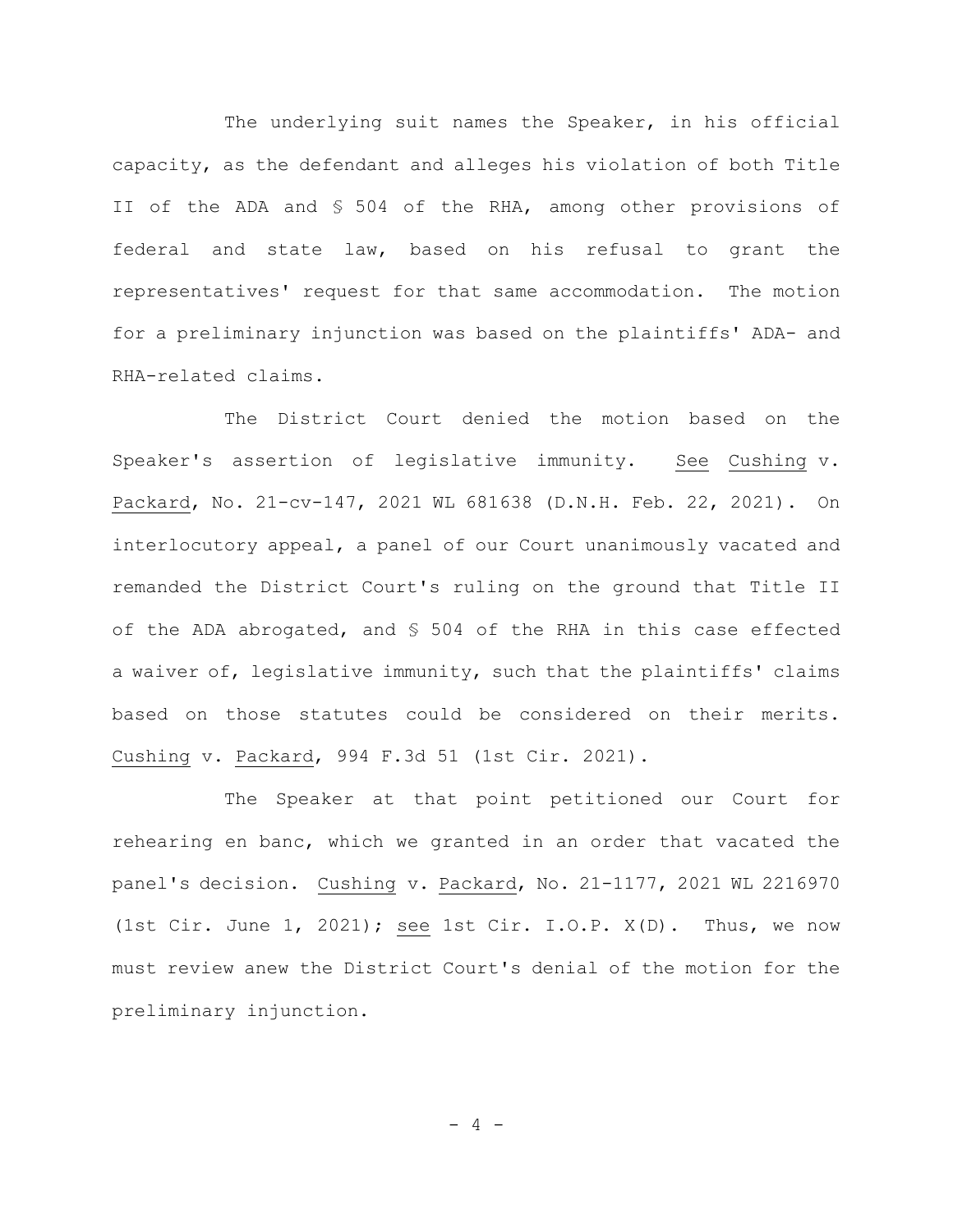We are mindful of the seriousness of the threat to public health that the COVID-19 virus poses. Indeed, we have held our proceedings in this case remotely in accord with our own protocols for dealing with that threat. But, our task in this appeal is not to determine the most advisable means of conducting governmental operations during the pandemic. Nor is it to decide how the ADA's and the RHA's requirements to provide reasonable accommodations to those with medical vulnerabilities apply in the face of the peculiar risk that this specific virus presents. It is solely to determine whether the District Court erred in holding that the Speaker's assertion of legislative immunity prevents the plaintiffs from obtaining the preliminary injunctive relief that they seek. Because we conclude that the District Court did not err in so holding, we affirm the denial of the motion for the preliminary injunction and remand the case for further proceedings consistent with this ruling.

# **I.**

#### **A.**

On March 13, 2020, New Hampshire Governor Christopher T. Sununu issued an executive order that declared a state of emergency due to the COVID-19 virus's spread. N.H. Exec. Order 2020-04 (Mar. 13, 2020) ("Order"). The Order, among other things, encouraged State government bodies to "conduct meetings through electronic

 $- 5 -$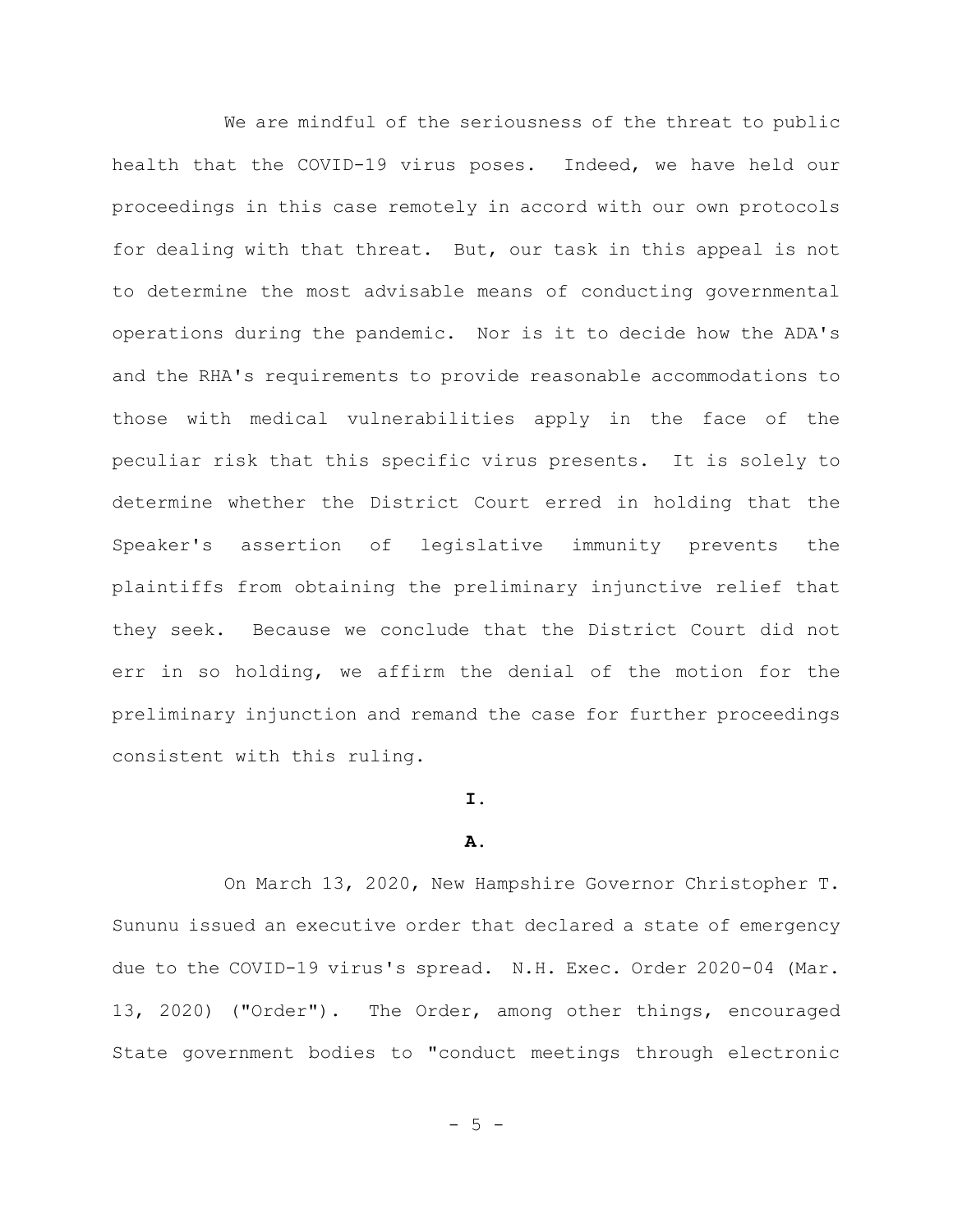means while preserving, to the extent feasible, the public's right to notice of such meetings and ability to observe and listen contemporaneously." Id. at 4, ¶ 8.

The Order did not direct the House to take any specific action. Indeed, the New Hampshire Constitution commits to the members of the House the power to "choose their own speaker, appoint their own officers, and settle the rules of proceedings in their own house." N.H. Const. pt. II, art. 22.

But, in the immediate wake of the Order, the House, which with 400 members is the largest single state legislative body in the country, chose of its own accord to suspend all its proceedings before then resuming them in June. The House did not hold the resumed proceedings in the House chamber. Instead, the House held proceedings twice in June and once in September at the Whittemore Center, the University of New Hampshire's ice hockey arena, to facilitate social distancing and thereby reduce the risk that those participating in the proceedings would be infected with the virus.

The House also began to consider conducting its future proceedings remotely. As part of that consideration, it sought an advisory opinion on September 16, 2020 from the New Hampshire Supreme Court as to whether "holding a session of the New Hampshire House of Representatives remotely, either wholly or in part,

- 6 -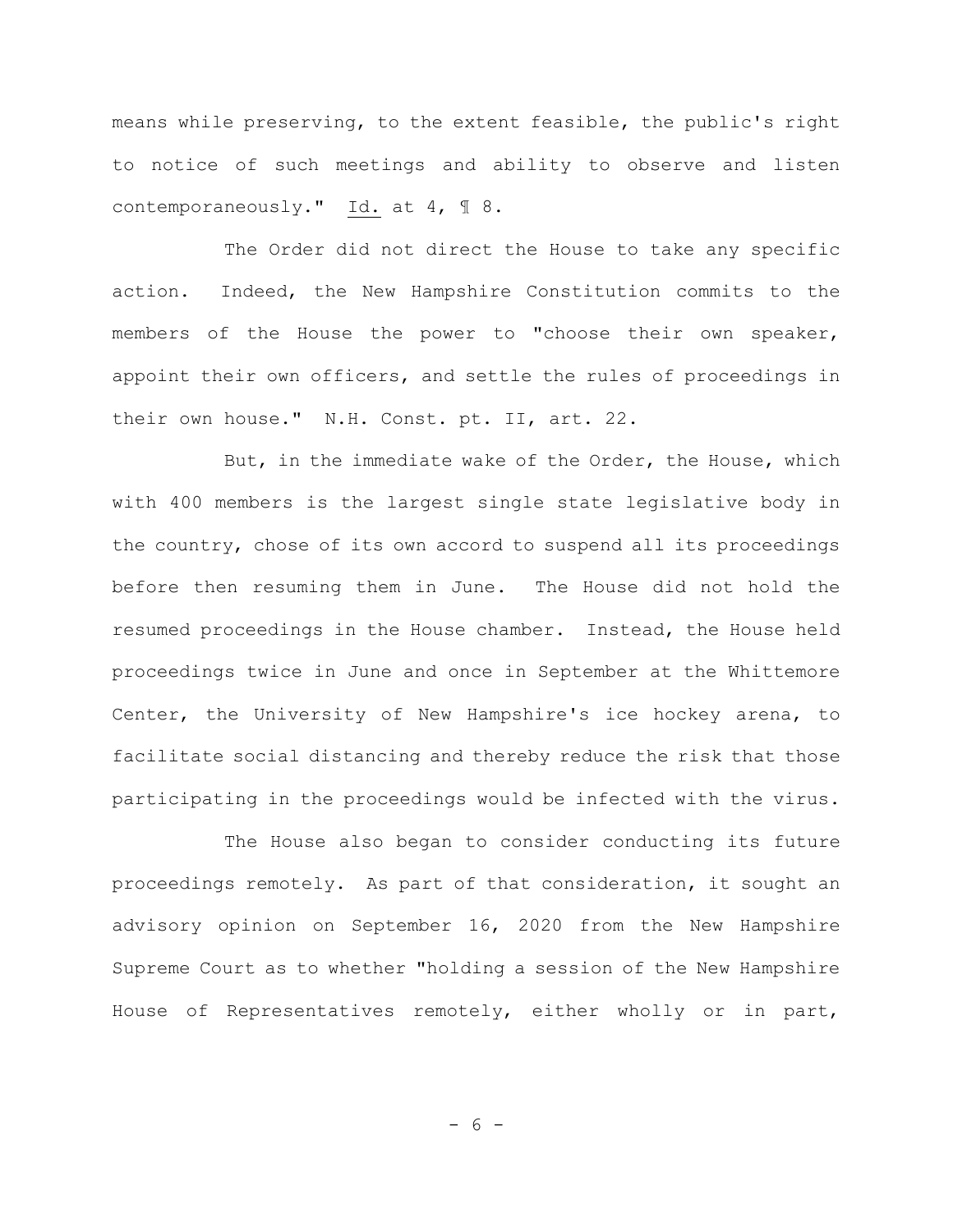whereby a quorum could be determined electronically, violates Part II, Article 20 of the New Hampshire Constitution."<sup>1</sup>

The House did not thereafter hold any proceedings during the remainder of the legislative session. But, before the legislative session ended, the New Hampshire Supreme Court, on November 17, 2020, issued an opinion in response to the House's request.

The opinion advised the House that holding legislative proceedings remotely would not prevent the House from discerning a quorum. See Opinion of the Justices, 247 A.3d 831, 840 (N.H. 2020) (discussing N.H. Const. pt. II, art. 20). The opinion further explained that, as a result, the New Hampshire Constitution did not prohibit remote participation by representatives in House proceedings. See id.

## **B.**

The New Hampshire Supreme Court issued its advisory opinion soon after elections had been held in the state for seats to the House for the upcoming legislative session. Those elections

<sup>1</sup> Part II, Article 20 of the New Hampshire Constitution provides that "[a] majority of the members of the House of Representatives shall be a quorum for doing business: But when less than two thirds of the Representatives elected shall be present, the assent of two thirds of those members shall be necessary to render their acts and proceedings valid."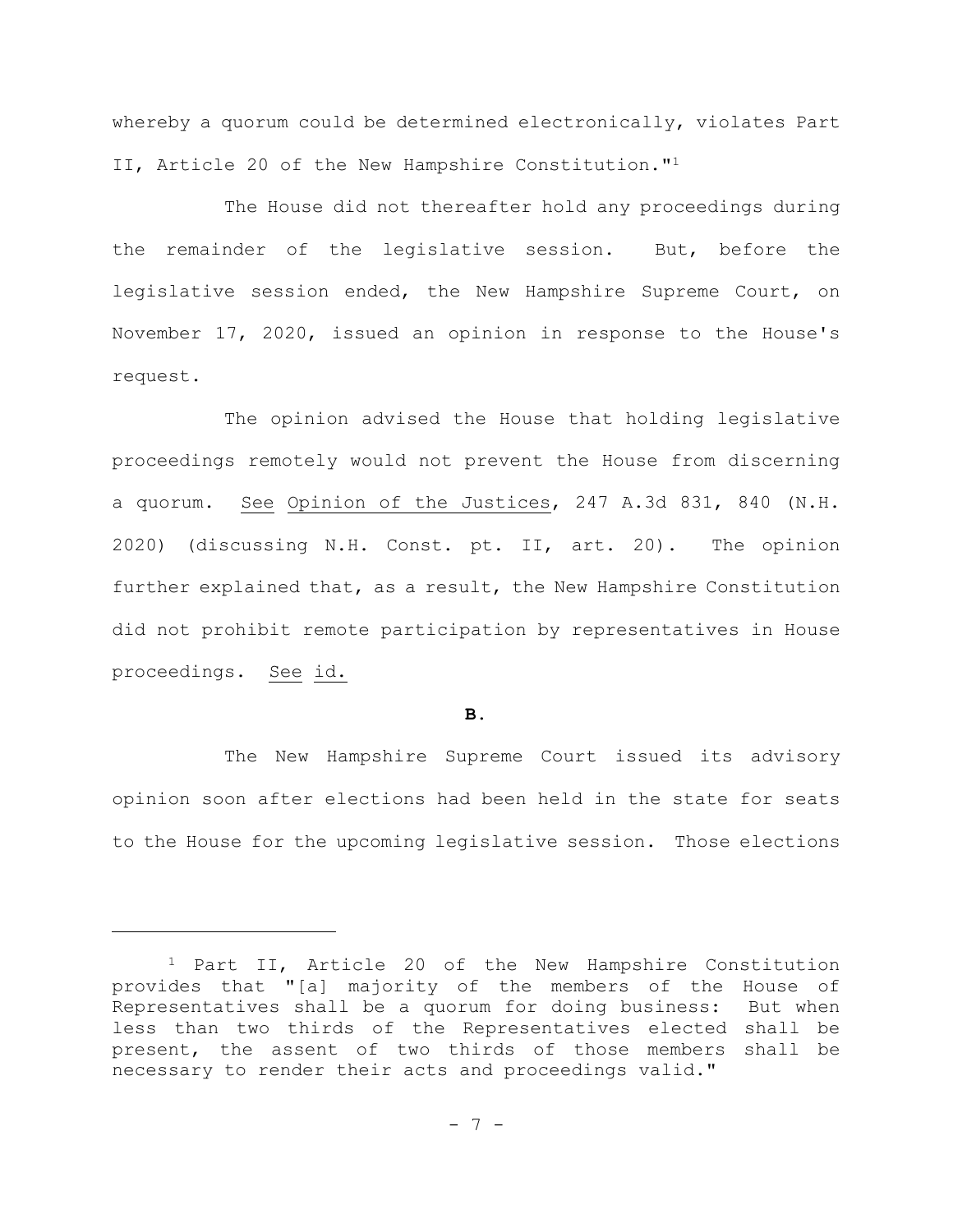ushered in the next phase of the House's debate over how to conduct its proceedings during the pandemic.

Under Part II, Article 3 of the New Hampshire Constitution, the House for the preceding legislative session is dissolved at 12:01 A.M. on the first Wednesday of December in evennumbered years. That portion of the New Hampshire Constitution further provides that the House for the subsequent legislative session is constituted on that same day.

That day is recognized by the House as "Organization Day," and on it the Governor swears in all members of the House. The House on that day also establishes rules for its upcoming legislative session.

Organization Day in 2020 fell on December 2, and the proceedings of the House on that date took place outdoors, next to the Whittemore Center. Because the November elections had resulted in a shift of party control in the House from the Democrats to the Republicans, the House elected a new Speaker, Representative Richard "Dick" Hinch, during the Organization Day proceedings. The House also adopted, during those same proceedings, rules to govern the upcoming legislative session.

As part of the debate over those rules, newly elected Representative Andrew Bouldin proposed to require the Speaker to accommodate members who wished to participate remotely in

- 8 -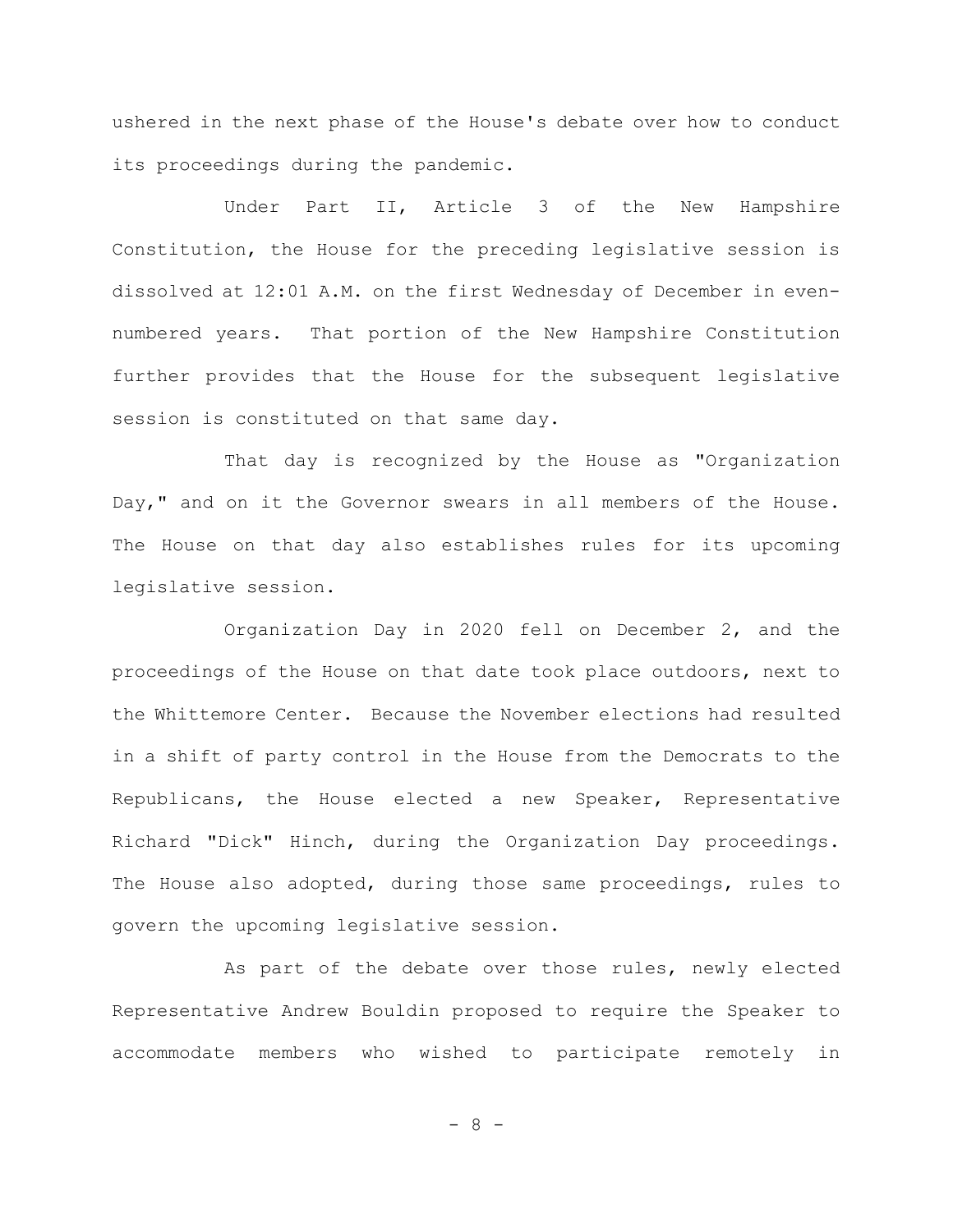proceedings of the House and to cast votes on legislation by that same means. Representative Sherman Packard spoke against the proposal as being premature. The House rejected Rep. Bouldin's proposed rule to require such an accommodation by a vote of 182 to 56. See N.H. House Journal, Vol. 43, No. 1, at 7.

Then, on December 9, 2020, Speaker Hinch died of complications related to COVID-19. Representative Packard, who was named Deputy Speaker of the House shortly after Speaker Hinch's election on December 2, became the Acting Speaker of the House. The Acting Speaker announced that, in accord with Part II, Article 3 of the New Hampshire Constitution, the next proceedings of the House would take place on January 6, 2021. He also announced that the proceedings would be held in a parking lot on the University of New Hampshire's campus.

In response to the announcement, a number of House members, including plaintiffs in this case, sent emails to the Acting Speaker in which they requested that he provide them with an accommodation, on account of their medical conditions and other limitations, to participate in the January 6 proceedings remotely. The Acting Speaker rejected the requests. He indicated, however,

- 9 -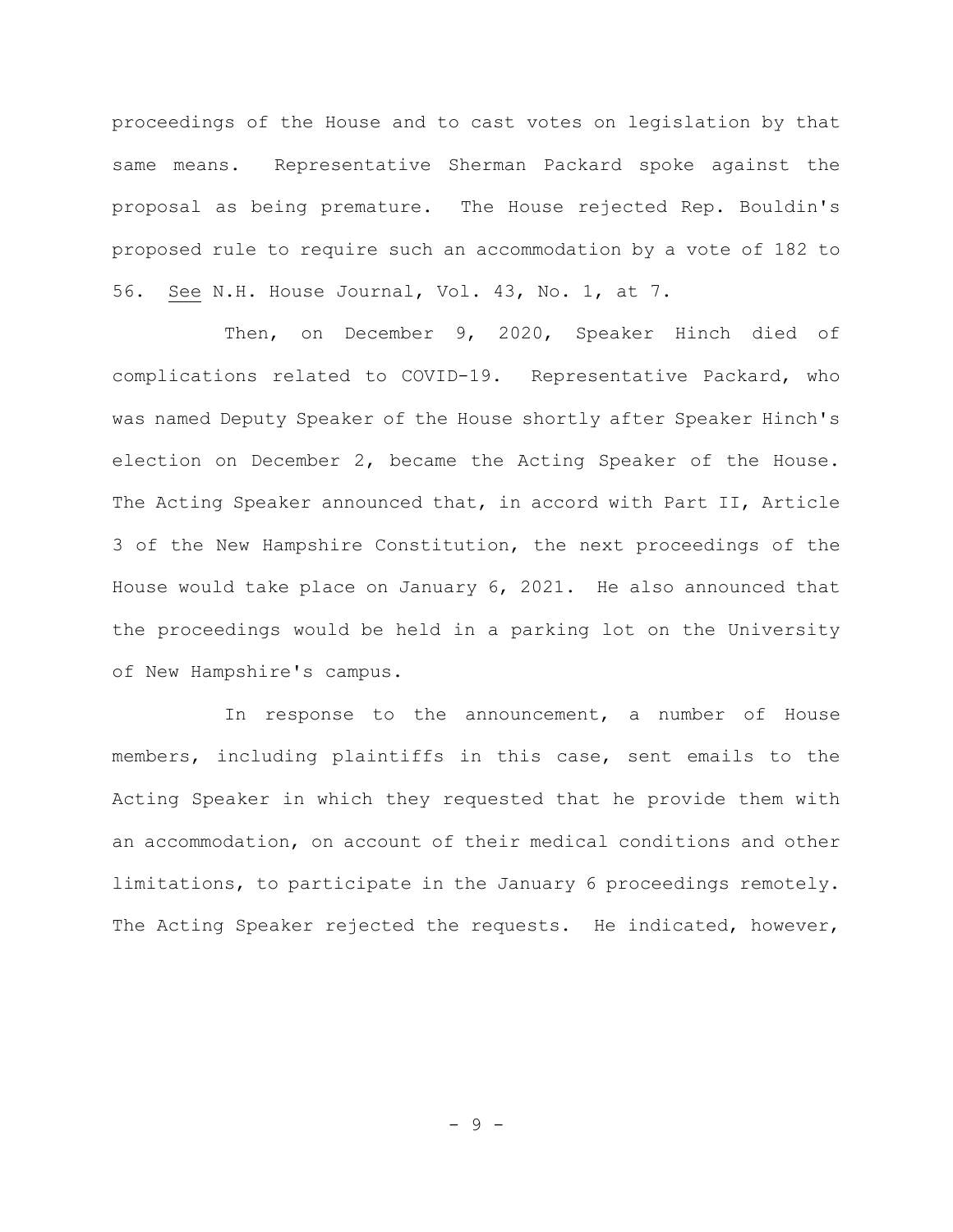that he would make unspecified accommodations based on medical needs for members who did attend the proceedings in person.<sup>2</sup>

At the proceedings held on January 6, 2021, the House elected Acting Speaker Packard as Speaker. In addition, Majority Leader Jason Osborne and Minority Leader Robert R. Cushing

<sup>2</sup> For example, one plaintiff, Representative David Cote, emailed the following message to Acting Speaker Packard on December 24, 2020: "I appreciate yesterday's conversation with you, but given the fact that you indicated there would be no remote option for the 6th, and given my prior coronary artery disease, diagnosed following a heart attack and the implementation of four stents in 2018, as well as the fact that my attending would require me to carpool with at least one other person with no social distancing being possible, I cannot see how in the absence of a remote option I can safely participate in the session of January 6." He added: "I am utterly mystified as to why we can't proceed under a hybrid option thus allowing each representative to make individual choices based on their individual health and family situation." On December 27, 2020, Aaron Goulette, an aide for Speaker Packard, responded as follows: "Acting Speaker Packard asked me to let you know that if you chose to attend the proposed drive-in session in Durham on January 6th, we will make sure you are accommodated. If you do plan to attend, let us know, and we can create a plan for your attendance." Representative Cote then responded to Goulette by email the next day: "Thank you to both yourself and the Acting Speaker for the courtesy of a reply. As I hoped I had made clear previously, my attendance on January 6 is not a question of my choice, but rather a question of the availability of a remote attendance option, which would enable me to attend without risk of exposure to COVID 19, given my age, existing health challenges, and lack of driving capability, to which I have referred previously. I continue to be mystified as to why a remote option accommodation is not made available. The Acting Speaker explicitly stated to me that there would be no remote option on January 6." He added: "I have the greatest respect for my constituents, but I cannot imagine that they would expect me to risk my life to represent them. To give me or any member similarly situated such a Hobson's choice is to my mind utterly unsatisfactory."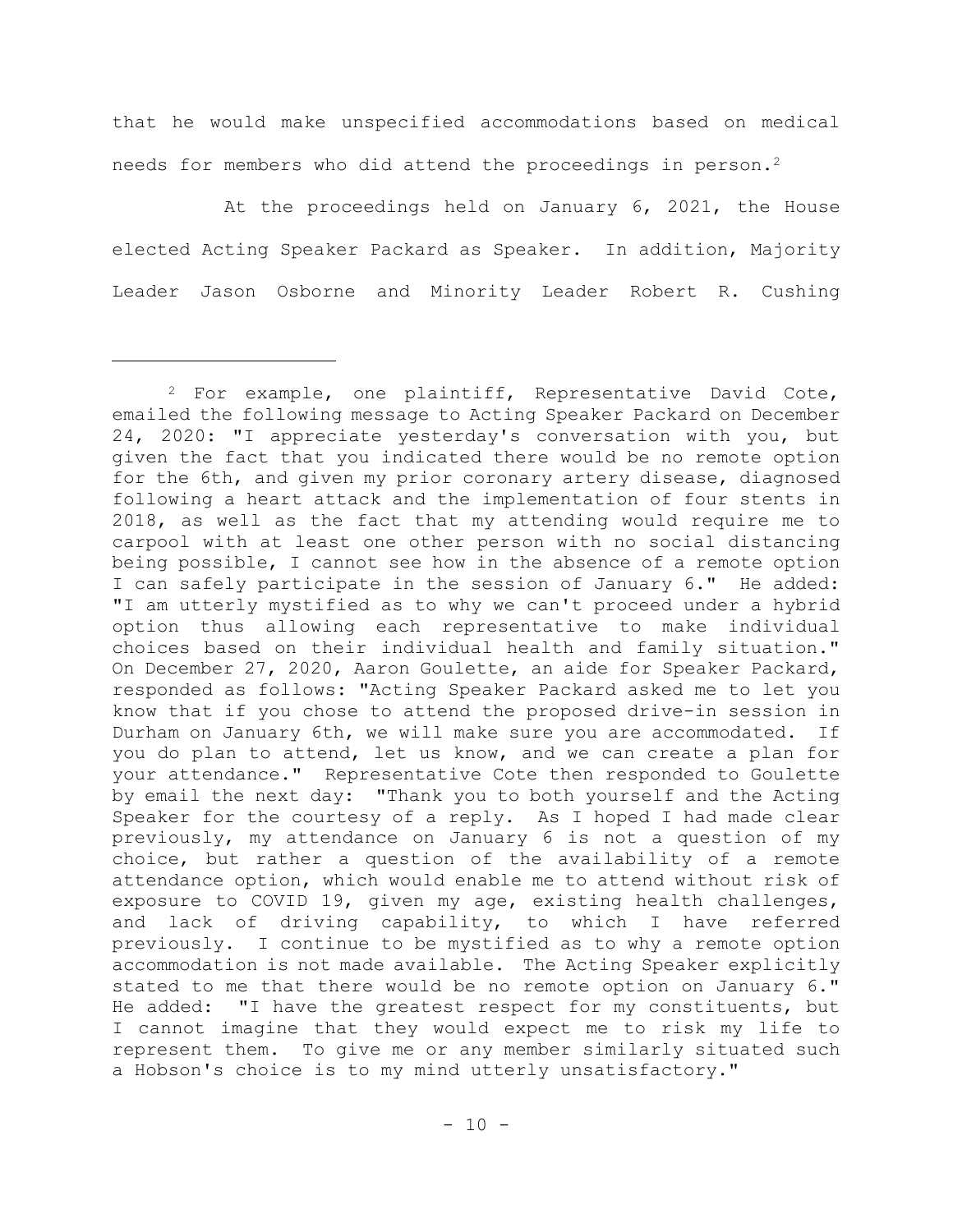introduced a proposed amendment to the House Rule governing the House's procedures for conducting legislative business.

That rule establishes an order of precedence in the event that the House's adopted rules are silent on a given procedural matter, such that the authorities in the designated order of precedence are treated as the House Rules. The order of precedence under the House rule prior to its amendment was "Constitutional provisions"; the House Rules; "[c]ustom, usage, and precedent"; the House's adopted parliamentary manual, which was the 2010 edition of Mason's Manual of Legislative Procedure; and relevant statutory provisions. The amendment, approved by the House in a 316 to 4 vote, reflects just one change: the House's adoption of the 2020 edition of Mason's Manual as its parliamentary manual, substituting it for the 2010 edition. See N.H. House Journal, Vol. 43, No. 2, at 4-5.

The 2020 edition of Mason's Manual is the only one of the authorities in the order of precedence that speaks to whether remote participation in legislative proceedings can take place. The 2020 edition of the manual provides, in relevant part: "Absent specific authorization by the constitution or adopted rules of the body, remote participation in floor sessions by members of the legislative body is prohibited." Mason's Manual of Legislative Procedure, § 786 (2020). The 2010 edition, according to the

 $-11 -$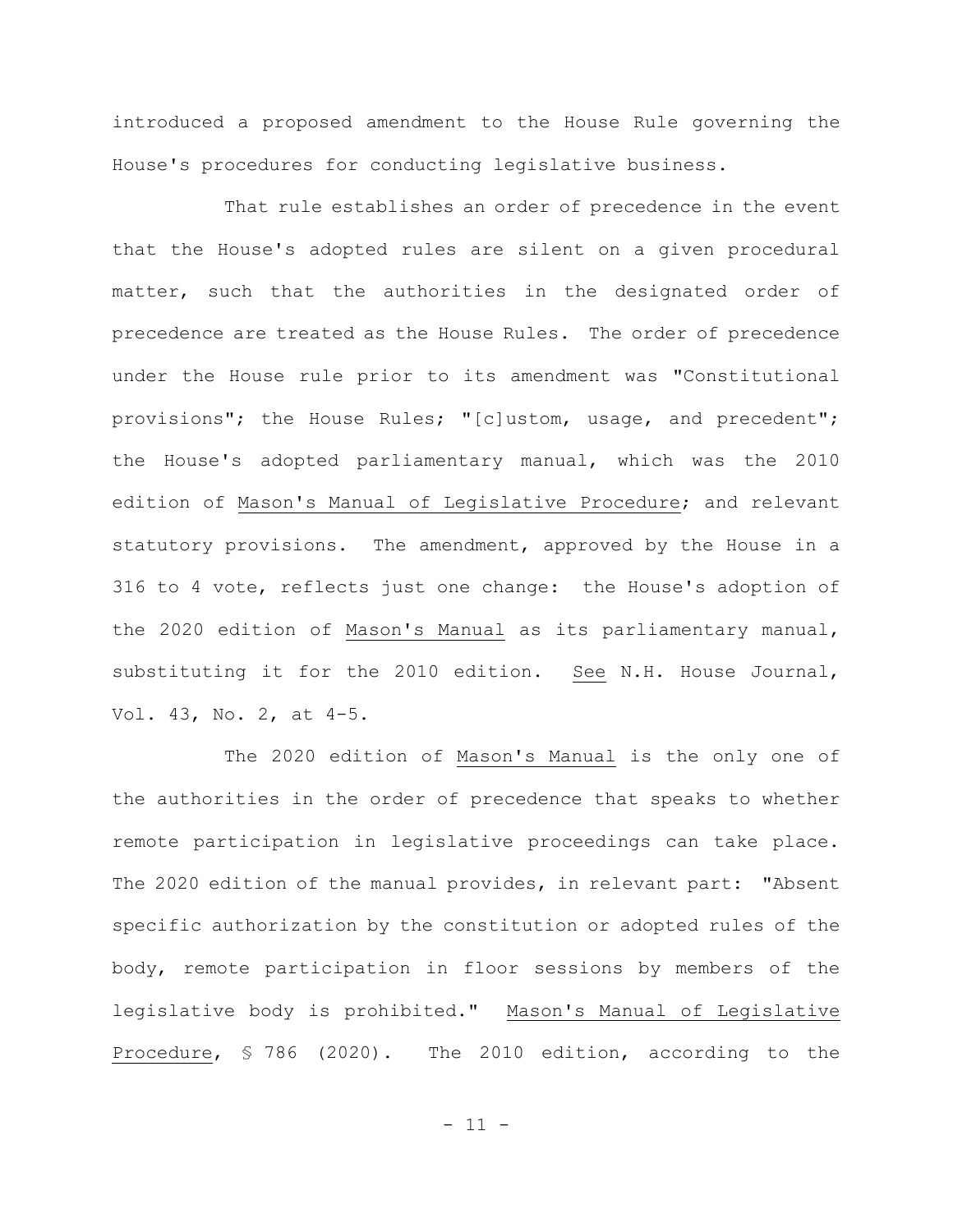parties, was silent on whether remote participation in floor proceedings was allowed.

A proposal was introduced at the House proceedings to amend the House rules to permit virtual proceedings of the full House.3 The House rejected the proposed rule by a vote of 187 to 149. N.H. House Journal Vol. 43, No. 2, at 8 (Jan. 6, 2021); see Holly Ramer, American Idle: New Hampshire House Holds Drive-In Session, Associated Press (Jan. 6, 2021).<sup>4</sup>

<sup>3</sup> The Clerk's Note on the January 6, 2021 legislative session reads in part:

> On the session day of January 6, the House utilized a voting device system whereby members entered their votes via keypad and were recorded utilizing a radio-frequencybased receiver. Unfortunately, through circumstances beyond the control of staff and the system, some votes were not captured for a variety of reasons, including interference from other electronic devices, vehicles acting as Faraday shields, and the like. Following the session, members notified the Clerk of missed votes and their preferences are entered in this Journal at the conclusion of recorded votes.

N.H. House Journal Vol. 43, No. 2, at 4.

<sup>4</sup> We note that the New Hampshire Senate held its proceedings on January 6, 2021 remotely. In doing so, the Senate had relied on the authority of Governor Sununu's Executive Order encouraging the State's government bodies to "conduct meetings through electronic means." N.H. Exec. Order 2020-04, at 4, ¶ 8; see N.H. Senate Journal No. 2, at 25 (Jan. 6, 2021).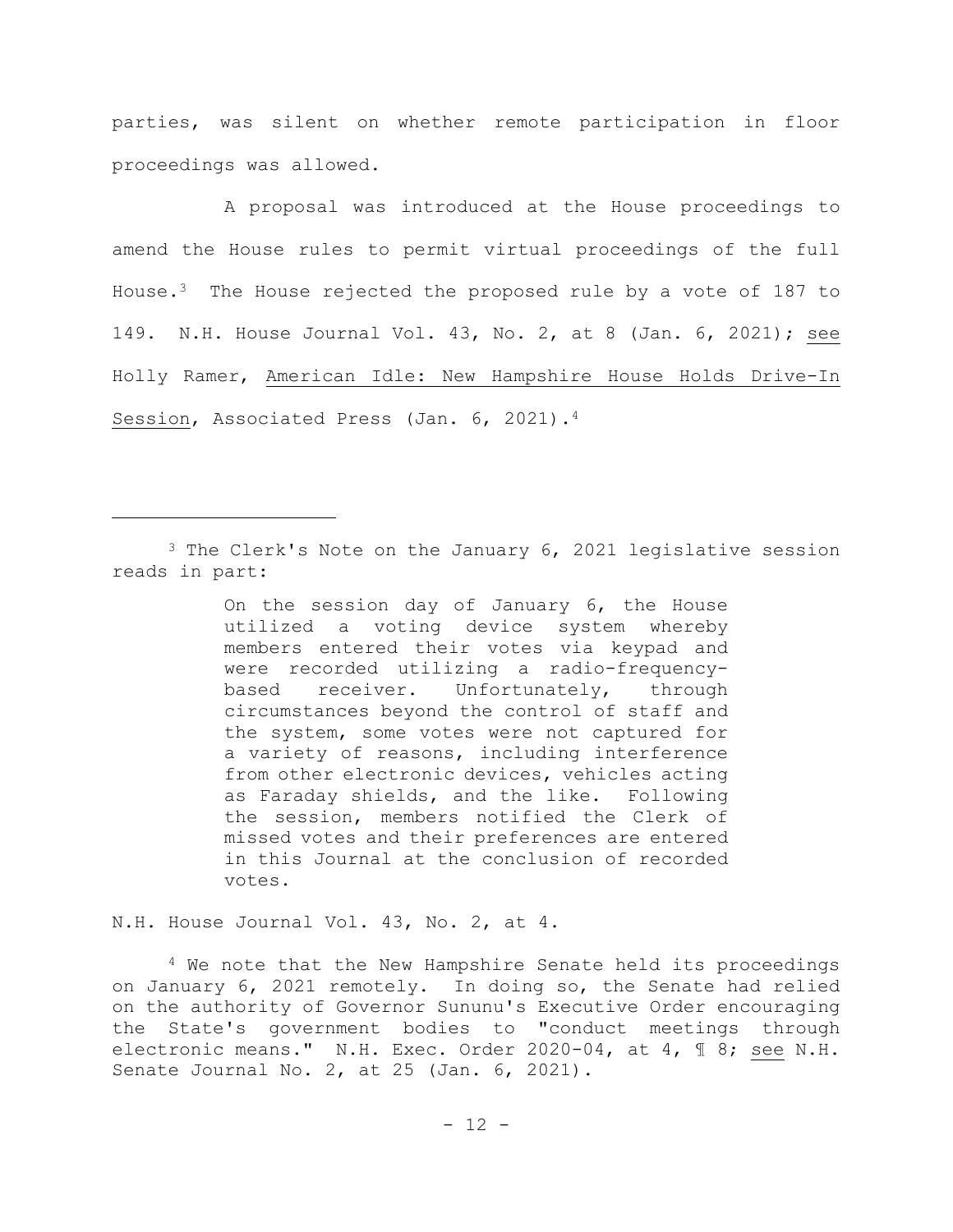On January 29, 2021, Cushing, in his role as Minority Leader of the House, sent a letter to the Speaker in which he requested reasonable accommodations that would allow House members with a medical condition that made them especially vulnerable to the virus to attend House proceedings remotely. The Speaker held a meeting with Cushing days later to discuss concerns related to the next legislative session, scheduled to take place on February 24, 2021.

On February 8, 2021, Cushing sent another letter to the Speaker in which Cushing again requested reasonable accommodations for himself and other legislators that would permit their remote participation in House proceedings. The Speaker replied on February 12, 2021, thanking Cushing for his "continued dialogue on remote session participation," and asserting that his office "continue[s] to research if a reasonable remote solution exists that will meet the unique logistical and security requirements of our 400 member House of Representatives," as "[a] solution that would meet our unique needs has not yet been identified."

On that same day, Representative Charlotte DiLorenzo sent a letter to Jennifer Becker, the ADA Representative for the

**C.**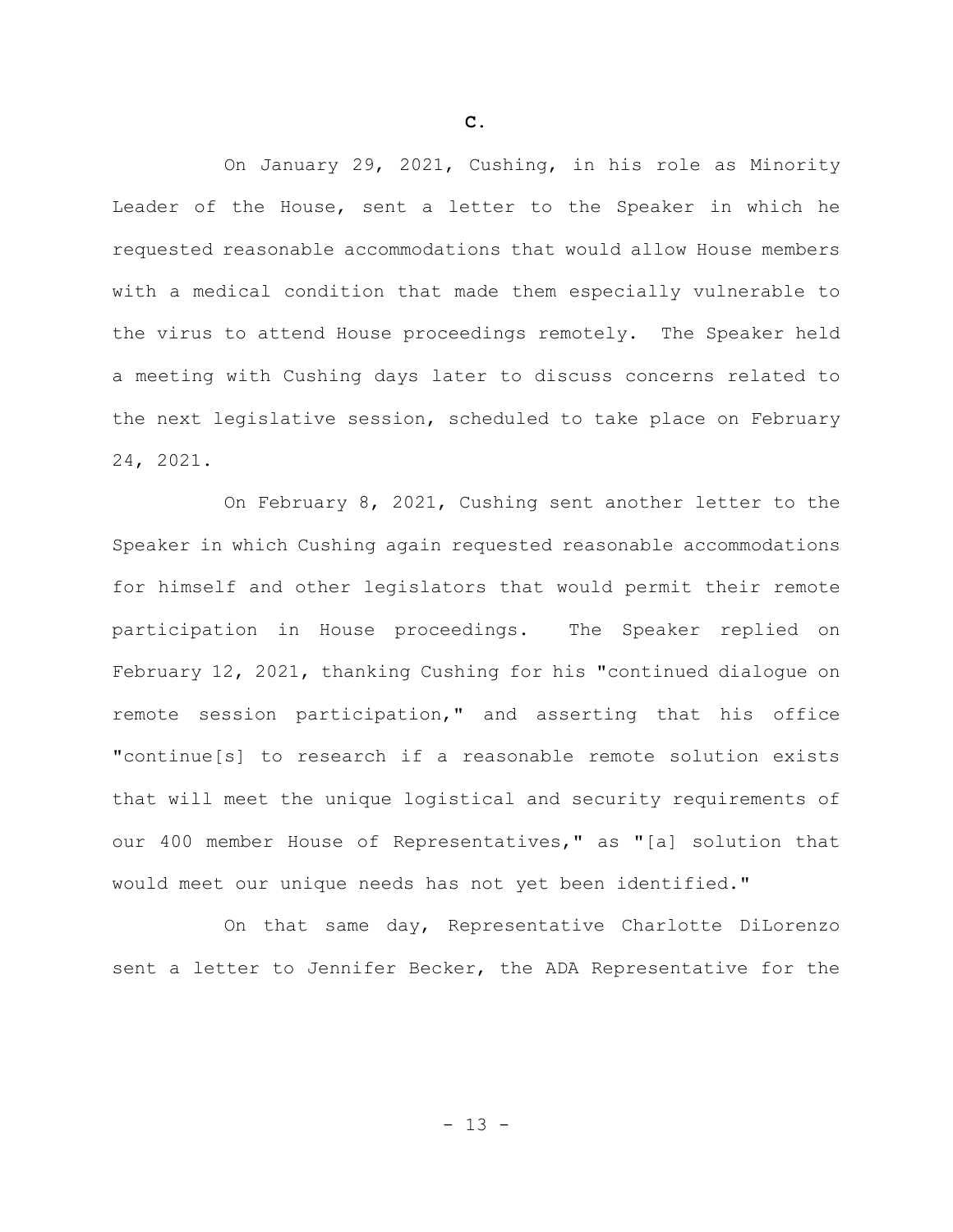New Hampshire General Court.<sup>5</sup> In that letter, she sought a reasonable accommodation in the form of being "allowed to attend House Session and House Committee Hearings virtually via Zoom or a similar platform." DiLorenzo stated that her medical condition made her "vulnerable to contracting the [COVID-19] virus and jeopardize[d her] ability to fulfill [her] duty as a State Representative, to the best of [her] ability and according to the New Hampshire Constitution."

## **D.**

On February 15, 2021, Cushing, DiLorenzo, five other members of the House, and the New Hampshire Democratic Party filed this suit in the District of New Hampshire, against Speaker Packard "in his official capacity only."<sup>6</sup> No other defendant was named.

The complaint alleges, among other things, that the Speaker is in violation of Title II of the ADA and § 504 of the RHA by failing to grant a reasonable accommodation that would permit the House members bringing the suit to participate remotely

<sup>5</sup> The New Hampshire General Court is the formal name of the state's bicameral legislative branch, of which the House of Representatives is one part.

<sup>6</sup> The Court understands that Robert R. Cushing passed away during the pendency of this appeal. No party has submitted any filings concerning the effect, if any, of his untimely death.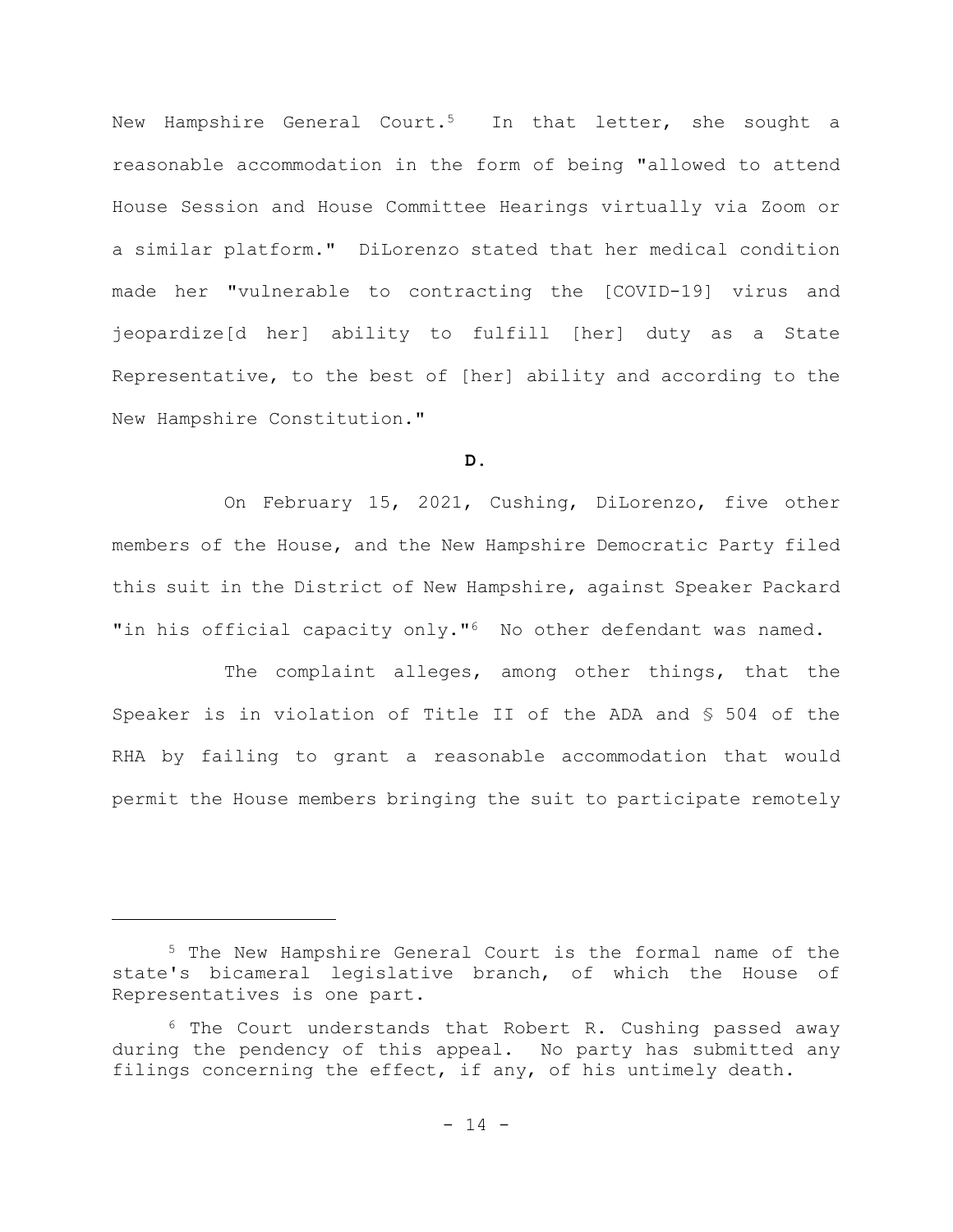in the proceedings of the House.<sup>7</sup> In support of those claims, the complaint alleges that the representatives bringing the suit are eligible to participate fully in the activities of the House by virtue of their election to it and that they are qualified individuals with a disability. They further allege that the Speaker's failure to provide their requested accommodation "denies [the plaintiffs] basic health and safety protection . . . and has a disparate impact on [the plaintiffs], whose disabilit[ies] place them at greater risk than the general public for serious complications or death from COVID-19." The suit seeks, in addition to declaratory relief, an order that would enjoin the Speaker to allow the House members bringing the suit to participate remotely in legislative proceedings, including with respect to the casting of votes on bills.

The plaintiffs then filed an emergency motion for a preliminary injunction "and/or" temporary restraining order to secure the same relief based on the ADA- and RHA-related claims. The Speaker filed a motion in opposition -- without also moving to

<sup>&</sup>lt;sup>7</sup> Throughout the opinion, we refer to the plaintiffs' request as a request for a reasonable accommodation, but we note that we adopt the language of the RHA in doing so. See 29 U.S.C. § 701. The ADA refers to such requests as a request for a "reasonable modification." See 42 U.S.C. § 12131(2). "[T]here is no material difference between the terms." Nunes v. Mass. Dep't of Corr., 766 F.3d 136, 145 n.6 (1st Cir. 2014).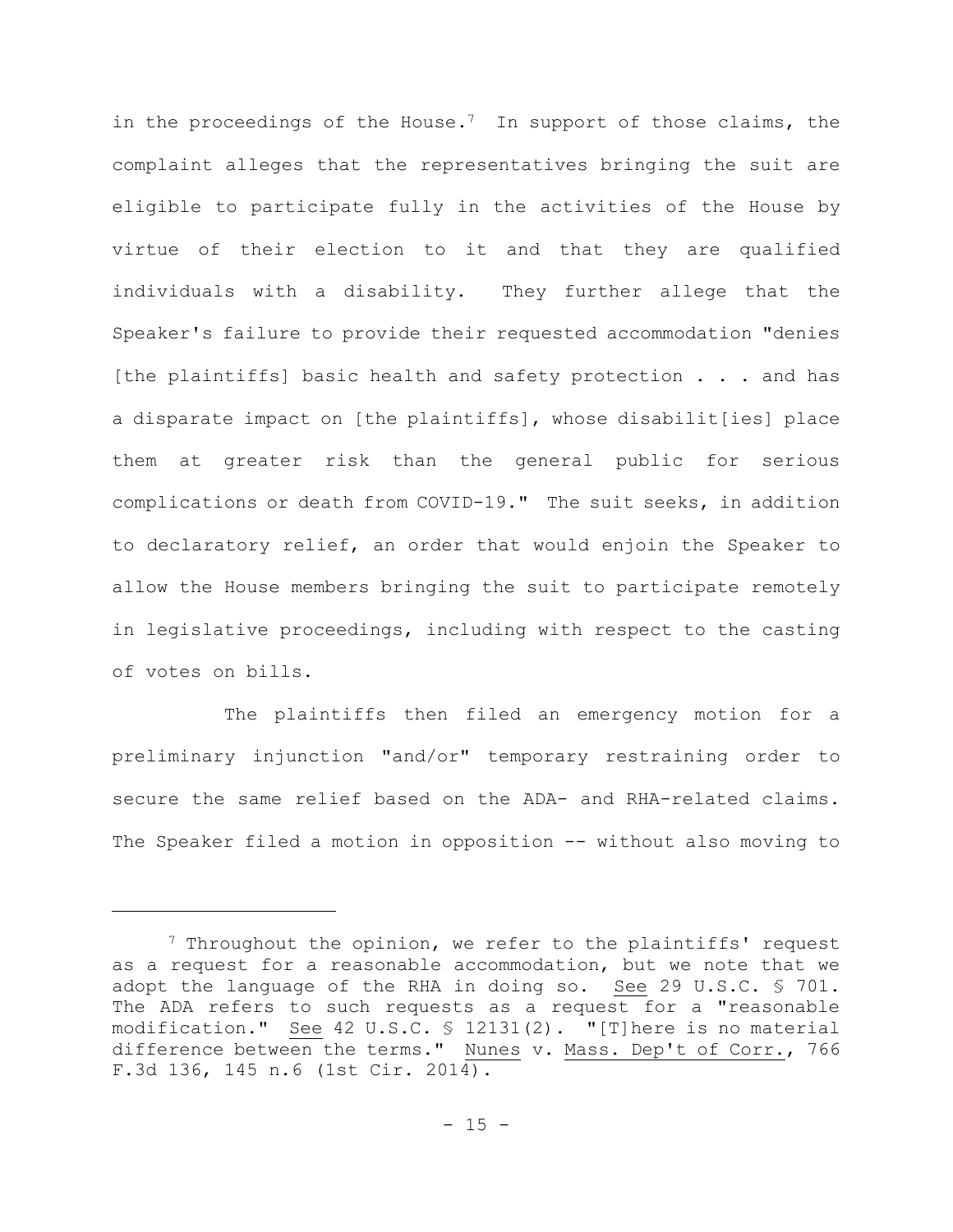dismiss -- on the ground that the plaintiffs could not show a likelihood of success on the merits, in part due to the legislative immunity enjoyed by the Speaker.

The District Court held a four-hour hearing on the motion, at which it considered declarations and affidavits submitted by the defendants. The District Court then issued an opinion denying the motion on the ground that due to legislative immunity the plaintiffs had failed to show a substantial likelihood of success on the merits as to the claims at issue, notwithstanding the plaintiffs' contention that the Speaker was not entitled to legislative immunity with respect to their ADA and RHA claims even if that immunity would bar other of their claims. See Cushing, 2021 WL 681638, at \*6-7.

The plaintiffs then sought expedited appellate review of the District Court's denial of its motion for a preliminary injunction. A panel of this Court issued a judgment vacating the District Court's order denying the motion and remanding the case for further proceedings consistent with its ruling, on the ground that the ADA abrogated and the RHA effected a waiver of legislative immunity. Cushing, 994 F.3d at 55-56. The Speaker petitioned this Court for en banc review of the panel's judgment. We granted

 $- 16 -$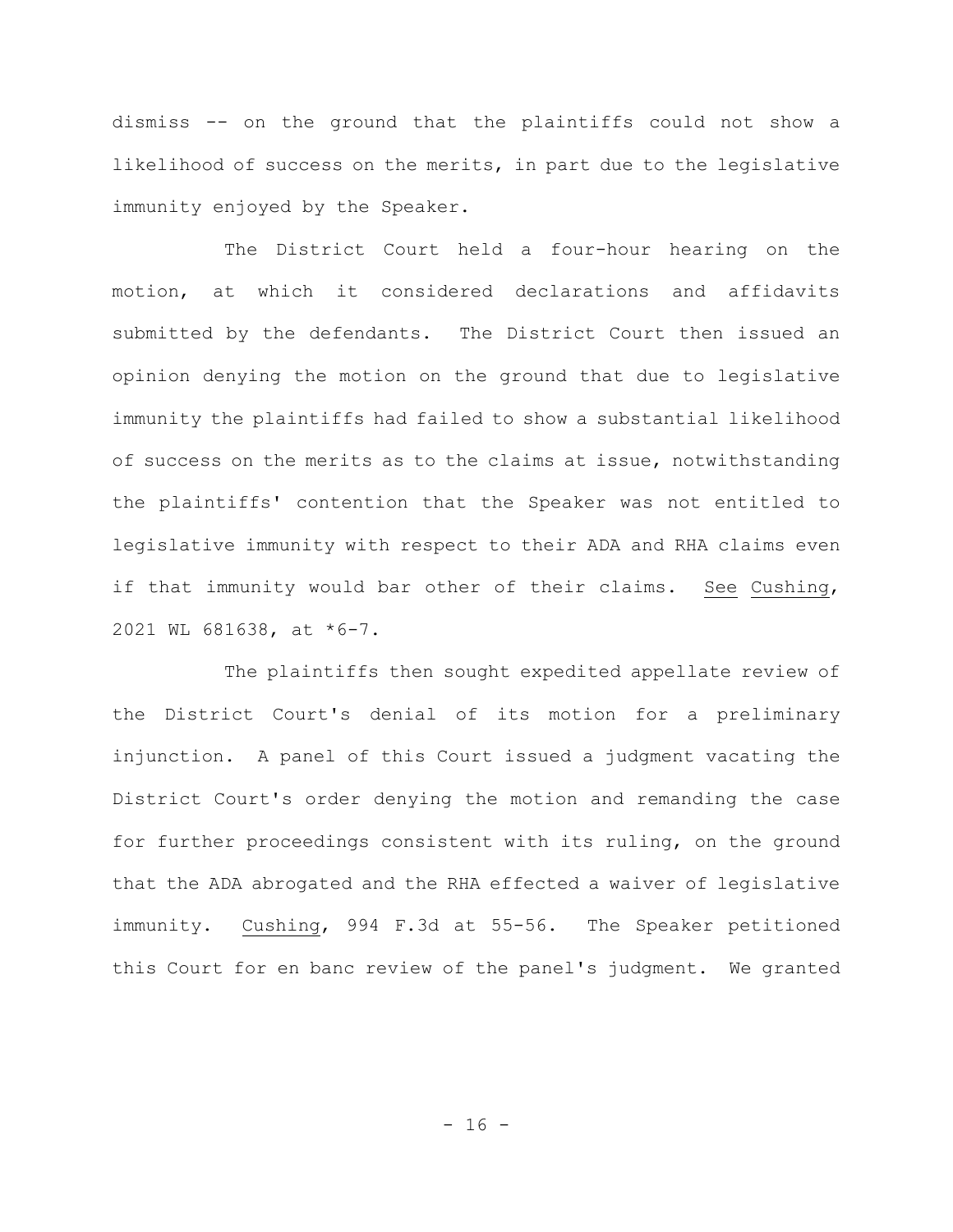the petition, withdrew the panel opinion, and vacated its judgment. Cushing, 2021 WL 2216970, at \*1; see 1st Cir. I.O.P. X(D).<sup>8</sup>

# **II.**

A request for a preliminary injunction is a request for extraordinary relief. It may be granted only if "the district court [finds] that all four of the relevant factors (that is, '(1) the movant's likelihood of success on the merits; (2) the likelihood of the movant suffering irreparable harm; (3) the balance of equities; and (4) whether granting the injunction is in the public interest') weigh[] in favor of granting the request." Comcast of Me./N.H., Inc. v. Mills, 988 F.3d 607, 611 (1st Cir. 2021) (quoting Shurtleff v. City of Bos., 928 F.3d 166, 171 (1st Cir. 2019)).

The District Court determined that the plaintiffs were not likely to succeed on the merits of their claims concerning the ADA and the RHA due to the Speaker's assertion of legislative immunity. See New Comm Wireless Services, Inc. v. SprintCom, Inc., 287 F.3d 1, 9 (1st Cir. 2002) ("The sine qua non of this four-part inquiry is likelihood of success on the merits: if the moving party

<sup>8</sup> In addition to granting Speaker Packard's petition to rehear the case en banc on June 1, 2021, we requested supplemental briefing from the parties, and invited such briefing from amici, on the contours of legislative immunity and whether legislative immunity applies in a civil action seeking injunctive relief under the ADA and RHA. Cushing, 2021 WL 2216970, at  $*1-2$ .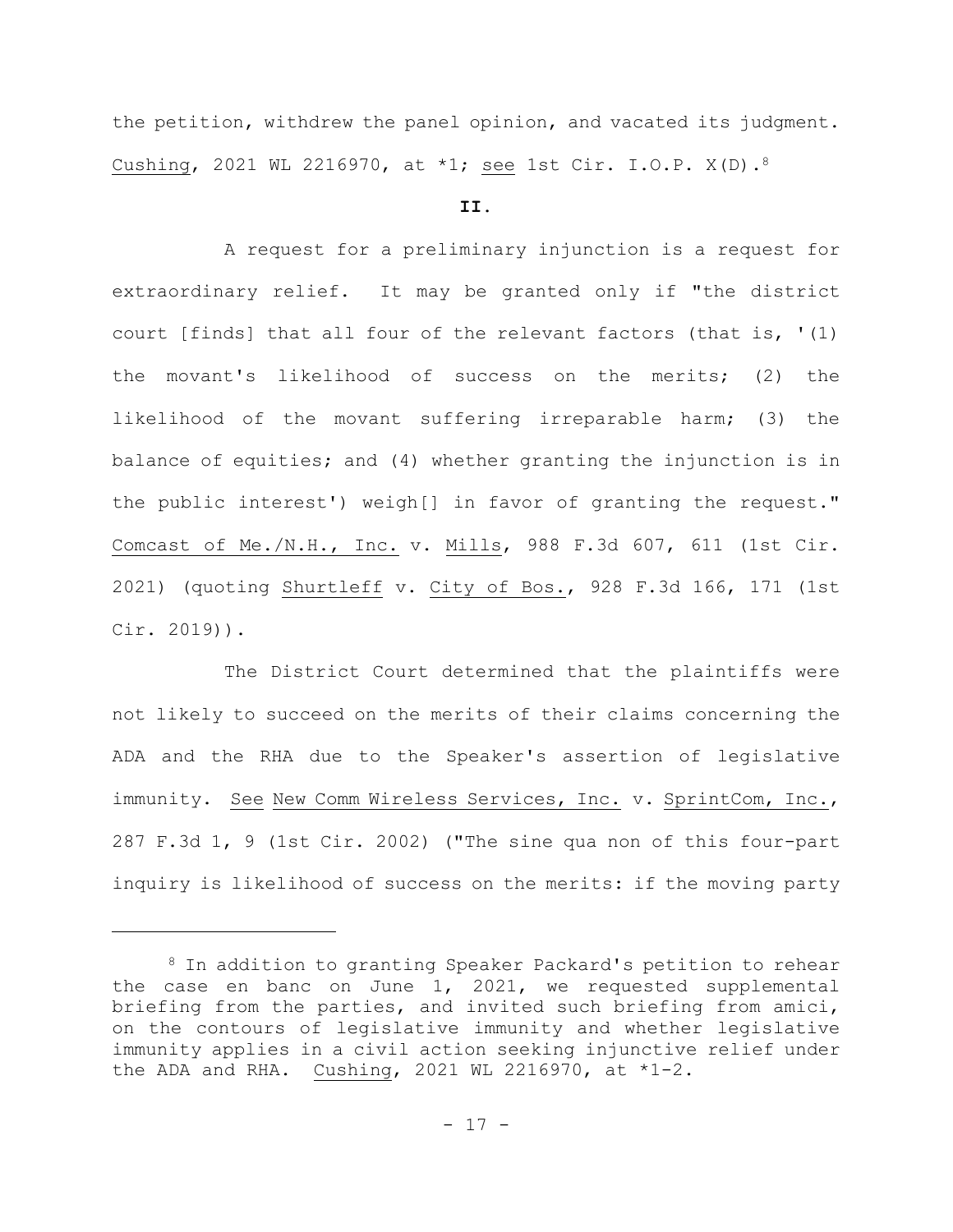cannot demonstrate that he is likely to succeed in his quest, the remaining factors become matters of idle curiosity."); see also Am. Freedom Def. Initiative v. Mass. Bay Transp. Auth., 781 F.3d 571, 578 (1st Cir. 2015) (establishing that a plaintiff seeking a preliminary injunction must show a "strong likelihood that they will ultimately prevail on the merits of their" claims (quoting Sindicato Puertorriqueño de Trabajadores, SEIU Local 1996 v. Fortunato, 699 F.3d 1, 10 (1st Cir. 2012)) (emphasis added) (internal quotation marks omitted)). The parties in their briefing have asked us to address only that ruling in this appeal, and we follow suit. Our review of the legal issues that the District Court's ruling presents is de novo. See Nieves-Marquez v. Puerto Rico, 353 F.3d 108, 120 (1st Cir. 2003) (citing Langlois v. Abington Hous. Auth., 207 F.3d 43, 47 (1st Cir. 2000)).

As we will explain, the plaintiffs advance several grounds for concluding that the District Court erred in finding that legislative immunity stands in the way of their obtaining the extraordinary relief that they seek. We begin by describing the nature of the immunity itself. We will then address each of the plaintiffs' arguments in turn, though we conclude that none of them warrants our overturning the District Court's denial of the plaintiffs' motion for preliminary injunctive relief.

 $- 18 -$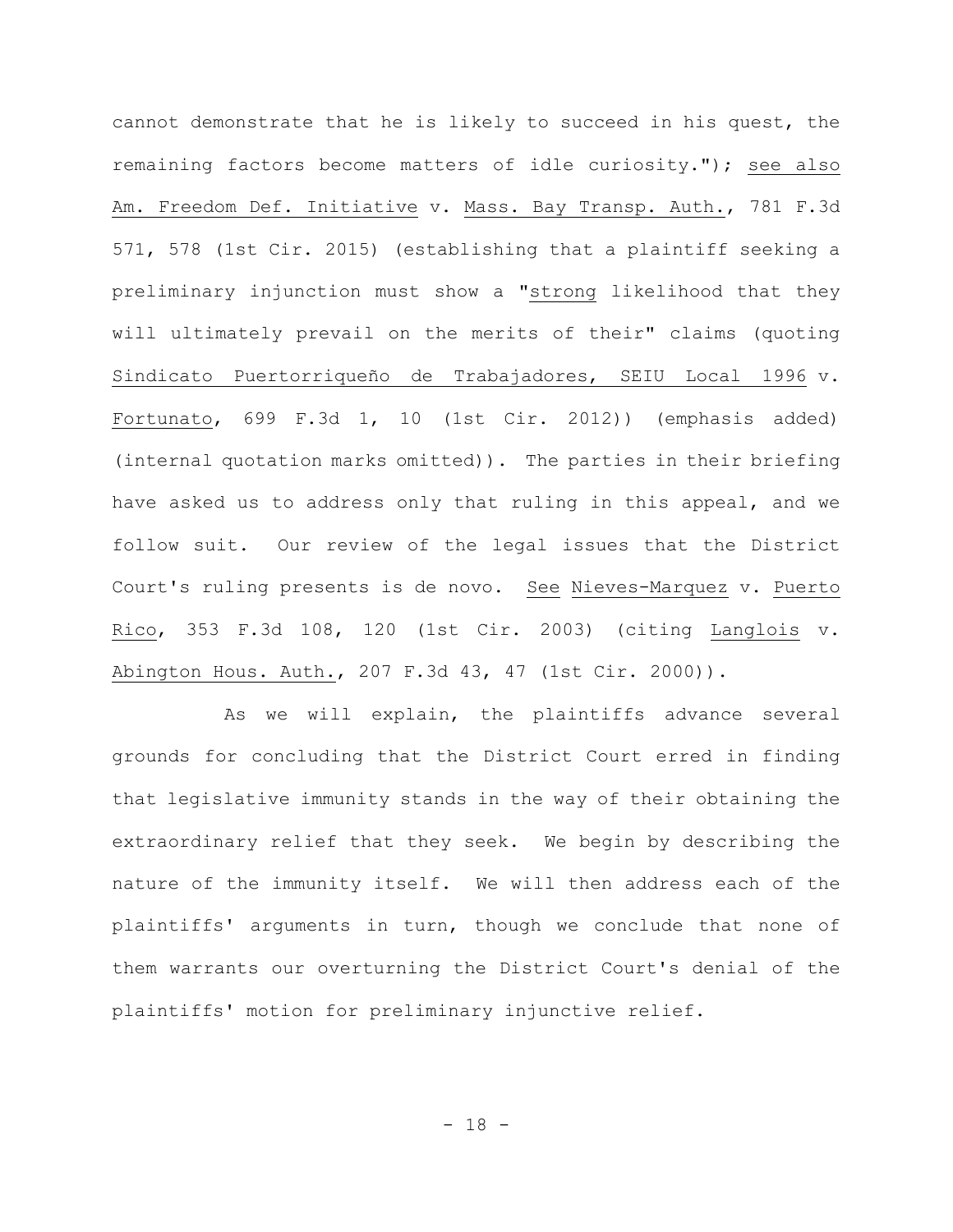The Supreme Court of the United States has repeatedly affirmed that legislative immunity is an analogue to the Speech and Debate Clause of the federal Constitution that reflects the importance that Anglo-American law traditionally has placed on protecting "legislators acting within their traditional sphere" from being subject to suit. Tenney v. Brandhove, 341 U.S. 367, 376 (1951). The Court has explained in that regard that the "privilege of legislators to be free from . . . civil process for what they do or say in legislative proceedings has taproots in the Parliamentary struggles of the Sixteenth and Seventeenth Centuries" and "was deemed so essential for representatives of the people that it was written into the Articles of Confederation and later into the Constitution['s]" Speech and Debate Clause. Id. at 372; see also id. at 373 ("The provision in the United States Constitution was a reflection of political principles already firmly established in the States. Three State Constitutions adopted before the Federal Constitution specifically protected the privilege." (quoting 2 Works of James Wilson 38 (James DeWitt Andrews ed., 1896))).

The Court has further explained that this "privilege" from suit is "indispensabl[e]" to "enable and encourage a representative of the public to discharge his public trust with

 $- 19 -$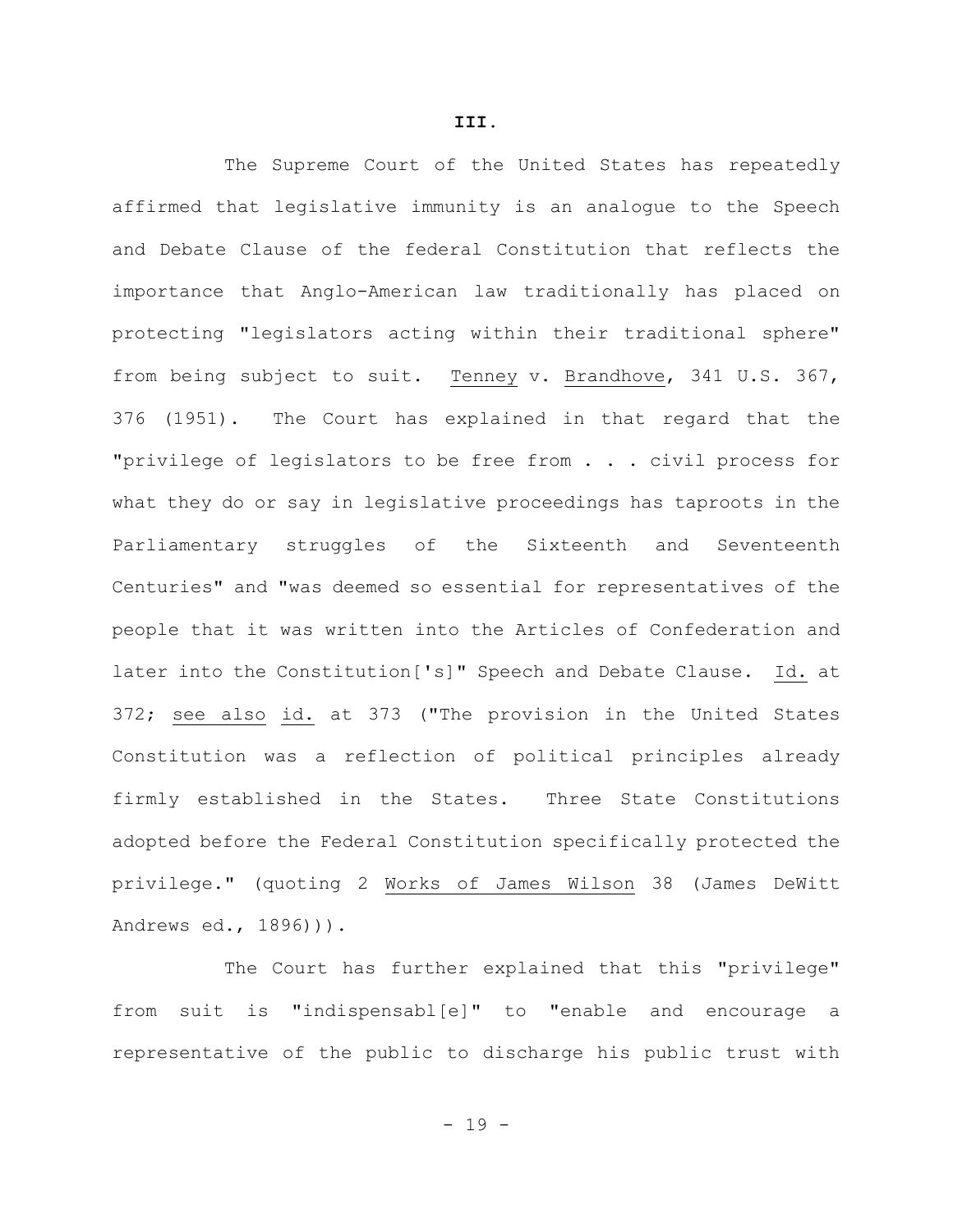firmness and success." Id. at 373. In other words, according to the Court, the reason to keep government officials "immune from deterrents to the uninhibited discharge of their legislative dut[ies is] not for their private indulgence but for the public good." Lake Country Ests., Inc. v. Tahoe Reg'l Plan. Agency, 440 U.S. 391, 405 (1979) (quoting Tenney, 341 U.S. at 377)).

For that reason, the Court has made clear that, unlike some other common law immunities, legislative immunity may be asserted even against claims that seek only declaratory or prospective injunctive relief, see Sup. Ct. of Va. v. Consumers Union of the U.S., Inc., 446 U.S. 719, 732 (1980), and exists to protect those engaged in legislative activities from the burdens of defending against a suit and not merely from being held liable in one, see Tenney, 341 U.S. at 377. In addition, the immunity is absolute rather than qualified, insofar as it applies. See id. at 372.

## **IV.**

We start with the plaintiffs' threshold contention, supported by the United States as amicus, that legislative immunity does not apply to the claims concerning the ADA and the RHA that are at issue, because those claims are brought against the State itself and not against the state officer named in the complaint as the sole defendant. The argument depends on two related

 $- 20 -$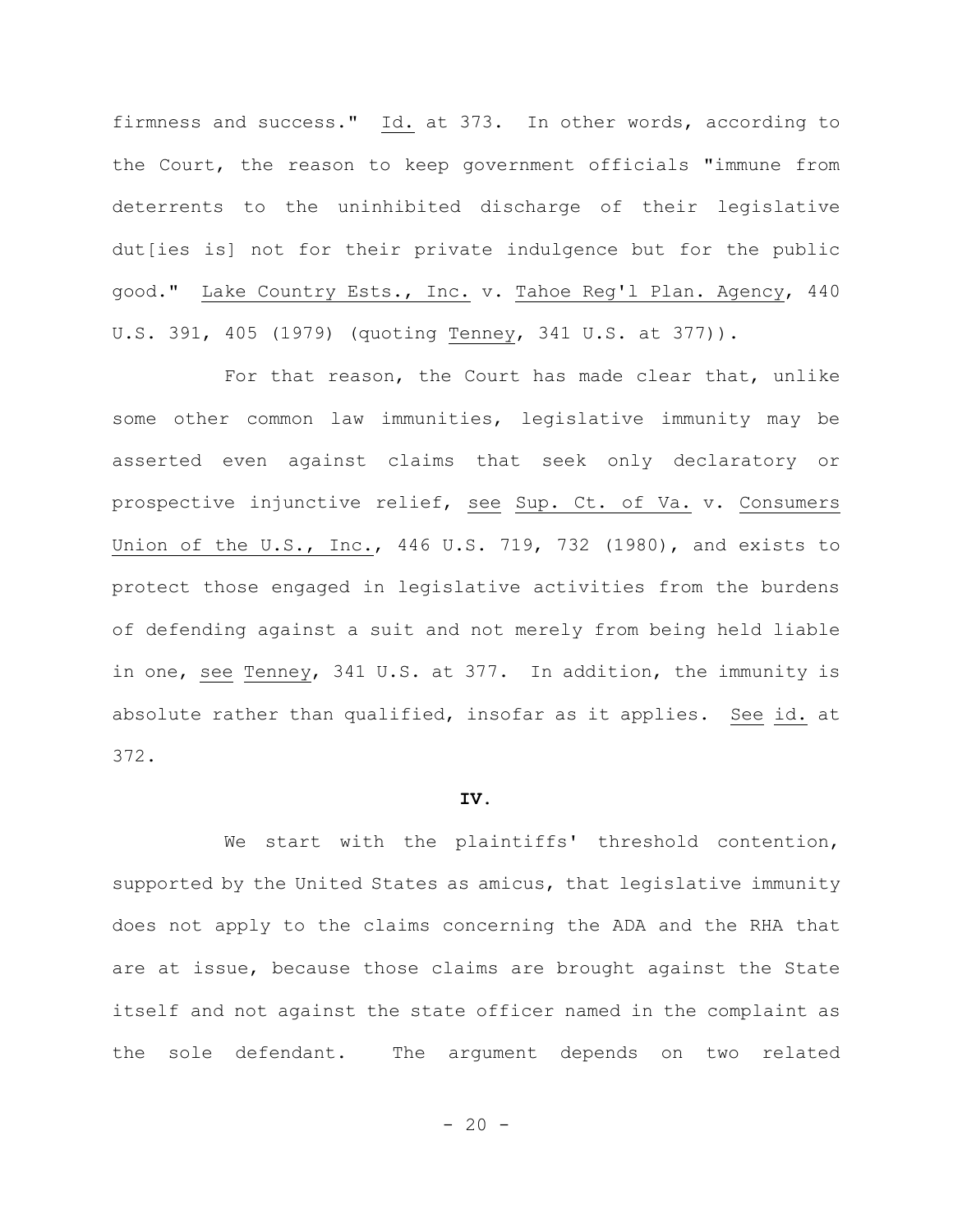assertions: that (1) the plaintiffs' official capacity state officer claims -- even though the claims seek only declaratory and injunctive relief -- must be treated as claims against the State and not the officer named despite the fact that the State itself is not named; and (2) legislative immunity is a "personal immunity," which, unlike an "official" immunity like the sovereign immunity that a State may assert under the Eleventh Amendment to the United States Constitution, may only be asserted by an individual officer and not by the State itself. As we will explain, even if we may assume for present purposes that the second of these assertions is sound,  $9$  we cannot accept the first, at least on this record, given that the plaintiffs are the masters of their own complaint. Cf. Holmes Grp., Inc. v. Vornado Air Circulation Sys., Inc., 535 U.S. 826, 831 (2002).

## **A.**

The plaintiffs and the United States base the contention that the claims regarding the ADA and the RHA that they bring

<sup>9</sup> We note that neither the plaintiffs nor the United States addresses any of the seeming complexities that would appear to arise from naming the State alone as the defendant, given that the injunctive relief sought is directed solely against the Speaker. Nor do they cite any authority to support the contention that a suit that merely names the State but then seeks such equitable relief against a state legislative officer and no other actor or entity is not a suit to which legislative immunity applies. We will return to these points below.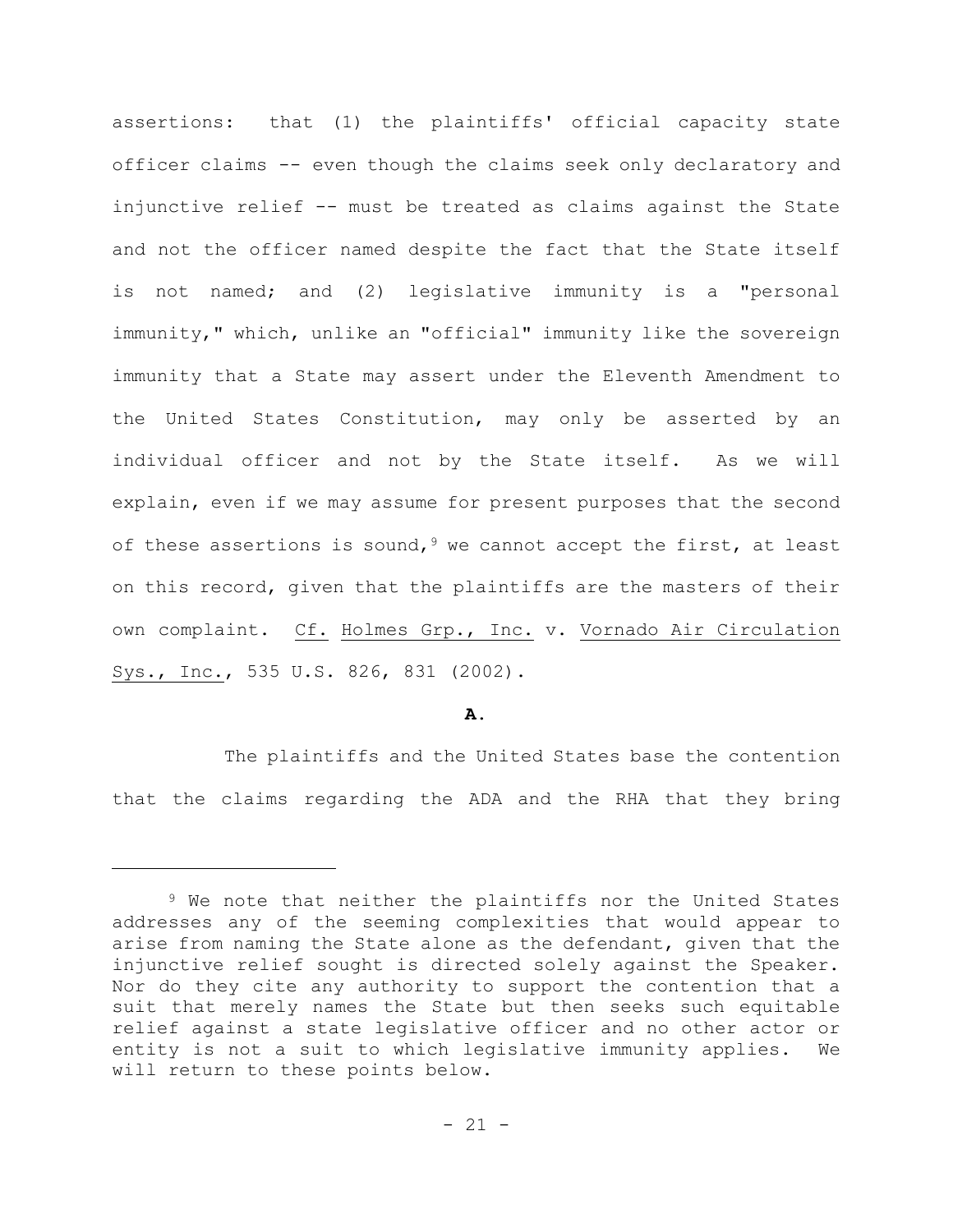against the Speaker in his official capacity must be treated as claims against the State itself in part on Will v. Michigan Dep't of State Police, 491 U.S. 58 (1989), and Kentucky v. Graham, 473 U.S. 159 (1985). But, neither case supports our doing so here.

Those two cases do make clear that suits against state officers in their official capacity often must be treated as suits against the State, notwithstanding that such suits do not specifically name the State as the defendant. See Will, 491 U.S. at 71; Graham, 473 U.S. at 166-67. But, the Court expressly recognized in Graham and Will that, at least when such an official capacity state officer suit is brought under § 1983 for the kind of relief that is at issue here, it must not be treated as a suit against the State itself. See Will, 491 U.S. at 71 n.10 (holding that official capacity state officer suits for prospective injunctive relief are suits against a "person" under § 1983 even though a "State" is not a "person" under that statute); Graham, 473 U.S. at 167 n.14 ("[I]mplementation of state policy or custom may be reached in federal court only because official-capacity suits for prospective relief are not treated as actions against the state.").

The plaintiffs and the United States go on to assert, however, that even if an official capacity state officer suit for prospective injunctive relief need not be treated as a suit against

 $- 22 -$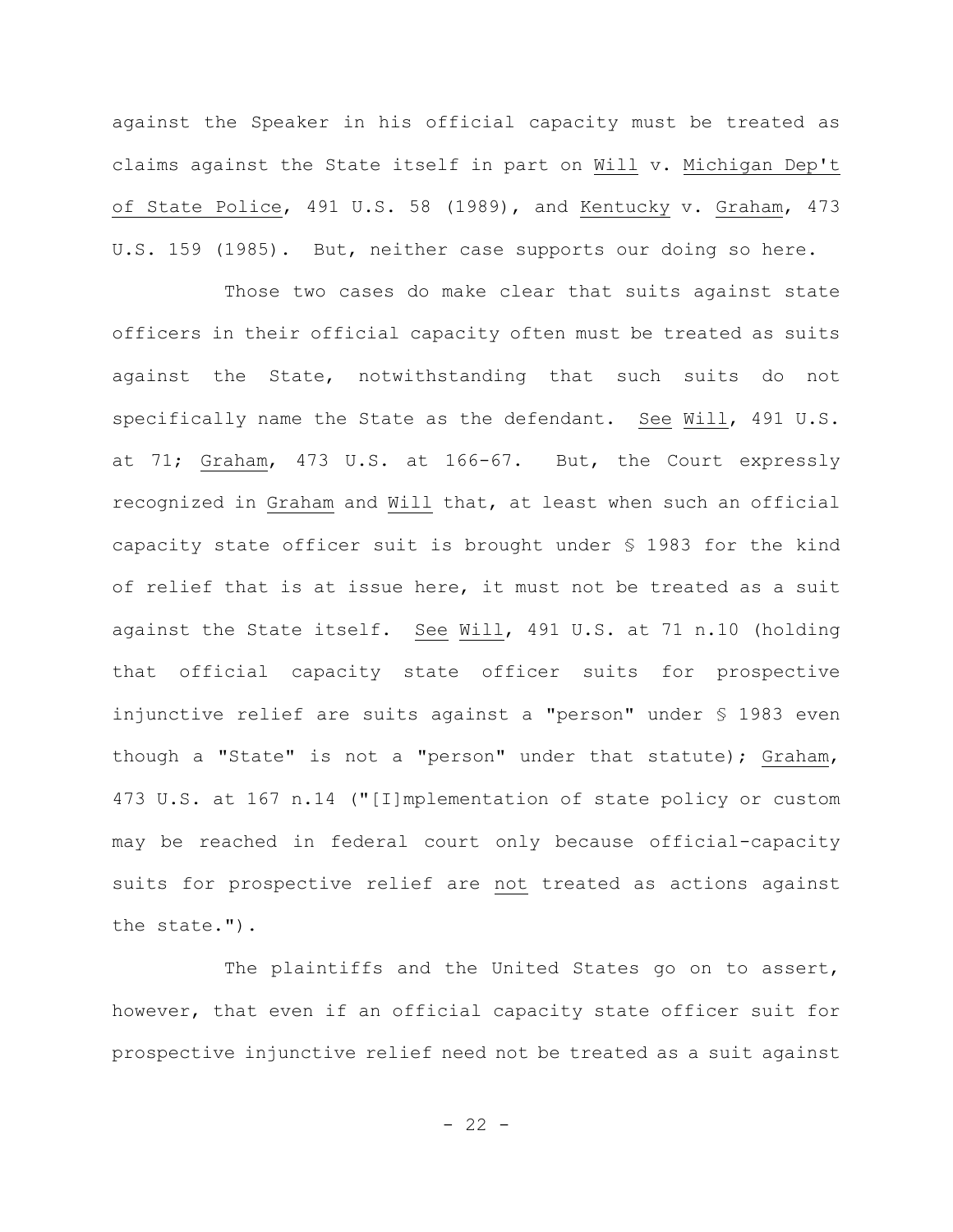the State under § 1983, it must be so treated when it is brought to enforce Title II of the ADA and § 504 of the RHA. Thus, the plaintiffs argue, the claims concerning the ADA and the RHA at issue here must be so treated, despite the fact that the plaintiffs did not name the State as the defendant as to those claims and instead named only a state legislative officer.

To flesh out this contention, the plaintiffs and the United States explain that each of those underlying statutes, unlike § 1983, purports to make a "State" suable. They further explain that each of those statutes, also unlike § 1983, expressly imposes liability on, respectively, only a "public entity" and a "program or activity," neither of which is defined to include a state officer (or, for that matter any officer at all). See 42 U.S.C. § 12132; 29 U.S.C. § 794.

But, insofar as the plaintiffs and the United States mean to suggest that those features of the two statutes in and of themselves require us to treat the plaintiffs' claims as claims against the State, and not a state officer (despite the fact that the claims name the officer and not the State as the sole defendant), we cannot agree. To see why, though, it is necessary to consider the claims before us pertaining to each statute separately.

 $- 23 -$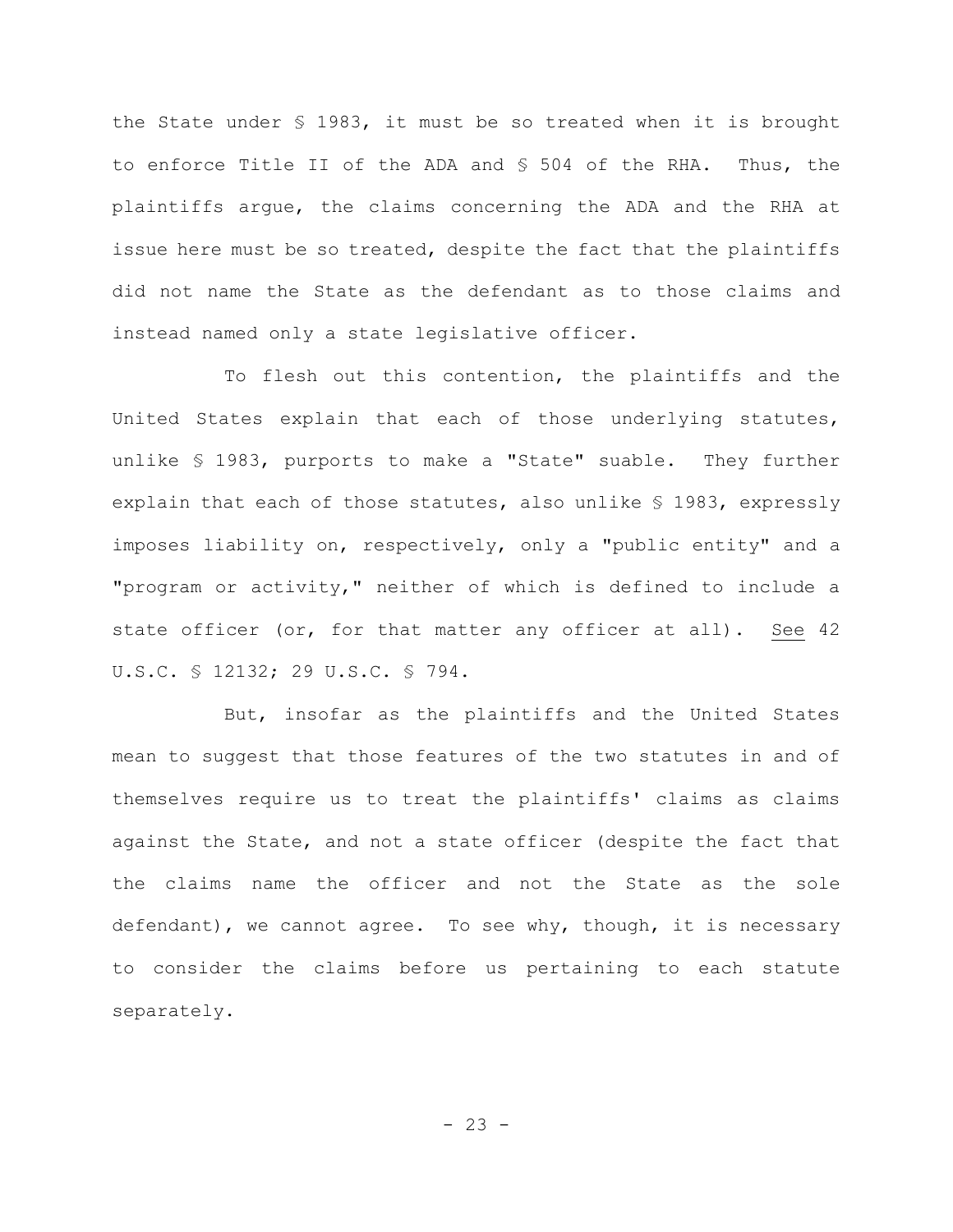With respect to the plaintiffs' claims to enforce Title II of the ADA, we note at the outset that the Supreme Court has made clear that an official-capacity suit against a state officer for injunctive relief may be brought to enforce the duties imposed by Title I of the ADA. See Bd. of Trs. of Univ. of Ala. v. Garrett, 531 U.S. 356, 374 n.9 (2001). It has further made clear that, when such a suit is brought, it is properly treated as a suit against the officer and not the State itself, because such a suit would otherwise implicate the jurisdictional bar imposed by the Eleventh Amendment and thereby raise issues concerning Congress's constitutional power to effect an abrogation of sovereign immunity. See id. Moreover, the Court has so held notwithstanding both that a provision of the ADA purports to abrogate Eleventh Amendment immunity and that, unlike § 1983, Title I of the ADA imposes liability on States. See 42 U.S.C. § 12202.<sup>10</sup> That is significant for present purposes because a uniform body of lower court precedent holds for essentially the same reasons that such

<sup>10</sup> Graham does not itself support the notion that Congress's expressed intention to abrogate Eleventh Amendment immunity in enacting a statute in and of itself requires that we treat an official-capacity, state-officer claim brought under that statute for prospective injunctive relief as if it were against the State itself. See 473 U.S. at 167 n. 14 (noting the relevance of whether "Congress has overridden" Eleventh Amendment immunity) (emphasis added).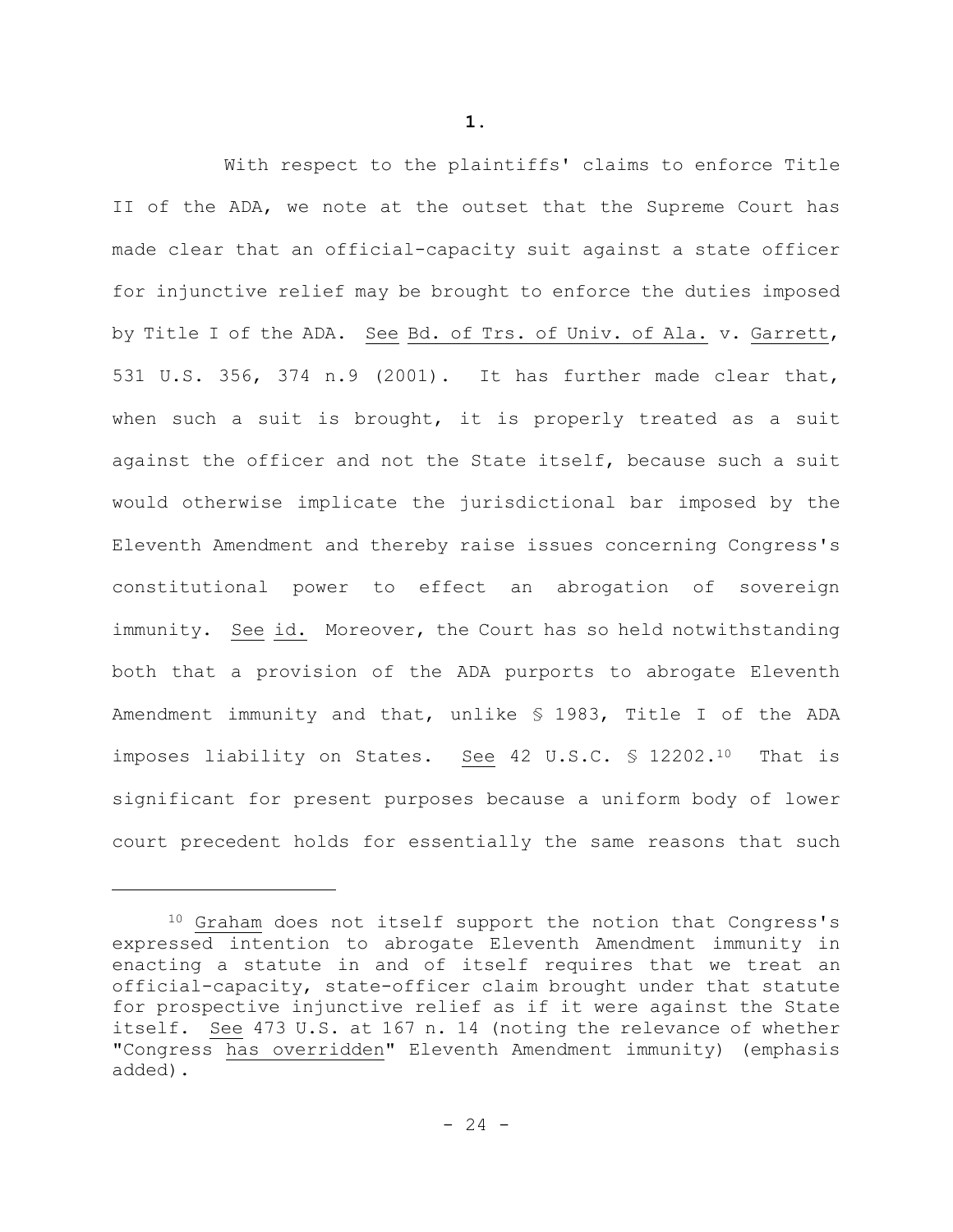an official capacity state officer suit also may be brought to enforce Title II of the ADA and that, when it is brought, it also is properly treated as a suit against the officer named and not the State itself. See, e.g., Henrietta D. v. Bloomberg, 331 F.3d 261, 288-89 (2d Cir. 2003); Miranda B. v. Kitzhaber, 328 F.3d 1181, 1187-88 (9th Cir. 2003) (per curiam); Carten v. Kent State Univ., 282 F.3d 391, 397 (6th Cir. 2002); Randolph v. Rodgers, 253 F.3d 342, 348 (8th Cir. 2001).

Against this backdrop, we fail to see why we must treat the plaintiffs' claims to enforce Title II of the ADA as if they are not what they purport to be, such that we must treat them as if they are claims against the State of New Hampshire rather than a state officer (albeit in his official capacity only). After all, the plaintiffs do not suggest that we must treat their Fourteenth Amendment claims against the Speaker in his official capacity as if they are claims against the State itself, yet the plaintiffs name the Speaker, in his official capacity, as the sole defendant in those claims. And, as we have just explained, their claims to enforce the ADA are no less permissibly brought -- and treated -- as claims against the officer named (even though he is named only in his official capacity) and not the State than are their claims under the Fourteenth Amendment, despite the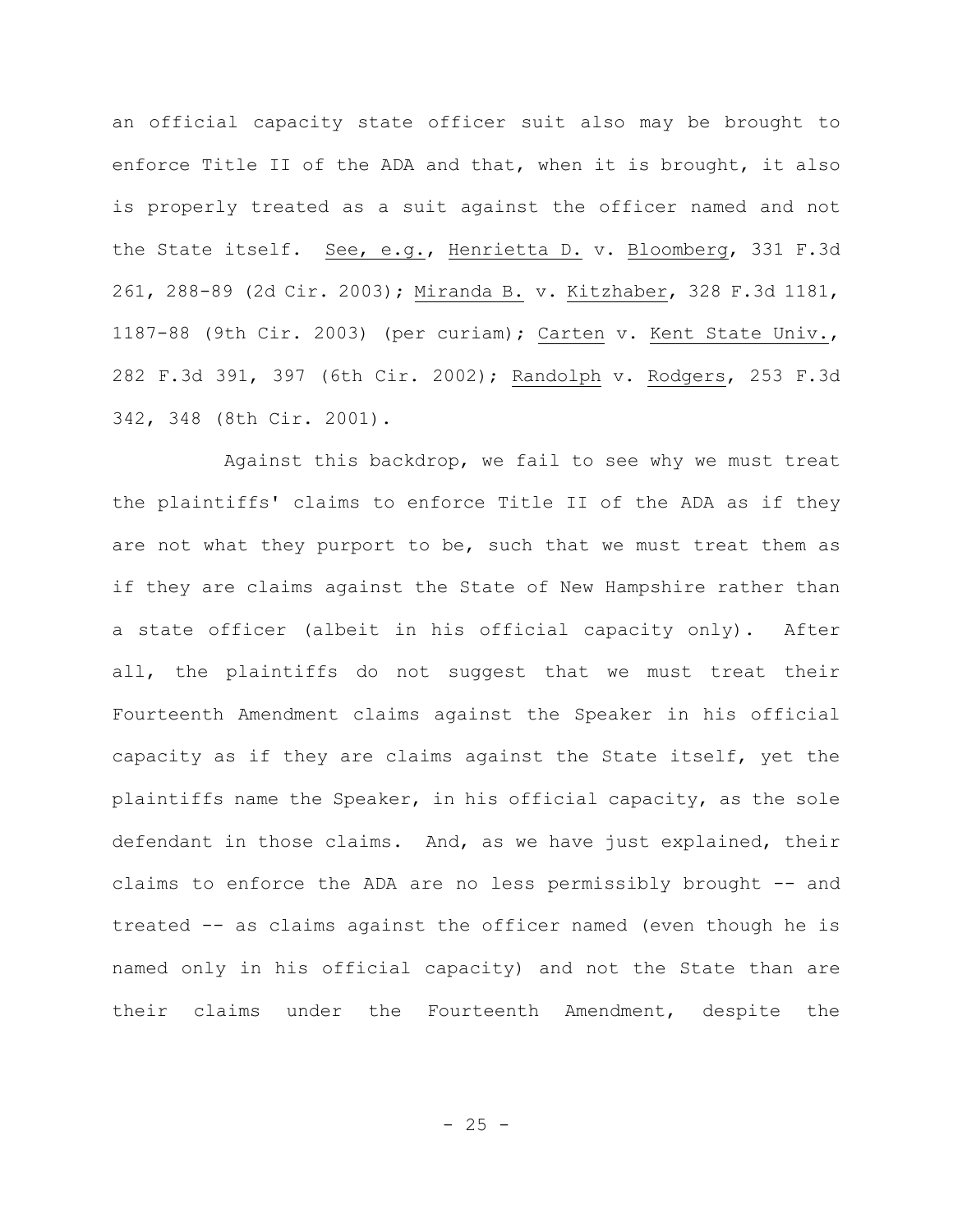distinctive features of Title II of the ADA that the plaintiffs and the United States highlight.

The plaintiffs and the United States, in arguing otherwise, do assert that a state officer sued in his official capacity may not assert legislative immunity precisely because that officer is not being sued in his individual capacity. Here, they rely on the statement in Graham that "the only immunities that can be claimed in an official capacity action are forms of sovereign immunity that the entity, qua entity, may possess, such as the Eleventh Amendment." 473 U.S. at 167.

But, that dictum cannot control our analysis here, given the Court's express holding in Consumers Union that legislative immunity may be asserted as a defense against an official capacity suit against a state officer for the kind of relief that is at issue here. See 446 U.S. at 737 n.16, 738-39; id. at 732 ("Although Tenney involved an action for damages under § 1983, its holding is equally applicable to § 1983 actions seeking declaratory or injunctive relief."); Colon Berrios v. Hernandez Agosto, 716 F.2d 85, 88 (1st Cir. 1983) (relying on Consumers Union in holding that "the Supreme Court has clearly held that state legislators acting in a legislative capacity are absolutely immune from the imposition of equitable remedies in a suit brought under 42 U.S.C. § 1983"). Indeed, Graham itself seems to have recognized Consumers Union's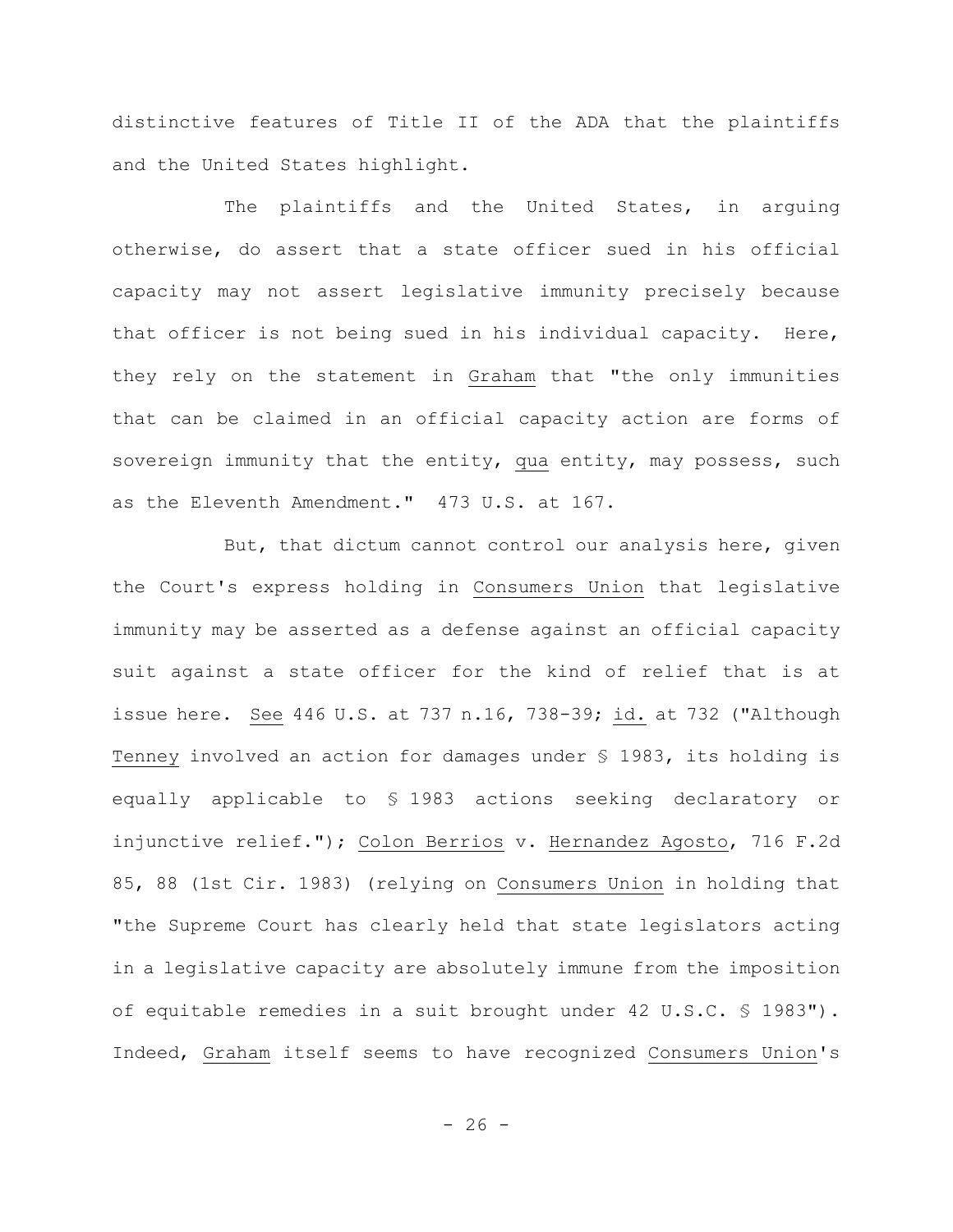holding on this very point. 473 U.S. at 167 n.14. Thus, if we must take the plaintiffs' claims at their word and understand them to be claims against the Speaker in his official capacity and not claims against the State itself, there is no inherent bar to the defendant -- owing to the nature of that defendant -- asserting the immunity at issue here.

The plaintiffs and the United States do respond by pointing to Board of Commissioners, Wabaunsee County v. Umbehr, 518 U.S. 668 (1996), which was decided after Consumers Union. They contend that precedent shows that the Speaker, insofar as he is being sued in his official capacity, cannot assert legislative immunity, notwithstanding what Consumers Union says on that score. They note that Umbehr states that legislative immunity "extends to public servants only in their individual capacities," 518 U.S. at 677  $n.*$ , and holds on that basis in that case that "the legislative immunity claim is moot," because "only claims against the Board members in their official capacities" were before the Court. Id.

But, here, too, we disagree. Umbehr does not purport to overrule Consumers Union, as Umbehr does not even mention Consumers Union, and we do not see how we may read Umbehr to overrule Consumers Union by implication. Umbehr involved an official capacity claim against municipal rather than state officers under § 1983. The Court has long treated § 1983 claims against municipal

 $- 27 -$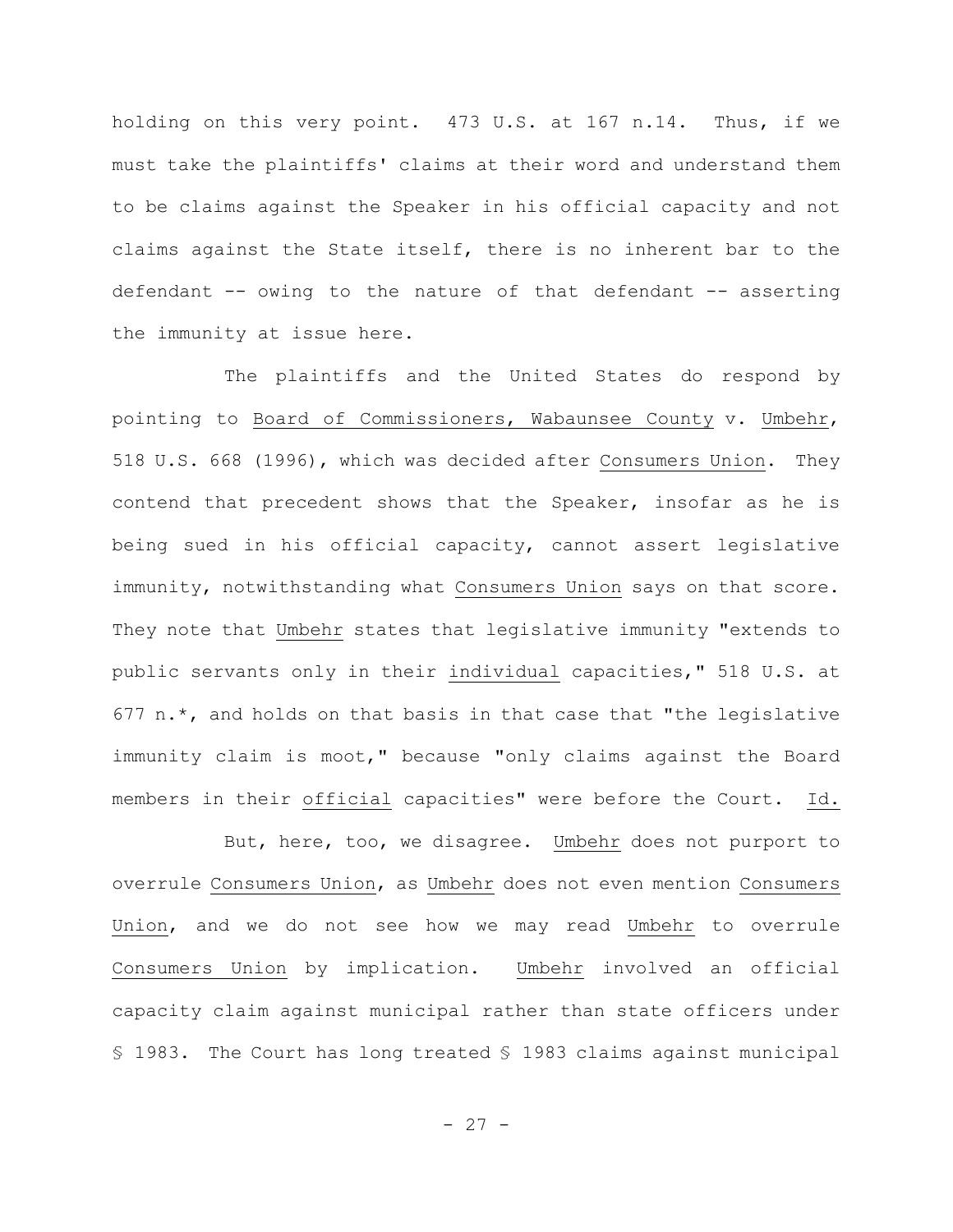defendants differently from § 1983 claims against state ones. See, e.g., Graham, 473 U.S. at 167 n.14. Neither the plaintiffs nor the United States identifies any authority that supports a contrary conclusion, despite the substantial body of authority that rejects the notion that Umbehr overrides Consumers Union with respect to official capacity suits against an officer of the State. See, e.g., State Empls. Bargaining Agent Coal. v. Rowland, 494 F.3d 71, 86 (2d Cir. 2007) ("While legislative immunity is available to local officials who are sued in their individual capacities, the Supreme Court has made clear that, due to the historical unavailability of various immunity defenses to local governments, those governments (or, 'municipal corporations') are not entitled to the benefit of any immunities that might be available to local officials sued under § 1983. The Supreme Court has never reached a similar conclusion with respect to suits against states, or against state agents in their official capacities." (internal citations omitted)); Scott v. Taylor, 405 F.3d 1251, 1255 n.6 (11th Cir. 2005) ("Umbehr involved a § 1983 official capacity claim against local governmental officials. Accordingly, the general rule of Graham applied whereby the official capacity claim was to be treated as a claim against the entity and personal immunities

 $- 28 -$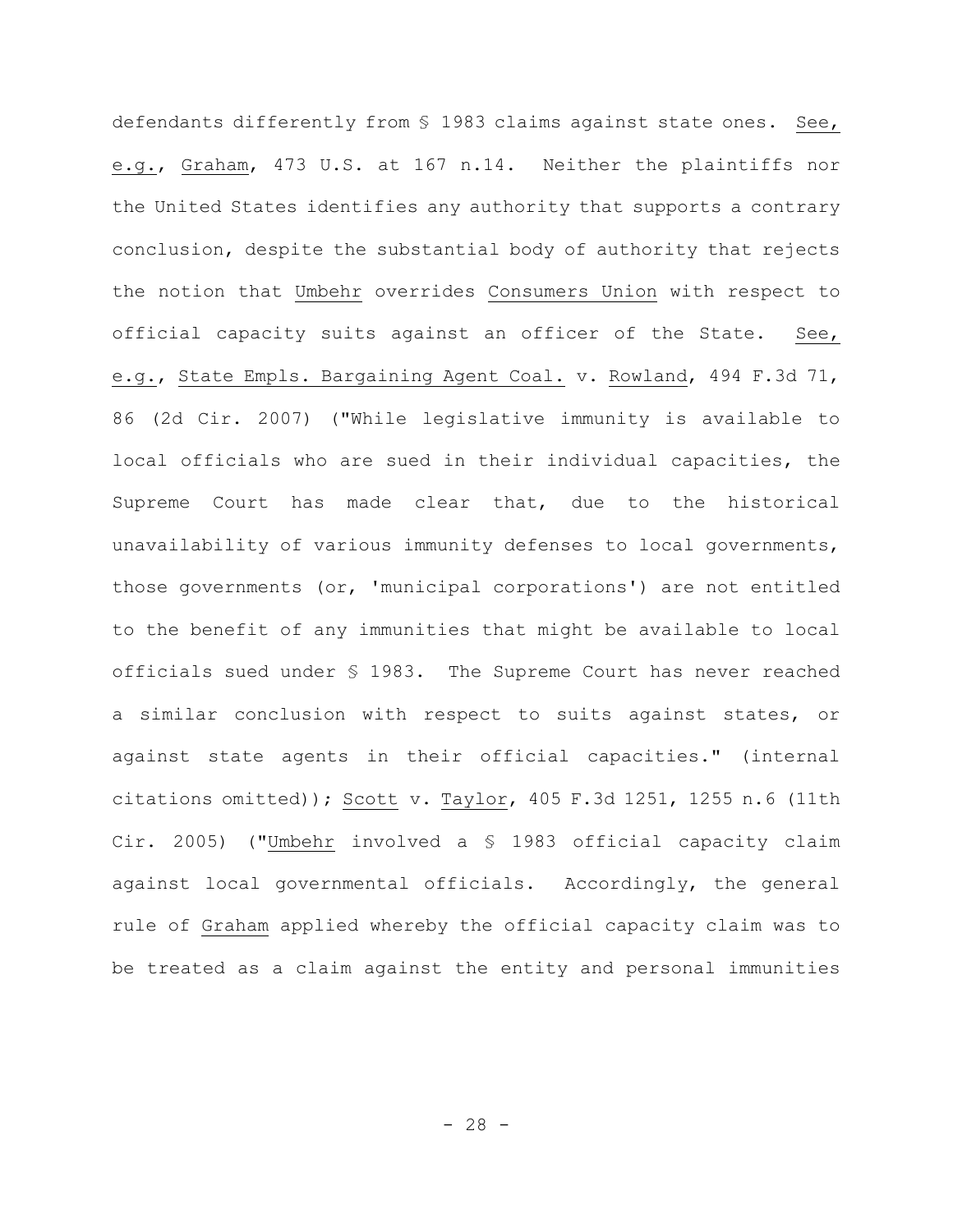would not be available. Umbehr, like Graham, is entirely consistent with the holding of Consumers Union."). $^{11}$ 

Thus, the plaintiffs fail to persuade us that their claims in which they seek to enforce Title II of the ADA are properly understood to be claims against the State, despite how they were pleaded.<sup>12</sup> Accordingly, we proceed on the understanding that the named defendant is the Speaker in his official capacity rather than the State and that, as such, he is entitled to assert

<sup>&</sup>lt;sup>11</sup> We note that Umbehr was decided prior to Bogan v. Scott Harris, 523 U.S. 44 (1998). There, the Court resolved that municipal officials were entitled to assert legislative immunity when sued in their individual capacity, see id. at 53-54, which was an open question at the time that the Court handed down its decision in Umbehr. Moreover, Umbehr cited as support for its treatment of the official capacity claims at issue, Leatherman v. Tarrant County Narcotics Intelligence and Coordination Unit, 507 U.S. 163 (1993), which concerned the proper treatment of official capacity claims only against municipal officers. See Umbehr, 518 U.S. at 677 n.\*.

<sup>12</sup> Notably, the ADA's operative provisions refer to a "public entity," see 42 U.S.C. § 12132, and the parties do not dispute that the House would qualify as one no less than the State itself would. Yet, the plaintiffs at no point explain why their claims to enforce Title II of the ADA, insofar as they must be treated as claims against a "public entity" and not an officer, must be treated as claims against the State rather than the House, even though the plaintiffs named an officer of that legislative body as the defendant for those claims. That failure on the plaintiffs' part is problematic in its own right, because Consumers Union expressly states that legislative bodies may themselves assert legislative immunity. See 446 U.S. at 733-34.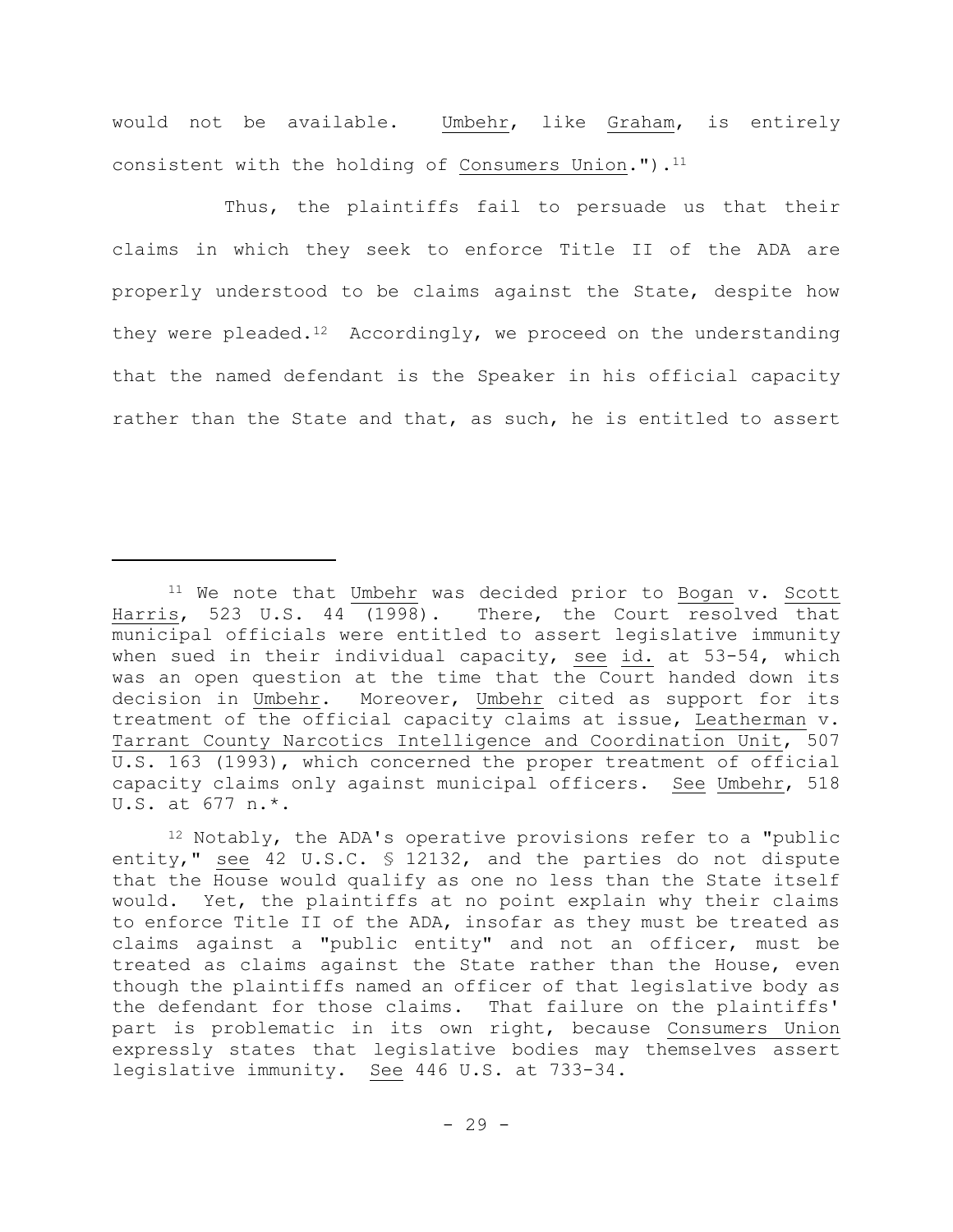the immunity at issue per Consumers Union, absent there being some bar to his doing so.  $13$ 

# **2.**

The problems with treating the plaintiffs' claims to enforce the RHA as being against the State rather than the officer named in the complaint are somewhat different, though related. Like Title II of the ADA, and unlike § 1983, § 504 of the RHA does expressly provide that "State[s]" are liable for violating its terms. See 29 U.S.C. § 794(b)(1)(A)-(B). And, § 504 of the RHA,

<sup>&</sup>lt;sup>13</sup> The plaintiffs, in arguing that their claims to enforce the ADA are claims against the State, even though their Fourteenth Amendment claims are not, do not develop an argument that those claims pertaining to Title II of the ADA simultaneously also are not claims against the State for purposes of determining whether they implicate Eleventh Amendment immunity. See United States v. Zannino, 895 F.2d 1, 16 (1st Cir. 1990) (discussing waiver). Thus, if we were to treat the plaintiffs' ADA-related claims as if they were claims against the State and no other defendant, then those claims would be subject to an assertion of Eleventh Amendment immunity that they otherwise would not implicate. See Garrett, 531 U.S. at 374 n.9 (establishing that, with respect to Title I of the ADA, an official capacity suit for injunctive relief may proceed under the fiction of Ex parte Young, 209 U.S. 123 (1908)). In consequence, the plaintiffs' claims would then raise questions regarding Congress's constitutional authority to abrogate Eleventh Amendment immunity that otherwise would not arise. See Tennessee v. Lane, 541 U.S. 509, 520 (2004) (detailing a "congruence and proportionality" test for determining whether a suit under Title II of the ADA against the State may proceed (quoting City of Boerne v. Flores, 521 U.S. 507, 520 (1997))); see also Scott v. Taylor, 405 F.3d at 1255 n.5 (11th Cir. 2005) ("If official capacity actions against state legislators were treated as actions against the State, they would be barred by states' Eleventh Amendment sovereign immunity.").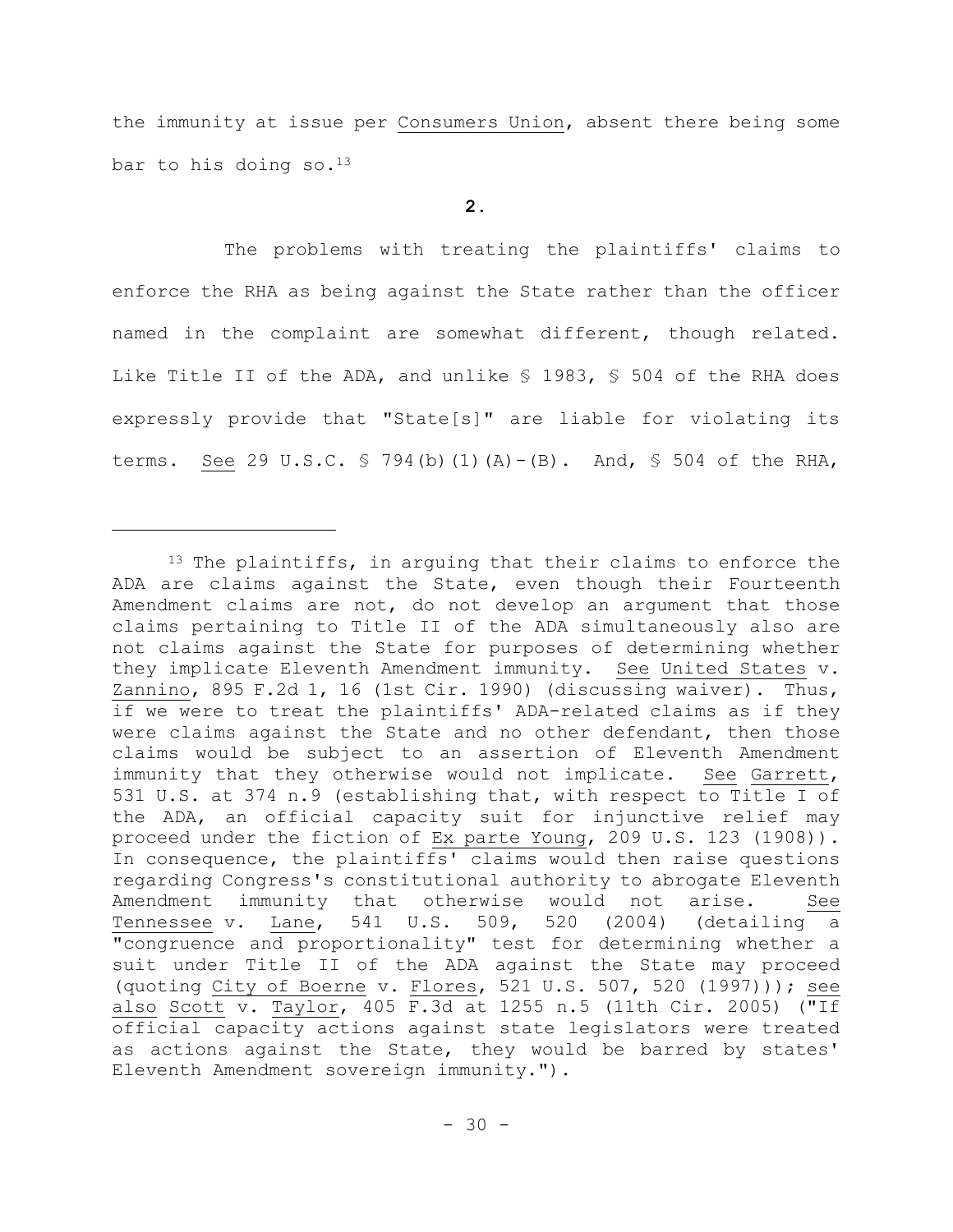like Title II of the ADA, does not expressly provide that any officer of a state is subject to suit. Section 504 of the RHA imposes liability on "program[s] or activit[ies] receiving Federal financial assistance," which the provision then defines to include governmental entities. See 29 U.S.C. § 794(a)-(b).

But, as with Title II of the ADA, neither the plaintiffs nor the United States points to any precedent that holds that suits against state officers -- even when sued in their official capacity -- to enforce the provisions of § 504 of the RHA through relief of the kind at issue here may not be brought. Nor do they suggest that there is a reason to conclude that such suits, insofar as those suits may be brought to enforce the RHA, must be treated as suits against the State, even if those suits need not be so treated when brought to enforce Title II of the ADA. Moreover, as with Title II of the ADA, there is authority that holds that such suits may be brought to enforce § 504 of the RHA and that, when they are so brought, they are properly treated as suits against the officer and not the State. See Henrietta D., 331 F.3d at 289. And, as we have already explained, given Consumers Union, the dictum in Graham regarding the distinction between official and personal immunities provides no basis for our concluding that we must treat such suits as suits against the State for purposes of assessing assertions of legislative immunity. Accordingly, the plaintiffs fail to explain

 $-31 -$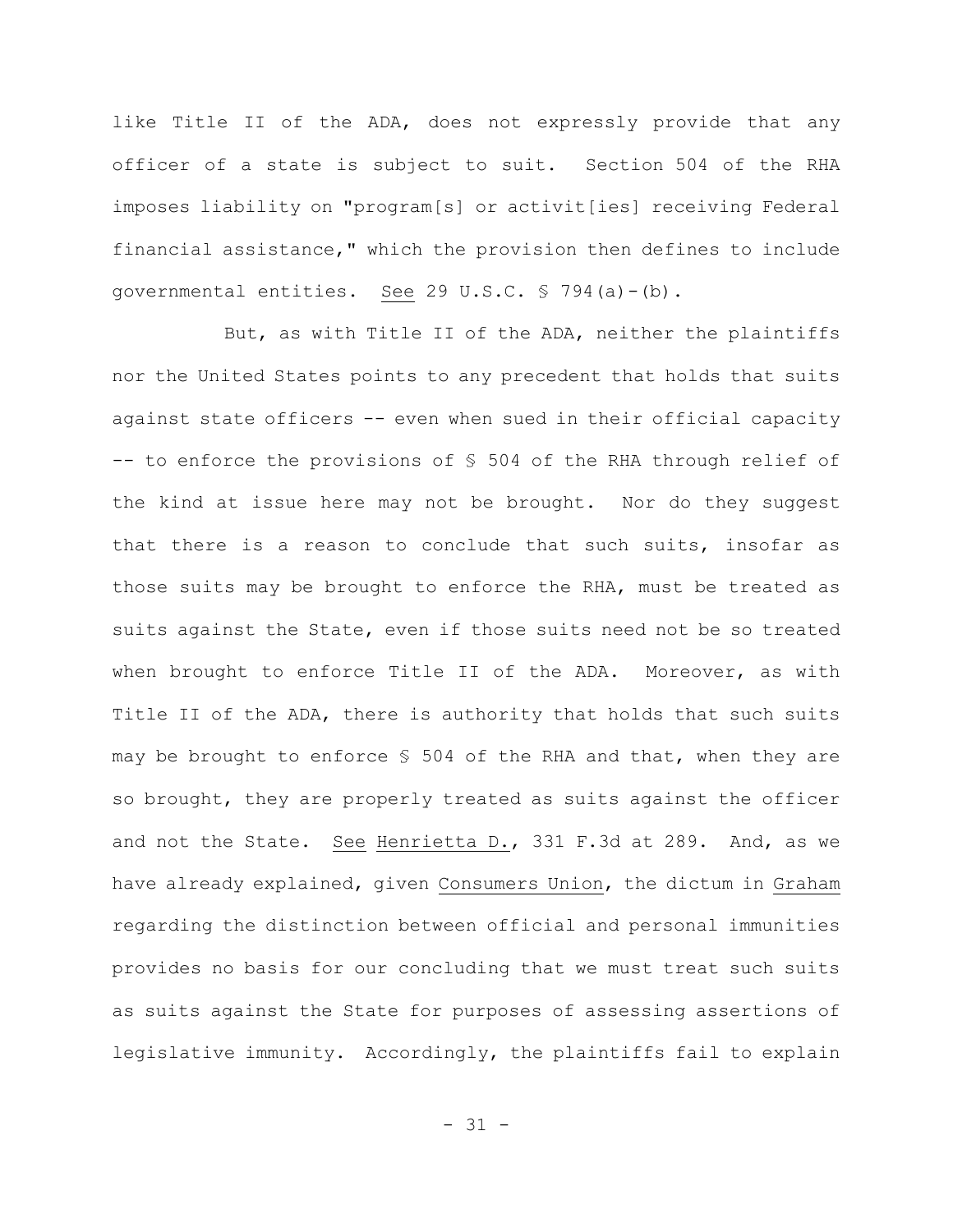why we cannot take their RHA-predicated claims, as pleaded, to be, like their claims regarding the ADA, just what they purport to be. That being so, we understand the plaintiffs' RHA-related claims to be, like their ADA-related claims, against a kind of defendant who is not -- inherently -- incapable of asserting the immunity that is at issue.

The United States argues that the Eleventh Amendment concerns that might arise from treating the plaintiffs' claims to enforce Title II of the ADA as claims against the State itself would not arise from so treating their RHA-related claims. The plaintiffs and the United States emphasize that the State itself is a "recipient of Federal financial assistance" within the meaning of § 504 of the RHA. 29 U.S.C. § 794(a). The United States thus contends that, given the State of New Hampshire's acceptance of "Federal financial assistance" to support legislative operations during the pandemic, there was a clear waiver of Eleventh Amendment immunity here, and so no Eleventh Amendment concern that the plaintiffs would have needed to avoid by suing only a state officer and not the State itself. See 42 U.S.C. § 2000d-7(a)(1) ("A State shall not be immune under the Eleventh Amendment . . . for a violation of section 504 of the Rehabilitation Act of 1973 . . . or . . . any other Federal statute prohibiting discrimination by recipients of Federal financial assistance.").

- 32 -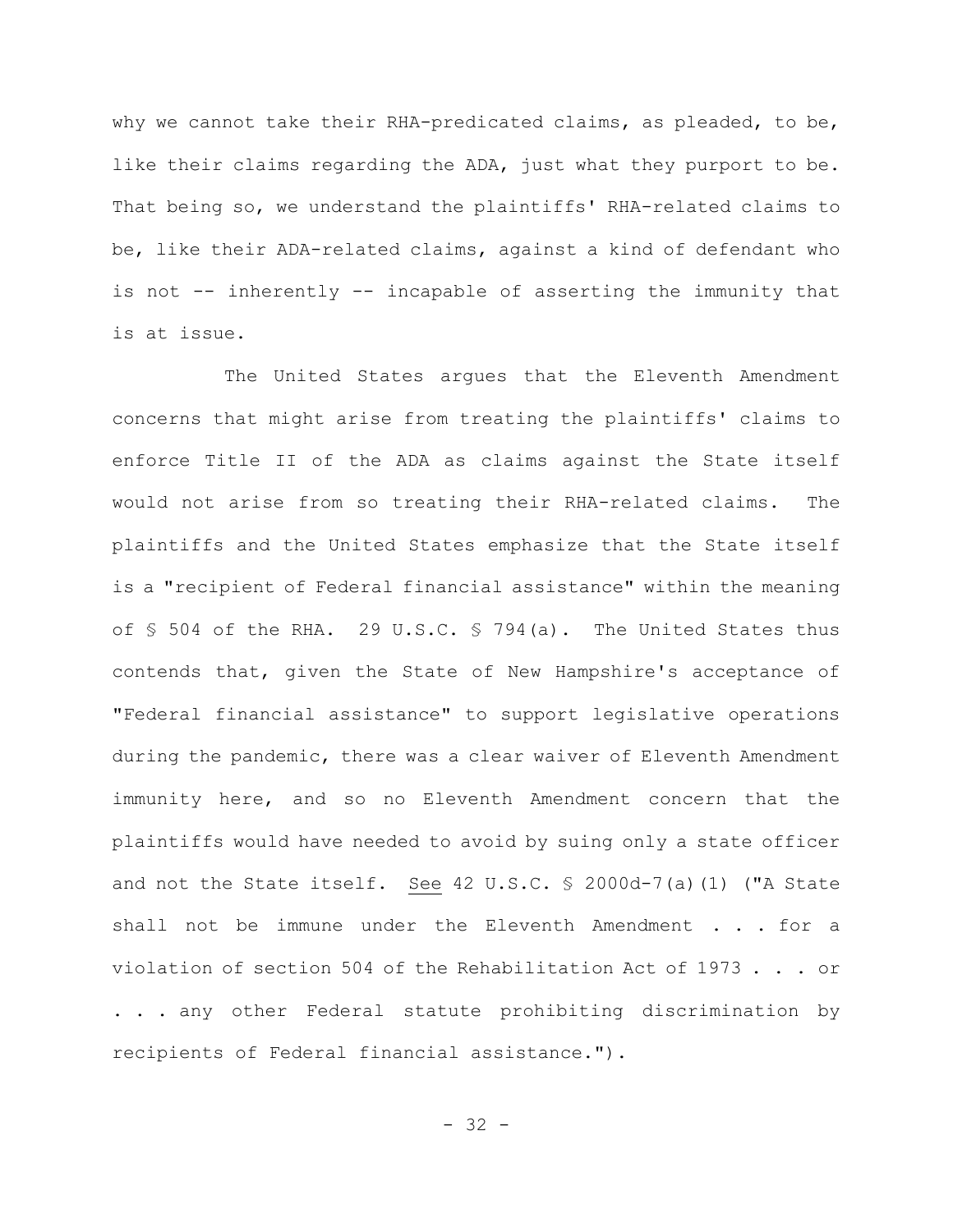But, there could be a question of whether the State had waived its Eleventh Amendment immunity by that receipt of funds, given that the relief that the plaintiffs seek would run against a state legislative, rather than a state executive, officer. Cf. Koslow v. Commonwealth of Pennsylvania, 302 F.3d 161, 171 (3d Cir. 2002) ("Under the statutory definition in the Rehabilitation Act, the state, as a whole, cannot be a 'program or activity.' As other courts have noted, if the entire state government were subject to § 504 whenever one of its components received federal funds, section (b)(1)(B) would be redundant."). By contrast, no such question arises if the plaintiffs' claims to enforce the RHA are taken at their word and treated as claims against the named state officer in his official capacity rather than the State. For, in that event, Eleventh Amendment immunity is not in play.

In addition, the plaintiffs do not explain why if their claims regarding the RHA must be understood to be against an entity rather than an officer, they must be understood to be against the State rather than the House, given that the officer named in the complaint as the sole defendant is a member of the House, which the parties do not dispute is a covered entity under § 504 of the RHA. See 29 U.S.C. § 794. And, as we have explained, Consumers Union expressly states that a legislative body may itself assert legislative immunity. So, had the plaintiffs named the State in

- 33 -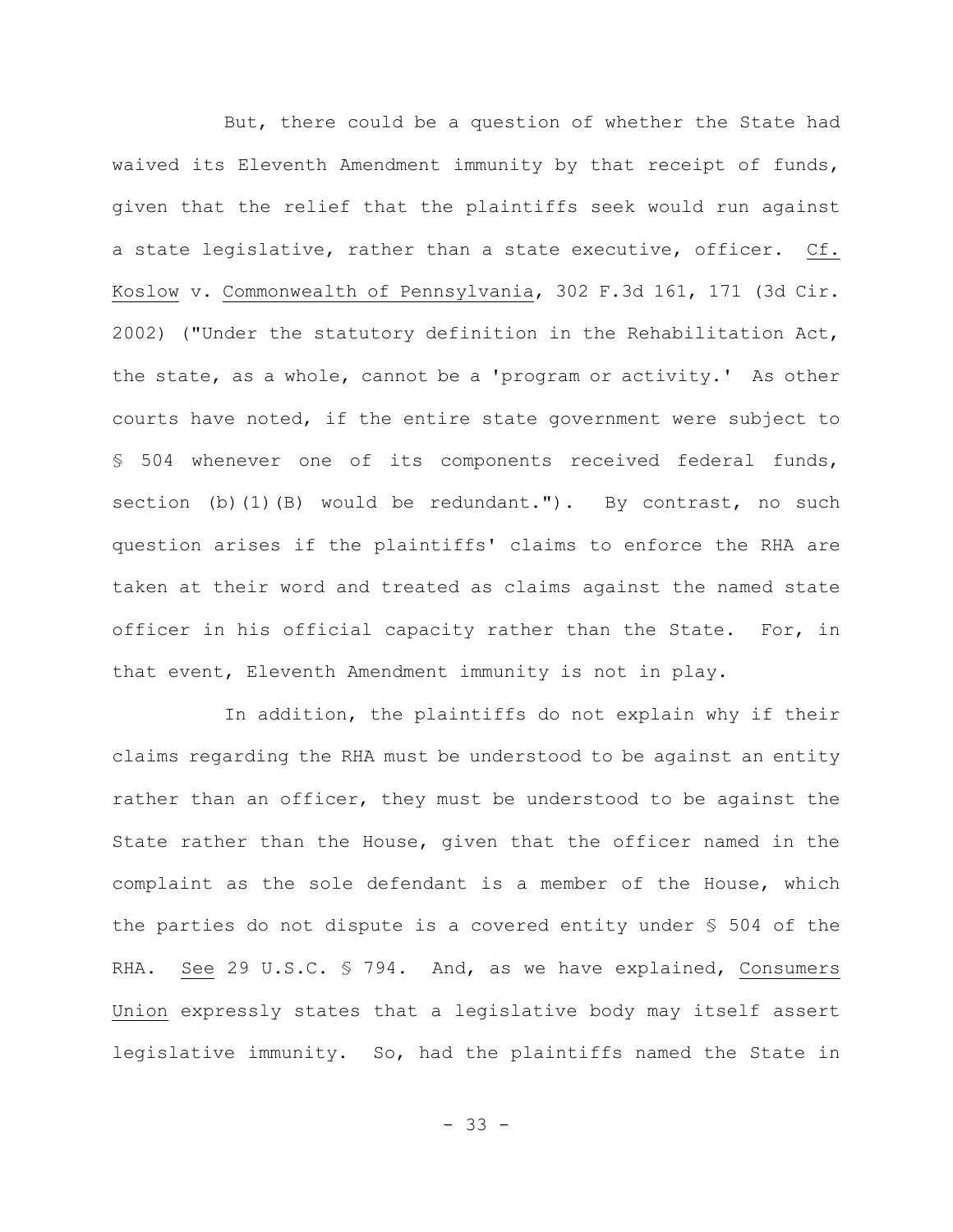their complaint, a question would then have arisen in relation to the relief sought as to whether the right entity had been named, given that if the House were the proper entity (insofar as an officer suit was not being brought) legislative immunity would have remained as a viable defense. See Consumers Union, 446 U.S. at 732.<sup>14</sup>

## **3.**

In sum, neither the plaintiffs nor the United States persuasively explains why the official capacity state officer claims regarding the ADA and the RHA that are before us must be treated as if they are claims against the State itself and thus against a defendant that the plaintiffs assert to be, by its nature, incapable of asserting legislative immunity. Accordingly, we take the complaint at its word. We thus understand it to be

<sup>14</sup> We note that the plaintiffs disclaimed any intention to have sued any defendant other than the State only after having been confronted with a defense of legislative immunity based on Consumers Union in response to their motion for preliminary injunctive relief. But, that otherwise previously unarticulated position does not effectively amend the complaint. Nor is this a case in which the entity of which the officer sued is a part "had no greater separate identity from the" State -- which is a suable entity under the ADA and the RHA -- than many executive departments do. Brandon v. Holt, 469 U.S. 464, 472 (1985). Rather, it is a case in which the officer named in the complaint serves in one of the two houses of a coordinate branch of state government and thus is not, for purposes of enforcing either statute, obviously "the State" -- insofar as the officer named is a stand-in for any entity -- rather than either the House or the state legislature as a whole.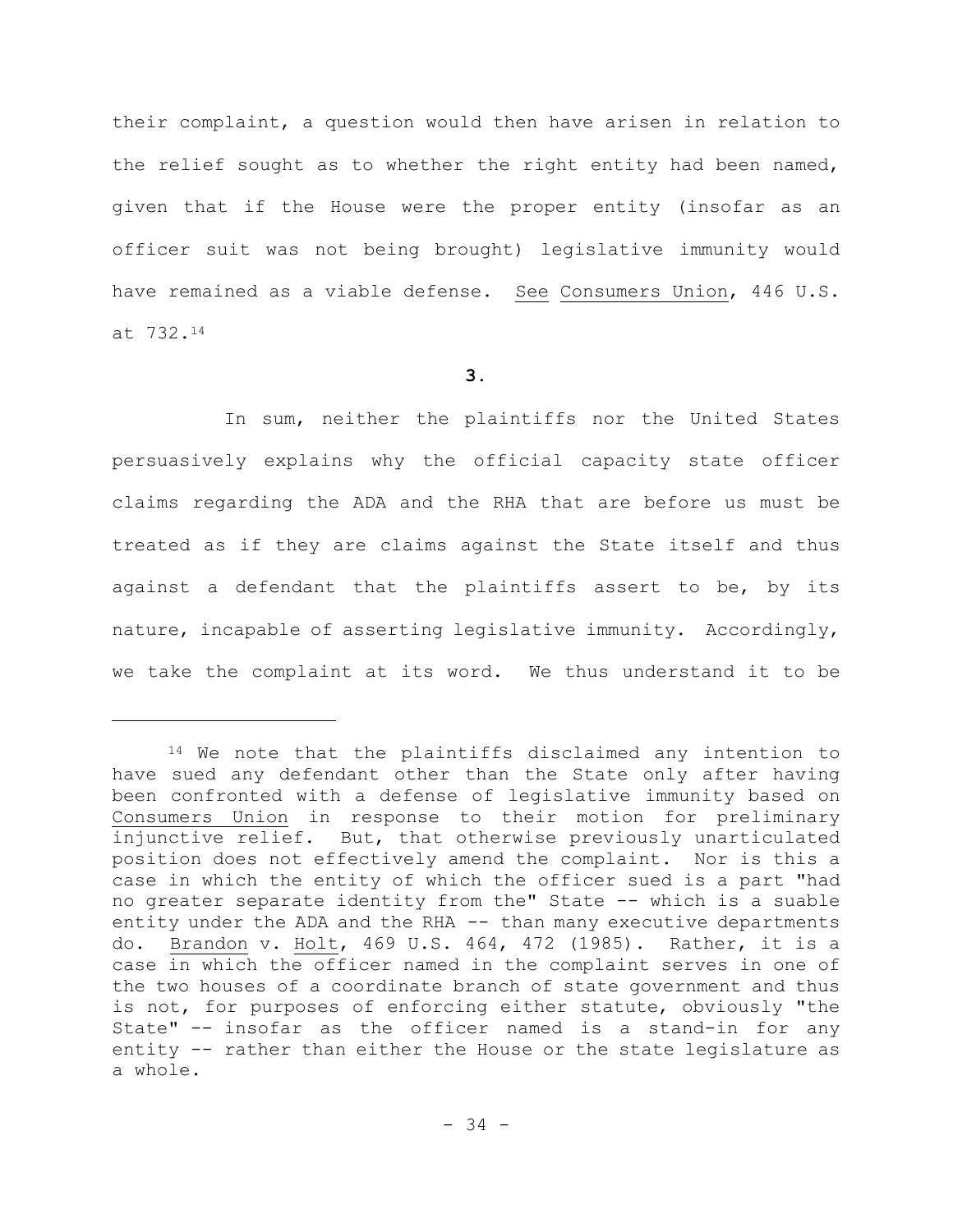alleging claims that seek to enforce Title II of the ADA and § 504 of the RHA against the state officer (in his official capacity) who is named, which, as Consumers Union holds, is an officer who is entitled even in that capacity to assert the defense of legislative immunity, at least insofar as that officer is not otherwise barred from doing so.

## **V.**

The plaintiffs do also assert -- this time, without the support of the United States -- that their ADA-predicated claims may go forward, despite the Speaker's assertion of legislative immunity, even if they are understood to be claims against a state officer rather than the State itself, despite the Speaker's assertion of legislative immunity. That is in part because the plaintiffs contend that, in enacting Title II of the ADA, Congress abrogated any legislative immunity that such a defendant otherwise could assert. But here, too, we disagree.

As an initial matter, it is not obvious how Title II of the ADA could bring about such an abrogation, insofar as the suit is against a state legislative officer and not any "public entity" under that statute. Nonetheless, a legislative body, like the House, appears to be a "public entity" under Title II of the ADA and to be capable of asserting legislative immunity in certain circumstances per Consumers Union. See 446 U.S. at 733-34. In

 $- 35 -$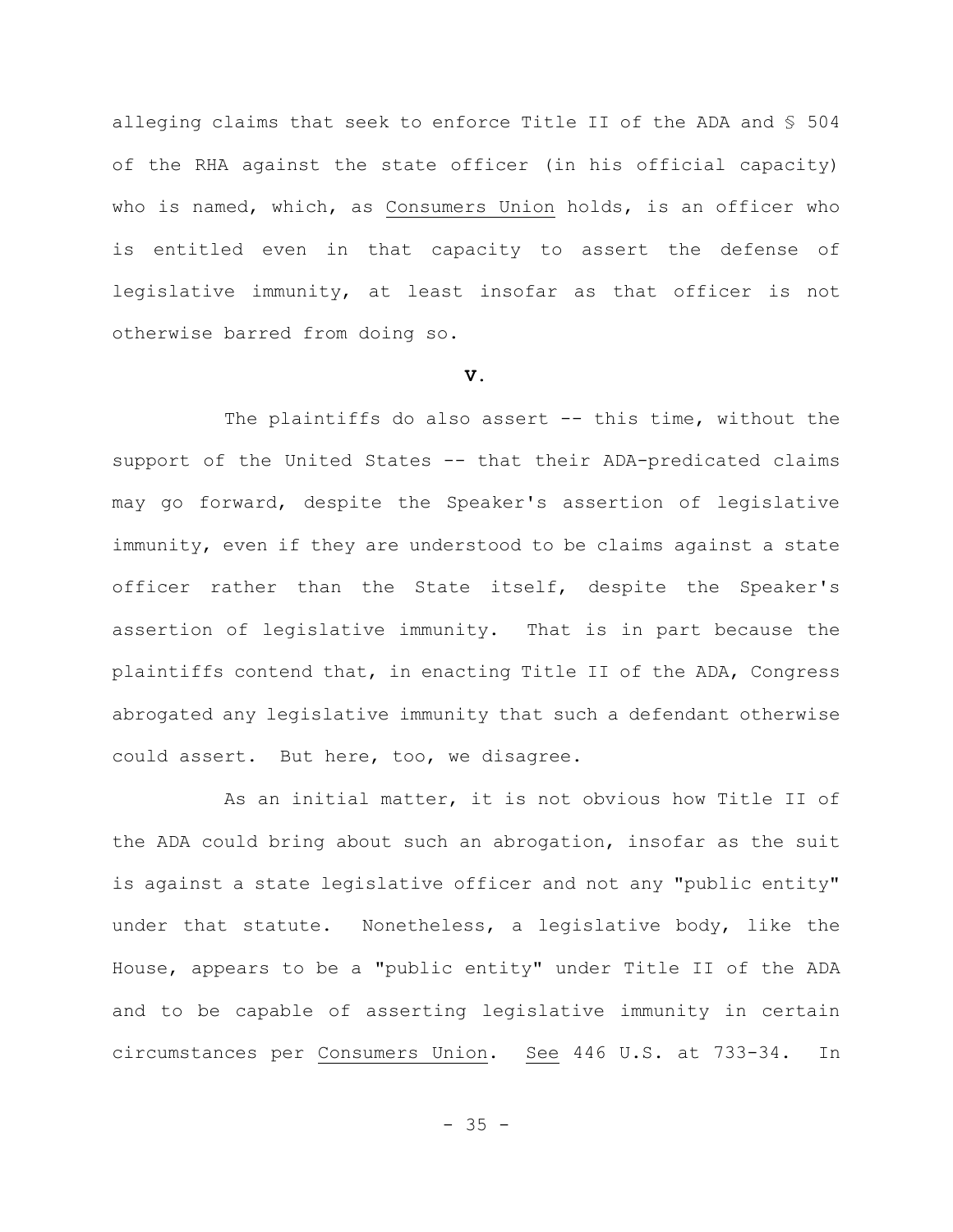addition, the plaintiffs appear to be of the view that Title II of the ADA -- through its various provisions -- may be understood to abrogate legislative immunity even when asserted by a state legislative officer as a defense to a claim to enforce the statute that is brought against that officer in his official capacity and not against any "public entity" with which he is identified. Thus, we proceed to address the abrogation argument that the plaintiffs present as they have framed it for us and as the panel addressed it. But, as we will explain, even when we do so, we find the plaintiffs' abrogation argument to be without merit, in large part due to the reasoning of Tenney.

#### **A.**

The plaintiff in Tenney, William Brandhove, had sued members of the California Senate's Fact-Finding Committee on Un-American Activities under 42 U.S.C. § 1983 and a companion civil rights measure that provided redress against those who conspire to deprive individuals of their federal constitutional rights. See 42 U.S.C. § 1985. Brandhove alleged they had used a legislative subpoena to "intimidate and silence" him, in an attempt to "deter and prevent him from effectively exercising his constitutional rights of free speech and to petition the Legislature for redress of grievances." 341 U.S. at 371. He pointed out that not a word in either statute recognized legislative immunity and that, in

 $- 36 -$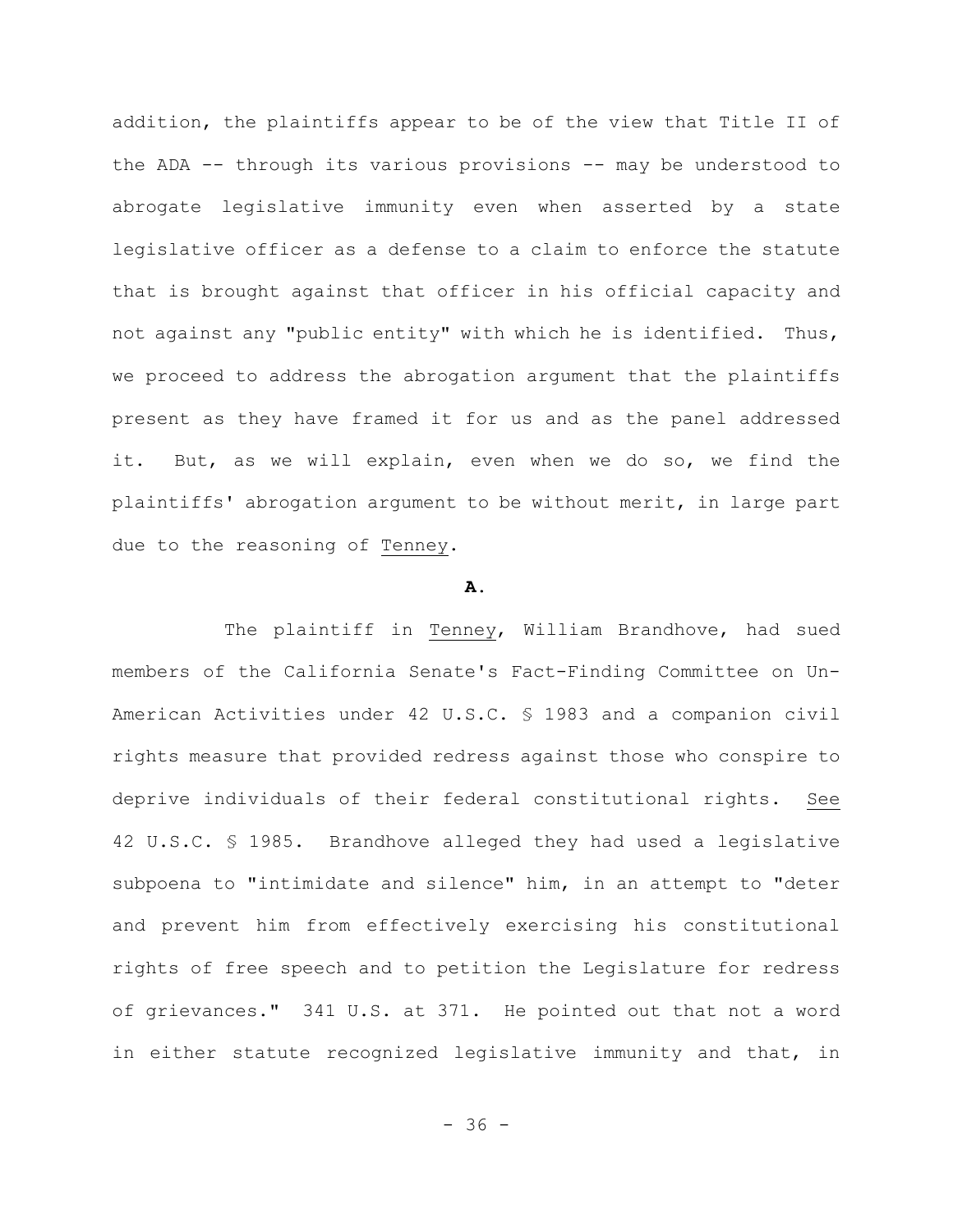fact, the text of each statute encompassed both legislators and their legislative acts by applying to any "person" who was acting "under color of any statute, ordinance, regulation, custom, or usage, of any State or Territory." 42 U.S.C. § 1983. He thus contended that legislative immunity posed no bar to his claims.<sup>15</sup>

In holding otherwise, the Court framed the relevant interpretive question as follows: Did Congress intend "to overturn the tradition of legislative freedom achieved in England by Civil War and carefully preserved in the formation of State and National Governments here" and thereby to "subject legislators to civil liability for acts done within the sphere of legislative activity?" Id. at 376. The Court then reasoned  $-$ - perhaps not surprisingly, given that framing -- that it could not conclude that Congress had so intended:

> Let us assume, merely for the moment, that Congress has constitutional power to limit the freedom of State legislators acting within their traditional sphere. That would be a big assumption. But we would have to make an eve[n] rasher assumption to find that Congress thought it had exercised the power. These are difficulties we cannot hurdle. . . . We cannot believe that Congress -- itself a staunch advocate of legislative freedom - - would impinge on a tradition so well grounded in history and reason by covert inclusion in the general language before us.

<sup>&</sup>lt;sup>15</sup> See Brief for Respondent at 17, Tenney v. Brandhove, 341 U.S. 367 (1951) (No. 338).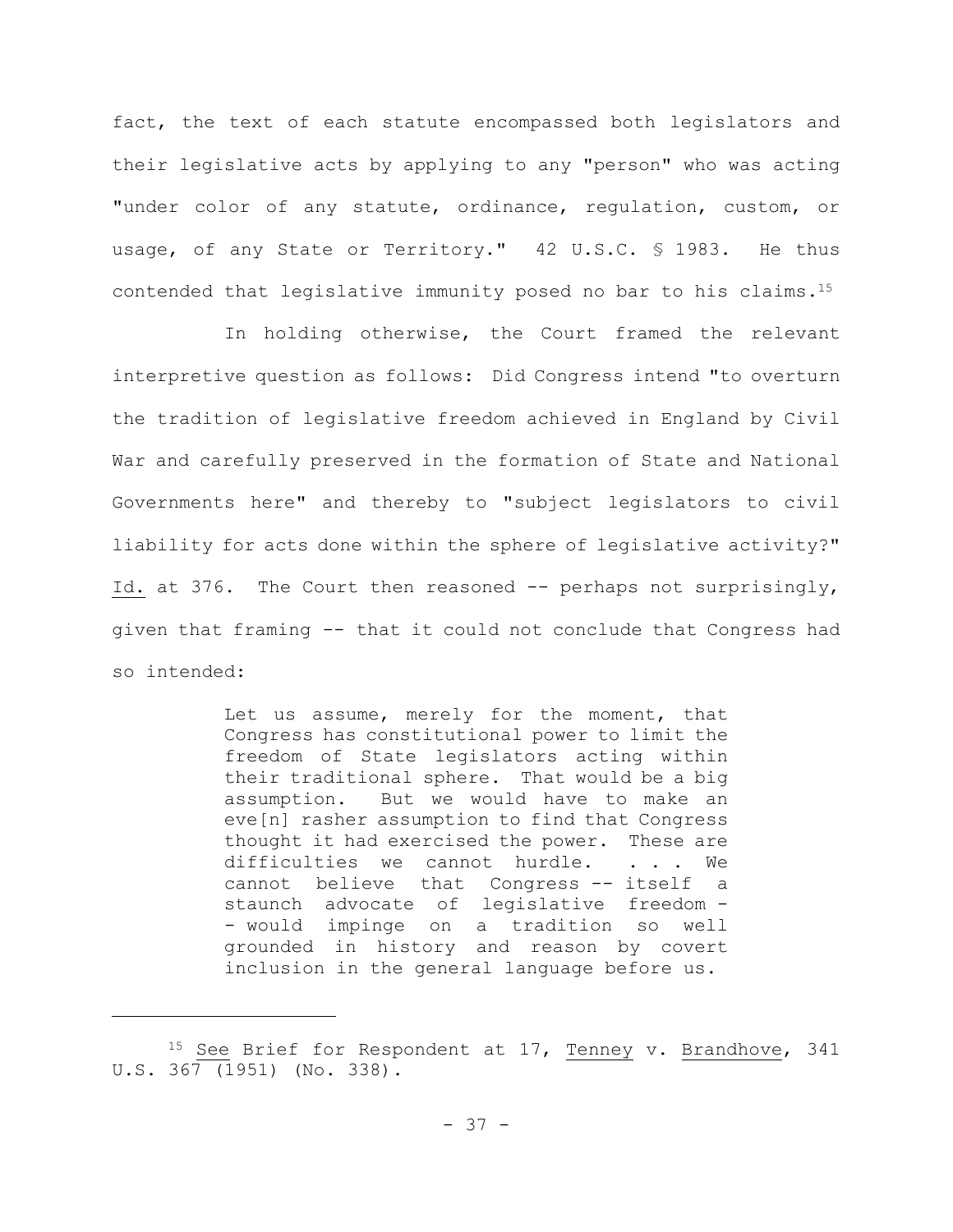In the decades since, the Court has shown no inclination to back away from Tenney's interpretive logic. Rather, in subsequent cases applying common-law immunities to § 1983 claims, the Court has explained that Tenney held that § 1983 did not abrogate such immunities both because "the legislative record [gave] no clear indication that Congress meant to abolish [them] wholesale" and because it was fair to "presume that Congress would have specifically so provided had it wished to abolish the doctrine[s]." Pierson v. Ray, 386 U.S. 547, 554-55 (1967).

In accord with that same understanding, the Court has, in the wake of Tenney, appeared to equate the inquiry into Congress's intent to abrogate legislative immunity with the famously strict inquiry that is required to determine Congress's intent to abrogate Eleventh Amendment immunity. See Consumers Union, 446 U.S. at 738-39. It has also appeared to hold that evidence of an intent by Congress to abrogate the latter type of immunity is not evidence of its intent to abrogate the former. Id. Indeed, the Court has even gone so far as to state, seemingly as a general matter, that "[o]ur cases have proceeded on the assumption that common-law principles of legislative . . . immunity were incorporated into our judicial system and that they

- 38 -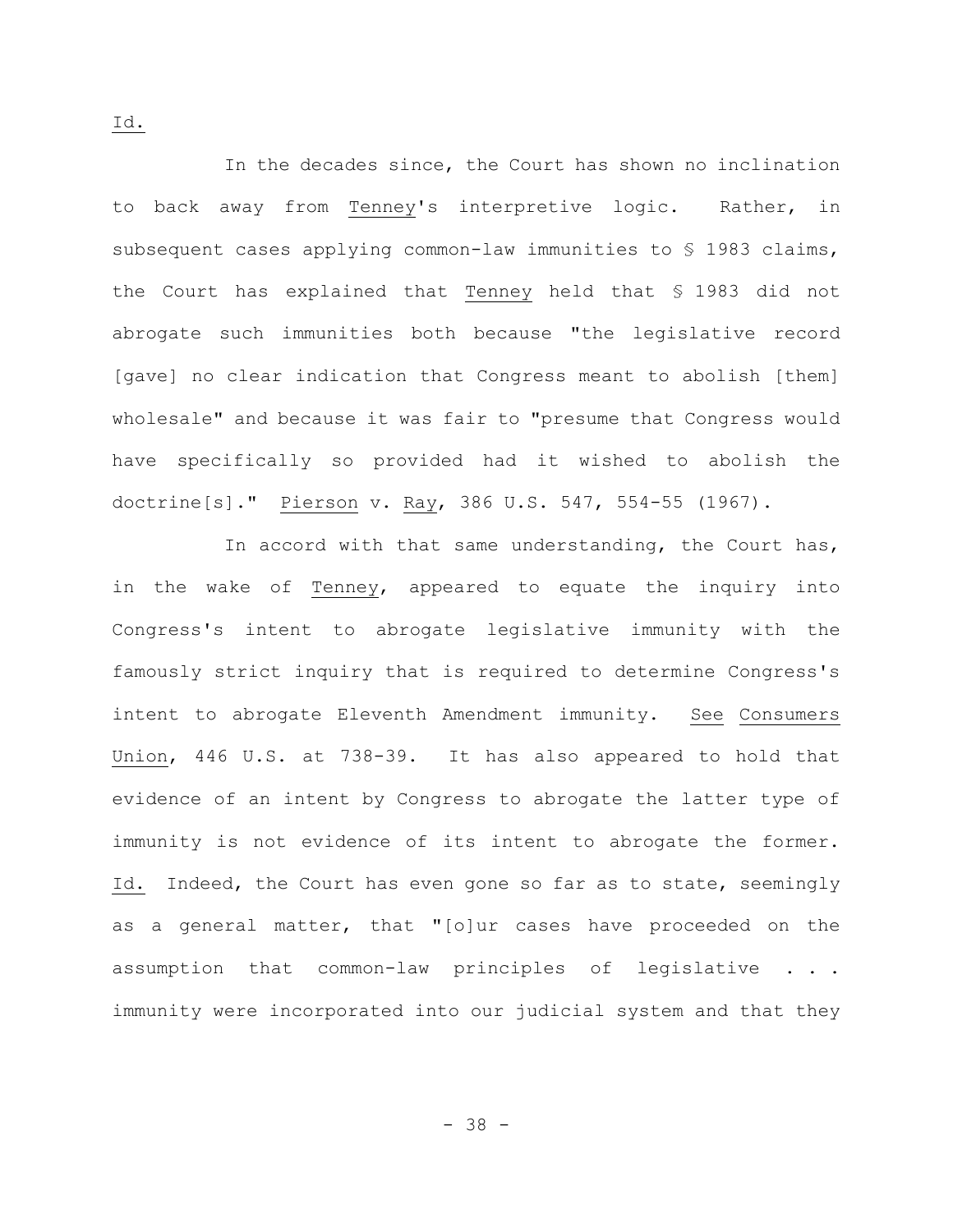should not be abrogated absent clear legislative intent to do so." Pulliam v. Allen, 466 U.S. 522, 529 (1984).

The plaintiffs do argue that, even if Tenney sets forth a clear statement rule for abrogating legislative immunity, it applies only to § 1983 itself. But, they do not offer any supporting authority for that contention, and there is sister circuit precedent directly to the contrary. See Chappell v. Robbins, 73 F.3d 918, 923-25 (9th Cir. 1996) (applying clear statement rule to determine whether Congress intended to abrogate legislative immunity with respect to a civil claim under the Racketeering Influenced and Corrupt Organizations Act, 18 U.S.C. § 1961 et seq.).<sup>16</sup>

In addition, the cases in the Tenney line repeatedly affirm the important role that legislative immunity plays in promoting representative democracy and thus the soundness of Tenney's presumption that Congress, as a legislative body in its

<sup>&</sup>lt;sup>16</sup> We note that the Supreme Court has required at least as much clarity as Tenney required in determining whether other federal statutes have displaced the immunity that members of Congress enjoy under the Speech and Debate Clause. See United States v. Helstoski, 442 U.S. 477, 493 (1979) ("Assuming, arguendo, that the Congress could constitutionally waive the protection of the Clause for individual Members, such a waiver could be shown only by an explicit and unequivocal expression. There is no evidence of such a waiver in the language or the legislative history of § 201 or any of its predecessors." (second emphasis added)).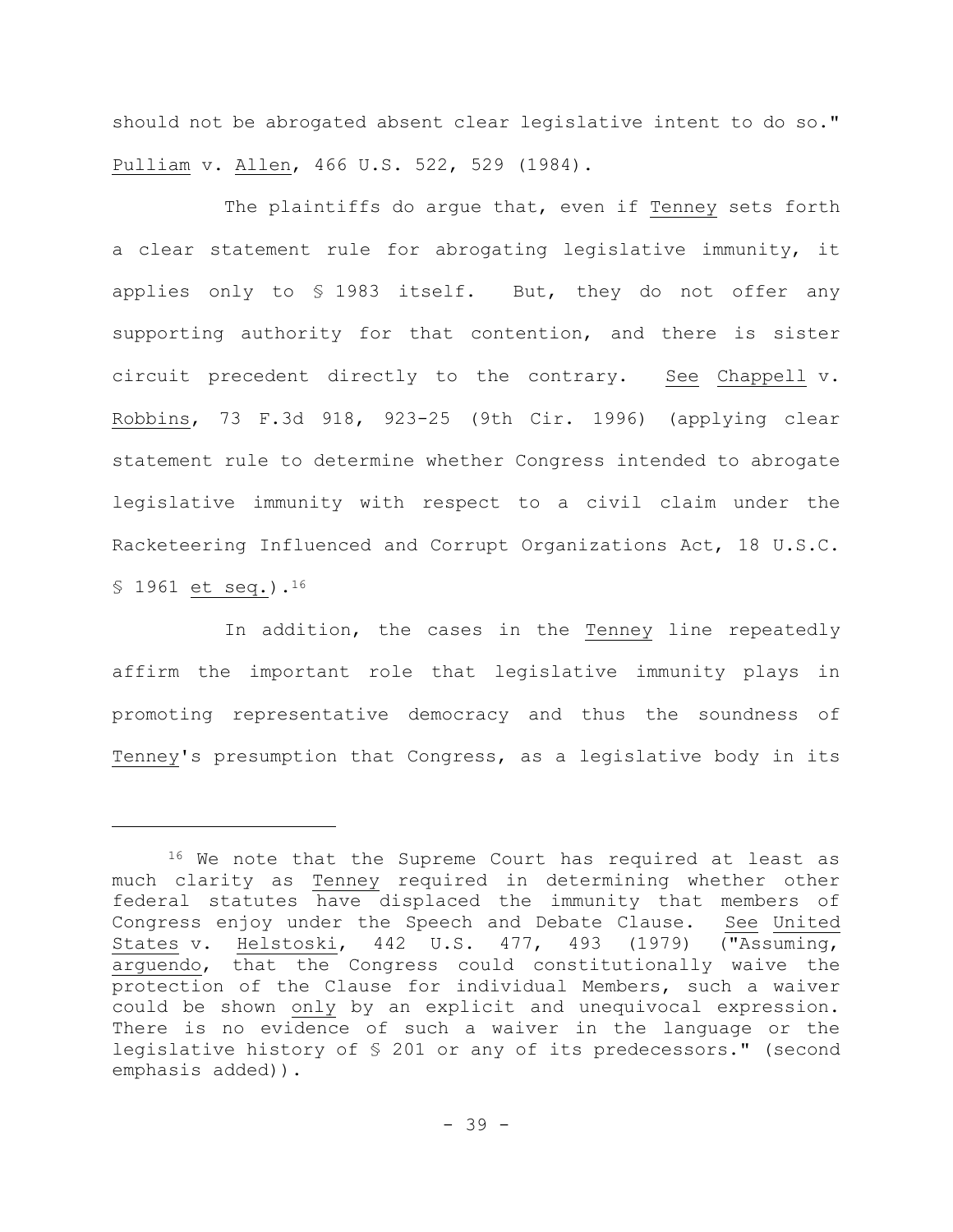own right, would not likely override such a critical protection for legislative freedom without evidencing its serious consideration of the merits of doing so. Indeed, the Court in Tenney began its analysis by characterizing the notion that Congress could abrogate the immunity generally as a "big assumption," 341 U.S. at 376, which is a characterization that certainly accords with the notion that the concern about finding abrogation was rooted in a recognition that any such abrogation would implicate the federal-state balance. Cf. Gregory v. Ashcroft, 501 U.S. 452, 460 (1991) ("Congressional interference . . . would upset the usual constitutional balance of federal and state powers. For this reason, 'it is incumbent upon the federal courts to be certain of Congress' intent before finding that federal law overrides' this balance." (quoting Atascadero State Hosp. v. Scanlon, 473 U.S. 234, 243 (1985))). Thus, if anything, there would appear to be particular reason to presume that Congress would not have abrogated such a longstanding immunity -- which is both discrete in nature and unusually salient to the legislative branch -- in the statute at issue here without making its intent to do so clear, given that Congress enacted this statute when Tenney was already established precedent.

Accordingly, to determine whether Congress intended to abrogate legislative immunity by enacting Title II of the ADA, we

 $- 40 -$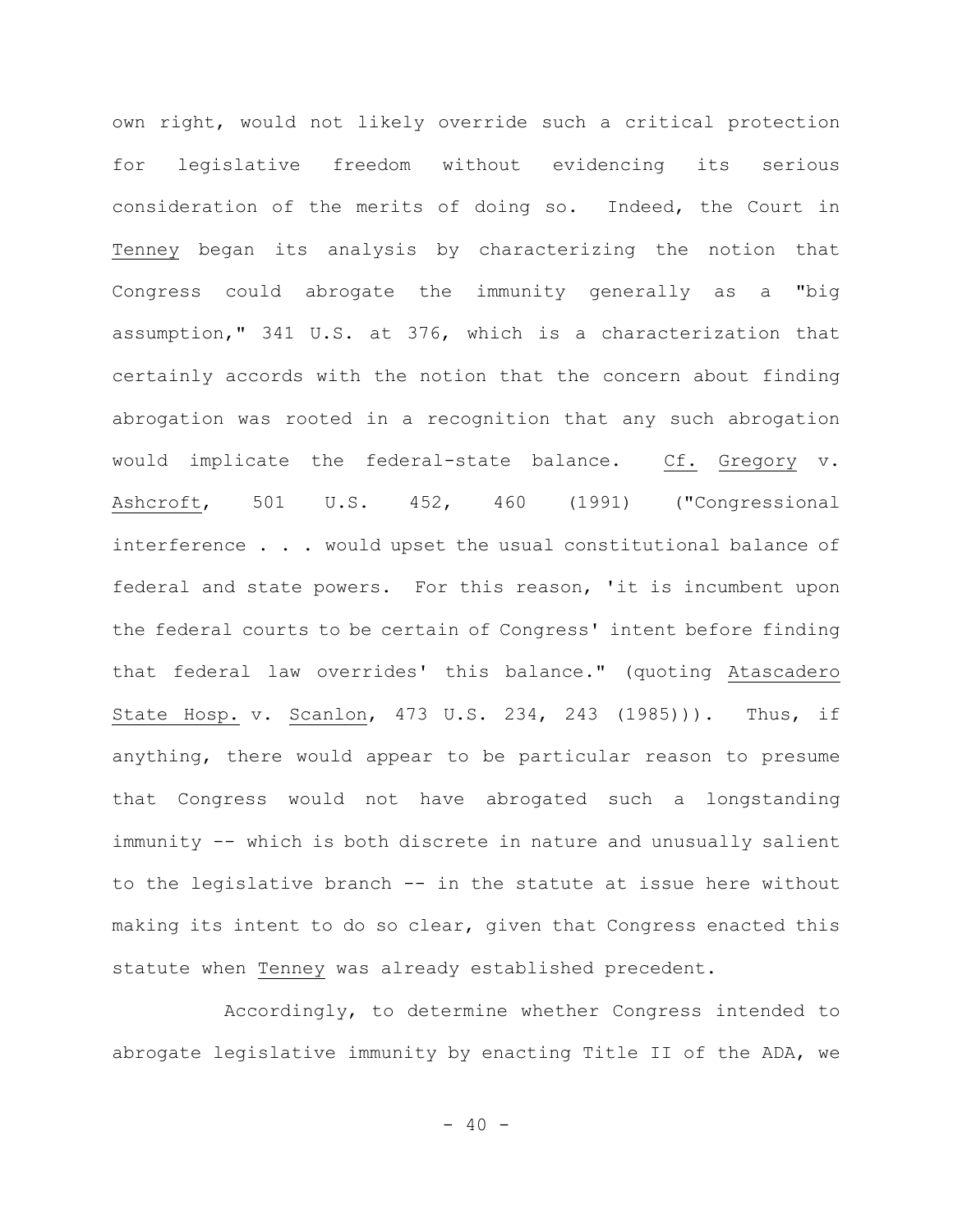proceed on the view that such abrogation could not take place "absent clear legislative intent to do so." Pulliam, 466 U.S. at 529. And, as we will next explain, given that understanding, the plaintiffs fail to persuade us that the District Court erred in determining that Title II of the ADA did not abrogate legislative immunity.

## **1.**

To make the contrary case, the plaintiffs rely on the text of Title II of the ADA. The operative provision of the statute provides that "no qualified individual with a disability shall, by reason of such disability, be excluded from participation in or be denied the benefits of the services, programs, or activities of a public entity, or be subjected to discrimination by any such entity." 42 U.S.C. § 12132. The statute that defines a "public entity" does so broadly to include "any State or local government" and "any department, agency, special purpose district, or other instrumentality of a State or States or local government." 42 U.S.C. § 12131(1)(A)-(B). It also makes clear that Congress intended the statute to be read broadly to ensure that it would have an encompassing scope. See generally 42 U.S.C. § 12101(b) ("It is the purpose of this chapter . . . to provide a clear and comprehensive mandate for the elimination of discrimination against individuals with disabilities.").

 $- 41 -$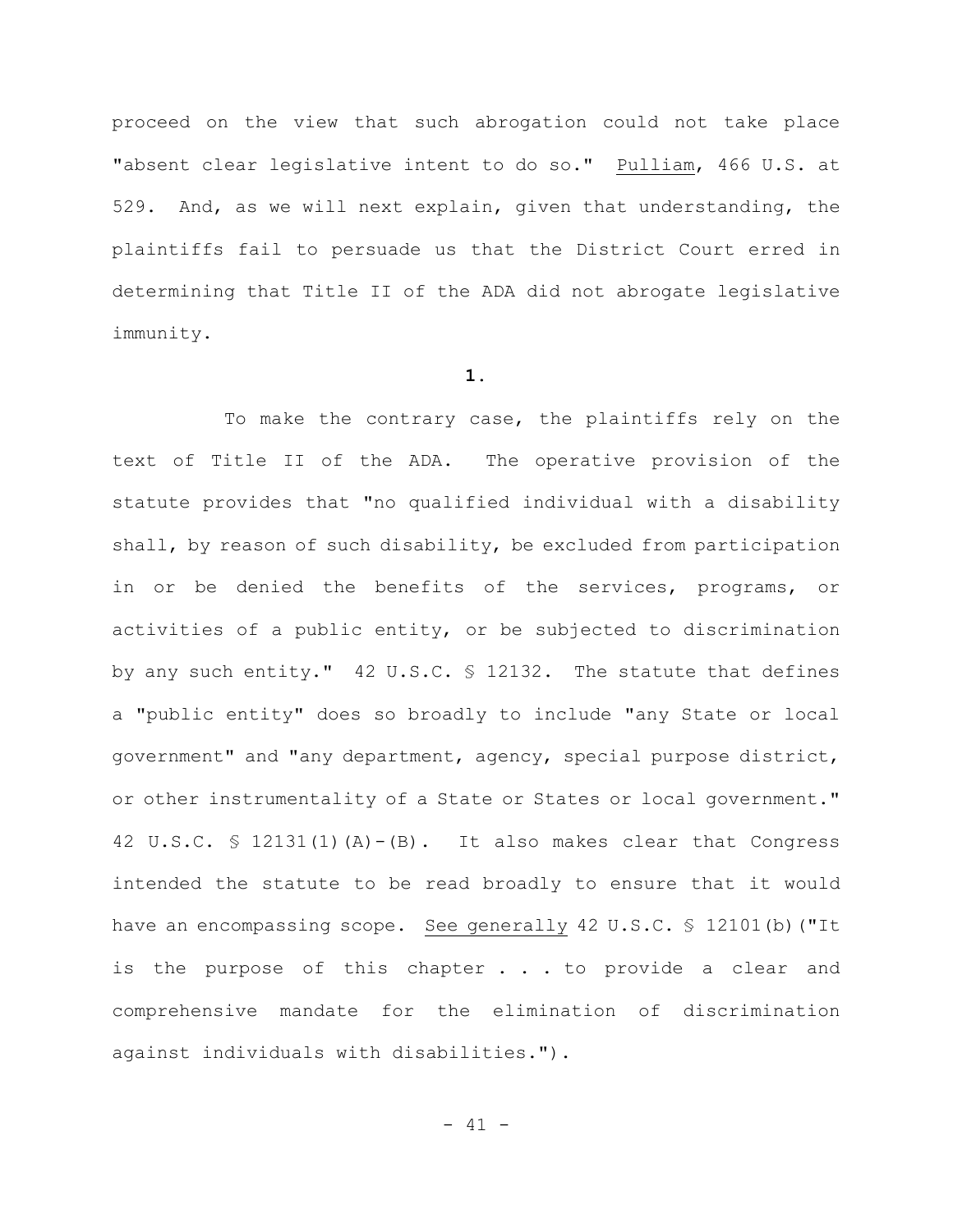Moreover, as the plaintiffs highlight, a separate provision of the ADA that applies to the claims at issue here provides as follows:

> A State shall not be immune under the eleventh amendment to the Constitution of the United States from an action in [a] Federal or State court of competent jurisdiction for a violation of this chapter. In any action against a State for a violation of the requirements of this chapter, remedies (including remedies both at law and in equity) are available for such a violation to the same extent as such remedies are available for such a violation in an action against any public or private entity other than a State.

42 U.S.C. § 12202.

# **2.**

The plaintiffs' chief contention regarding abrogation relies on the second sentence of this last provision. They contend that it must be read to manifest Congress's clear intent to abrogate the specific immunity at issue here, because it expressly provides that the "remedies" available under this statute in an action against a "State" are the same as those that would be available against a "private entity" and legislative immunity is not an immunity that any private entity may assert.

But, the provision that contains this sentence is substantively identical to 42 U.S.C. § 2000d-7(a)(2), which we know that Congress added to the RHA years earlier in the immediate wake of the Supreme Court's decision in Atascadero to ensure that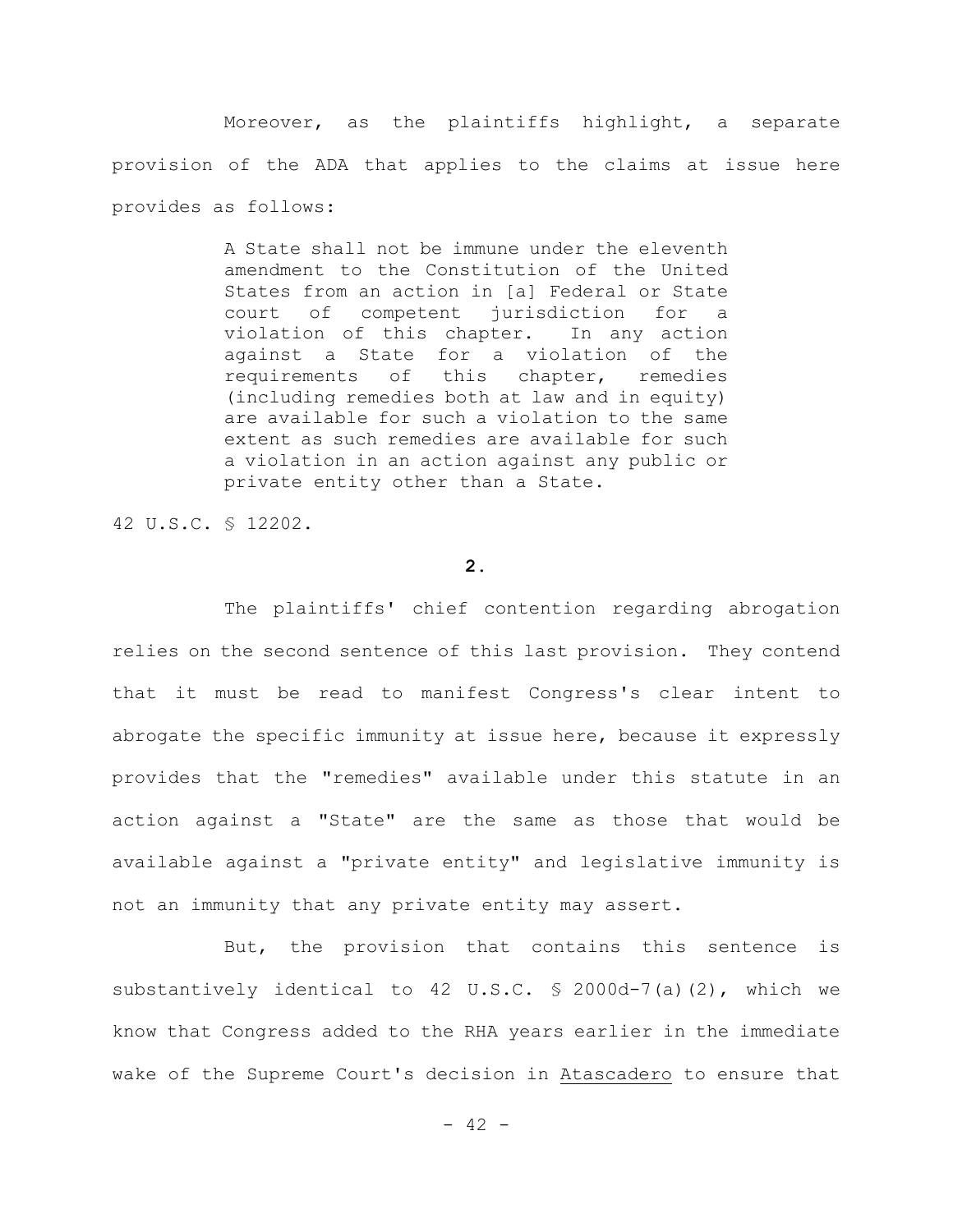the clear statement requirement for dispensing with Eleventh Amendment immunity would be met. See H.R. Rep. No. 101-485, pt. 2, at 138 (1990), reprinted in 1990 U.S.C.C.A.N. 303, 421 ("This provision is included in order to comply with the standards for covering states set forth in Atascadero."). After all, Atascadero had held that a prior provision of the RHA that had purported to provide a means by which a State could effect a waiver of Eleventh Amendment immunity was unclear as to whether it covered claims against a State for certain types of remedies. See 473 U.S. at  $245 - 46$ .

Thus, the second sentence of this same provision in the ADA would appear -- like the second sentence in its predecessor in the RHA -- to have been intended merely to make clear that the Eleventh Amendment immunity referenced in the first sentence extends to all types of remedies that may be sought against states. That the sentence in question refers only to "remedies" and not "immunities" and that the legislative history to this provision makes no reference to any immunity other than Eleventh Amendment immunity both accord with that same conclusion. See Lussier v. Fla., Dep't of Highway Safety & Motor Vehicles, 972 F. Supp. 1412, 1418-19 (M.D. Fla. 1997) (rejecting the argument that the second sentence of 42 U.S.C. § 12202 "creates an exception to the jurisdictional bar leveled by the Tax Injunction Act"); see also

- 43 -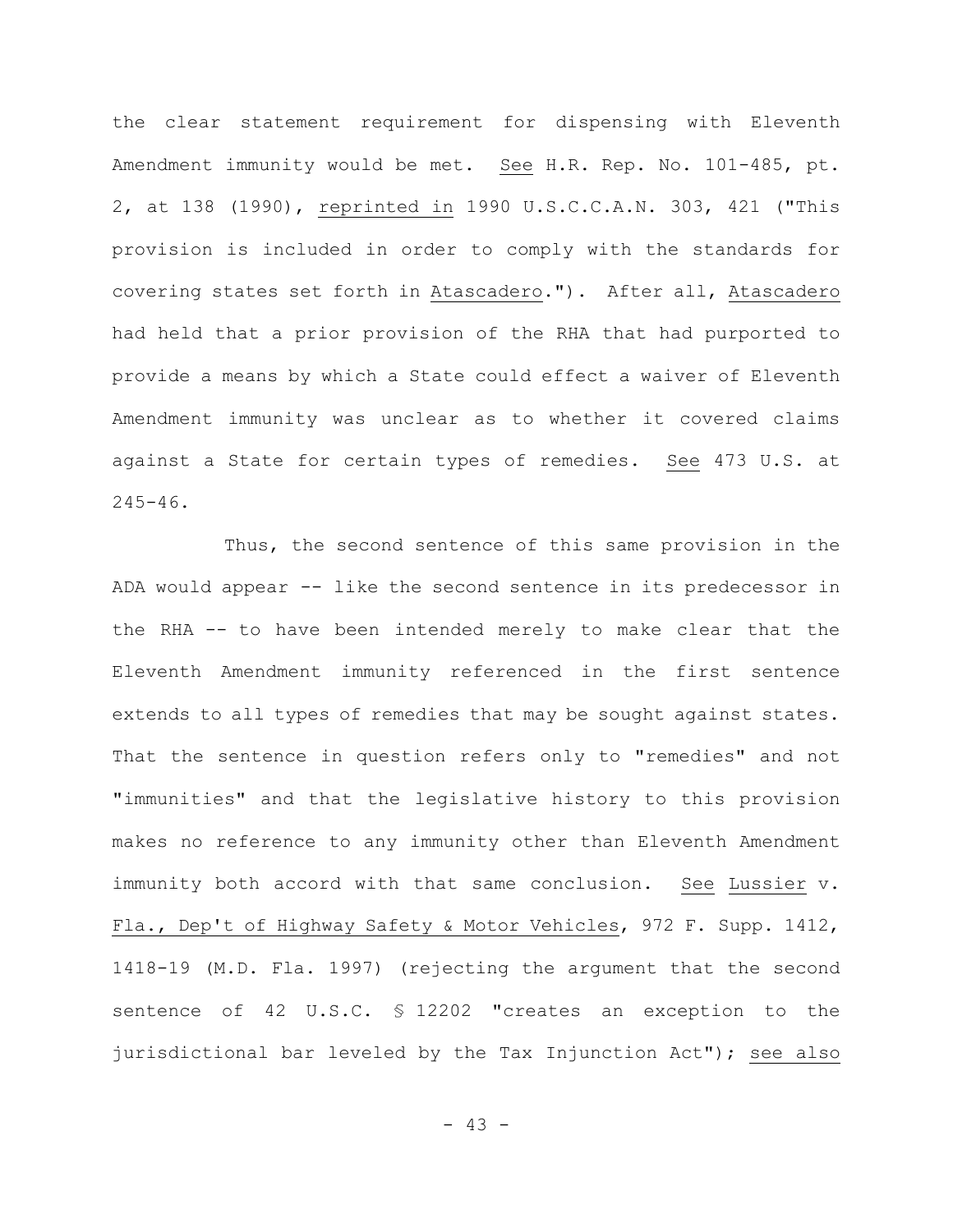28 U.S.C. § 1341 (precluding federal courts from considering challenges to a State law that facilitates "the assessment, levy or collection of any tax"). So, too, does the fact that the provision concerns only actions against "State[s]," given that the immunity here applies to actors at all levels of government. See, e.g., Bogan, 523 U.S. 44 (applying legislative immunity to a suit involving a municipal legislator); Lake Country Ests., 440 U.S. 391 (applying legislative immunity to a suit involving a regional legislative body). Accordingly, consistent with general interpretive principles, we decline to treat this sentence as if it were a means of effecting a sweeping abrogation of such an important immunity, when it appears as a follow-on to a sentence that expressly dispenses with a distinct immunity without itself making reference to any immunity at all. See Conservation Law Found., Inc. v. Pruitt, 881 F.3d 24, 32 (1st Cir. 2018) ("Congress does not hide elephants in mouseholes." (citing Whitman v. Am. Trucking Ass'ns, 531 U.S. 457, 468 (2001))).

To be sure, Congress did manifest its clear intent to abrogate Eleventh Amendment immunity via 42 U.S.C. § 12132, as the first sentence of the provision just considered makes perfectly evident. But, the fact that Congress clearly intended to abrogate the status-based immunity that the Eleventh Amendment protects does not in and of itself clearly demonstrate that Congress

 $- 44 -$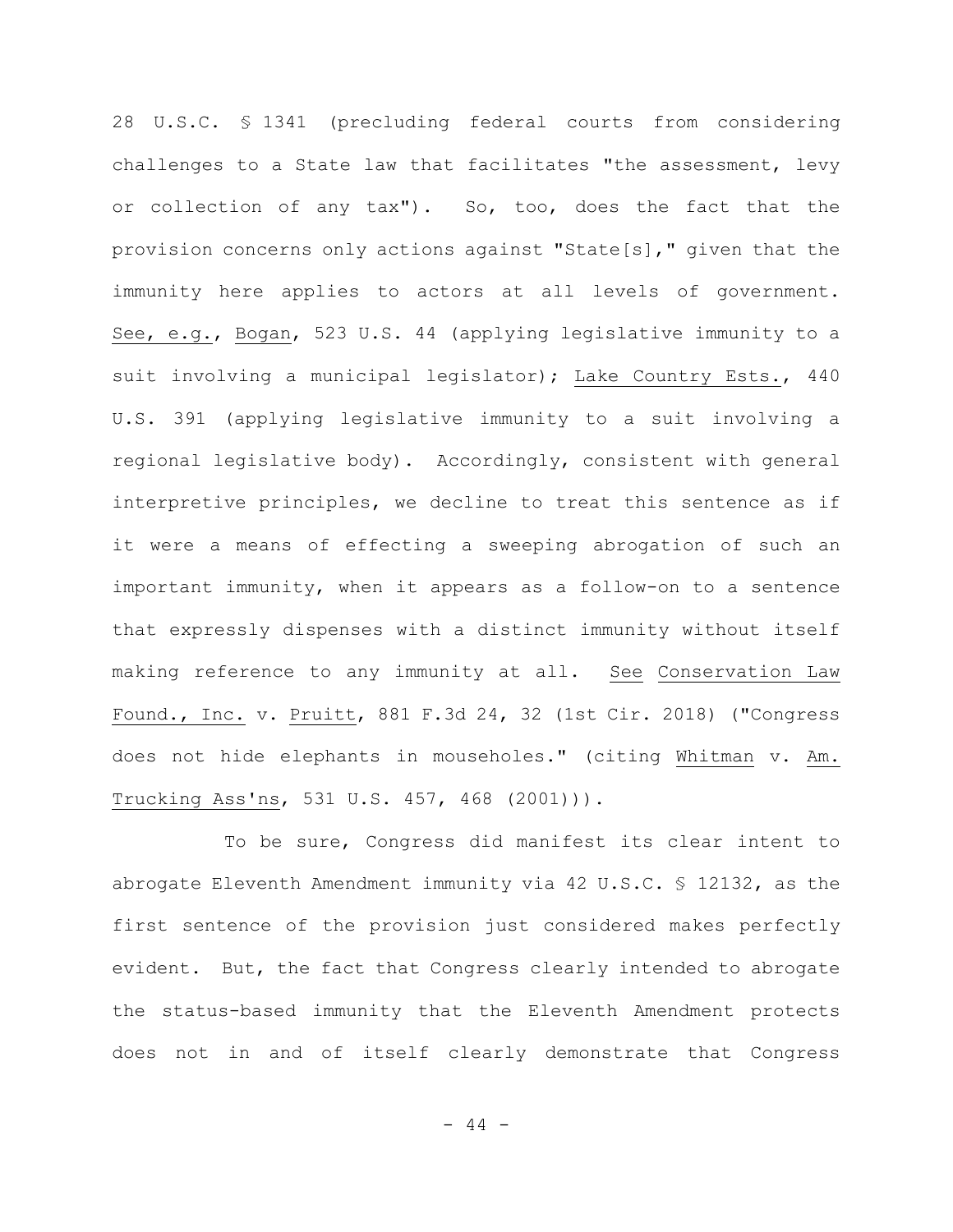intended to abrogate the conduct-based immunity for those engaged in legislative activities that is at issue here. See Walker v. Jones, 733 F.2d 923, 931 (D.C. Cir. 1984) ("The 'fundamental purpose' of [legislative immunity] is to 'free[] the legislator from executive and judicial oversight that realistically threatens to control his conduct as a legislator.'" (quoting Gravel v. United States, 408 U.S. 606, 618 (1972) (second alteration in original) (emphasis added and omitted))). Indeed, as we have already noted, the Court has indicated that evidence of an intent to abrogate Eleventh Amendment immunity is not itself evidence of an intent to abrogate legislative immunity. Consumers Union, 446 U.S. at 738.

Thus, to the extent that any such abrogation of legislative immunity was intended, the evidence of that intention must be located elsewhere in Title II of the ADA. In considering whether such evidence exists, we do not dispute the plaintiffs' assertion that the "activities" of the House are encompassed by the statute's operative provisions, which encompass the "activities" of the State and "any department, agency, special purpose district, or other instrumentality of" it. See 42 U.S.C. §§ 12131, 12132. But, we agree with the Speaker that, even so, those provisions do not themselves demonstrate that Congress intended to abrogate legislative immunity by enacting this statute.

 $- 45 -$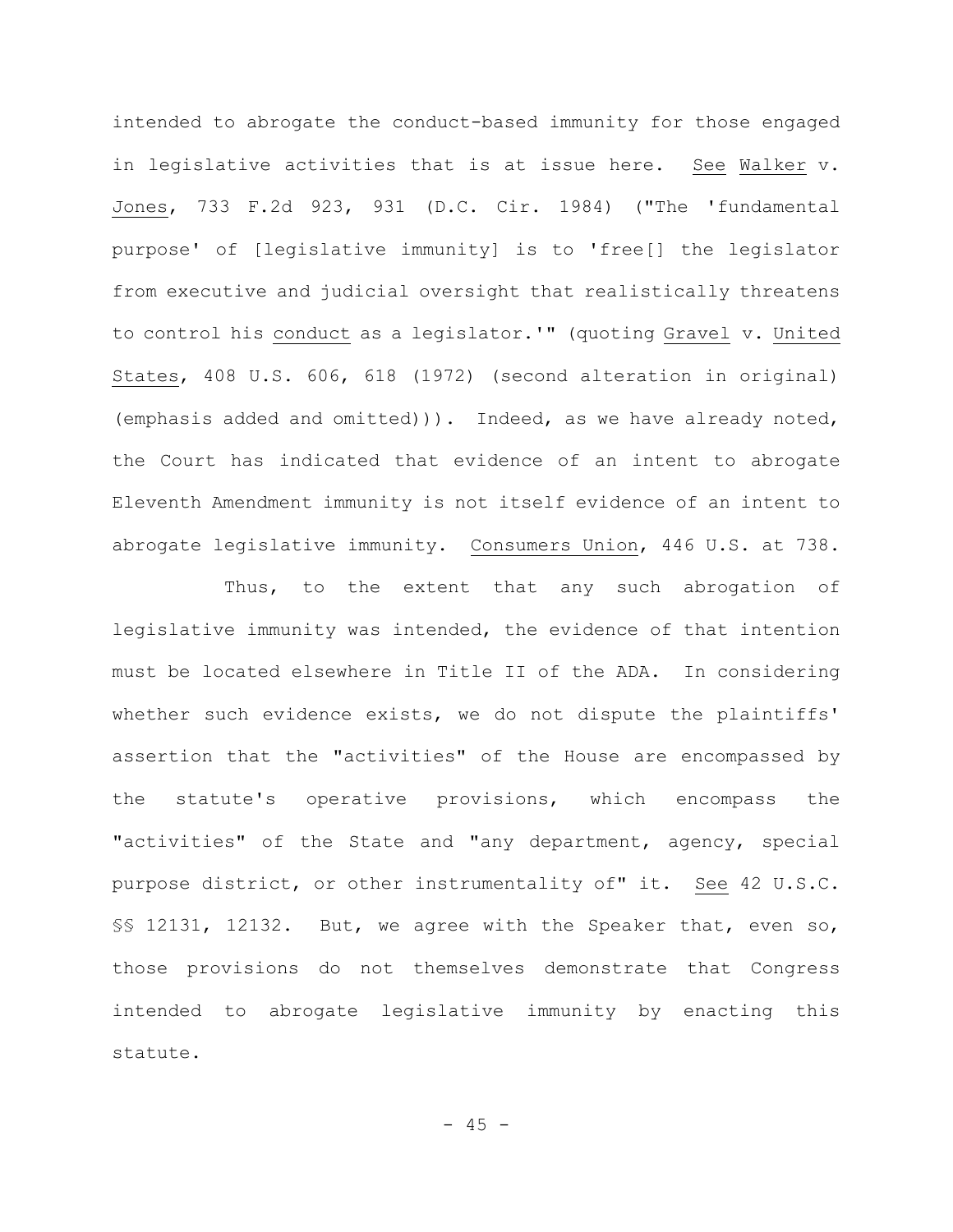Like the Court in Tenney, "[w]e cannot believe that Congress -- itself a staunch advocate of legislative freedom --" would abrogate legislative immunity "by covert inclusion in the general language" of Title II of the ADA. 341 U.S. at 376. Indeed, the fact that Congress expressly saw fit to abrogate Eleventh Amendment immunity as to actions against states brought under it, but then made no reference to legislative immunity, supports that conclusion.17 Cf. Smart v. Gillette Co. Long-Term Disability Plan, 70 F.3d 173, 179 (1st Cir. 1995) ("The maxim [expressio unius est exclusio alterius] instructs that, when [a statute lists specific items], any item not so listed is typically thought to be excluded. While this interpretive maxim is not always dispositive, it carries weight . . . . " (internal citations omitted)).

<sup>17</sup> Congress, in enacting Title II, "directed the Department of Justice . . . to elucidate Title II['s statutory language] with implementing regulations," Frame v. City of Arlington, 657 F.3d 215, 225 (5th Cir. 2011); see 42 U.S.C. § 12134(a) ("[T]he Attorney General shall promulgate regulations in an accessible format that implement [Title II]."). The implementing regulations provide that Title II of the ADA covers "activities of the legislative and judicial branches of State and local governments." See Nondiscrimination on the Basis of Disability in State and Local Government Services, 56 Fed. Reg. 35,694, 35,696 (July 26, 1991) (codified at 28 C.F.R. pt. 35).

But, we cannot conclude that Congress's general grant of rulemaking authority reveals that "the legislature has in fact faced, and intended to bring into issue, the critical matters involved in the judicial decision." Will v. Michigan Dep't of State Police, 491 U.S. at 66 (1989) (quoting United States v. Bass, 404 U.S. 336, 349 (1971)).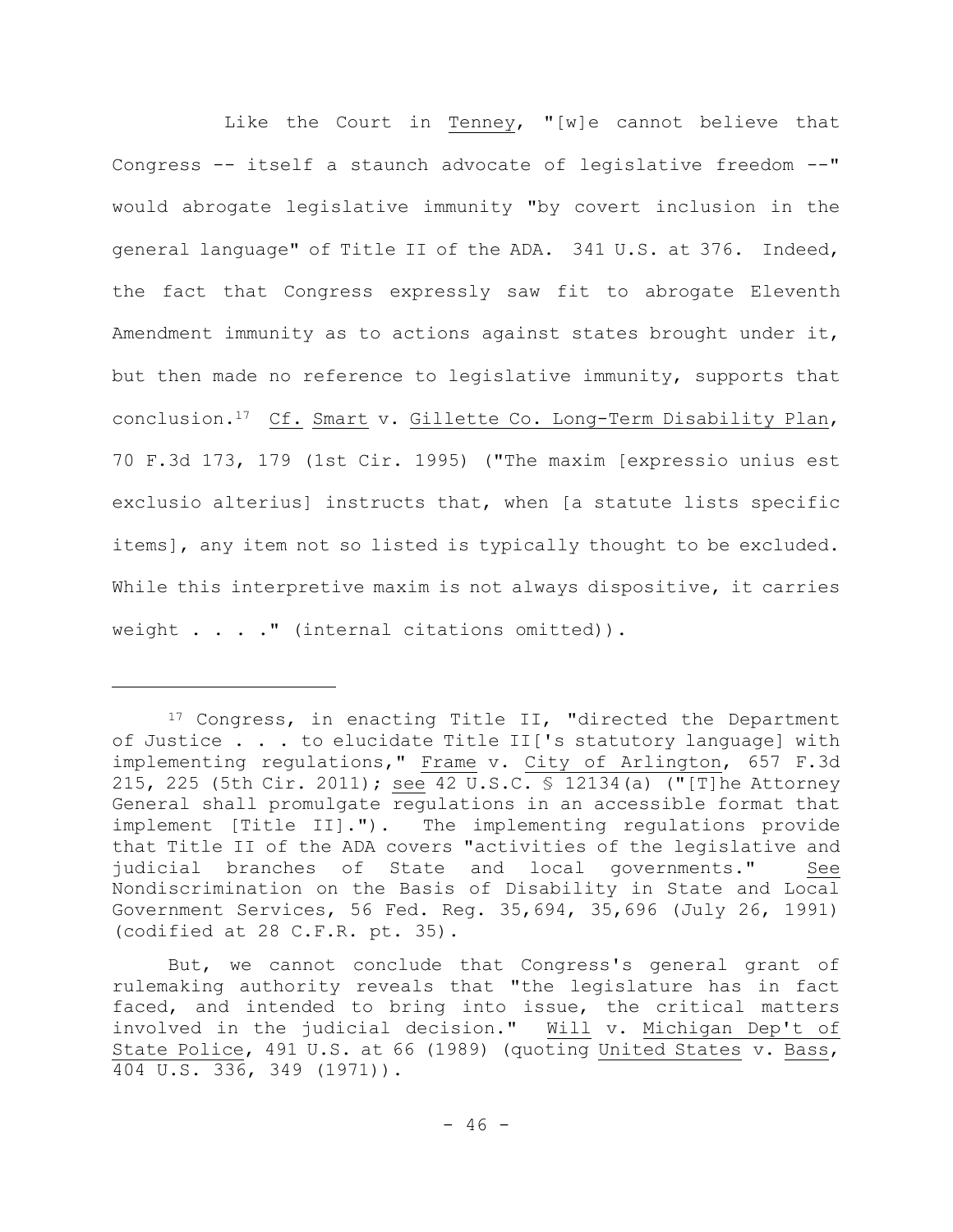That is not to say that there is a "magic words" test any more than there is such a test for abrogating Eleventh Amendment immunity. United States v. Texas, 507 U.S. 529, 534 (1993); see Kimel v. Fla. Bd. of Regents, 528 U.S. 62, 73-74 (2000); Seminole Tribe of Fla. v. Florida, 517 U.S. 44, 56-57 (1996). But, in addition to the fact that the statute here makes no express reference to legislative immunity, it also makes no express reference to legislatures or legislators, compare 18 U.S.C. § 201(a)(1), with 42 U.S.C. § 12131, let alone to legislative acts. See also United States v. Brewster, 408 U.S. 501, 524 (1972) ("Congress, of course, is free to exempt its Members from the ambit of federal bribery laws, but it has deliberately allowed [18 U.S.C. § 201] to remain on the books for over a century."). Nor does Title II of the ADA otherwise indicate an intent by Congress to deal with the "subtle considerations of the mixture of legislative or executive duties with the political facts of life," Bostick v. Rappleyea, 629 F. Supp. 1328, 1333 (N.D.N.Y. 1985) (quoting Gerhart v. Oregon, 40 F. Supp. 597, 600 (D. Ore. 1976)), as Title VII of the Civil Rights Act of 1964 and the Age Discrimination and Employment Act do. See id.

Instead, the operative provisions of Title II of the ADA merely contain a general reference to the "activities" of the "public entit[ies]" to which Title II of the ADA applies and then

- 47 -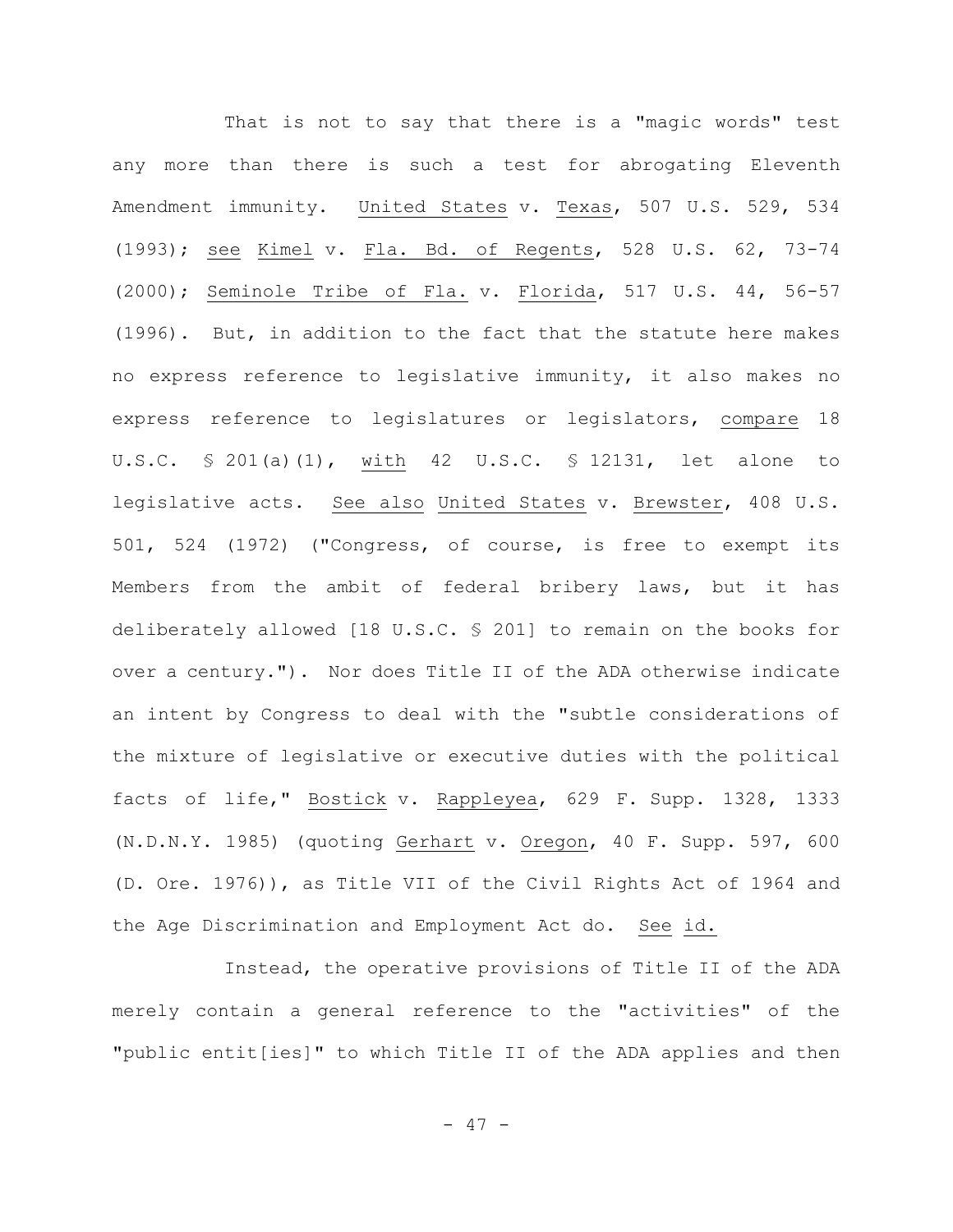define those "entit[ies]" in terms that are themselves "general" with respect to the acts that could trigger the immunity at issue. 42 U.S.C. § 12132. In that respect, Title II of the ADA is not like the statutes in Kimel or Seminole Tribe when it comes to manifesting a congressional intent to abrogate a well-established immunity by expressly naming the very kind of defendant that enjoys the immunity. Instead, it is more like § 1983, which, as we have seen, the Court determined in Tenney does not suffice to manifest a clear congressional intent to abrogate legislative immunity, because the Court could not accept that Congress would abrogate legislative immunity by "covert inclusion" in the "general language" of § 1983, notwithstanding that a state legislator performing legislative duties would appear to be a "person" who is acting "under color of" law, insofar as those words are given their ordinary meaning. See 341 U.S. at 376.<sup>18</sup>

The plaintiffs suggest that the Supreme Court's holding in Pennsylvania Department of Corrections v. Yeskey, 524 U.S. 206, 209-10 (1998), indicates that Title II's reference to "State or local government[s]," 42 U.S.C. § 12131, provides sufficiently clear language to effect an abrogation of legislative immunity. In Yeskey, the Court considered whether Title II of the ADA's standards applied to state correctional facilities, and the Court concluded that such facilities fall "squarely within the statutory definition of 'public entity'." Yeskey, 524 U.S. at 210. But, neither party disputes that Title II of the ADA applies to the "programs and activities" of the House, as neither party disputes that it is a "public entity." We are concerned with a question distinct from the one presented in Yeskey, as the question here concerns not the meaning of "public entity" but whether Title II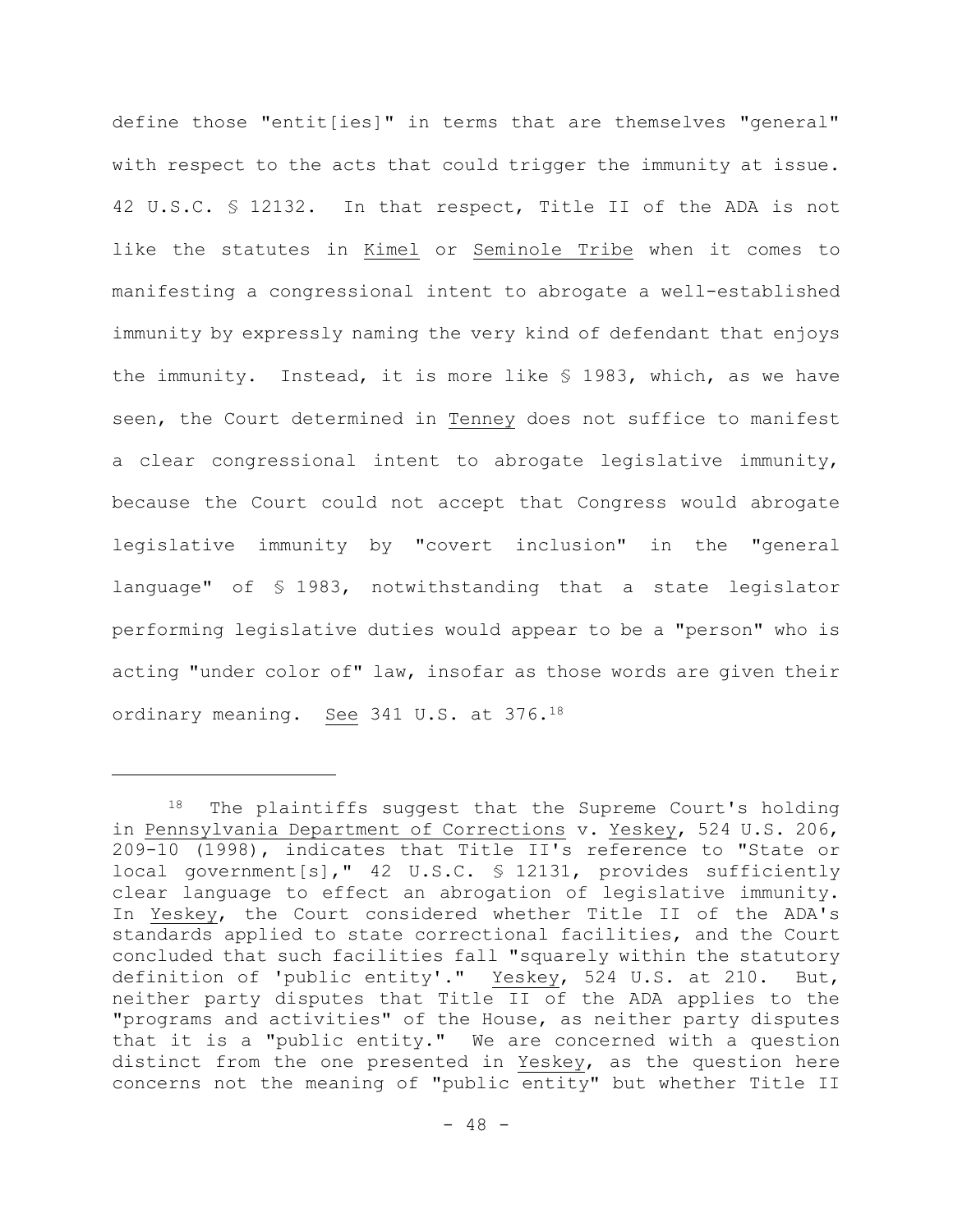The plaintiffs also make the closely related contention that their claims under § 504 of the RHA are not subject to the Speaker's assertion of legislative immunity, because any legislative immunity that the Speaker might enjoy against their RHA claims has been waived. That is so, they contend, given that the New Hampshire General Court "affirmatively sought and accepted federal funding to pay for legislative session expenses" pursuant to the Coronavirus Aid, Relief, and Economic Security (CARES) Act, Pub. L. No. 116-136, 134 Stat. 281 (2020). Here, they rely on § 504 of the RHA, which provides that "[n]o otherwise qualified individual with a disability . . . shall, solely by reason of her or his disability,  $\ldots$  be subjected to discrimination under any program or activity receiving Federal financial assistance  $\ldots$  ." 29 U.S.C. § 794(a); see also id.  $$ 794(b)(1)(A) - (B).$  For, as they contend, the New Hampshire General Court's acceptance of federal funding effected a waiver of the Speaker's legislative immunity in light of 42 U.S.C. § 2000d-7(a)(1).

of the ADA effected an abrogation of the immunity traditionally enjoyed by certain acts taken in the course of the activities of a "public entity." And, as to that question, we conclude that Tenney provides the controlling interpretive rule.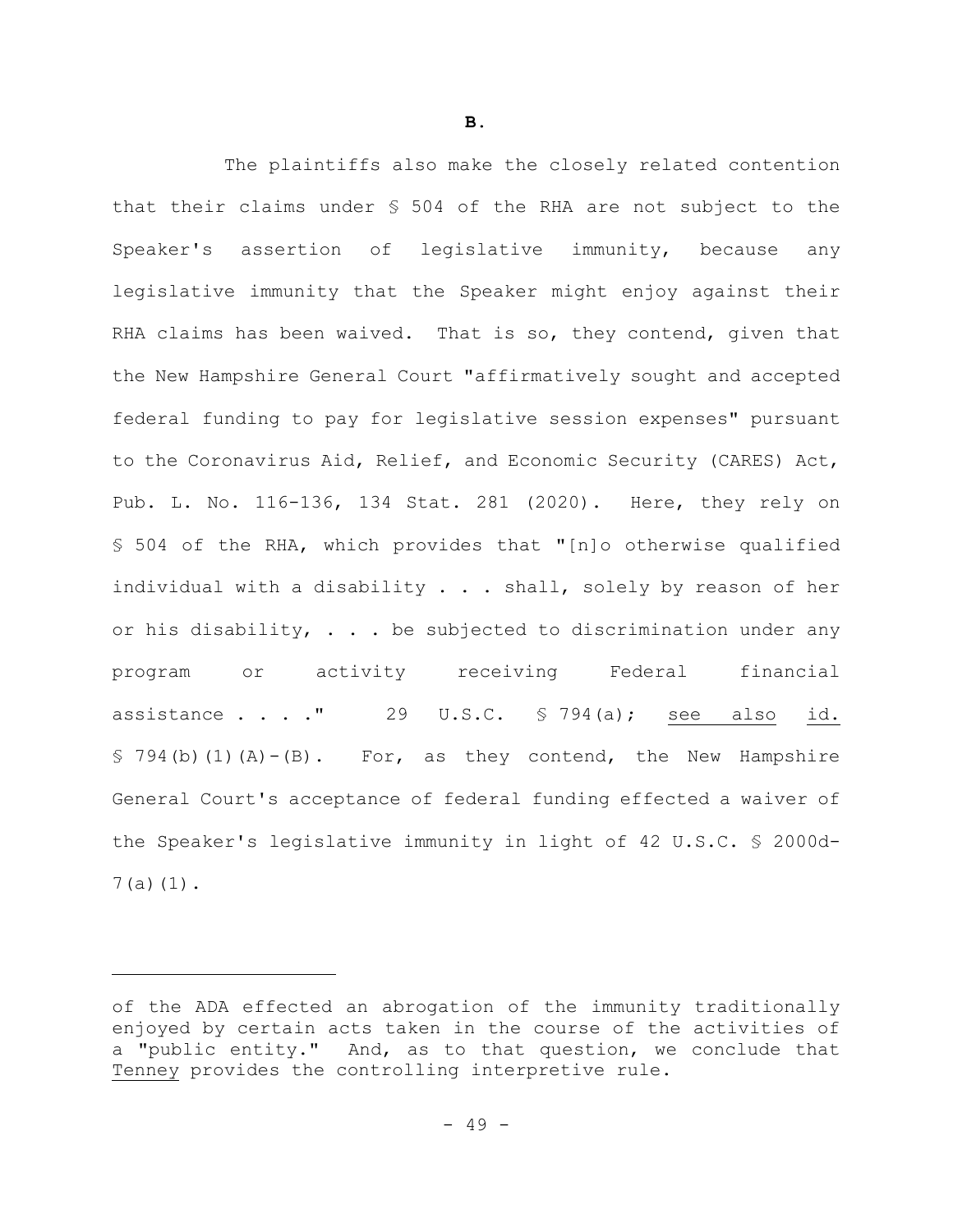But, the plaintiffs do not suggest that a statute may be any less clear in encompassing legislative immunity when it provides a means for that immunity's waiver than it must be when it provides for its abrogation. Nor do we see how they could so contend. See Atascadero, 473 U.S. at 241. Thus, because the terms of 42 U.S.C. § 2000d-7 are not materially different from the terms of 42 U.S.C. § 12202 -- in that they, too, do not speak to the immunity at issue with the requisite degree of clarity, concerned as they are only with a distinct immunity, Eleventh Amendment immunity -- the plaintiffs' waiver-based argument for showing that the District Court erred in denying their motion for preliminary injunctive relief fails.

#### **VI.**

We come, then, finally, to the plaintiffs' case-specific reasons for concluding that legislative immunity poses no bar to their request for preliminary injunctive relief. But, once again, we are not persuaded.

### **A.**

We start with the plaintiffs' contention that legislative immunity is no obstacle to their obtaining an emergency injunction because their federal law claims do not seek to hold the Speaker liable for any "legislative act." The plaintiffs argue in this regard that their claims target only the Speaker's failure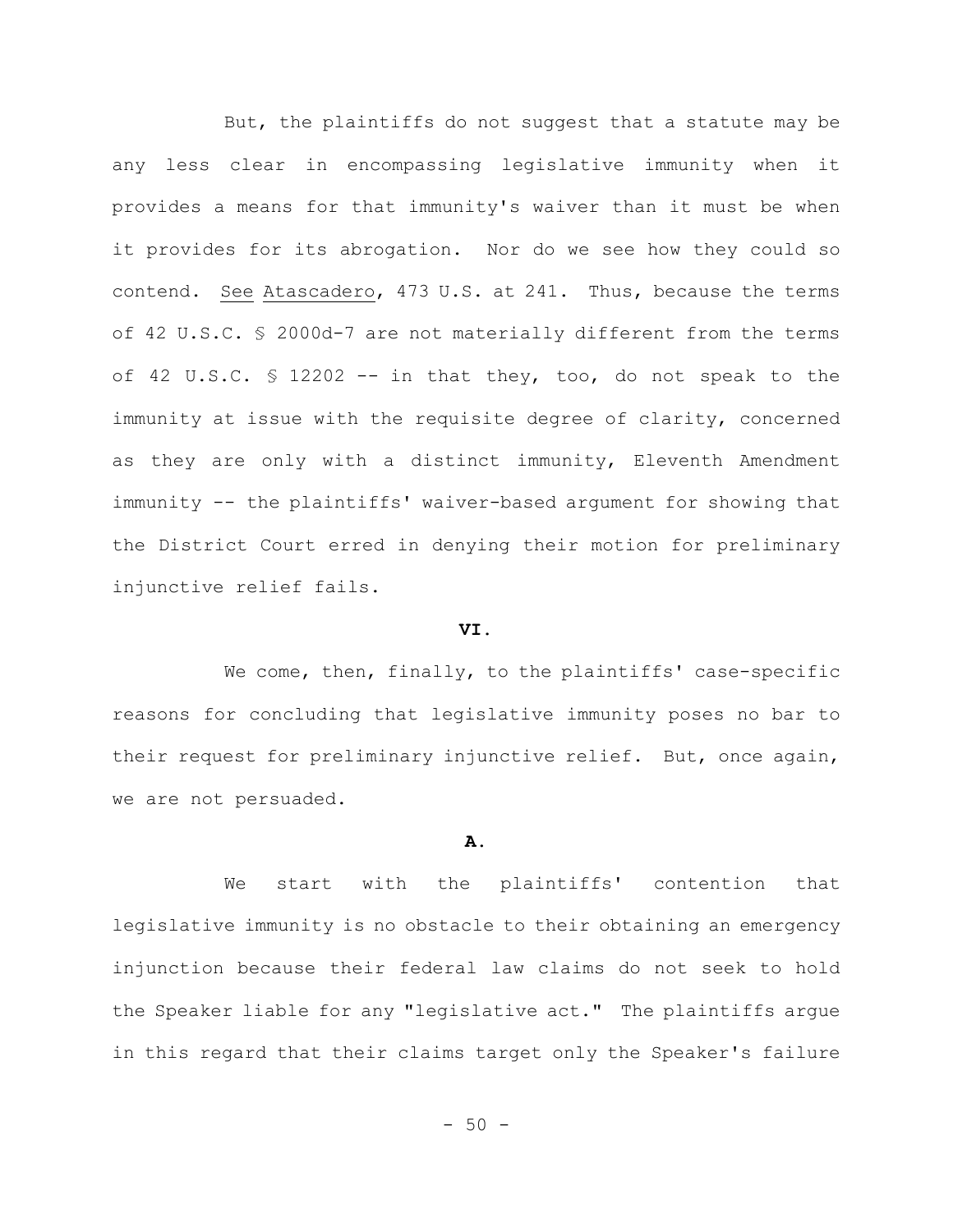to permit them to engage remotely in official legislative proceedings -- including his failure to permit them to vote on bills in that manner.

But, "voting by Members" itself constitutes a legislative act, see Gravel, 408 U.S. at 624, and the plaintiffs request an accommodation with respect to the House rules that purport to bar the remote participation that they seek. Thus, we fail to see on this record a material difference between their requested injunctive relief and a request for relief that would seek to dictate the setting of the rules themselves. See Consumers Union, 446 U.S. at 726, 728-29 (explaining that legislative immunity applied to a suit against the Chief Justice of Virginia in his official capacity that sought prospective injunctive relief for his "failure to amend" a state bar rule that was alleged to violate the First Amendment); see also Larsen v. Senate of Commonwealth of Pa., 152 F.3d 240, 253 (3d Cir. 1998) (considering "whether [the] request for prospective relief . . . could be accorded consistent with the policies underlying legislative immunity"). That being so, the plaintiffs fail to persuade us that there is no basis for applying legislative immunity because there is no legislative "act presented for examination." Walker, 733 F.2d at 929.

 $-51 -$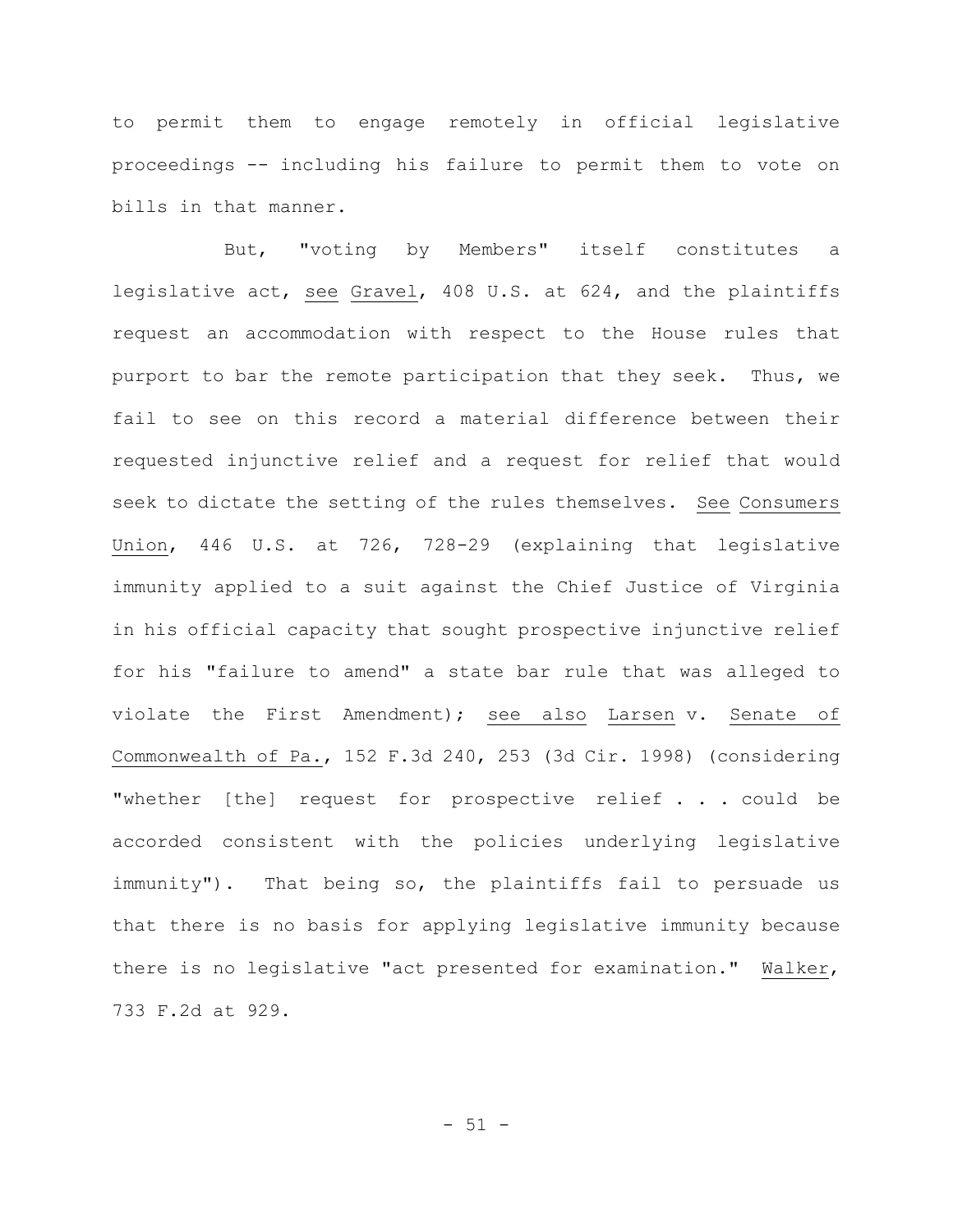We do recognize that legislative immunity does not attach to the activities that are merely "casually or incidentally related to legislative affairs." Brewster, 408 U.S. at 528. But, determinations about the procedures that govern the means by which House members may cast votes are not easily so characterized, and the injunctive relief that the plaintiffs seek is, on their own account, relief that must run against a legislator directly to be effective. Nor do the plaintiffs identify any authority that would support a "casual" or "incidental" characterization, id., even though there is seemingly contrary recent authority from the D.C. Circuit. See McCarthy v. Pelosi, 5 F.4th 34, 39 (D.C. Cir. 2021).<sup>19</sup> Thus, the plaintiffs fail to make the case that, for this reason, the District Court erred in relying on the Speaker's legislative immunity to reject their request for emergency relief.

<sup>&</sup>lt;sup>19</sup> The plaintiffs do argue at some length that, to determine whether the accommodation that they seek is reasonable would not require any inquiry into legislative motive or even any questioning of any legislative officer and that, for this reason, the assertion of legislative immunity is no bar to their claims. But, even if we were to assume that the plaintiffs accurately predict how the litigation would unfold, that prediction does not suffice to permit the plaintiffs to show that the District Court erred in denying their request for injunctive relief based on legislative immunity, given that the immunity protects the one who enjoys it from the suit itself. See Romero-Barcelo v. Hernandez-Agosto, 75 F.3d 23, 28 (1st Cir. 1996).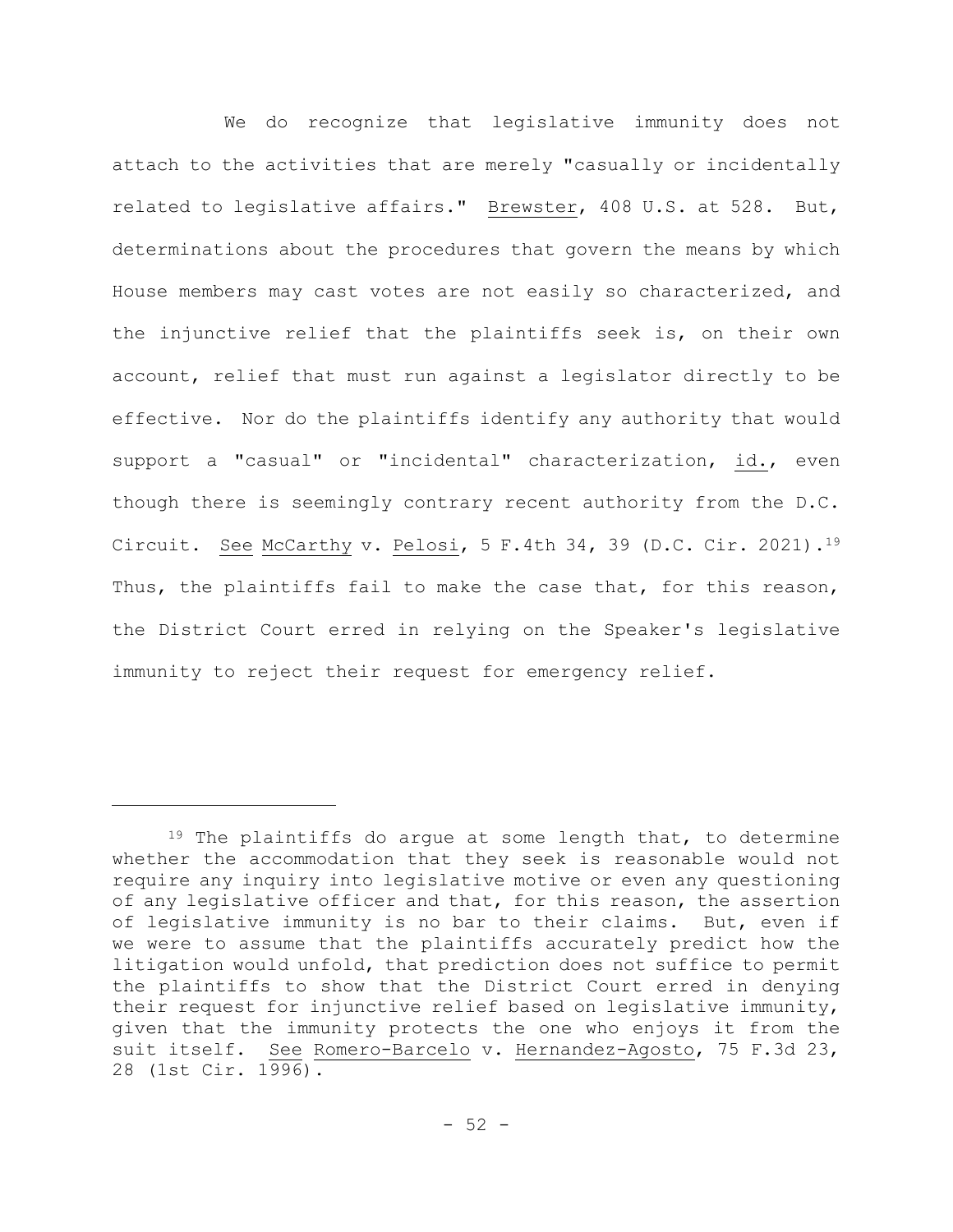The plaintiffs separately contend that, because comity is the basis for legislative immunity, the Speaker may assert that immunity here only to the extent that New Hampshire law would permit him to do so. The plaintiffs then point us to decisions of the New Hampshire Supreme Court that they contend show that the immunity enjoyed by the Speaker is qualified and applies only if the legislative acts in question "do not infringe upon the fundamental rights of the people." See, e.g., Burt v. Speaker of the House of Representatives, 243 A.3d 609, 610 (N.H. 2020).

But, the scope of the legislative immunity that we must recognize in construing federal statutes is not dependent on the immunity that a state itself recognizes under its own law. See Lake Country Ests., 440 U.S. at 404 ("[T]he absolute immunity for state legislators recognized in Tenney reflected the Court's interpretation of federal law; the decision did not depend on the presence of a speech or debate clause in the constitution of any State, or on any particular set of state rules or procedures available to discipline erring legislators."). For this reason, it is of no relevance here that the Speaker might not be able to assert such a defense against claims brought under New Hampshire law.

**B.**

 $-53 -$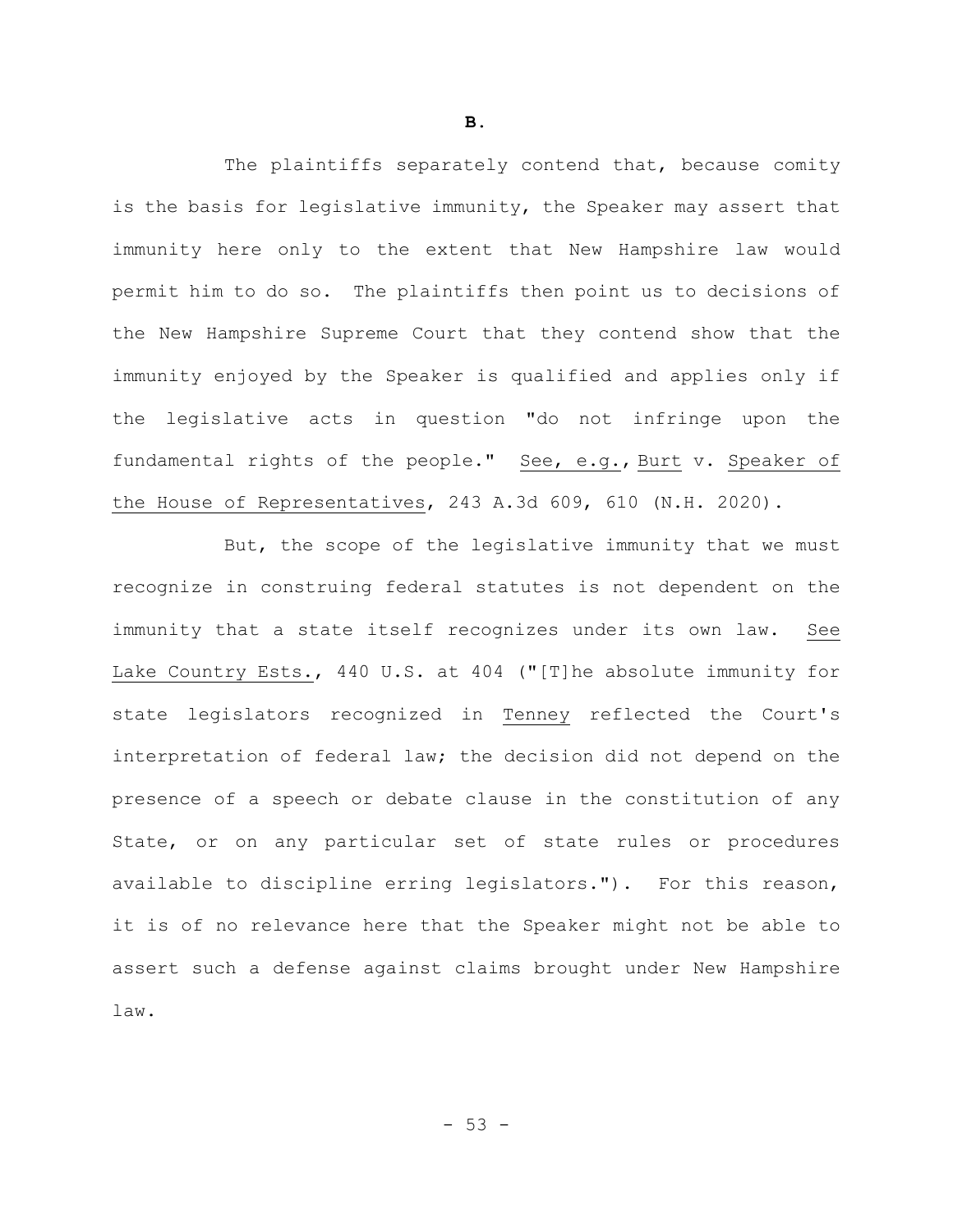There remains to address the plaintiffs' final argument for rejecting the District Court's legislative-immunity-based denial of their motion for a preliminary injunction, though it is one that they barely developed in the District Court or before the panel. This argument rests on the potential limit on the immunity discussed in Kilbourn v. Thompson, 103 U.S. 168 (1880).

In that case, the Court explained that "there may . . . be things done, in the one House or of the other, of an extraordinary character, for which the members who take part in the act may be held legally responsible." Id. at 204. In line with Kilbourn, we have recognized that that "there may be some conduct, even within the legislative sphere, that is so flagrantly violative of fundamental constitutional protections that traditional notions of legislative immunity would not deter judicial intervention." Nat'l Ass'n of Soc. Workers v. Harwood, 69 F.3d 622, 634 (1st Cir. 1995).

Kilbourn made quite clear that standard for an "act" to be deemed of "extraordinary character" is a most demanding one. In fact, in sketching out the high bar a legislative act would need to clear before being deemed an act of "extraordinary character," such that a legislator could be sued for it, the Court in Kilbourn considered, as a possibility, that "members of

**C.**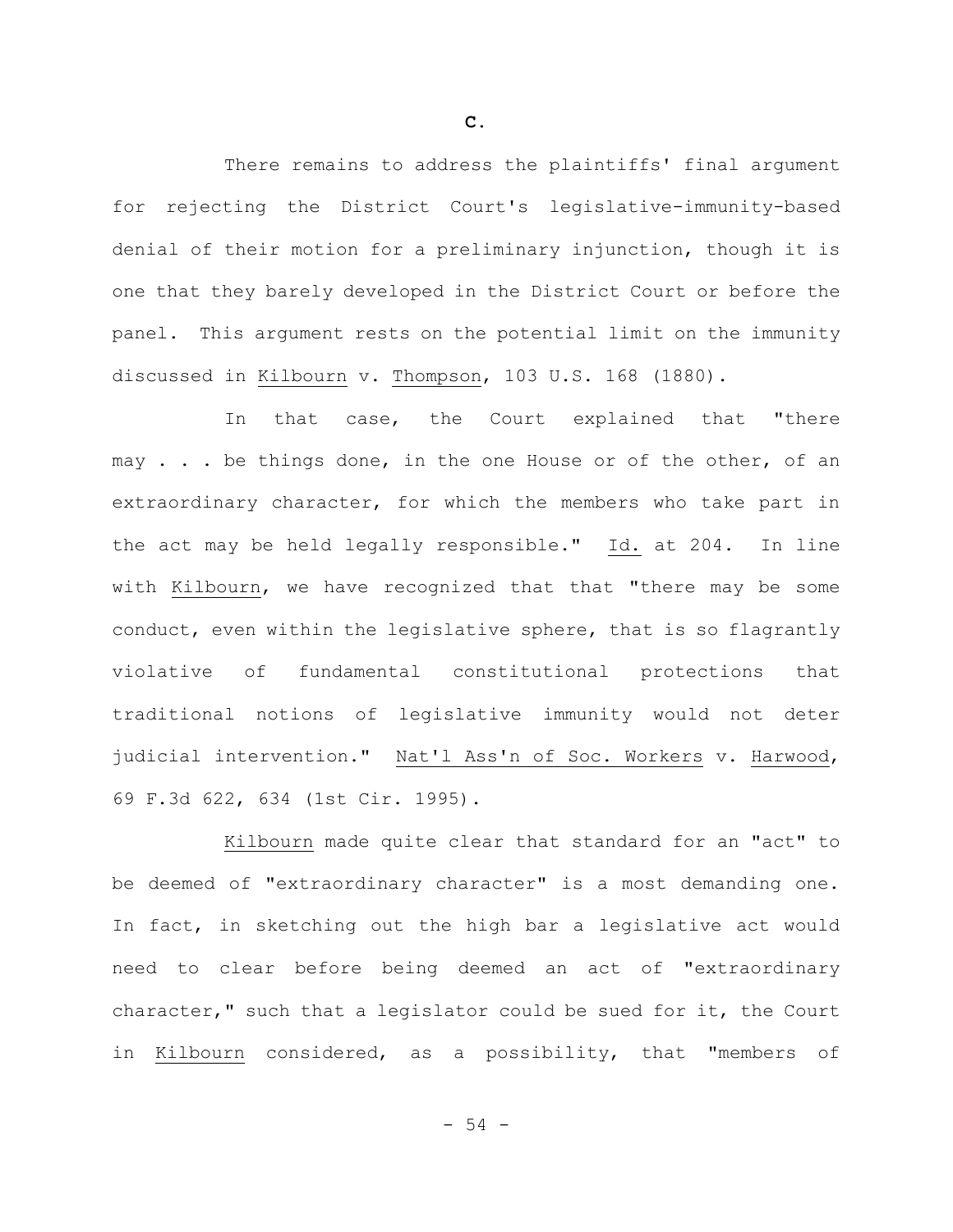[Congress could go] so far to forget their high functions and the noble instrument under which they act as to imitate the Long Parliament in the execution of the Chief Magistrate of the nation, or to follow the example of the French Assembly in assuming the function of a court for capital punishment." 103 U.S. at 204-05. In the event legislators engaged in conduct so clearly exceeding the powers delegated to them, the Court  $-$  quite understandably  $-$ - was "not prepared to say that such an utter perversion of their powers to a criminal purpose would be screened from punishment by the constitutional provision for freedom of debate." Id.

The fact that the Speaker's conduct implicates as important a statutory right as the ones protected by Title II of the ADA and § 504 of the RHA thus does not, in and of itself, provide us with a sufficient basis under the Kilbourn standard for concluding that the District Court erred in determining that the plaintiffs were not entitled to their requested emergency relief. Indeed, the fact that some of their claims assert a violation of the Fourteenth Amendment does not in and of itself suffice to do so. Cf. Bogan, 523 U.S. at 46-47, 55 (finding that legislative immunity barred a First Amendment retaliation claim, where the plaintiff alleged that she had been fired as a result of her filing a complaint against an employee working under her supervision); Tenney, 341 U.S. at 370-71, 376-79 (determining that legislative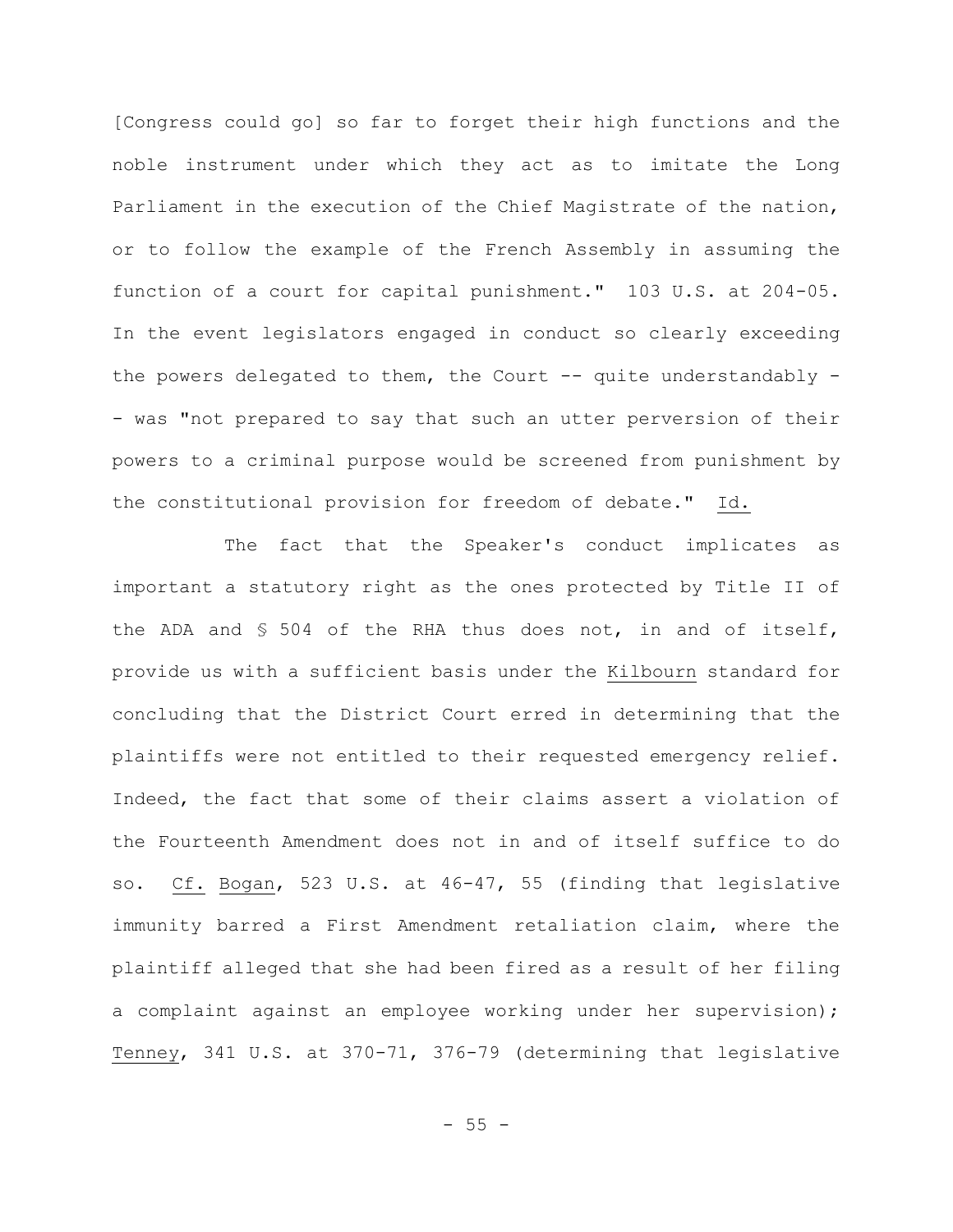immunity barred the plaintiffs' First Amendment claim, premised on the state legislature's request that state officials prosecute him for his failure to testify at a committee hearing). See generally Eastland v. U.S. Servicemen's Fund, 421 U.S. 491, 509-12 (1975) (holding that the Speech or Debate Clause barred the plaintiffs' claims, premised on the plaintiffs' allegations that a Senate subcommittee subpoena, if complied with, would constitute an invasion of the plaintiffs' privacy and violate their First Amendment rights).

Moreover, the plaintiffs take aim at conduct by the Speaker that involves a decision to follow -- rather than depart from -- existing House rules that were overwhelmingly passed and that were predicated on a general handbook for setting such rules for all legislatures generally. The challenged conduct by the Speaker also does not, on its face, target any class of legislators either expressly or through clever artifice, in part because it involves adhering to existing rules rather than making new ones. Cf. Church of the Lukumi Babalu Aye, Inc. v. City of Hialeah, 508 U.S. 520 (1993). The remedy sought for that decision to stick to those existing rules, we also note, is an injunction that would run directly against a legislator and not merely a legislative employee.

 $-56 -$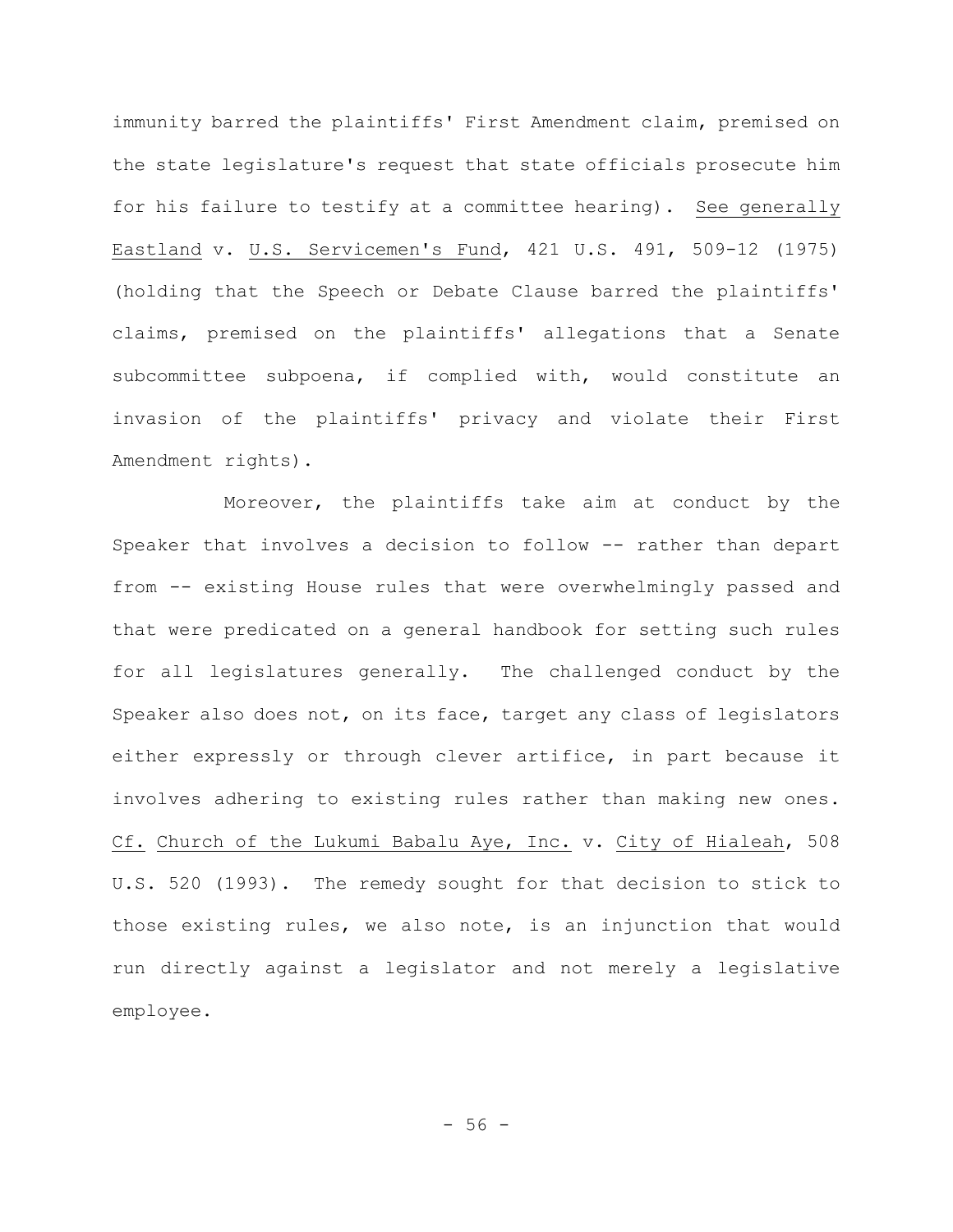We note as well that this case is distinct from Powell v. McCormack, 395 U.S. 486 (1969). There, the Court confronted the refusal of the United States House of Representatives to permit the plaintiff "to take his seat," see id. at 489, 506-08, despite his having been duly elected as a member, and the Court permitted relief that would run against an employee of the House and not a legislator. See id. at 504-06.<sup>20</sup>

That said, we recognize, as the Court has recognized in its decisions preserving legislative immunity, that immunities are susceptible to abuse. It takes no great imagination to conjure hypotheticals that might warrant the "extraordinary character" descriptor if carried out. For that reason, the assessment of when a given act that, though seemingly legislative in nature, is nonetheless "of an extraordinary character," Kilbourn, 103 U.S. at 204, that makes it unworthy of the immunity's protection must be sensitive to context.

 $20$  We note that Bond v. Floyd, 385 U.S. 116 (1966) similarly involved a challenge to actions of the Georgia House of Representatives to "exclude" a "duly elected representative" from "membership" in that legislative body, see id. at 120, and that it did not address legislative immunity. See also Rash-Aldridge v. Ramirez, 96 F.3d 117, 119 (5th Cir. 1996) (finding legislative immunity applicable, despite the holding in Bond, because the relevant legislature "did not try to remove [the plaintiff] from her seat . . . nor [did it] take away any privileges of that office because of what she said or did").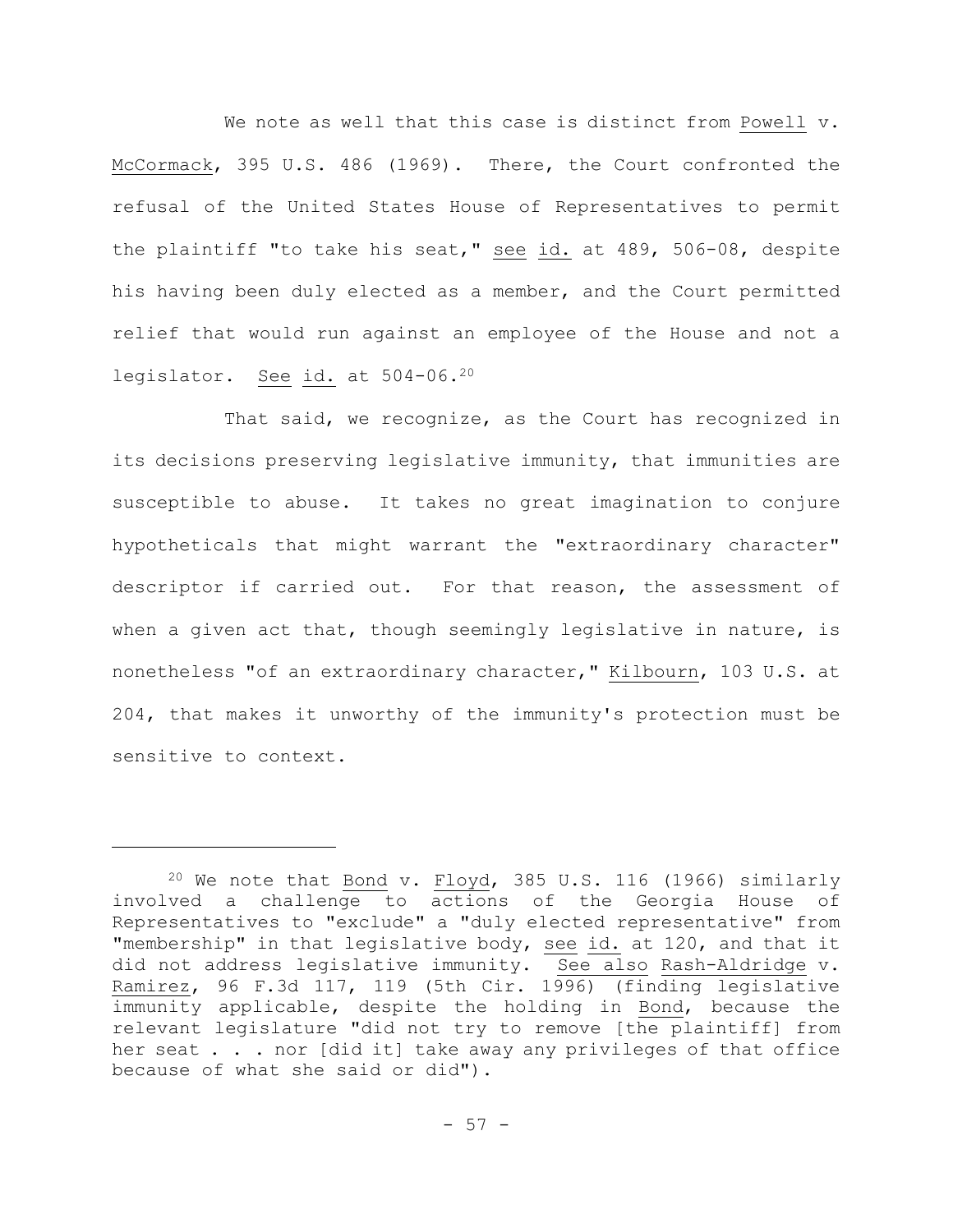Here, the challenge concerns a denial of a request for extraordinary relief against a legislator that was made below with no development of how the Speaker's actions are comparable to any of the hypotheticals concerning never-undertaken legislative acts that the dissent describes. That only reinforces the reason to ensure that our focus is on the character of the legislative act being challenged and not those that have never been made based on records that do not exist. We do not decide, therefore, more than that, given the facts and circumstances of this case, there is no basis for concluding that the District Court erred in making the only ruling that is before us in this appeal: denying the request for emergency relief against the Speaker due to the Speaker's decision not to make the kind of accommodation with respect to House Rule 65 that the plaintiffs seek.

We do emphasize, though, one final point that takes us back to the reasons that the Court gave in Tenney for concluding that legislative immunity had been incorporated into American law and that federal statutes are appropriately construed with that understanding in place. The immunity serves an important democratic end notwithstanding that it insulates elected representatives from legal challenges for certain of their official actions. For that reason, we must be cognizant -- as the Court has instructed us to be -- of the risks associated with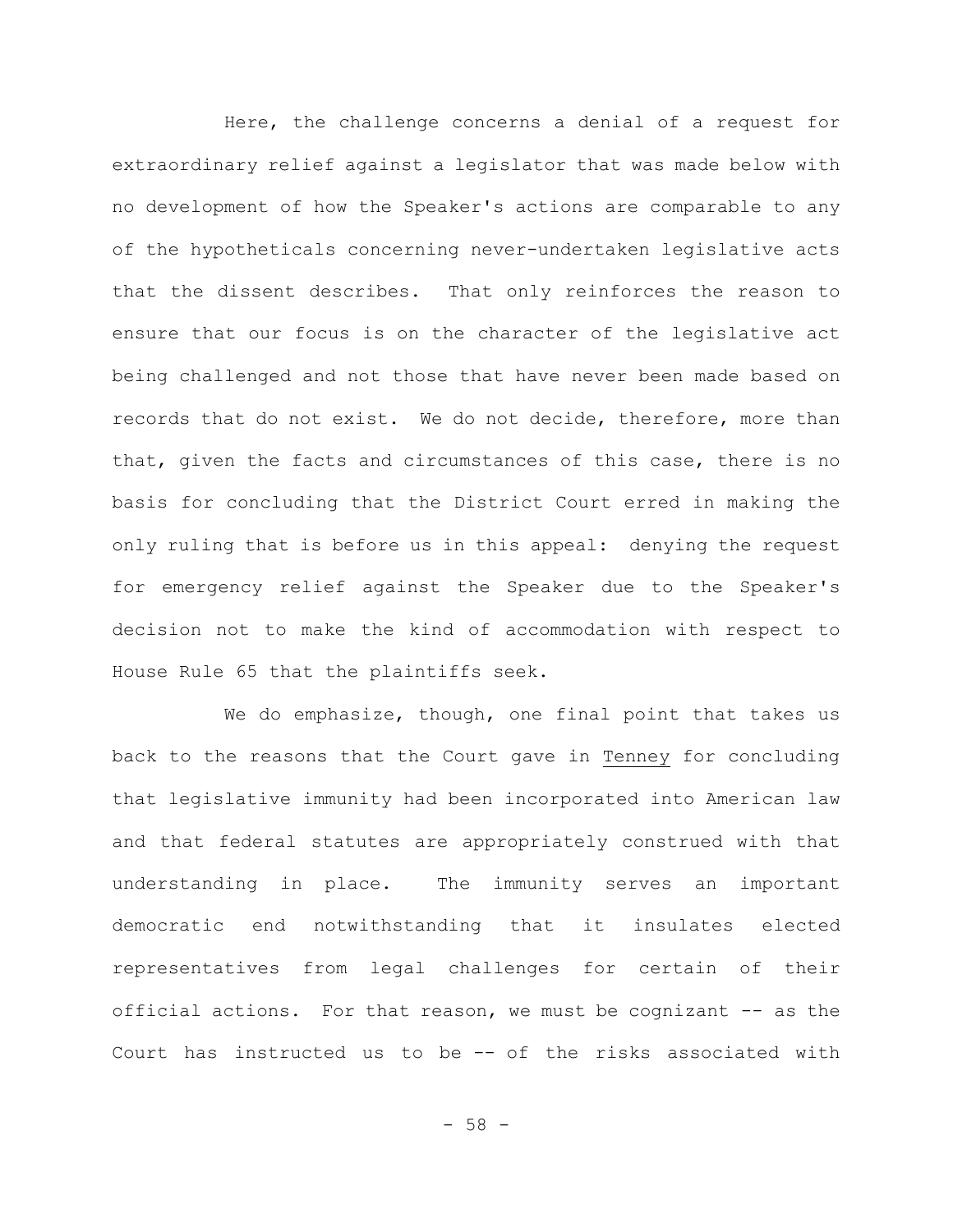failing to respect the traditional scope of legislative immunity, bounded though it is, out of respect for legislative freedom and thus democratic self-government. See Eastland, 421 U.S. at 501- 03.

Too narrow a construction of that immunity -- and one not sufficiently respectful of the high bar that Kilbourn plainly intended to set for stripping seemingly protected acts from the cover the immunity confers -- invites abuses of its own. Those abuses may involve not only federal judges improperly intruding into internal state legislative affairs but also warring sides in partisan state legislators' battles improperly enlisting federal judges to participate in them. See E.E.O.C. v. Wash. Suburban Sanitary Comm'n, 631 F.3d 174, 181 (4th Cir. 2011) ("As members of the most representative branch, legislators bear significant responsibility for many of our toughest decisions . . . . [Legislative immunity] shields them from political wars of attrition in which their opponents try to defeat them through litigation rather than at the ballot box.").

We do not suggest that any such effort by the plaintiffs is at play here, and we appreciate the seriousness of the health threat that this virus poses. We do emphasize, though, that the immunity exists not merely to protect against the fact of such enlistment in a given case but also to protect against the

- 59 -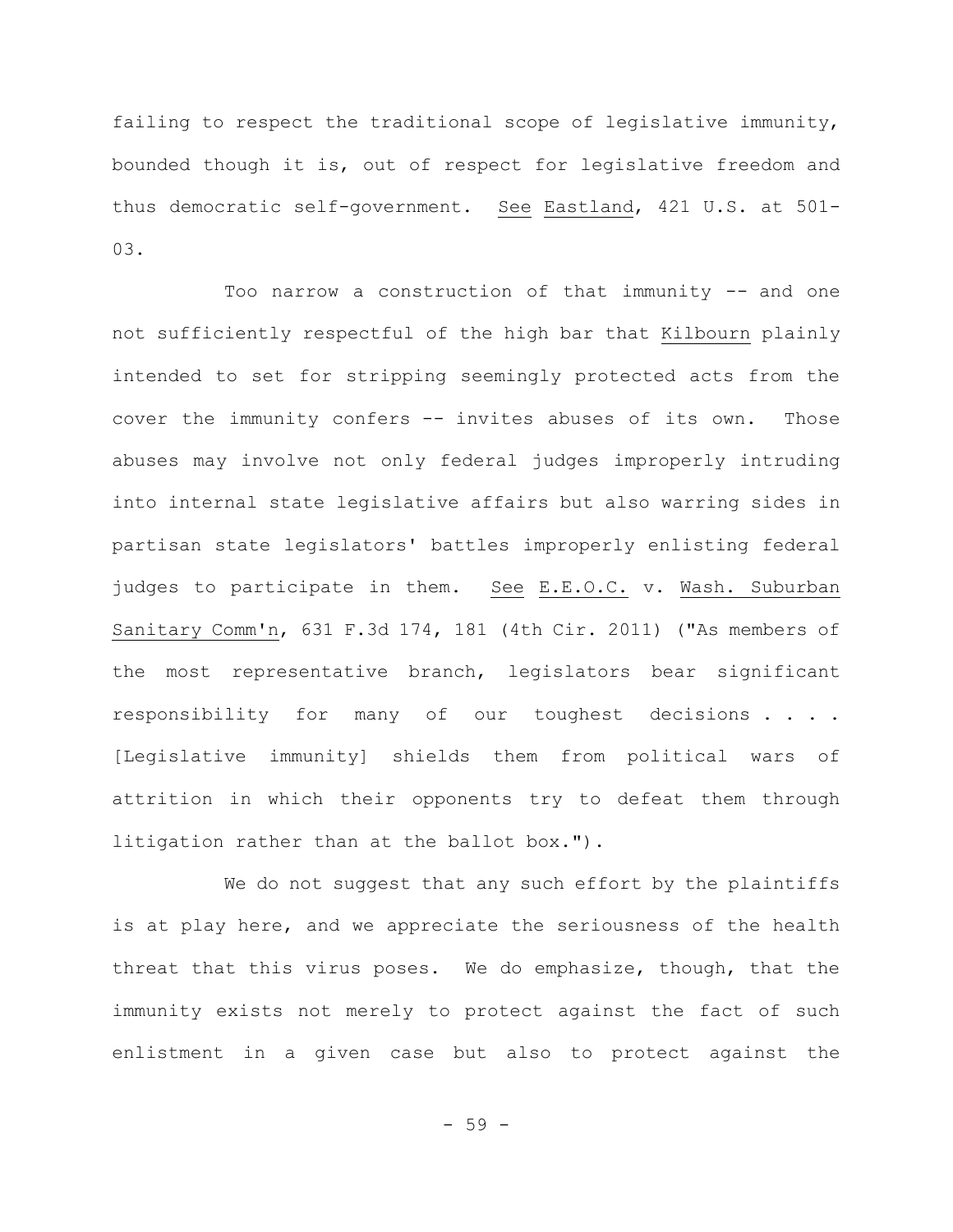possibility of that enlistment in a future case. $21$  That Congress would be better attuned than the judiciary to the possibility that such abuses might occur in the absence of the immunity seems clear enough. That recognition provides yet another reason -- and one that Tenney itself may be understood to have recognized in adopting the clear statement rule that it deployed -- for us to be wary of construing Kilbourn in a manner that would deem even such a "quintessentially legislative act," see Pelosi, 5 F.4th at 39, as the decision by the Speaker of the House to follow these rules for the manner of members' participation in floor proceedings (including with respect to the casting of votes) to be beyond the protection of the immunity that has been historically afforded to such an act.

### **VII.**

For the reasons given, the District Court's denial of the plaintiffs' motion for a preliminary injunction is **affirmed**.

#### **-DISSENTING OPINION FOLLOWS-**

<sup>21</sup> In that regard, one can also imagine hypothetical suits challenging internal legislative rules regarding core legislative acts brought solely to advantage one side in a partisan battle over a high-stakes legislative procedure (such as one that seeks to augment the requirements that must be met to carry out a filibuster) by, if nothing else, adding costs to the legislative body's adoption of that rule.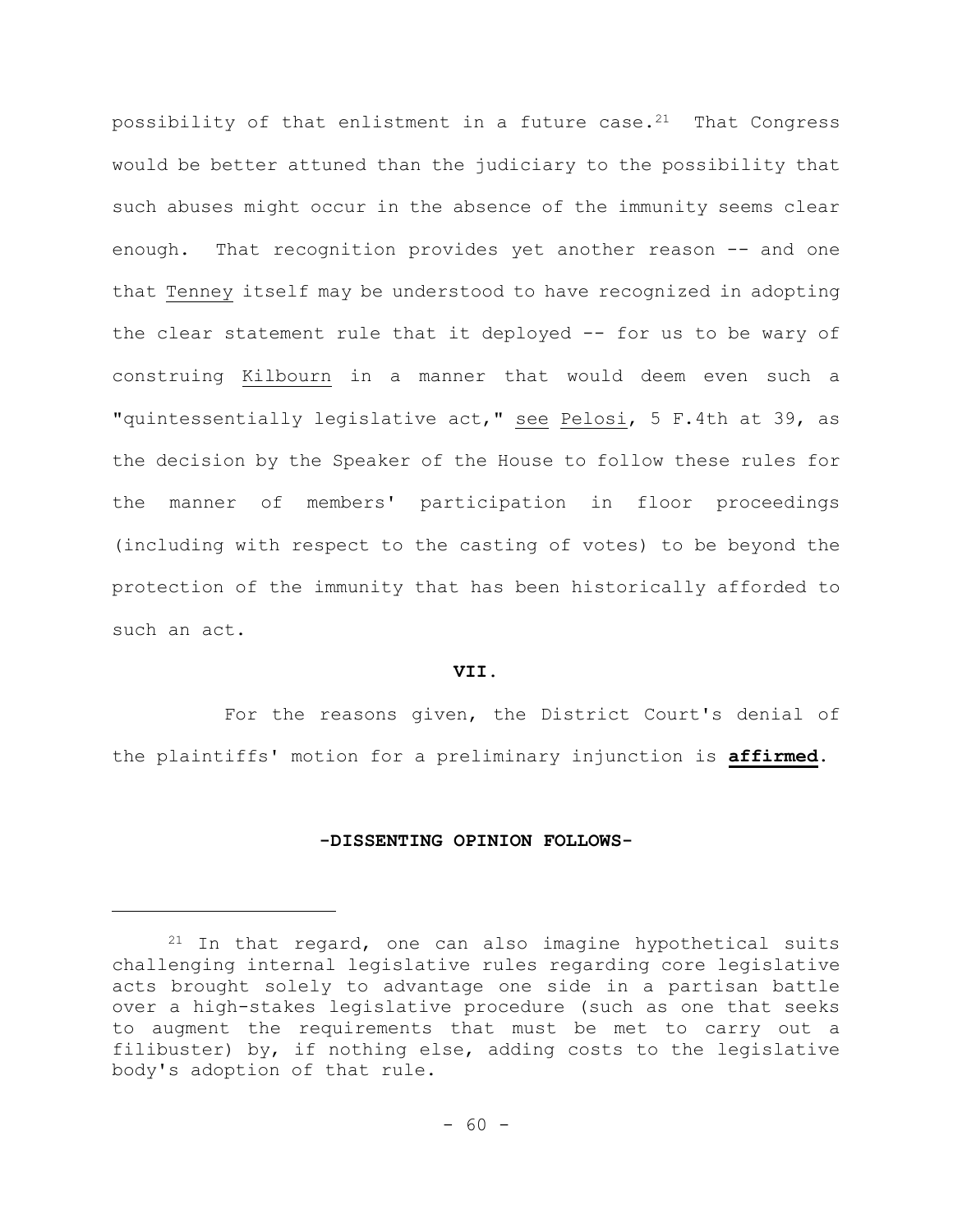**THOMPSON**, **Circuit Judge, with whom KAYATTA, Circuit Judge, joins, dissenting**. As the COVID-19 pandemic raged to new heights in the winter of 2021, the New Hampshire House of Representatives conducted its sessions in person. Some members of the House have significant personal health issues, which put them at an increased risk of serious illness -- or even death -- if they were to contract COVID-19. Facing the unenviable choice between public duty and death, they sued the Speaker of the House, in his official capacity, for disability discrimination. But the Speaker told the court it would need to bounce the suit altogether without further ado: He says he is entitled to absolute legislative immunity, which shields judicial review of a House rule effectively ousting disabled members from that august assembly and (here's the kicker) leaving their constituents unrepresented.

My colleagues agree with the Speaker's sweeping claim of absolute legislative immunity. I cannot abide by the Court's decision to turn a blind eye to the effective disenfranchisement of thousands of New Hampshire residents simply because their representatives are disabled. But it's not just that. My colleagues also today lay the foundation to immunize any legislative rule that "does not, on its face, target any class of legislators" -- a standard so broad as to immunize race- and

 $- 61 -$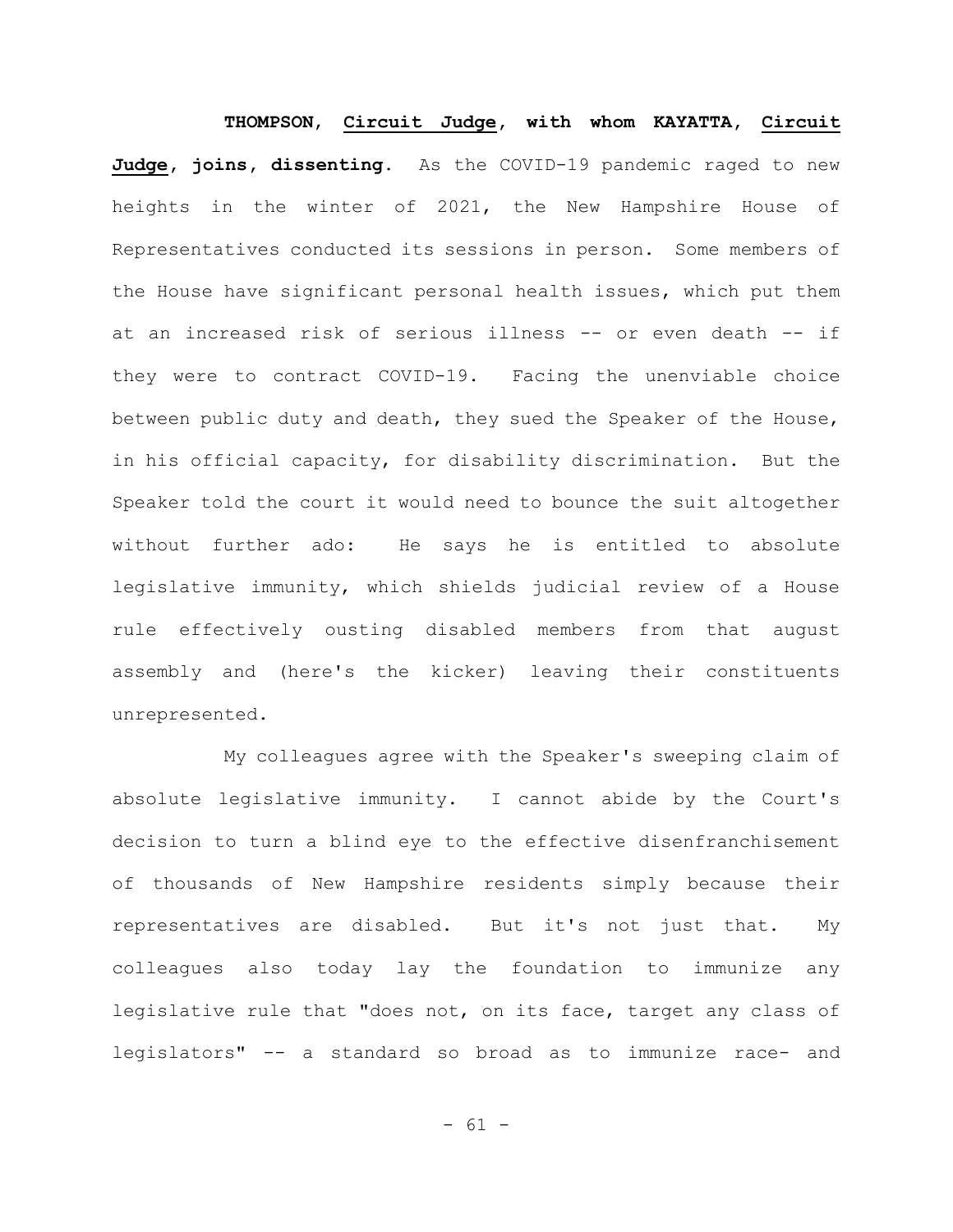religion-based discrimination, too (examples to follow shortly). The Court's rule opens the floodgates to potential abuse and spells a recipe for disaster in the future.

I respectfully dissent.

## **I.**

#### **A.**

In broad strokes, the common-law doctrine of legislative immunity shields state legislators from liability for their legislative acts. See Supreme Court of Va. v. Consumers Union of the U.S., Inc., 446 U.S. 719, 732 (1980). As we've said before, the aim of legislative immunity is "to shelter individual legislators from the distractions and hindrance of civil litigation and [to] 'immunize[] [them] from suits for either prospective relief or damages.'" Nat'l Ass'n of Social Workers v. Harwood, 69 F.3d 622, 630 (1st Cir. 1995) (quoting Consumers Union, 446 U.S. at 731). The immunity is "essentially coterminous" with the Speech or Debate Clause protecting federal legislators. Id. at 629; see Consumers Union, 446 U.S. at 732 (noting state legislators' immunity "is similar in origin and rationale to that accorded Congressmen under the Speech or Debate Clause").

**1.**

Legislative immunity as well as its federal counterpart in the Speech or Debate Clause finds its roots in pre-colonial

 $- 62 -$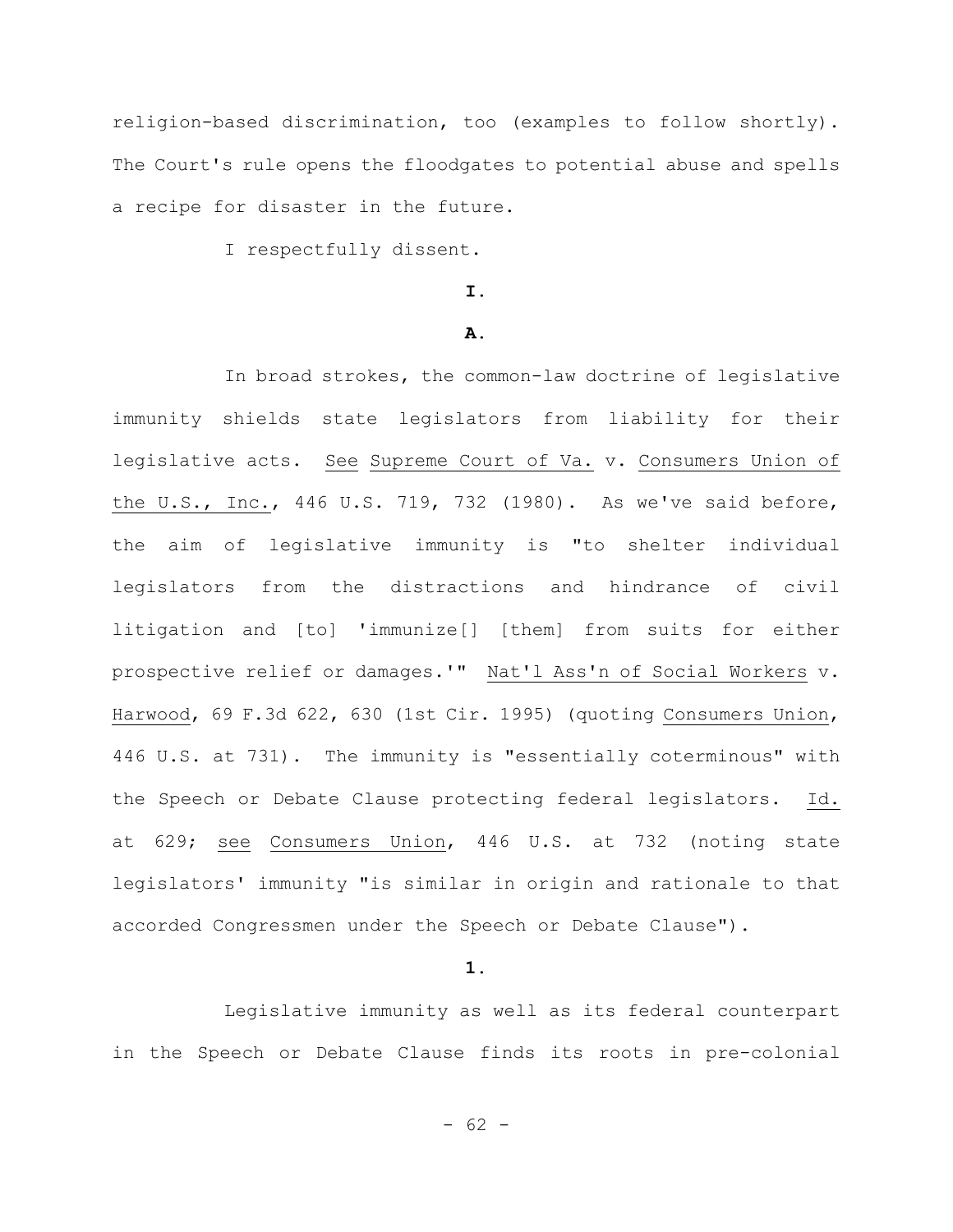common-law principles. See Tenney v. Brandhove, 341 U.S. 367, 372 (1951). The privilege of parliament "was principally established, in order to protect [its] members not only from being molested by their fellow-subjects, but also more especially from being oppressed by the power of the crown." 1 William Blackstone, Commentaries 159 (1765). It arose in Sixteenth and Seventeenth Century England out of a power struggle between the House of Commons (the lower house of English Parliament) and the King. Id.; see Robert J. Reinstein & Harvey A. Silverglate, Legislative Privilege and the Separation of Powers, 86 Harv. L. Rev. 1113, 1123–35 (1973). During that time, the House of Commons sought an increasingly significant role in legislation. Reinstein & Silverglate, supra, at 1124, 1126–27; J.E. Neale, The Commons' Privilege of Free Speech in Parliament, in Tudor Studies 257, 276 (R. Seton-Watson ed. 1924). Yet Parliamentarians were concerned with receiving the wrath of the crown for opposing the crown's measures, see Neale, supra, at 273–74 -- which, to that point, was not necessarily an unfounded fear, see Reinstein & Silverglate, supra, at 1126–28. Thus, with the English Bill of Rights of 1689, it was codified: "That the freedom of speech, and debates or proceedings in parliament, ought not to be impeached or questioned in any court or place out of parliament."  $1 \text{ W. } \text{W. } \text{A}$  M., 2d sess., c. 2 (1689).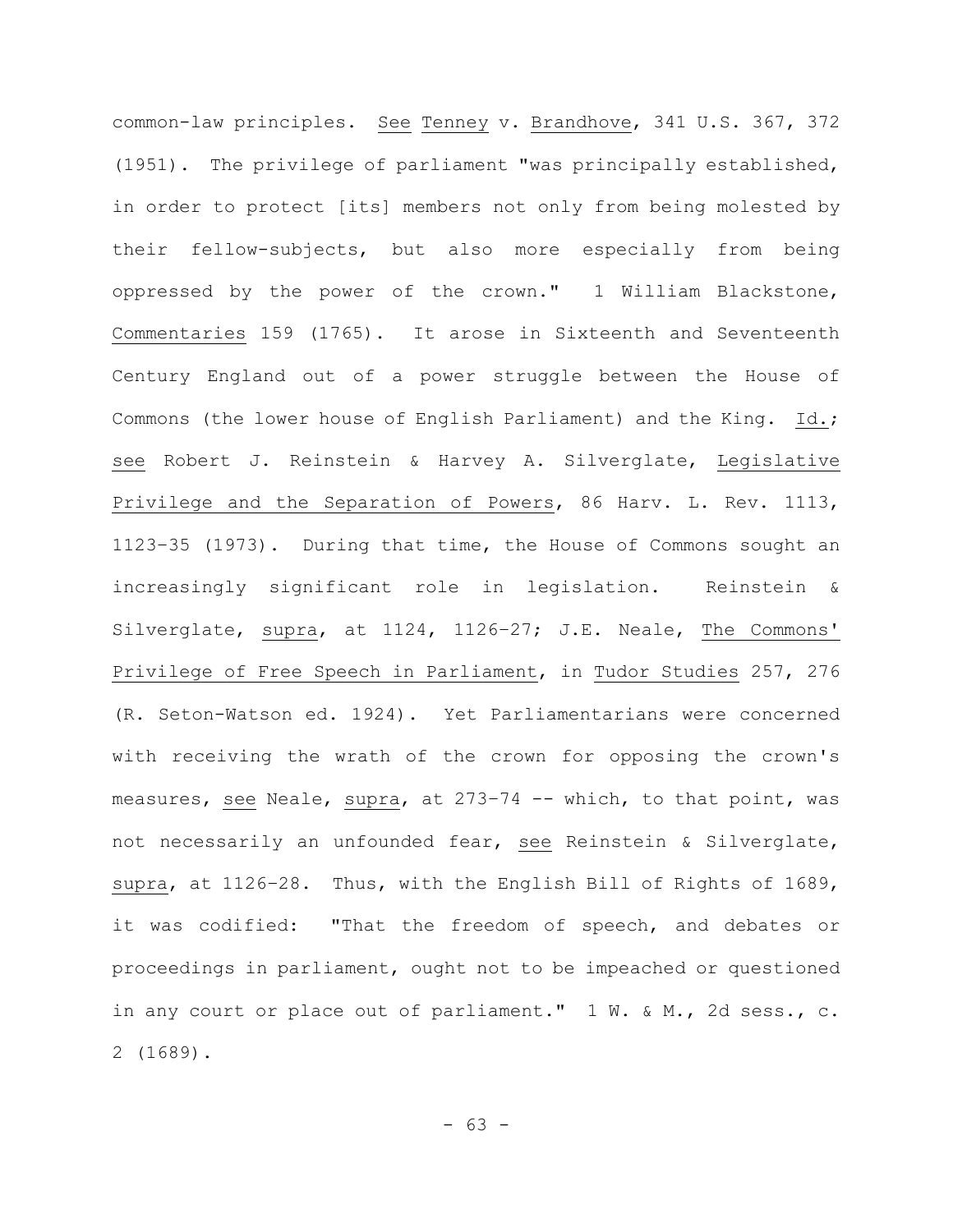When our Founders made a pre-computer-age copy and paste from the English Bill of Rights to our Constitution in 1789, they had little to say about the Speech or Debate Clause. See Reinstein & Silverglate, supra, at 1136 & nn. 121–24. As some scholars suggest, that's probably so because many Founders took it as a necessary condition of a representative government. Id. For example, Madison saw "the right of self-protection in the discharge of the necessary duties as inherent in legislative bodies." Letter from James Madison to Philip Doddridge (June 6, 1832), in 4 Letters and Other Writings of James Madison 221 (1865). So too did Justice Story. See 2 Joseph Story, Commentaries on the Constitution § 856 (1833) ("It seems absolutely indispensable for the just exercise of the legislative power in every nation, purporting to possess a free constitution of government; and it cannot be surrendered without endangering the public liberties, as well as the private independence of the members.").

From the limited intellections from the founding era, we learn that the Speech or Debate Clause was intended to be for the benefit of the people -- not the representatives. As the Massachusetts Constitution of 1780 noted, <sup>22</sup> legislators' privilege

<sup>22</sup> None other than Samuel and John Adams took the lead in drafting the Commonwealth's constitution. See Nikolas Bowie, The Constitutional Right of Self-Government, 130 Yale L.J. 1652, 1706– 07 (2021).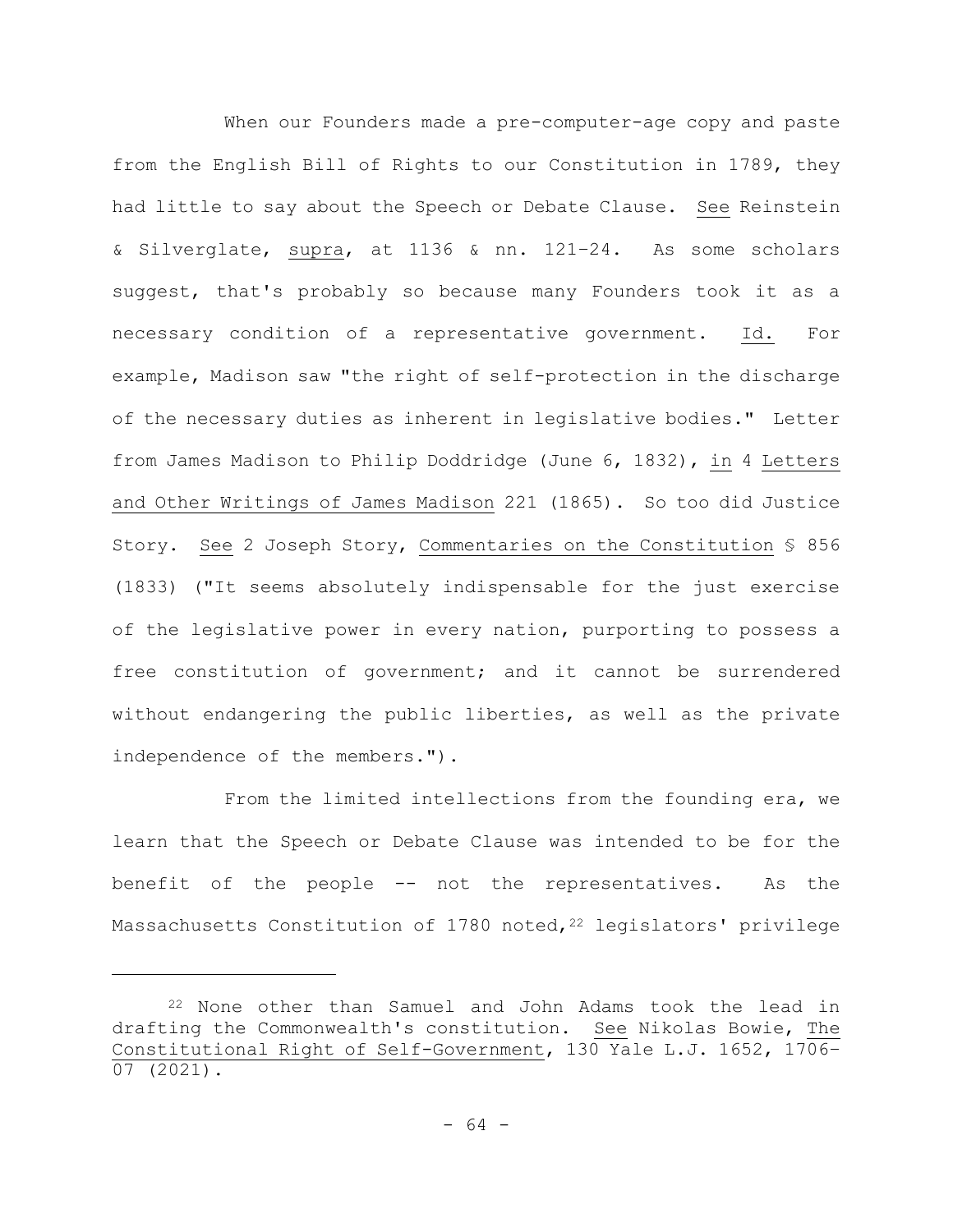of speech or debate was "so essential to the rights of the people." Mass. Const., pt. 1, art. XXI. According to another founder:

In order to enable and encourage a representative of the publick to discharge his publick trust with firmness and success, it is indispensably necessary, that he should enjoy the fullest liberty of speech, and that he should be protected from the resentment of every one, however powerful, to whom the exercise of that liberty may occasion offence. James Wilson, Legislative Department, Lectures on Law (1791), reprinted in 2 The Founders' Constitution 331 (Philip B. Kurland & Ralph Lerner eds. 2000).

In discussing the related privilege from arrest,  $23$  one of our earliest Supreme Court justices explained it necessary because a legislator "has superiour duties to perform in another place. When a representative is withdrawn from his seat by a summons, the people, whom he represents, lose their voice in debate and vote, as they do in his voluntary absence." 2 Story, Commentaries § 857. As Justice Story put it, "[t]he enormous disparity of th[at] evil admits of no comparison." Id.

Legislative privilege was also seen as necessary to the balance of the separation of powers. According to Jefferson and

<sup>&</sup>lt;sup>23</sup> Article I, section 6 also provides that Representatives and Senators "shall in all Cases, except Treason, Felony and Breach of the Peace, be privileged from Arrest during their Attendance at the Session of their respective Houses, and in going to and returning from the same." U.S. Const. art. I, § 6.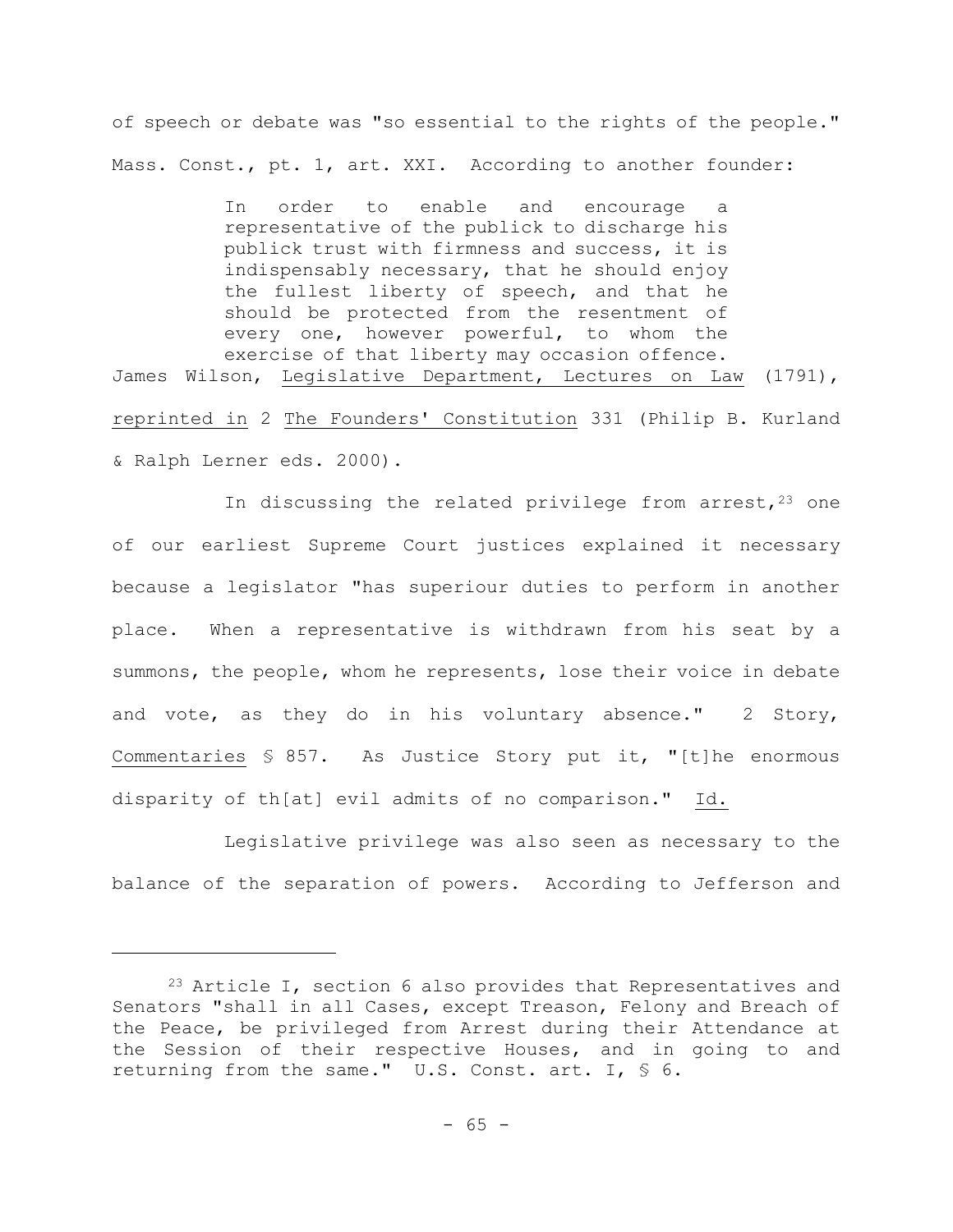Madison, should the privilege of legislators be too weak, the result would be to "give to the Judiciary, and through them to the Executive, a complete preponderance over the legislature rendering ineffectual that wise and cautious distribution of powers made by the constitution between the three branches." Thomas Jefferson & James Madison, Protest to the Virginia House of Delegates (1797), reprinted in 2 The Founders' Constitution 336. But, even insofar as it was necessary for the separation of powers, the true driving goal was the representation of the public: Too much power of the coordinate branches over legislators could allow the branches "to interpose in the legislative department between the constituent and his representative, to control them in the exercise of their functions or duties towards each other," thus "tak[ing] away the substance of representation." Id.

Early American judicial interpretations took a similar tack. The courts thought that legislators "legally and inherently possessed of all such privileges, as are necessary to enable them, with freedom and safety, to execute the great trust reposed in them by the body of the people who elected them." Bolton v. Martin, 1 U.S. (1 Dall.) 296, 303 (C.P. Phila. 1788). The Massachusetts Supreme Judicial Court similarly thought the legislative privileges were "secured, not with the intention of protecting the members against prosecutions for their own benefit,

- 66 -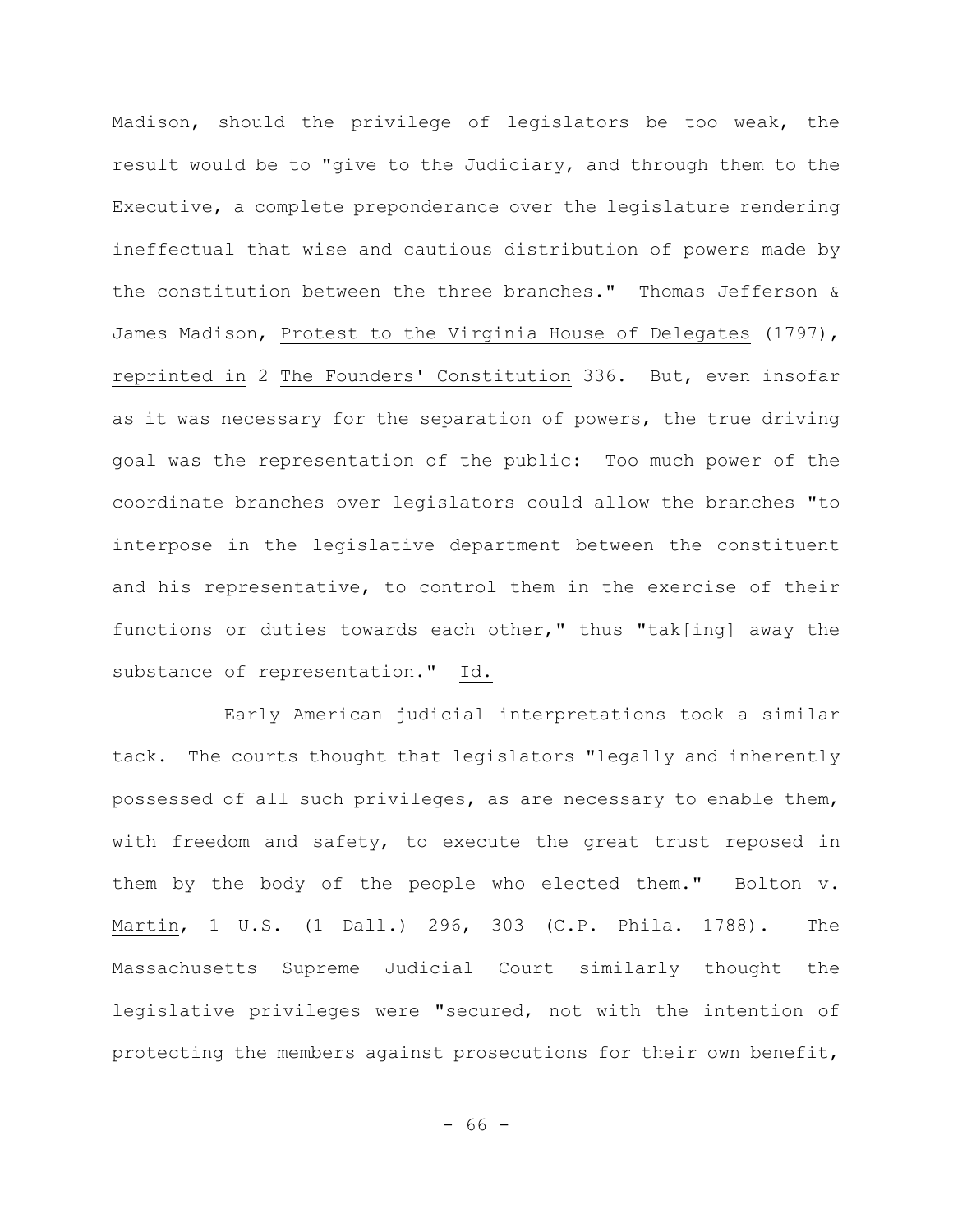but to support the rights of the people, by enabling their representatives to execute the functions of their office without fear of prosecutions, civil or criminal." Coffin v. Coffin, 4 Mass. 1, 27 (1808). Thus, the courts thought, legislators "ought not to be diverted from the public business by law suits . . . . on account of [their] public business." Bolton, 1 U.S. (1 Dall.) at 305.

All the same, the Founders were well aware that the privilege was subject to abuse. Letter from Madison to Doddridge, supra, at 221. The Founders "well knew how oppressively the power of undefined privileges had been exercised in Great Britain, and were determined no such authority should ever be exercised here." Charles Pinckney, Breach of Privilege, Senate (Mar. 5, 1800), reprinted in 2 The Founders' Constitution 337. Thus, one Founder suggested that the Constitution "never was intended to give Congress, or either branch, any but specified, and those very limited, privileges indeed." Id. Indeed, early courts acknowledged that the people were "careful . . . in providing that the privileges, which they, for their own benefit, had secured to their representatives, should not unreasonably prejudice the rights of private citizens." Coffin, 4 Mass. at 29.

- 67 -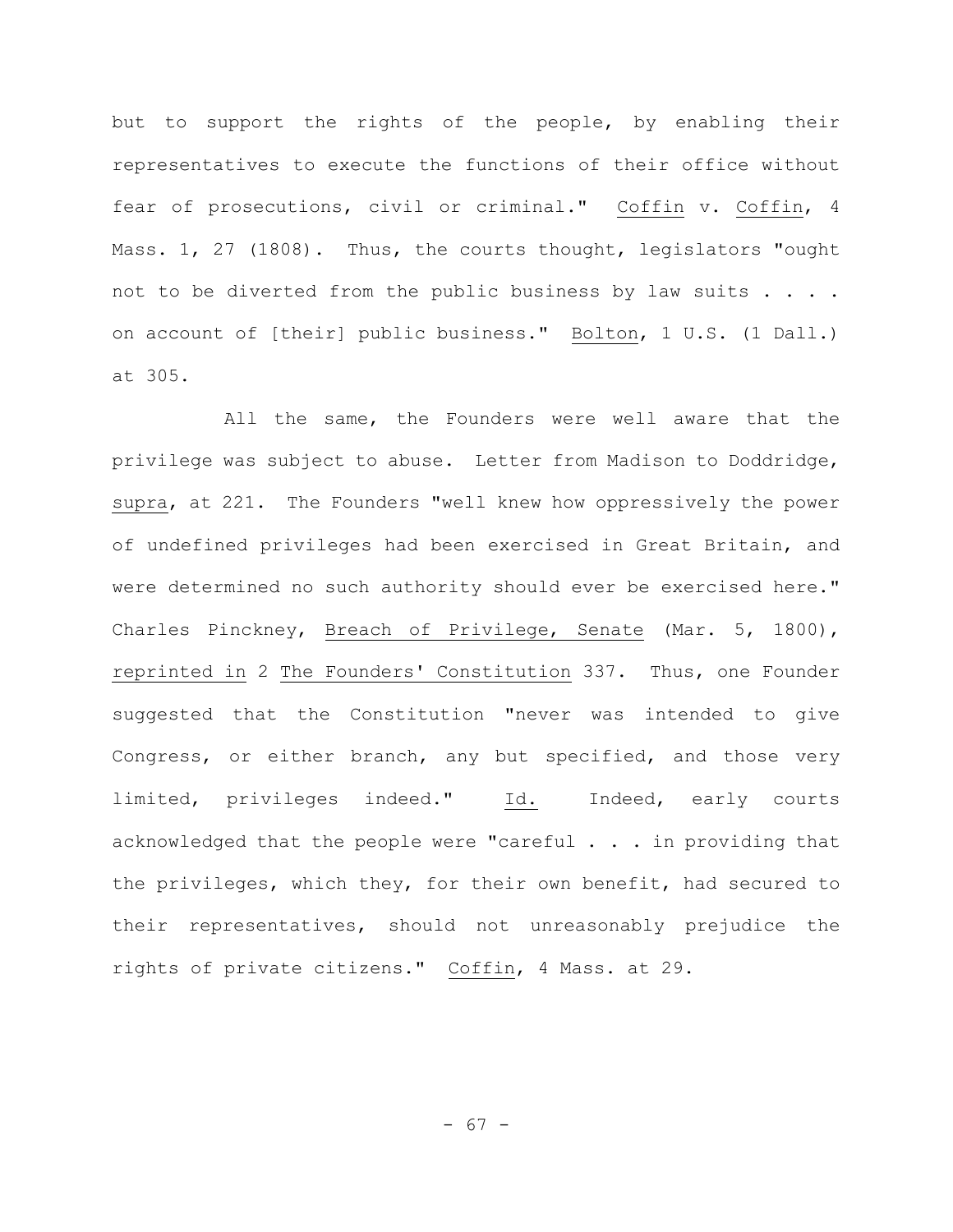Modern courts have placed their own gloss on these historical interpretations, though they echo the same sentiments. The Supreme Court has noted that the immunity's "fundamental purpose [is] freeing the legislator from executive and judicial oversight that realistically threatens to control his conduct as a legislator." Gravel v. United States, 408 U.S. 606, 618 (1972). It "is one manifestation of the 'practical security' for ensuring the independence of the legislature." United States v. Johnson, 383 U.S. 169, 179 (1965). So, legislative immunity "insures that legislators are free to represent the interests of their constituents without fear that they will later be called to task in the courts for that representation." Powell v. McCormack, 395 U.S. 486, 503 (1969).

Modern courts have also recognized that legislative immunity is not a personal privilege. That is, it isn't directed to the benefit of the legislators themselves. See Gravel, 408 U.S. at 617 ("[T]he 'privilege is not a badge or emolument of exalted office, but an expression of a policy designed to aid in the effective functioning of government.'"). Rather, it is understood "to support the rights of the people, by enabling their representatives to execute the functions of their office without fear of prosecutions, civil or criminal." Kilbourn v. Thompson,

**2.**

- 68 -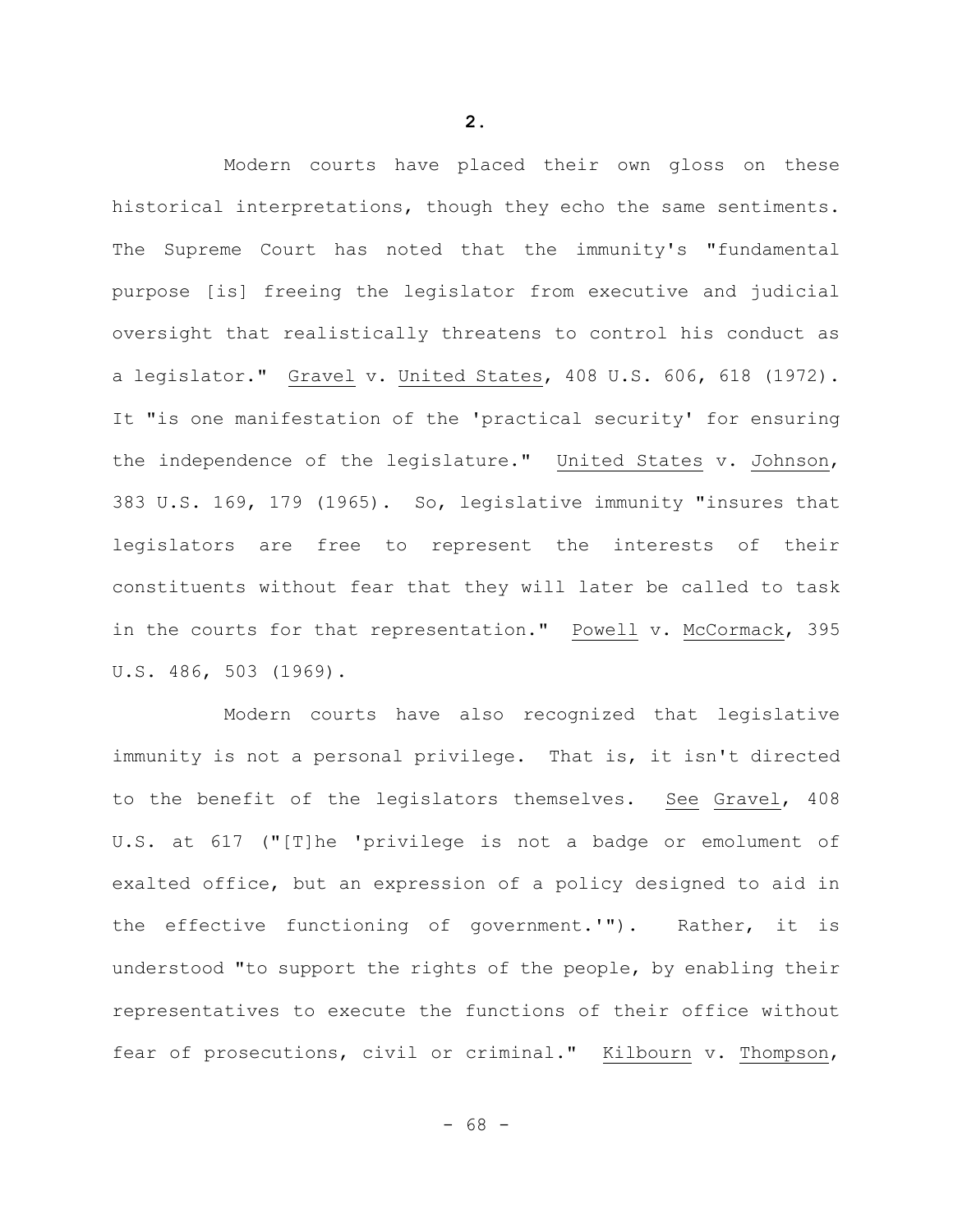103 U.S. 168, 203 (1880) (quoting Coffin, 4 Mass. at 27). Thus, "[t]he purpose of the protection . . . is not to forestall judicial review of legislative action but to insure that legislators are not distracted from or hindered in the performance of their legislative tasks by being called into court to defend their actions." Powell, 395 U.S. at 505.

## **3.**

Importantly, though, these general principles aren't without exception. The Supreme Court has repeatedly footnoted the possibility that "there may . . . be things done, in the one House or the other, of an extraordinary character, for which the members who take part in the act may be held legally responsible." Kilbourn, 103 U.S. at 204; see Gravel, 408 U.S. at 619; Tenney, 341 U.S. at 378–79. Although the Court has never addressed a case in which it has held the extraordinary-character exception to apply, it has clarified that its case law reflects "a decidedly jaundiced view towards extending the Clause so as to privilege illegal or unconstitutional conduct beyond that essential to foreclose executive control of legislative speech or debate and associated matters such as voting and committee reports and proceedings." Gravel, 408 U.S. at 620. That is, the court reads legislative immunity (and the "essentially coterminous" privilege of the Speech or Debate Clause applicable to Congress) "broadly to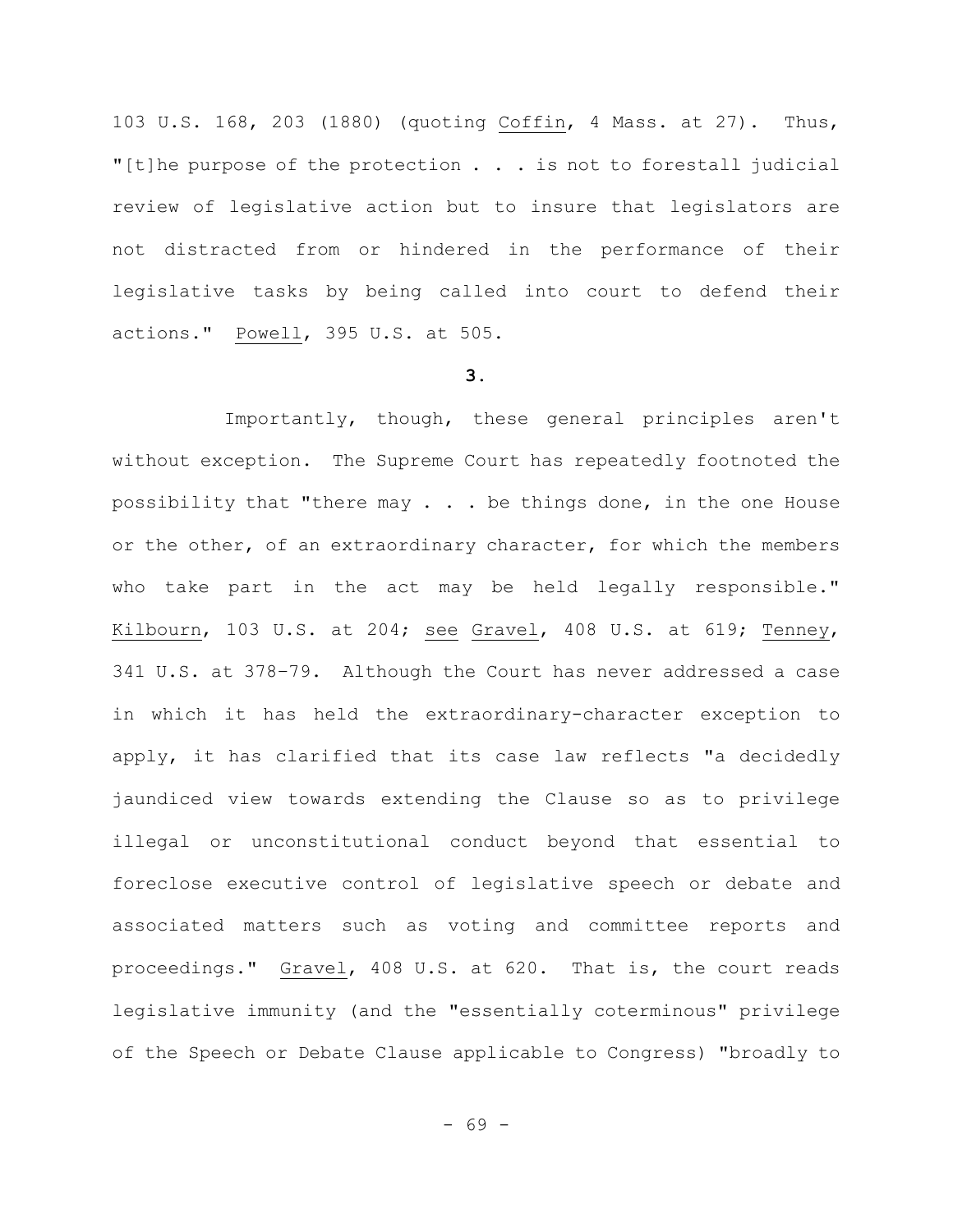effectuate its purposes," Johnson, 383 U.S. at 180, but "not [to] extend beyond what is necessary to preserve the integrity of the legislative process," United States v. Brewster, 408 U.S. 501, 517 (1972).

As examples of potentially extraordinary legislative acts, the Supreme Court has hypothesized a legislature that "execut[es] . . . the Chief Magistrate of the nation, or . . . assum[es] the function of a court for capital punishment." Kilbourn, 103 U.S. at 204–05. We have similarly pondered a legislature that "votes to allow access to its chambers to members of only one race or to adherents of only one religion," suggesting these might veer into the orbit of the extraordinary-character exception. Harwood, 69 F.3d at 634. These circumstances, we and the Court have said, could be so far afield from the purpose of legislative immunity that the otherwise legislative acts might not engender absolute immunity.

## **B.**

When we think about this case against the backdrop of the historic origins of legislative immunity, it becomes clear that applying legislative immunity here fits neatly into that category of legislative actions of an extraordinary character.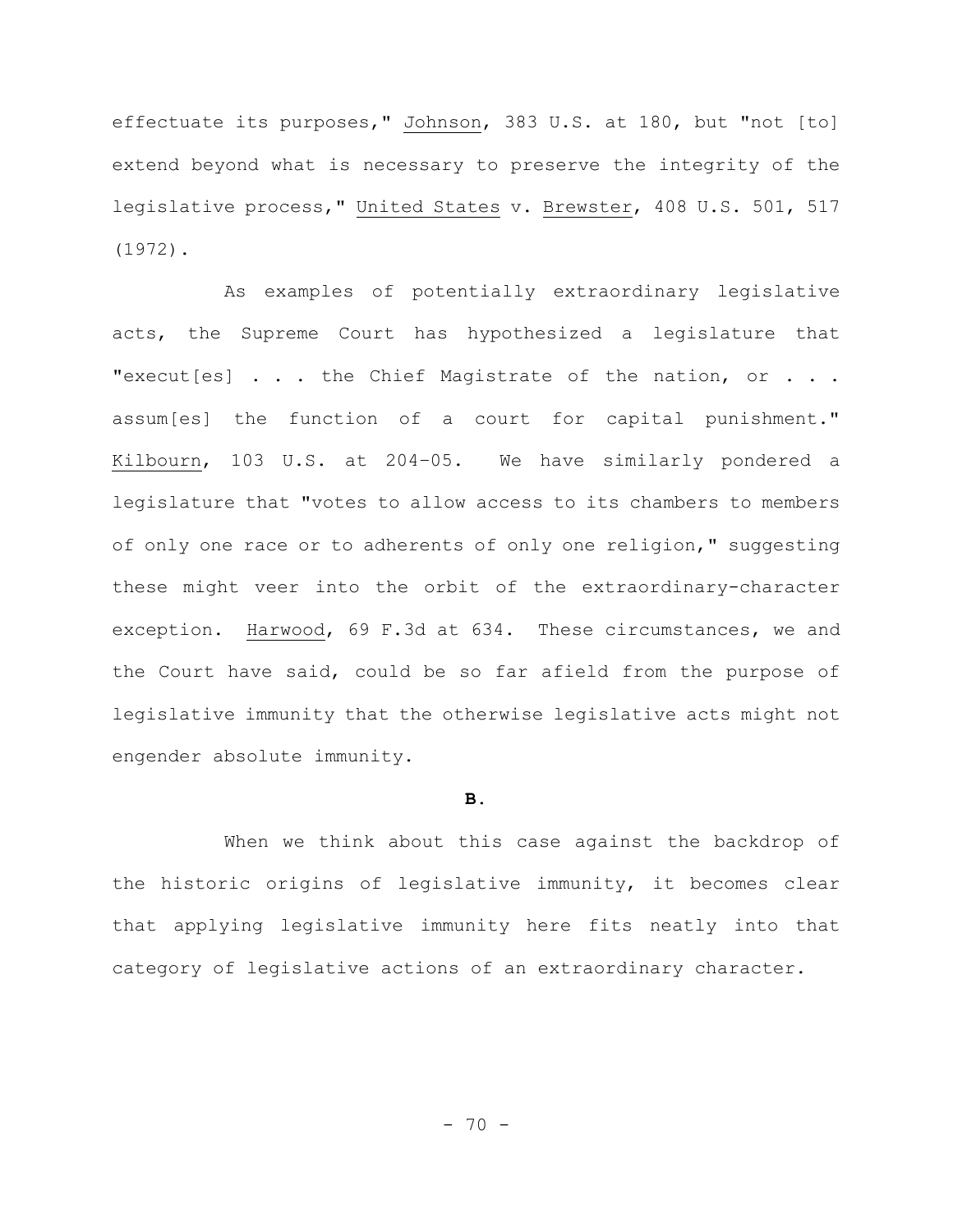Foreclosing judicial review based on the facts of this case conflicts directly with the purpose of legislative immunity. If legislative immunity is meant to "enable and encourage a representative of the publick to discharge his publick trust with firmness and success," Wilson, supra, at 331, then it seems contradictory that the immunity would protect some legislators' decision to effectively preclude other legislators from discharging their duties. Indeed, one of our earliest Supreme Court justices recognized that the related immunity of legislators from arrest was undergirded by the worry that "[w]hen a representative is withdrawn from his seat by a summons, the people, whom he represents, lose their voice in debate and vote, as they do in his voluntary absence." 2 Story, Commentaries § 857. Yet the challenged action here, too, leaves some people without their voice in the representative government.

If legislative immunity is truly a protection offered by the people for their own benefit, see Mass. Const., pt. 1, art. XXI (noting the privilege was "so essential to the rights of the people"); Coffin, 4 Mass. at 27 (noting the privileges were "secured, not with the intention of protecting the members against prosecutions for their own benefit, but to support the rights of the people"); Jefferson & Madison, supra, at 336 (reasoning that

**1.**

- 71 -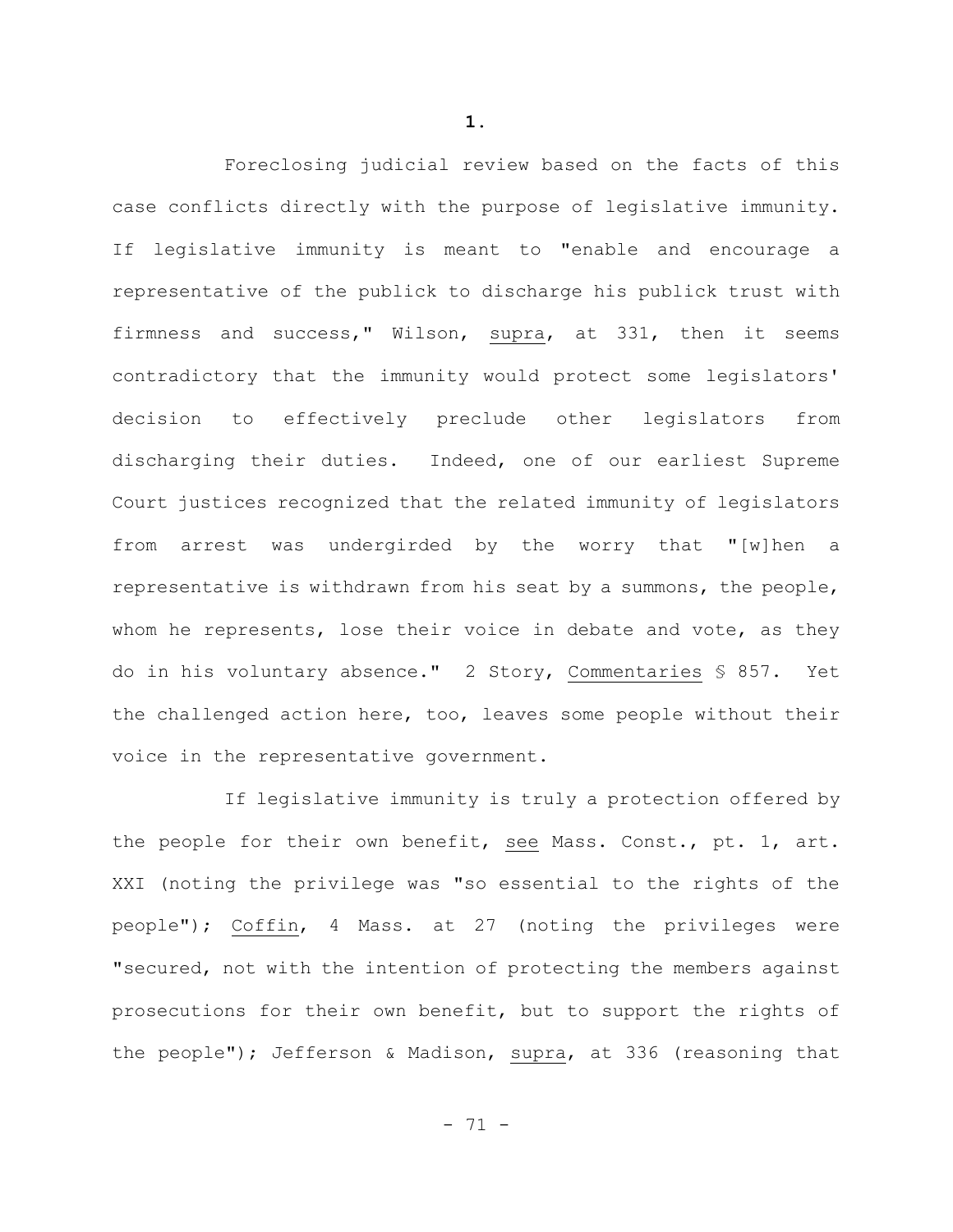the purpose of the privileges is to protect the relationship "between the constituent and his representative"), then what benefit would the people gain in immunizing their own disenfranchisement? Indeed, the Founding generation recognized that the people were "careful . . . in providing that the privileges, which they, for their own benefit, had secured to their representatives, should not unreasonably prejudice the rights of private citizens." Coffin, 4 Mass. at 29. I cannot imagine why the effective ouster and disenfranchisement of some should be immunized in favor of the representative interests of others. Indeed, as Justice Story long ago recognized, the removal of a representative from her official duties in the face of an arrest, process, or subpoena, and the resulting loss of a voice for those she represents, is an "evil [that] admits of no comparison." 2 Story, Commentaries § 857.

## **2.**

Nor has the Supreme Court suggested that legislative immunity would attach in circumstances like those in this case. Indeed, the Court has never addressed any case in which a legislature has sought to exclude legislators based on federal statutorily protected characteristics.

The closest the Court has come to the circumstances we face here is Powell, where the Court faced a challenge to a U.S.

- 72 -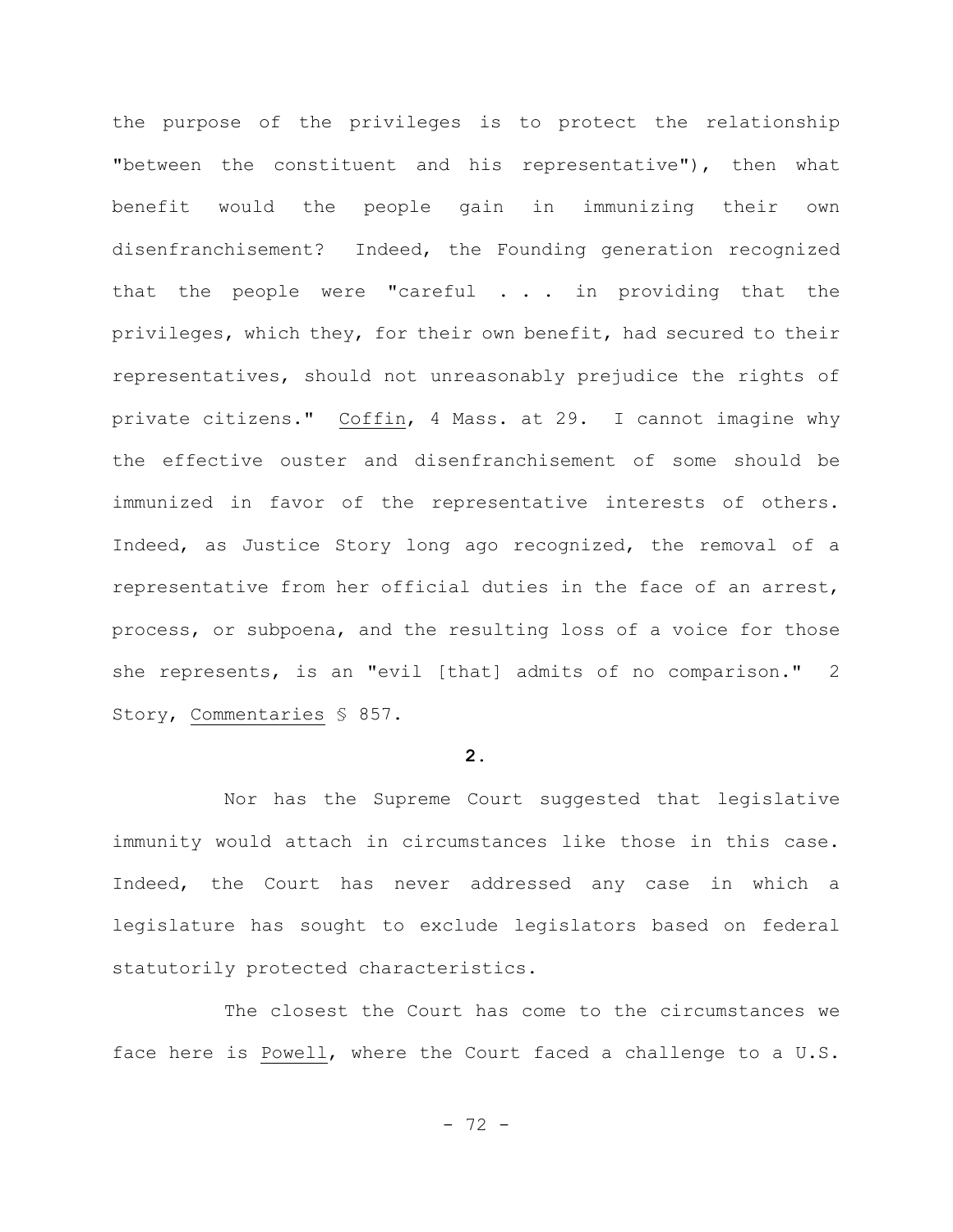House of Representatives resolution excluding a duly elected member from being seated. 395 U.S. at 492–93. The resolution - which excluded, not expelled the Congressman, see U.S. Const., art. I,  $\frac{1}{5}$  5; Powell, 395 U.S. at 506-07 -- punished the Congressman for his actions in a civil suit, his wrongful use of House funds for personal gain, and lies on House expenditure reports, Powell, 395 U.S. at 493.24 It was enacted by a more than two-thirds majority of the House. Id. at 500. And it was enforced by the House Clerk, the Sergeant at Arms, and the Doorkeeper, who respectively refused to perform service for the Congressman, pay him his salary, and threatened to deny him admission to the House chamber. Id. at 500–01.

The Court concluded that the Speech or Debate Clause barred the suit against the legislative defendants, but it did not bar suit against the Clerk, Sergeant at Arms, or the Doorkeeper. Id. at 506. The Court reasoned that, by allowing the suit to proceed against the House employees, it left the House members "fully protected" by the Speech or Debate Clause, since they were "relieved of the burden of defending themselves." Id. at 505.

<sup>24</sup> I also note that Powell involved a resolution that excluded a member, in essence, for cause. See id. at 492. Here, though, the legislative act effectively ousting the representatives has only one cause: their statutorily protected disabilities. Which is a far cry from exclusion of a member for nefarious activities that scathed the public trust in the office.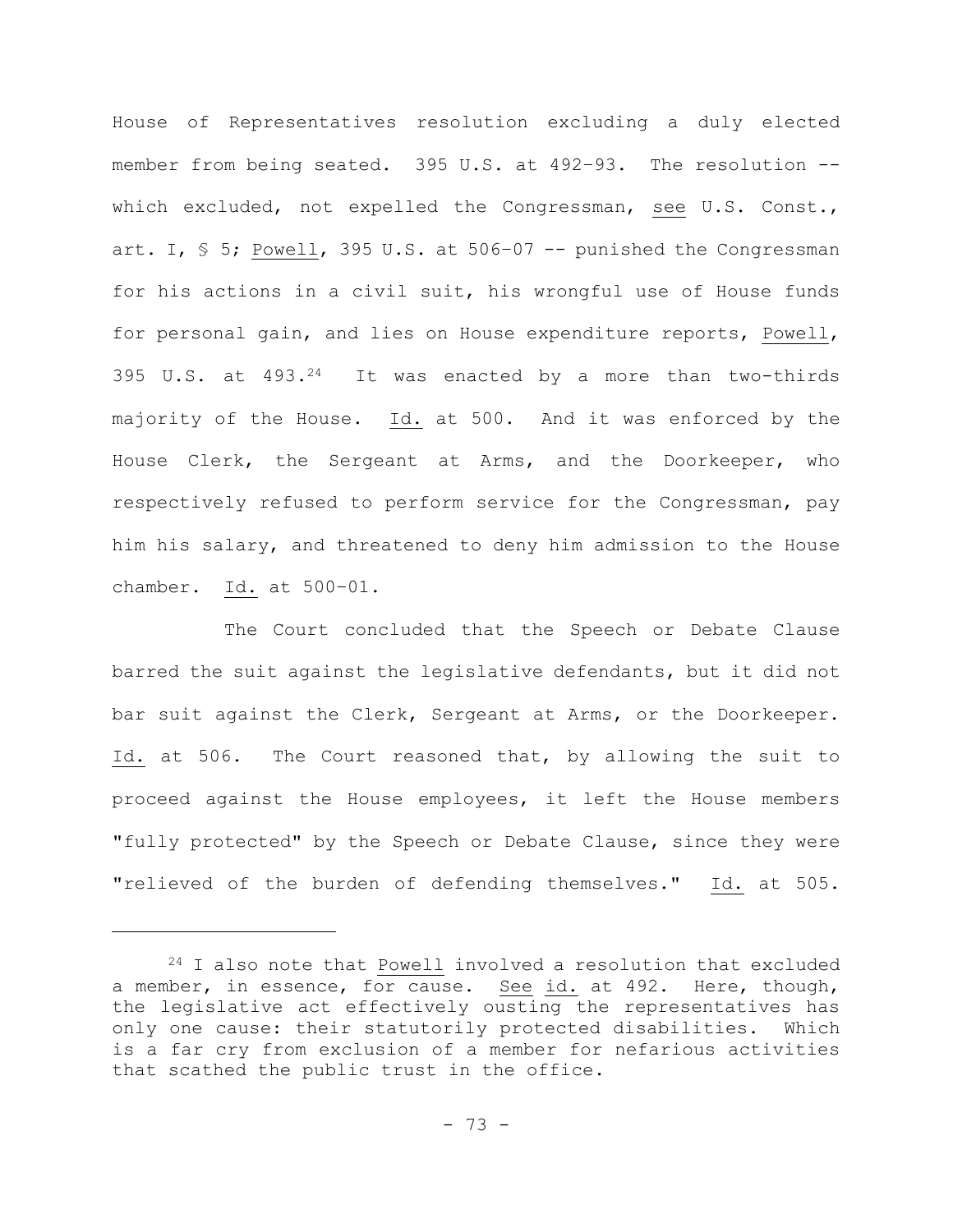Yet the Court made clear what it did not decide: "whether under the Speech or Debate Clause petitioners would be entitled to maintain this action solely against members of Congress where no agents participated in the challenged action and no other remedy was available." Id. at 506 n.26.

That reservation is again revealing of the disconnect between the application of legislative immunity here and its purpose. The Powell Court did not explain why absolute legislative immunity might bend to a suit against legislators where no employees were involved, see id., but I think the reasoning seems quite clear. The Court must have identified something truly peculiar about the facts in Powell. And indeed the allegations were peculiar. They were not of a private party or the executive trying to distract legislators from their duties or punish them for their votes. Rather, it was a suit by a legislator against his legislative peers who had excluded him from carrying out his own legislative responsibilities towards his constituents -- just as it is here.

My colleagues also note that Bond v. Floyd, 385 U.S. 116 (1966), addressed a similar challenge to a state legislature's exclusion of a member, yet the Court (for some unknown reason, my colleagues suggest) did not address legislative immunity. But the Court didn't reach any immunity because the State conceded "that

- 74 -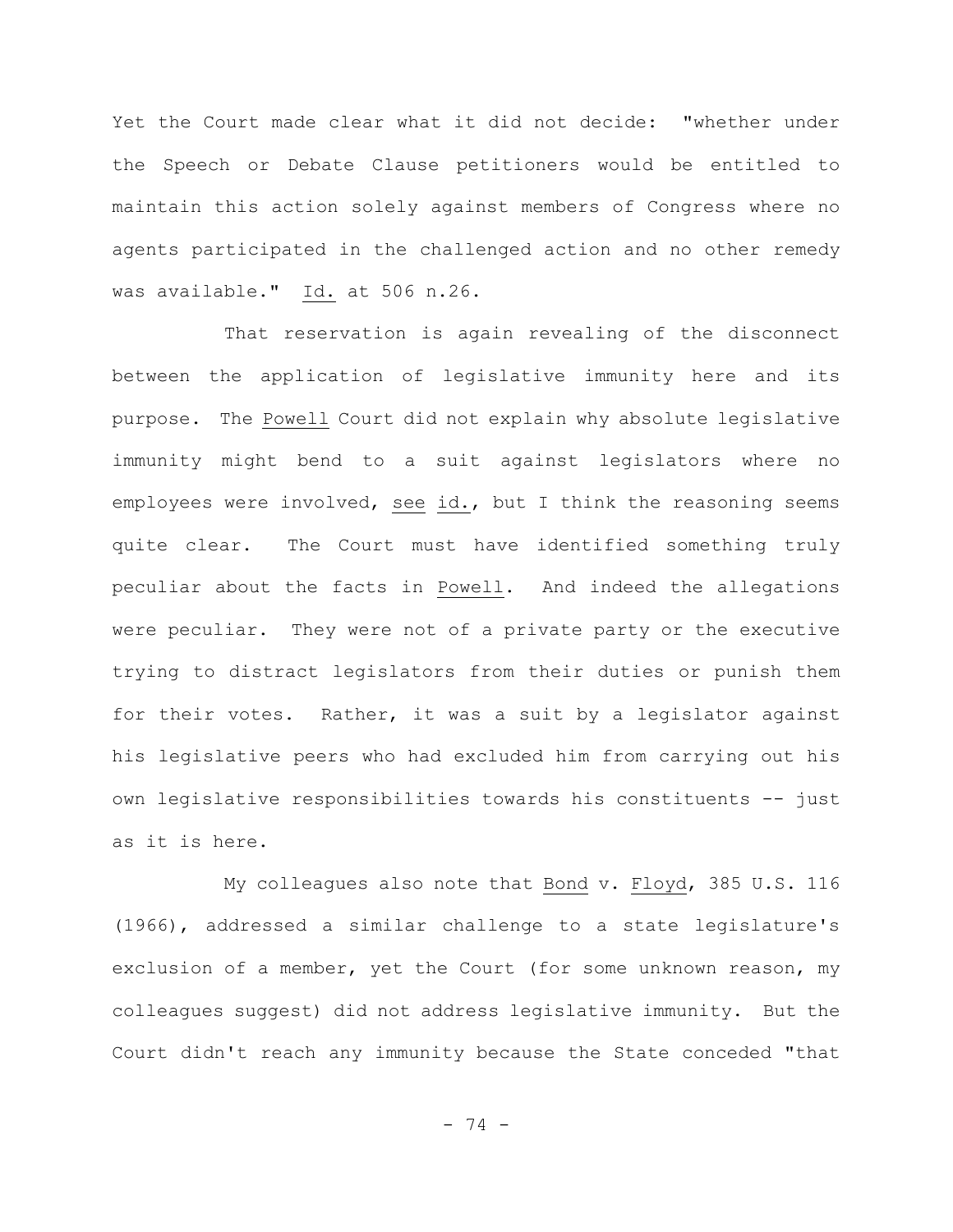it should [not] be completely free of judicial review whenever it disqualifies an elected Representative." Id. at 130. Rather, the State "admit[ted] that, if a State Legislature excluded a legislator on racial or other clearly unconstitutional grounds, the federal (or state) judiciary would be justified in testing the exclusion by federal constitutional standards." Id. And rightfully so -- the consequences of not conceding at least some level of judicial review to the exclusion of a duly elected representative are staggering, as the Powell Court implicitly recognized. See 395 U.S. at 506 n.26. It would permit legislative immunity, designed to safeguard representative democracy, to be weaponized against the representation it is meant to support.<sup>25</sup>

**3.**

Even though the grant of legislative immunity here hardly squares up with the immunity's purpose, the majority still

<sup>&</sup>lt;sup>25</sup> My colleagues cite to Rash-Aldridge v. Ramirez, 96 F.3d 117, 119 (5th Cir. 1996), to argue that legislative immunity can apply to an ouster of an elected official notwithstanding Bond. Yet Rash-Aldridge involved the removal of an elected official from a seat on a separate planning board to which she was appointed by the elected city council (of which she was also a member). Id. at 118-19. It did not involve -- as in Bond and here -- an attempt to oust the official from her elected position. Id. at 119 ("Her capacity as an elected official was not compromised because the council did not try to remove her from her seat on the council nor take away any privileges of that office because of what she said or did."). The court instead likened it to the choice to fire a public employee. Id. at 119-20.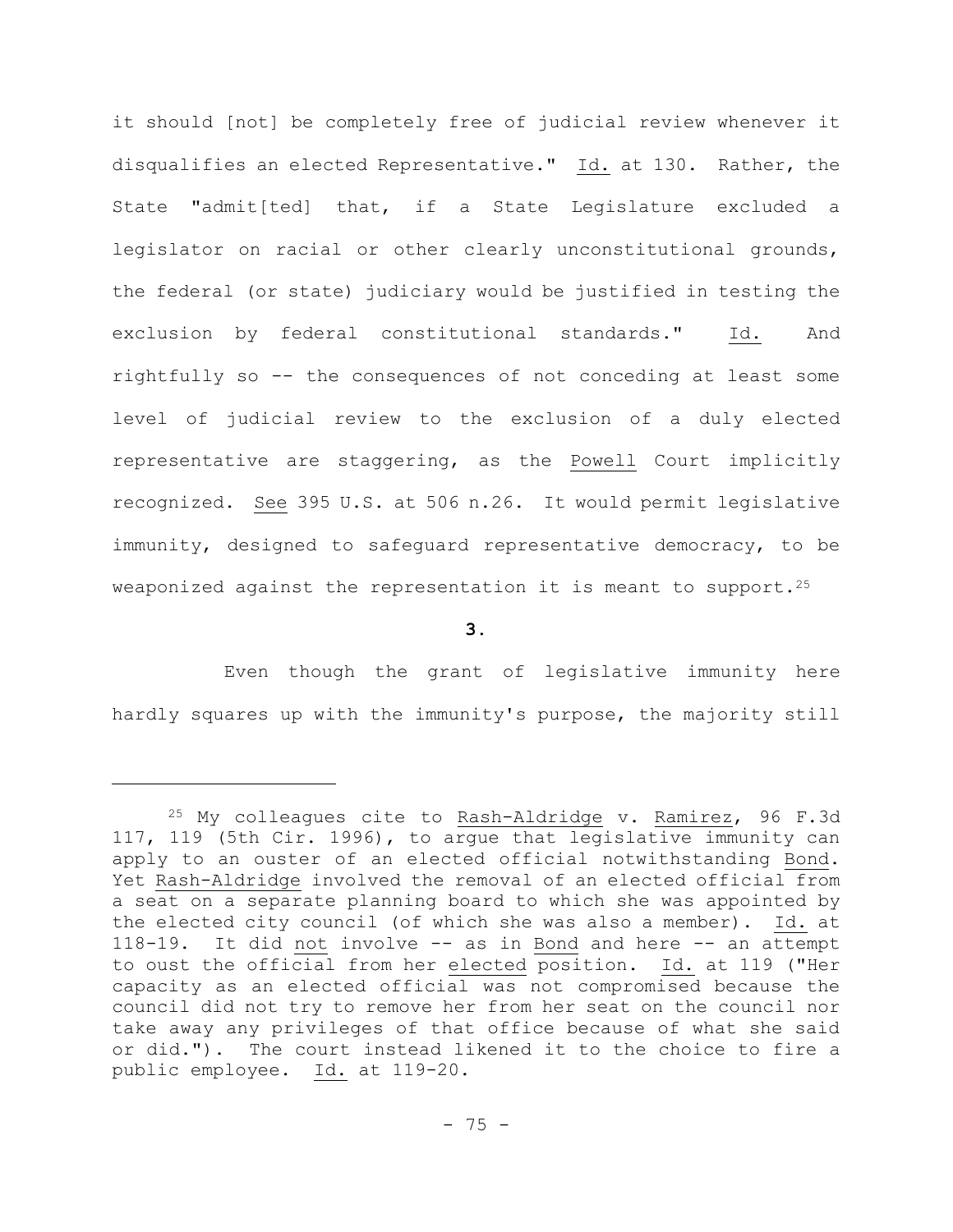thinks this is not a sufficiently "extraordinary" circumstance for the immunity to reach its limit. According to my colleagues, discrimination on the basis of a disability -- in contravention of a landmark federal statute -- is inconsequential.

Congress, though, would certainly disagree. Congress enacted the ADA to "provide a clear and comprehensive national mandate for the elimination of discrimination against individuals with disabilities."  $42 \text{ U.S.C. }$  \$ 12101(b)(1). (Full stop.) It comes in response to Congress's finding that "many people with physical or mental disabilities have been precluded from [participating in all aspects of society] because of discrimination," id. § 12101(a)(1), and that those with disabilities, "as a group, occupy an inferior status in our society," id. § 12101(a)(6). Specifically, Congress found that "individuals with disabilities continually encounter various forms of discrimination, including . . . the discriminatory effects of . . . overprotective rules and policies, failure to make modifications to existing facilities and practices, exclusionary qualification standards and criteria, segregation, and relegation to lesser services, programs, activities, benefits, jobs, or other opportunities." Id. § 12101(a)(5). To remedy that wrong, Title II of the ADA provides that "no qualified individual with a disability shall, by reason of such disability, be excluded from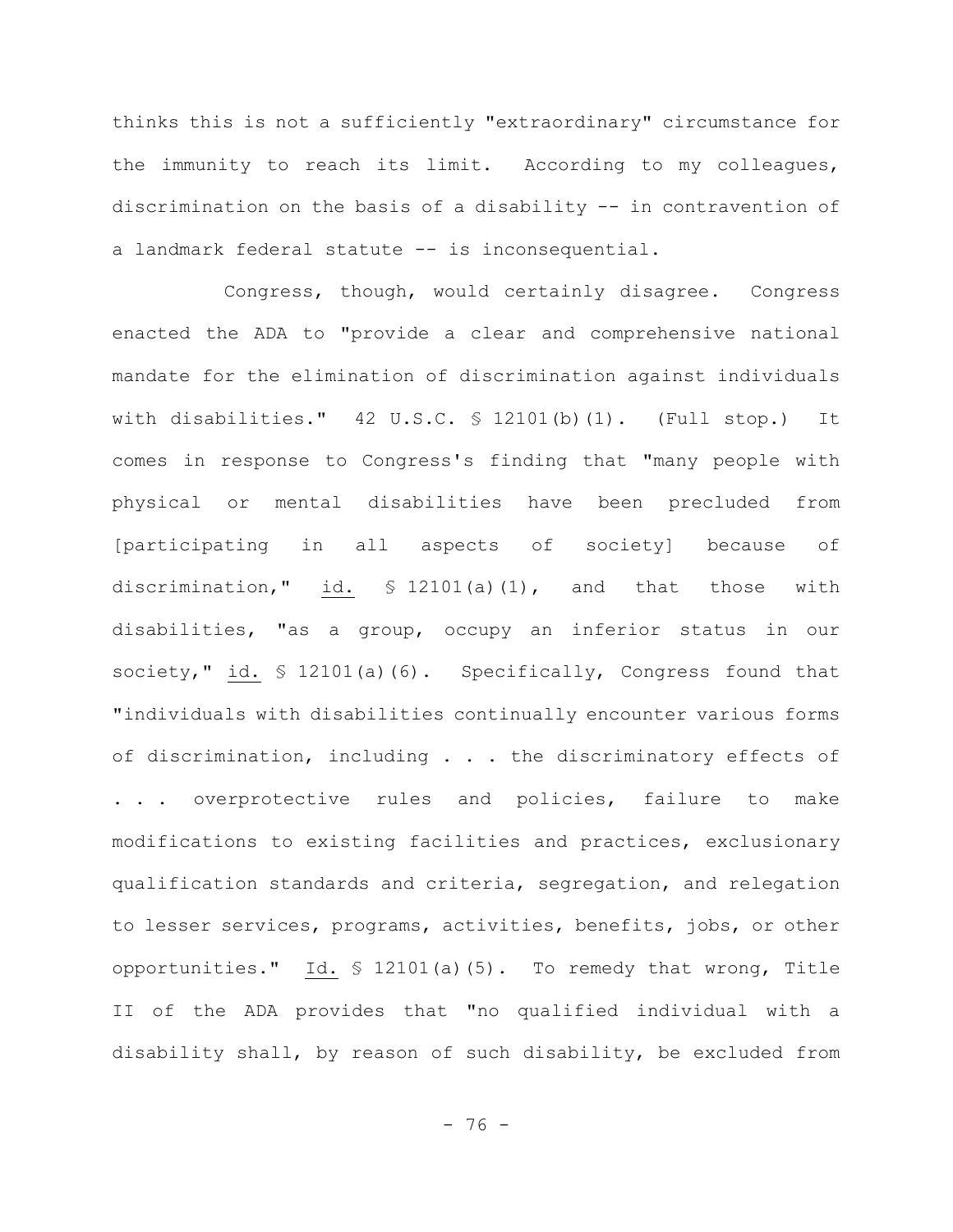participation in or be denied the benefits of the services, programs, or activities of a public entity, or be subjected to discrimination by any such entity." Id. § 12132.

That still isn't enough for my colleagues, though. They say that legislative rules subverting the ADA and discriminating against the disabled are somehow not "extraordinary" enough. Even though Congress explicitly found that people with disabilities were systematically discriminated against and enacted a law meant to put those individuals on equal footing. Even though Congress thinks that discrimination is a "serious and pervasive social problem." Id. § 12101(a)(2). And even though Congress passed the ADA with a seeming intent to reject the Supreme Court's refusal to consider disabilities a suspect classification akin to race. See Anita Silvers & Michael Ashley Stein, Disability, Equal Protection, and the Supreme Court: Standing at the Crossroads of Progressive and Retrogressive Logic in Constitutional Classification, 35 U. Mich. J.L. Reform 81, 111–15 (2002); see also 42 U.S.C. § 12101(a)(7) (2007) (describing the disabled as a "discrete and insular minority").<sup>26</sup>

<sup>26</sup> Though the 2008 amendments to the ADA removed the "discrete and insular" finding, the House Report reflects the amendment was not to discount the prior finding, but to correct misimpressions that the ADA was meant to have narrow applicability. See H.R. Rep. No. 110-730, pt. 2, at 8 (2008) (noting that Congress still believes that "individuals with disabilities 'have been faced with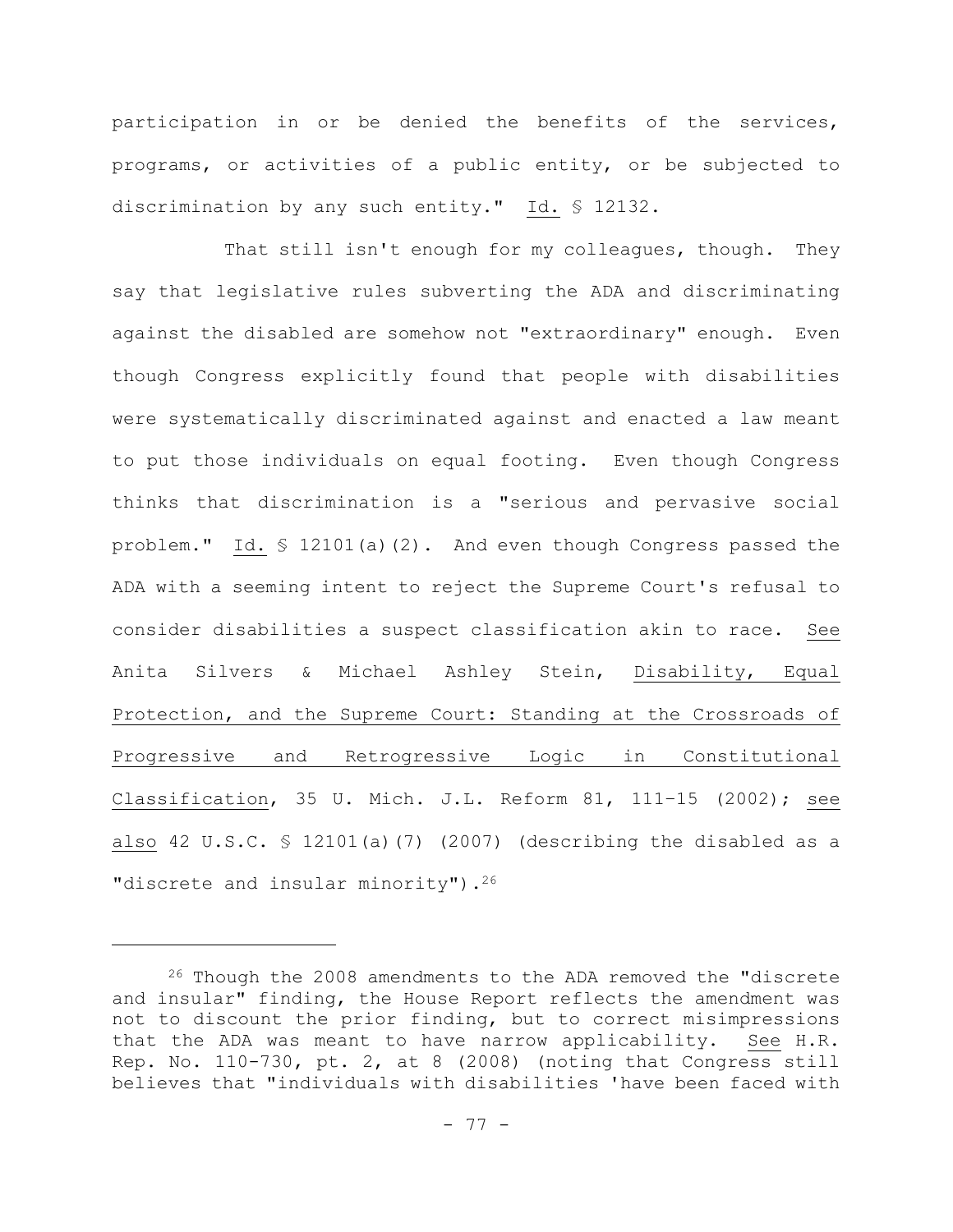Moreover, even taking the majority at its conclusion on this piece (even though it's flat-out wrong), there's one whopping interest the majority entirely ignores here: The interests of representative government. And as I've already detailed, we and the Supreme Court have repeatedly expressed a skeptical eye toward applying legislative immunity to legislative actions that effectively remove certain constituents' representative power in the government. See Powell, 395 U.S. at 506 n.26; Harwood, 69 F.3d at 634.

**4.**

Given those weighty interests at stake, one would expect a significant explanation for the extraordinary decision to exclude some duly elected representatives from their representative duties. Unfortunately, disappointment awaits: The Speaker does not submit particularly compelling countervailing reasons that representative government is furthered by the rule here. Rather, even a bare review of the Speaker's proffered reasons only further reveals the extraordinary nature of the rule's effect here.

restrictions and limitations, subjected to a history of purposeful unequal treatment, and relegated to a position of political powerlessness in our society, based on characteristics that are beyond the control of such individuals'").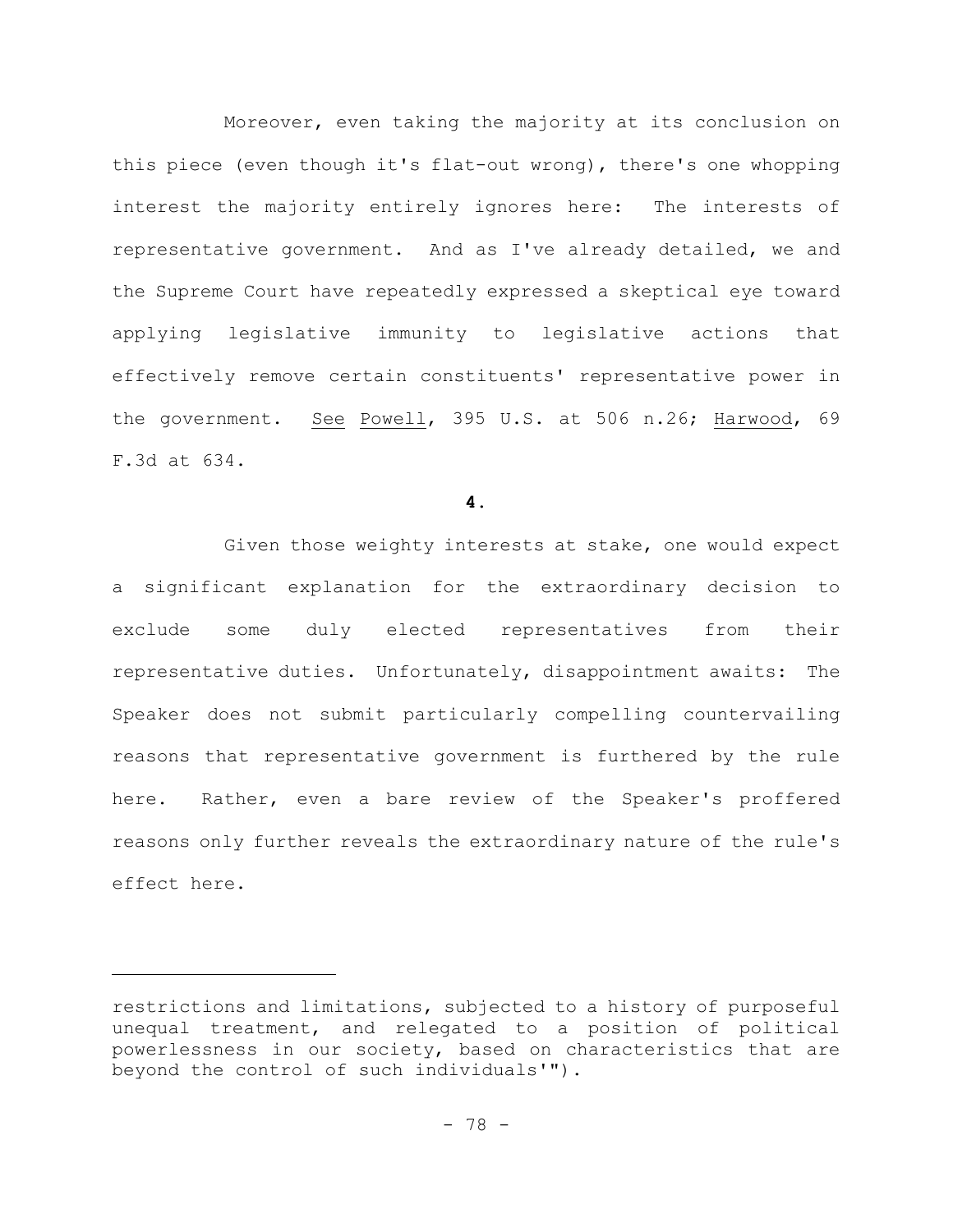At first, there were concerns in New Hampshire that a remotely held session of the legislature could face constitutional complications. But, in November 2020, the New Hampshire Supreme Court made clear that no such issues existed. Op. of the Justs., 247 A.3d 831, 840 (N.H. 2020).

So, since then, the House has claimed logistical issues in having remote sessions. According to the Clerk of the House, he lacks enough staff with the technological savvy or bandwidth to manage "monitor[ing] remote technology" to "record votes during the session." The Clerk also claims there are "substantial concerns that recording the votes remotely would be problematic," since the clicker used to record votes cannot be used offsite. He speculated about the potential that votes are not appropriately counted, or that some technological issue might result in improper vote counting. Yet, in the in-person sessions the House held back in 2020, the House had technical issues with voting, including some that resulted in multiple instances of vote-count errors.

As another reason against permitting remote participation, the Speaker apparently still claims (nearly eighteen months into the pandemic) that he has yet to figure out the technical logistics of remote participation. But he has not detailed any efforts made toward doing so. And, in February 2021 (nearly three months after constitutional concerns were answered),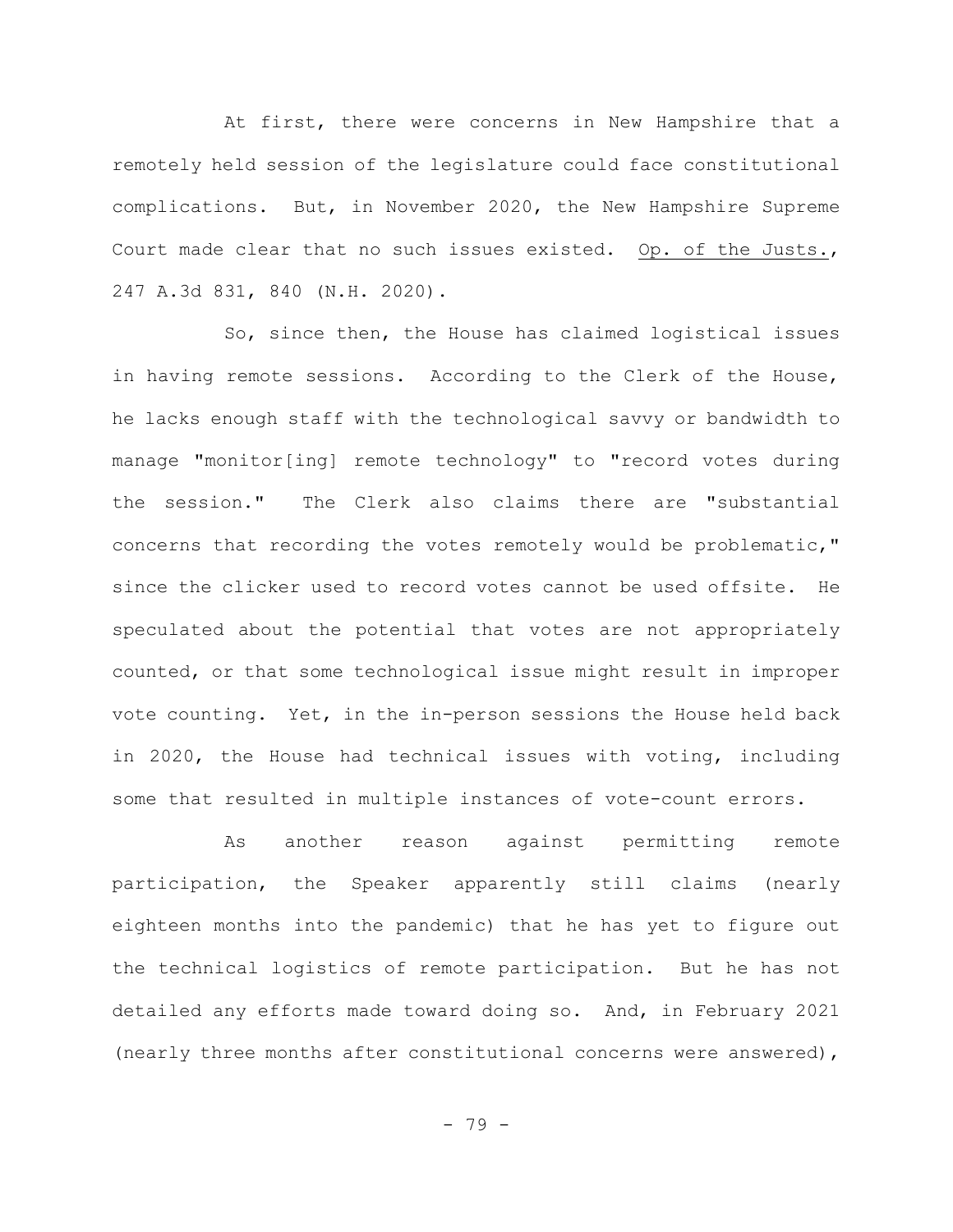the Clerk of the House testified that he hadn't seen any communications detailing attempts to work with a vendor to get remote participation up and running. What is clear is that the Speaker's IT woes could be cured with an appropriate contract.

The Speaker also claims this rule is integral to ensuring that the body conducts its business "in the public view, so citizens may observe the proceedings, including debate, amendment, and voting, and the environment in which legislators operate." Remote participation, the Speaker contends, "diminishes the public's ability to observe these individuals to ensure, for example, that their votes are not being inappropriately influenced by persons off-screen." Yet House committee hearings have included remote participation, even though the same concerns would seemingly apply there.

These criticisms are not meant to question that there may be legitimate reasons not to permit elective remote participation. They merely highlight the fact that there is no grave legislative concern pushing the opposite scale here for those representatives who claim to be forced, due to their disabilities, to choose between fulfilling their duties and a significant risk of death. And, it goes to show the truly extraordinary character of the legislative action here: effective ouster of some duly elected representatives based on selective reasoning.

 $- 80 -$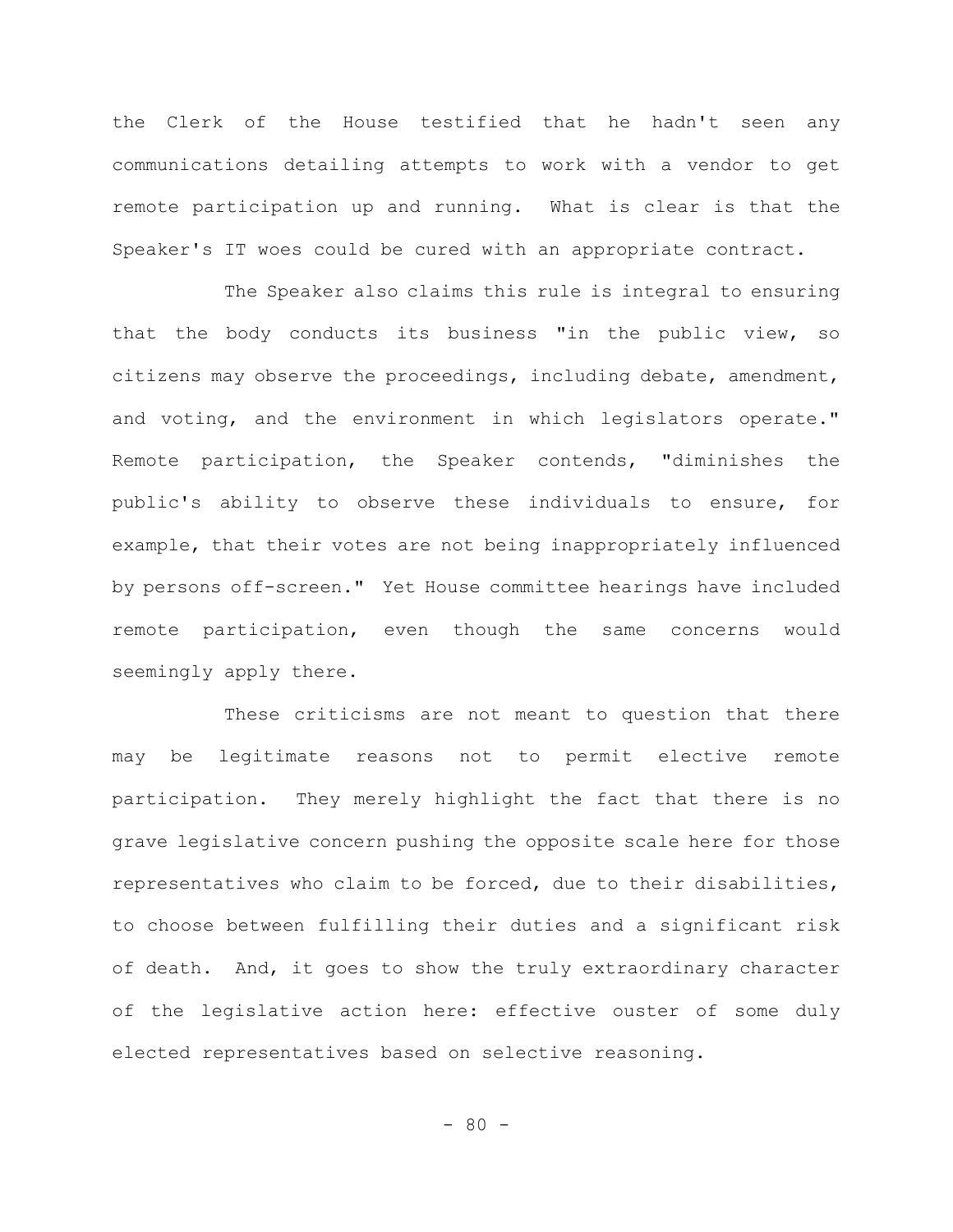Still, the Court's brush-off of disability-based discrimination and resulting disenfranchisement is not the only flaw in the analysis. Perhaps even more troubling than my colleagues' ultimate conclusion is how they get there. I see at least four infirmities, which I'll explain in turn.

## **A.**

The first three fall into a general bucket of ways in which the majority tries to discolor the arguments made by the plaintiffs.

First, the majority hamstrings the extraordinarycharacter argument by insinuating it is waived, but just without saying so. Starting the discussion by noting that this argument was supposedly "barely developed in the District Court or before the panel," ante at 54, my colleagues lead off an attempt to make short shrift of this significant argument. Yet, they avoid saying that the plaintiffs in fact waived the argument. And rightfully so given that the plaintiffs took up three pages of their opening brief to the panel on this issue, and because we've entertained in the past arguments less developed than the one here.

Second, the majority also tries to bruise the argument by emphasizing that this case arises from a request for "emergency relief." Yet it points to no authority on why the extraordinary

- 81 -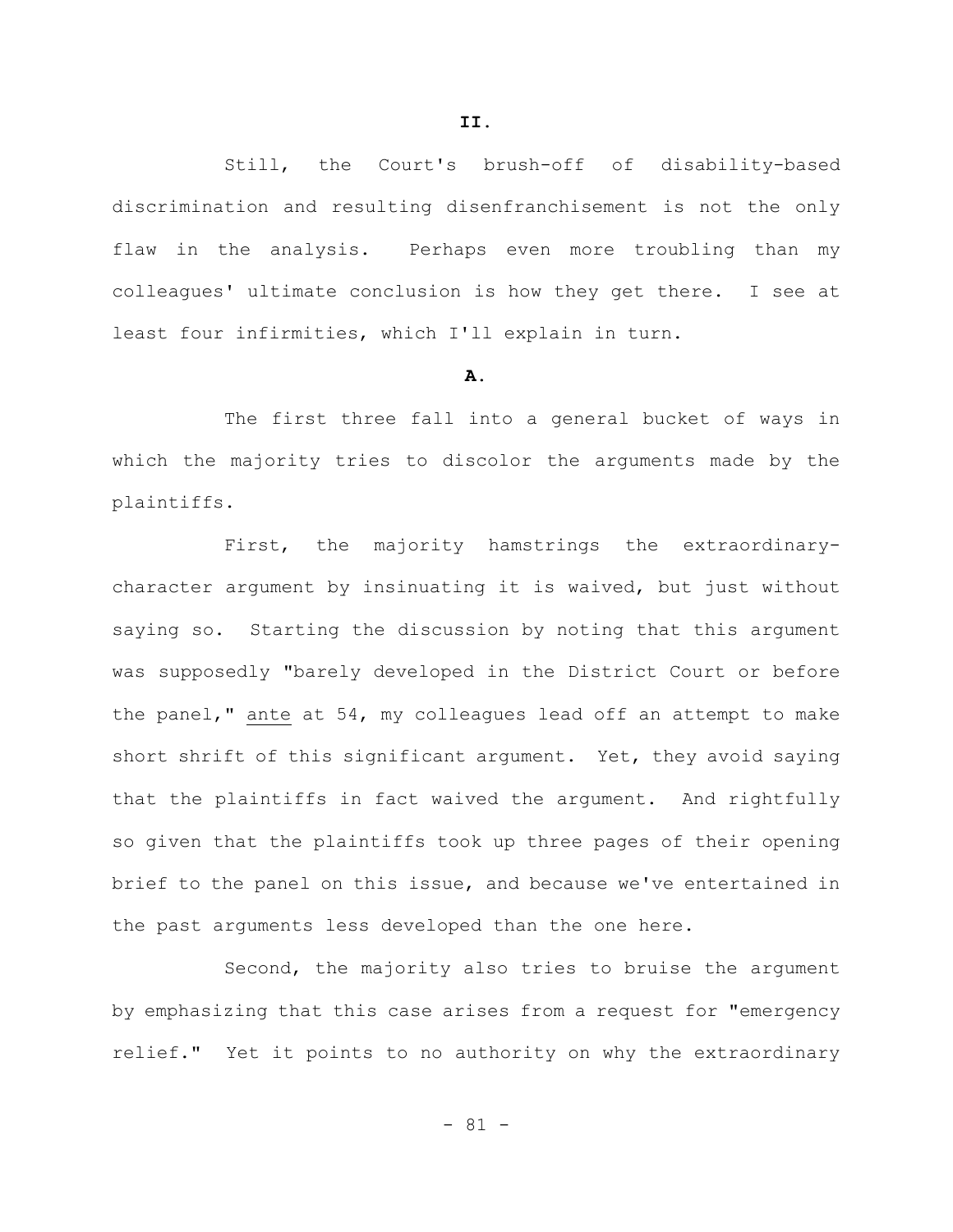relief of a preliminary injunction should be relevant to the purely legal question of whether the plaintiffs are likely to succeed (as the majority acknowledges, see ante at 17-18). Indeed, the equitable-balancing parts of the preliminary-injunction analysis are not at issue here. And, in any event, it was the Speaker who raised legislative immunity as a full bar not just to the preliminary injunction, but, effectively in turn, the action as a whole.

And third, in an effort to throw the reader off the trail of the extraordinary-character exception, the majority picks and chooses the relevant examples of extraordinary-character hypotheticals laid out by courts. It focuses in on the most egregious examples from Kilbourn: a legislature that "exectu[es] . . . the Chief Magistrate of the nation, or . . . assum[es] the function of a court for capital punishment." 103 U.S. at 204–05. True, those examples of a legislature on a murderous tear pale to a certain extent in comparison to the issues here. (Though it is important to note that the plaintiffs here alleged they were forced to choose between death and fulfilling their duty as an elected legislator. So it's not that far afield from Kilbourn's examples.) But the majority noticeably neglects to mention that a panel of this court suggested that a "legislature that votes to allow access to its chambers to members of only one race or to adherents of one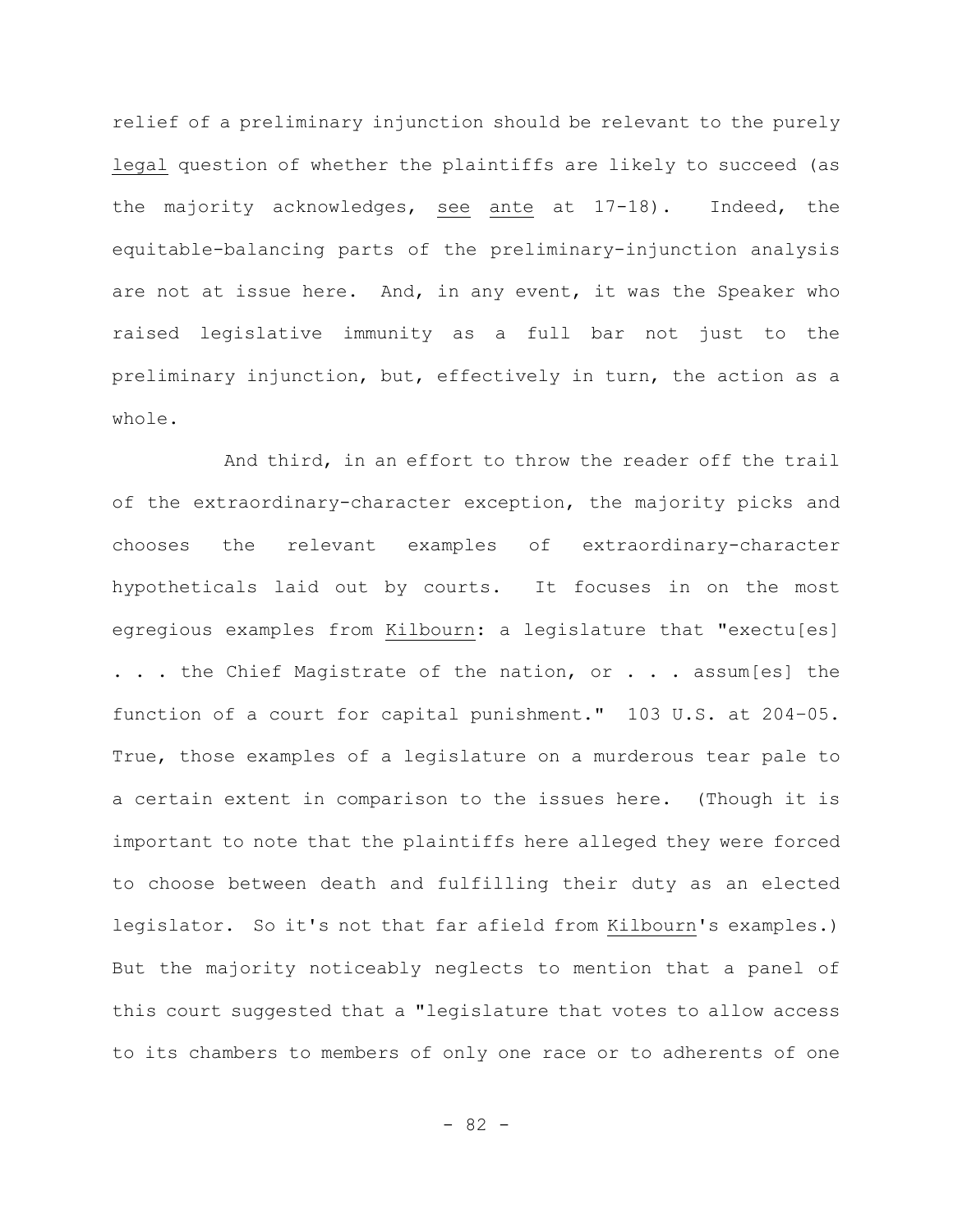religion" might veer into the orbit of the extraordinary-character exception. Harwood, 69 F.3d at 634. Curiously so given how that hypothetical rings awfully close to what the plaintiffs claim here.

**B.**

The most menacing problem with the analysis is how my colleagues shrug off the impact of this ruling on later cases. Rest assured, my colleagues claim, we need not concern ourselves with the horrifying hypotheticals heralded by the plaintiffs as the next discriminatory legislative rules because they are not this case. See ante at 57-58. They say we can cross that bridge another day because this decision is limited to no more than the facts of this case.

Poke at those assurances a little, however, and they dissipate into thin air. Rather, when we line up our so-called parade of horribles, it becomes clear that the majority's rule - immunizing conduct that "does not, on its face, target any class of legislators," ante at 56 -- will give no room for subsequent panels of this Court to address those hypotheticals. The Court instead opens the floodgates to a host of rules that are designed to oust various subsets of legislators based on a host of protected characteristics, just so long as the other legislators are clever enough to craft them in an ostensibly neutral way.

- 83 -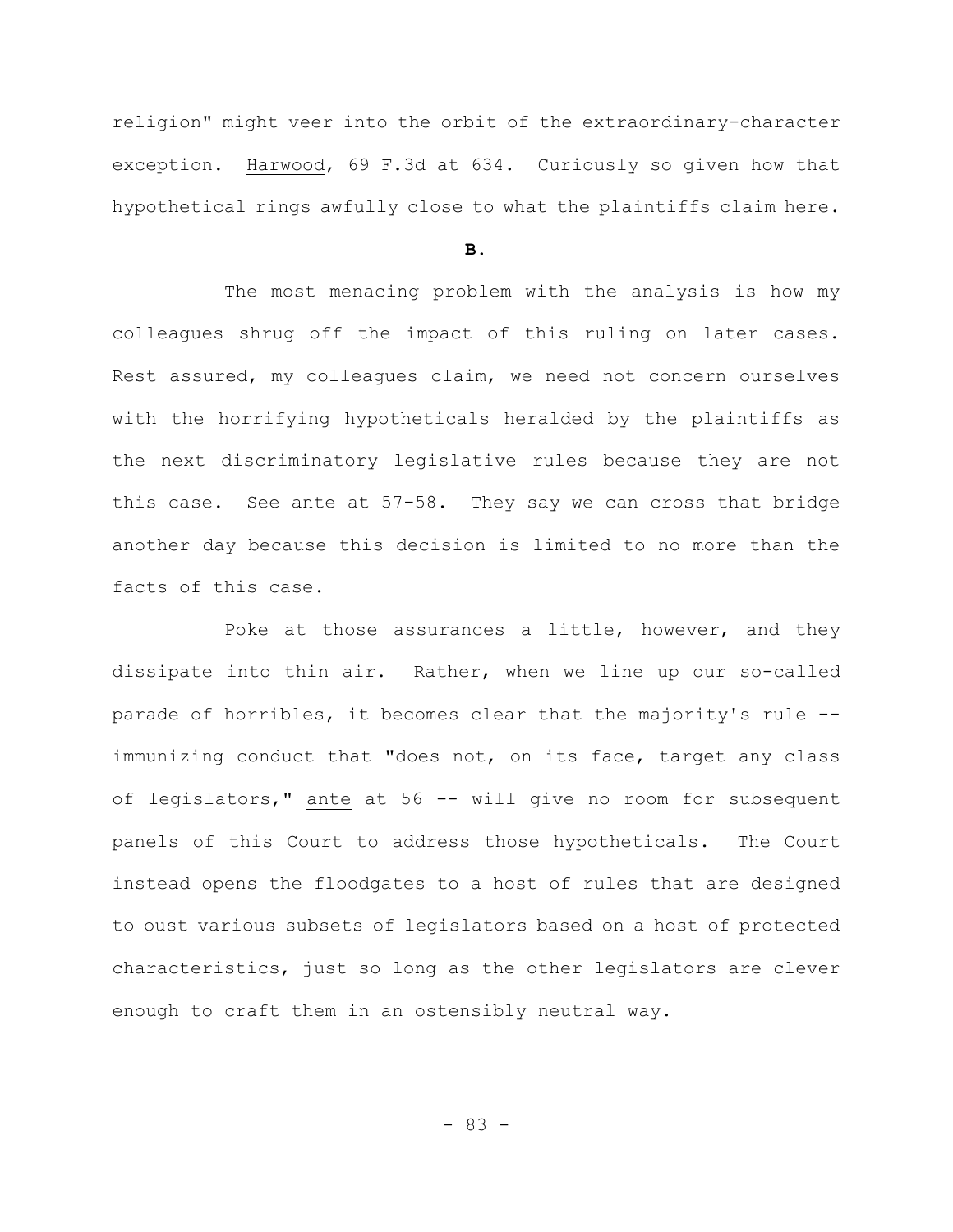Take, for example, the following legislative rules

governing the voting process:

- A rule that all members must stand to address the legislative body, but one of the members is wheelchair bound;
- A rule prohibiting the use of any electronic devices on the voting floor, but a member needs a hearing aid;
- A rule prohibiting service animals from entering the floor during a session, but a member requires one;
- A rule prohibiting a sign-language interpreter from entering the floor during a session of the body, but a member requires an interpreter.

All are facially neutral but would effectively bar select representatives from fulfilling their representative duties. So, my colleagues say, absolute legislative immunity would apply. Tough luck for any representative (or her constituent) who thought, like Congress, that a wheelchair shouldn't limit the right to serve as an elected representative.

And those are just some of the hypotheticals related to disabilities. Take a few more for-examples: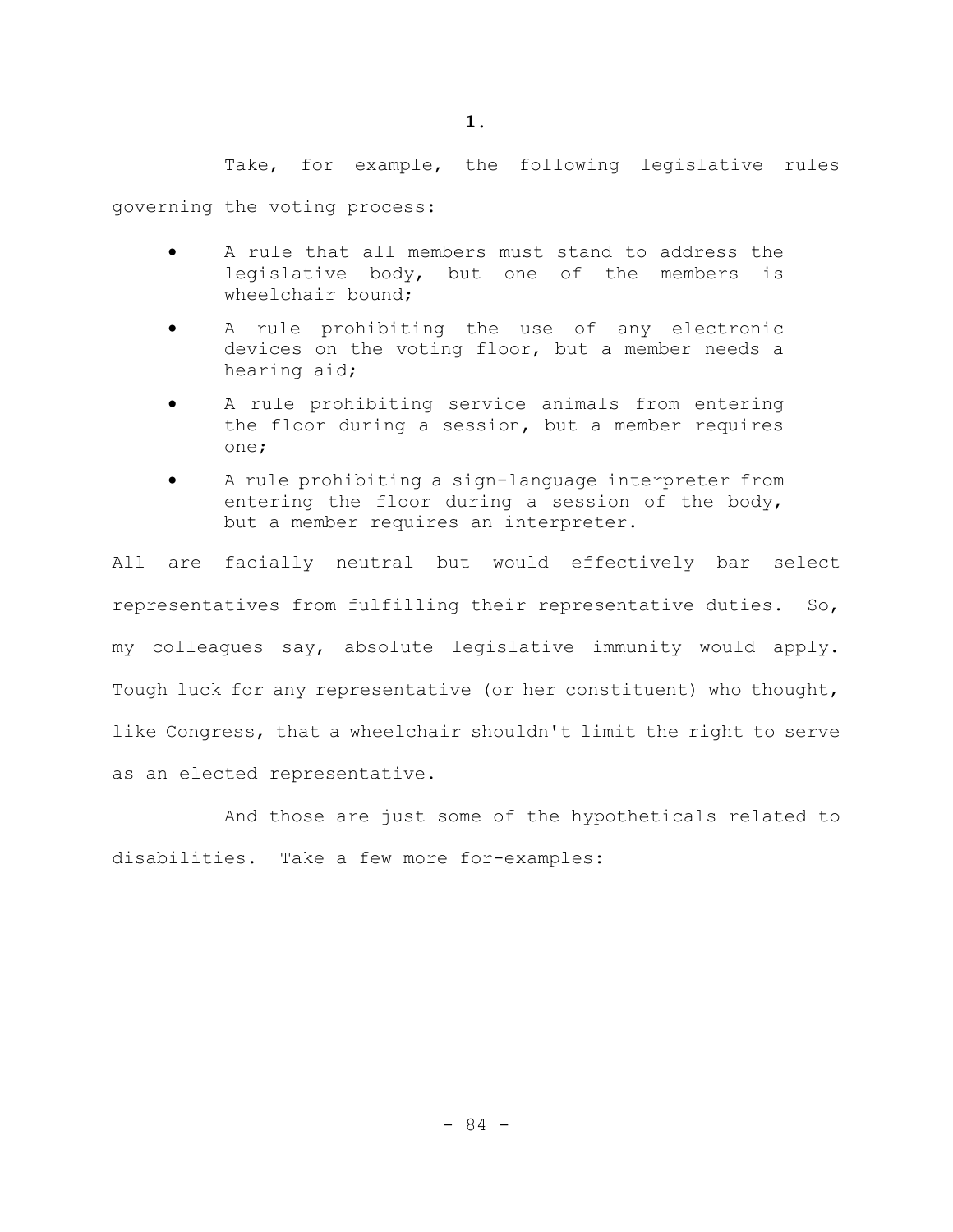- A rule prohibiting a representative from wearing any headwear,  $27$  but certain members adhere to a religion that requires doing  $so^{28}$ ;
- A rule prohibiting facial hair, but certain members' religions prohibit them from shaving<sup>29</sup>;

 The New Zealand Parliament also faced controversy when it booted a member who hailed from one of New Zealand's Indigenous cultures for failing to wear a European-style necktie and instead donning a traditional pendant. See Natasha Frost, He Calls the Tie a 'Colonial Noose.' Now Parliament Says It's No Longer Mandatory, N.Y. Times (Feb. 10, 2021), https://www.nytimes.com/ 2021/02/10/world/asia/new-zealand-rawiri-waititi-tie.html.

<sup>28</sup> Again, not an uncommon practice. For example, many observant Jewish men wear a yarmulke or kippah. See The Pluralism Project at Harvard University, Kippah (2022), https:// pluralism.org/kippah. As a matter of religious practice, Sikh men wear turbans, and Sikh women wear long head scarfs called a chunni. See The Pluralism Project at Harvard University, The Five K's at 1 (2020), https://pluralism.org/files/pluralism/files/the\_five\_ ks.pdf. Many Muslim women wear a hijab, another type of religious head covering. See The Pluralism Project at Harvard University, Women in Islam at 1, 3 (2020), https://pluralism.org/files/ pluralism/files/women\_in\_islam.pdf.

<sup>29</sup> These would include, for example, adherents of Ultra-Orthodox or Hasidic Judaism, certain denominations of Islam, Sikhism, or Rastafarianism. See Dawinder S. Sidhu, Religious Freedom and Inmate Grooming Standards, 66 U. Miami L. Rev. 923, 939 (2012) (collecting sources).

<sup>27</sup> Rules of legislative procedure requiring particular clothing are not all that uncommon, even though my colleagues claim I have lined up a string of "hypotheticals concerning neverundertaken legislative acts." Ante at 58. Starting in 1837, the U.S. House of Representatives had a blanket rule banning members from wearing headwear in the chamber. Cong. Globe, 25th Cong., 1st Sess. 31 (1837); see Rules of the House of Representatives, 115th Cong., Rule XVII, cl. 5 (2017). It wasn't until 2019 that an exception was made for religious headwear. H.R. Res. 6, 116th Cong.,  $$ 102(x) (2019)$ .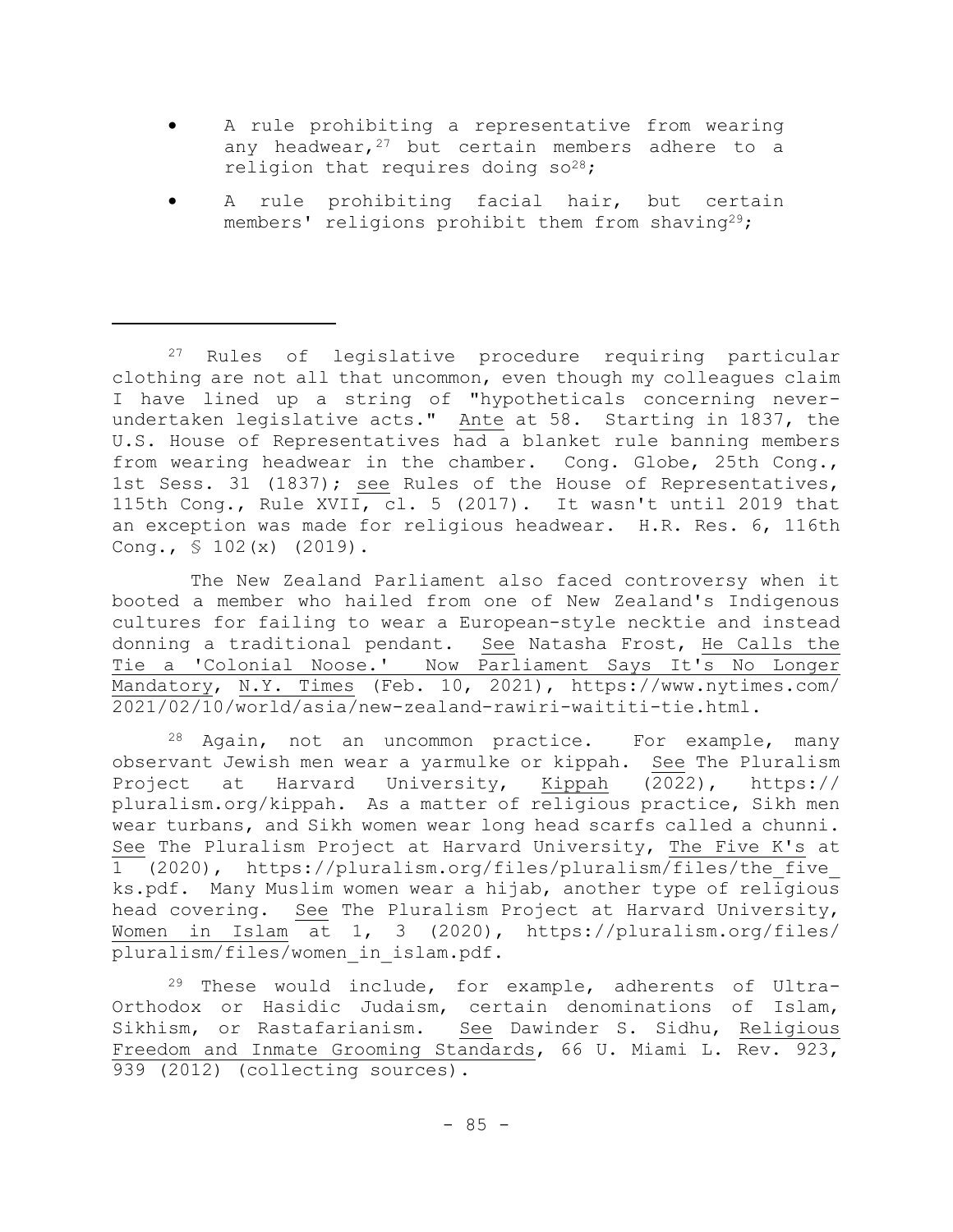A rule requiring that all sessions be held on Saturday mornings, but some members are Jewish and observe Shabbat.<sup>30</sup>

According to the majority, since all of these rules "on [their] face[] do[] not take aim at any class of legislators," then absolute legislative immunity would apply. Another bad break for those who thought that there was no religious litmus test for serving as a representative. Especially tough considering that, in Harwood, we specifically noted (and forgive me for repeating this but it's important) that "a hypothetical legislature that votes to allow access to its chambers to members of only one race or to adherents of only one religion" might just rise to the level of the extraordinary-character exception. 69 F.3d at 634. My colleagues, of course, provide no explanation of how we square that up.

Instead, my colleagues caveat that this is a case addressing "a decision to follow -- rather than depart from - existing House rules . . . " Ante at 56. There's no discrimination to worry about here, they assure us, because this case "involves adhering to existing rules rather than making new

<sup>30</sup> In case the reader is unfamiliar, some followers of Judaism "keep Shabbat" and must refrain from any labor from sunset Friday to sunset Saturday. See The Pluralism Project at Harvard University, Keeping Shabbat at 1 (2020), https://pluralism.org/ files/pluralism/files/keeping\_shabbat.pdf.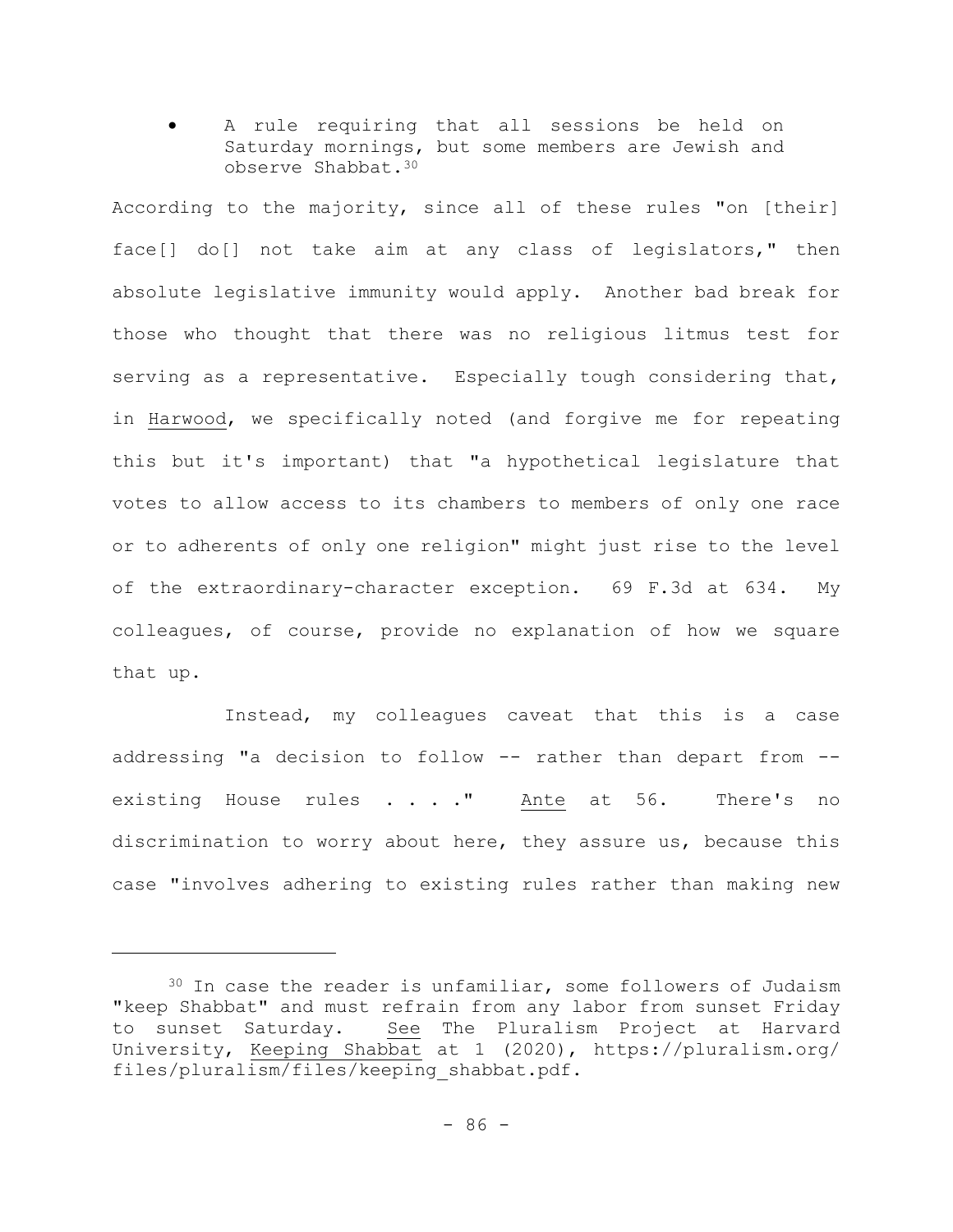ones." Id. As with their other consolations, this one, too, rings hollow. My colleagues fail to explain why we should turn a blind eye to discrimination simply because it is based on an established practice within a legislative chamber. They also offer no principled reason why the House's choice to continue to adhere to a pre-existing rule -- in the face of claims that this rule discriminates against the disabled -- somehow lessens the potential for nefarious intent compared to a choice to enact a new rule.

Nor does their distinction alleviate the harm identified by many of these hypotheticals. For one example, as I noted, the U.S. House of Representatives banned headwear in the chamber from 1837 to 2019. And it didn't lift that rule until the first two Muslim-American women were elected to that chamber, and one of them wears a religious headscarf. $31$  Had a majority of the U.S. House members in January 2019 chosen to simply adopt the old rules without change, then, according to the majority, that representative and her thousands of constituents would be out of luck and barred from the federal courts. The same goes for any

<sup>31</sup> Michelle Boorstein, Rep. Ilhan Omar Prompts New Rule That Allows, for the First Time in 181 Years, Head Coverings on House Floor, Wash. Post. (Jan. 4, 2019), https://www.washingtonpost.com/ religion/2019/01/04/rep-ilhan-omar-prompts-new-rule-that-allowsfirst-time-years-head-coverings-house-floor/.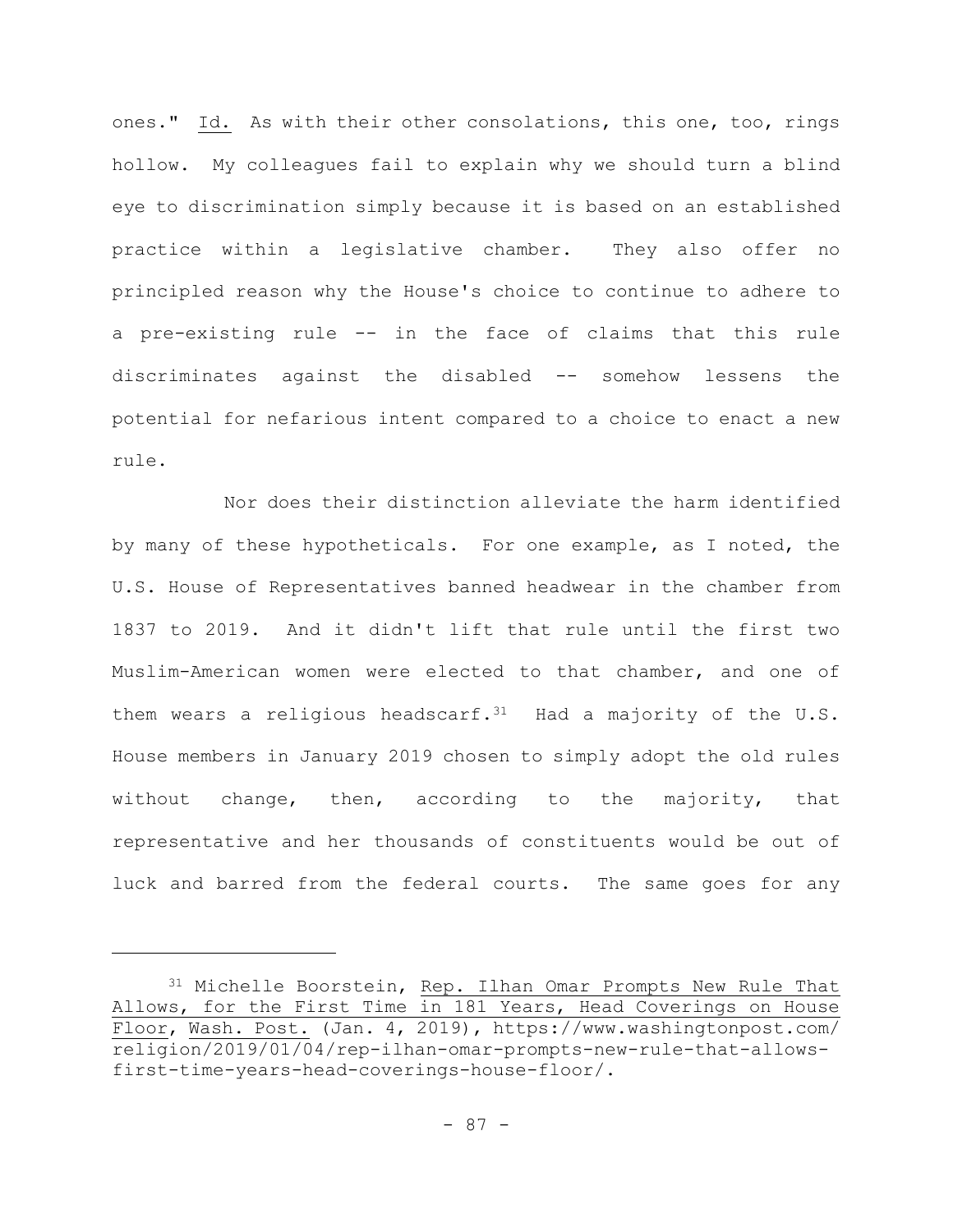newly elected wheelchair-bound representative to the House in New Hampshire and her constituents: The current House Rules require that a member must "rise from his or her seat" to "speak in debate, make a motion, or deliver any matter to the House." 2021-2022 Rules of N.H. House of Representatives, R. 11. As I've detailed, immunizing these effective ousters flies in the face of the purpose of legislative immunity.

Tellingly, the Speaker has no response to these hypotheticals that are not so far afield. Indeed, at oral argument, the Speaker clarified that challenges to the hearingaid and service-animal hypotheticals would be barred by absolute legislative immunity. And the majority apparently agrees, as its telling offers no wiggle room for facially neutral rules governing legislative procedure that are mere backhanded efforts at discriminatory ousters.

Recognizing the shocking impact of his rule but of course trying to deflect, the Speaker contends that these hypothetical rules may not be integral to the legislative process in that they affect the way that legislators speak, debate, and vote, and thus do not gain absolute immunity. Yet it takes no Walt Disney-level imagination to conjure up random reasons a legislature might provide that would attach the hypothetical rules to the so-called integral aspects of the legislative process. A legislature could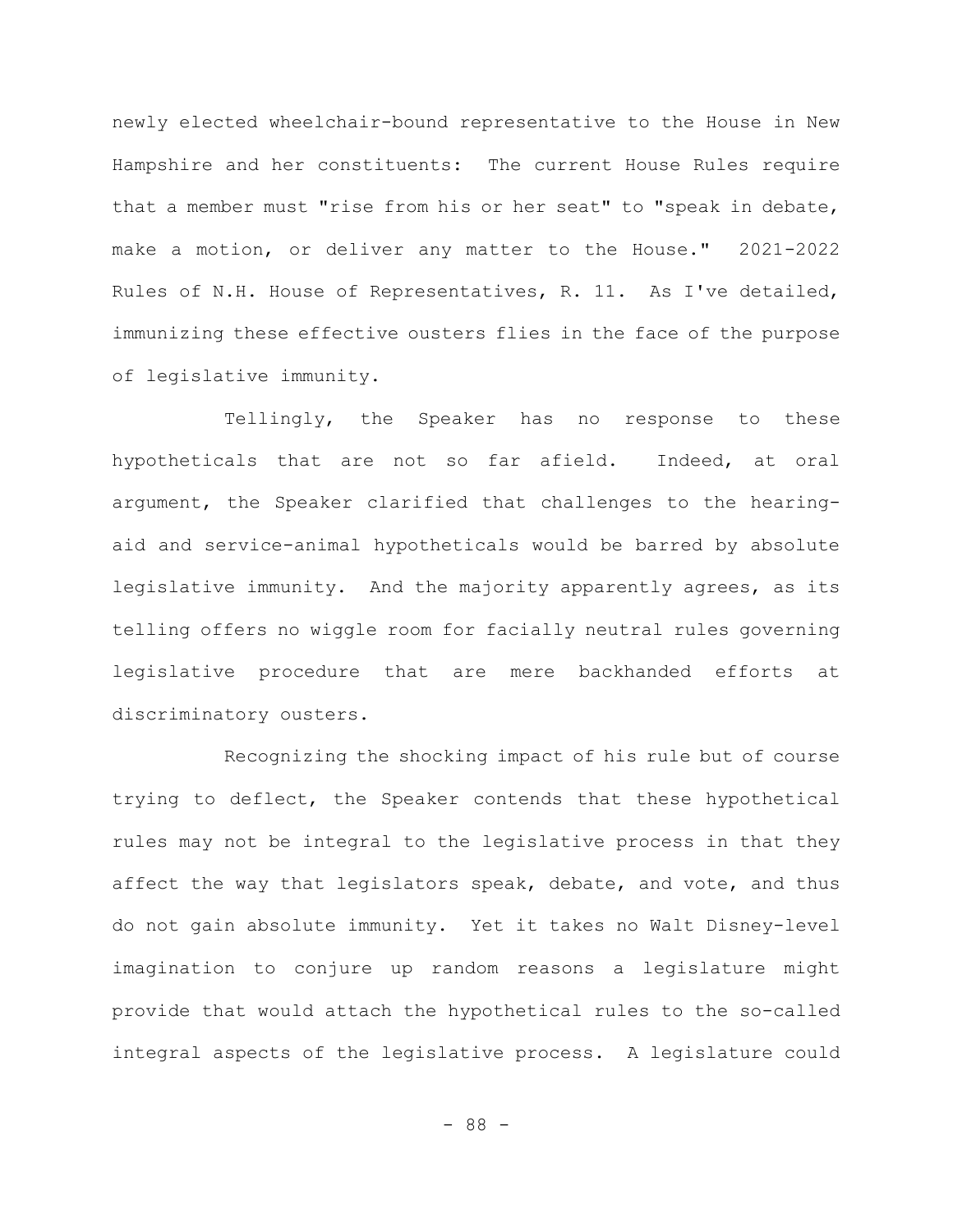ban all electronic devices for security purposes, or because they tend to interfere with the vote-counting system. It could ban service animals because they supposedly distract from the legislative process. It could ban all non-legislators including sign-language interpreters from the floor for the same reasons offered in Harwood. It could ban headwear or facial hair out of some belief that it is necessary for decorum or security (e.g., hidden weapons).<sup>32</sup> And, following on from the Speaker's contentions about public access here, it could hold legislative sessions only on Saturday mornings because it has concluded that is the time most accessible to the public.

Again, the majority tell us to fear not. For in its telling, when these cases come along, we can be "sensitive to context." Ante at 57. Yet that consolation, too, falls apart when meshed with other Supreme Court precedent on legislative immunity. As the Court has said, "[t]he claim of an unworthy purpose does not destroy the [legislative] privilege." Tenney, 367 U.S. at 377; see also Bogan v. Scott-Harris, 523 U.S. 44, 54– 55 (1998). According to the Supremes "it [is] not consonant with our scheme of government for a court to inquire into the motives

<sup>32</sup> See 10 Reg. Deb. 2163 (1833) (statement of Rep. Patton) (calling the practice of wearing hats in the House chamber "indecorous").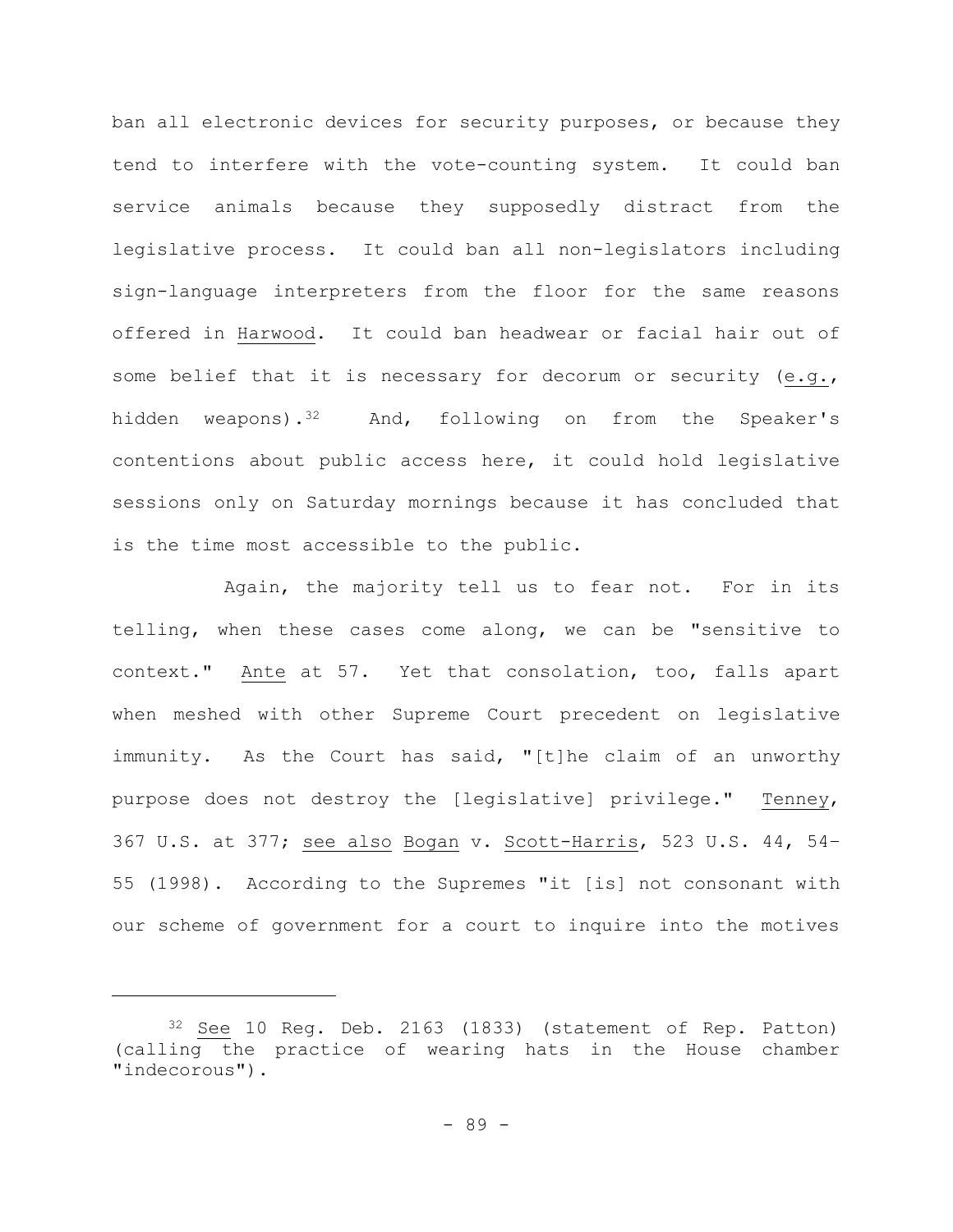of legislators." Tenney, 367 U.S. at 377; see also Johnson, 383 U.S. at 184–85 (holding a criminal prosecution for bribery could not inquire into a legislator's motive for legislative action under the Speech or Debate Clause). So, again, the majority's rule may appear a simple solution to this case. But it may well doom the next case where there is some suspicion of a facially neutral rule driven by "abuse." See ante at 57. When we turn to that case, lo and behold, we might be forbidden to inquire into the motives of the particular legislative action. See Bogan, 523 U.S. at 54–55; Tenney, 367 U.S. at 377. So in practice, the majority's rule here likely means that legislative immunity is sacrosanct and will bar any suit based on any facially neutral legislative rule, regardless of its impact on our representative democracy.

## **2.**

Attempting still to distance this case from its clear implications, the majority casts blame on the plaintiffs for suing a legislator directly as opposed to a non-legislator employee within the House, such as a doorkeeper.  $33$  See ante at 56. My

<sup>&</sup>lt;sup>33</sup> My colleagues' suggestion that the extraordinary-character exception should not apply here because this is a suit against a legislator (and not an employee) is more smoke and mirrors. Indeed, the Supreme Court's hypotheticals in Kilbourn, as well as our hypotheticals in Harwood, would also probably leave someone else to sue. But the point is that a legislator does not enjoy legislative immunity when the action at issue is of an extraordinary character. See Kilbourn, 103 U.S. at 204 (noting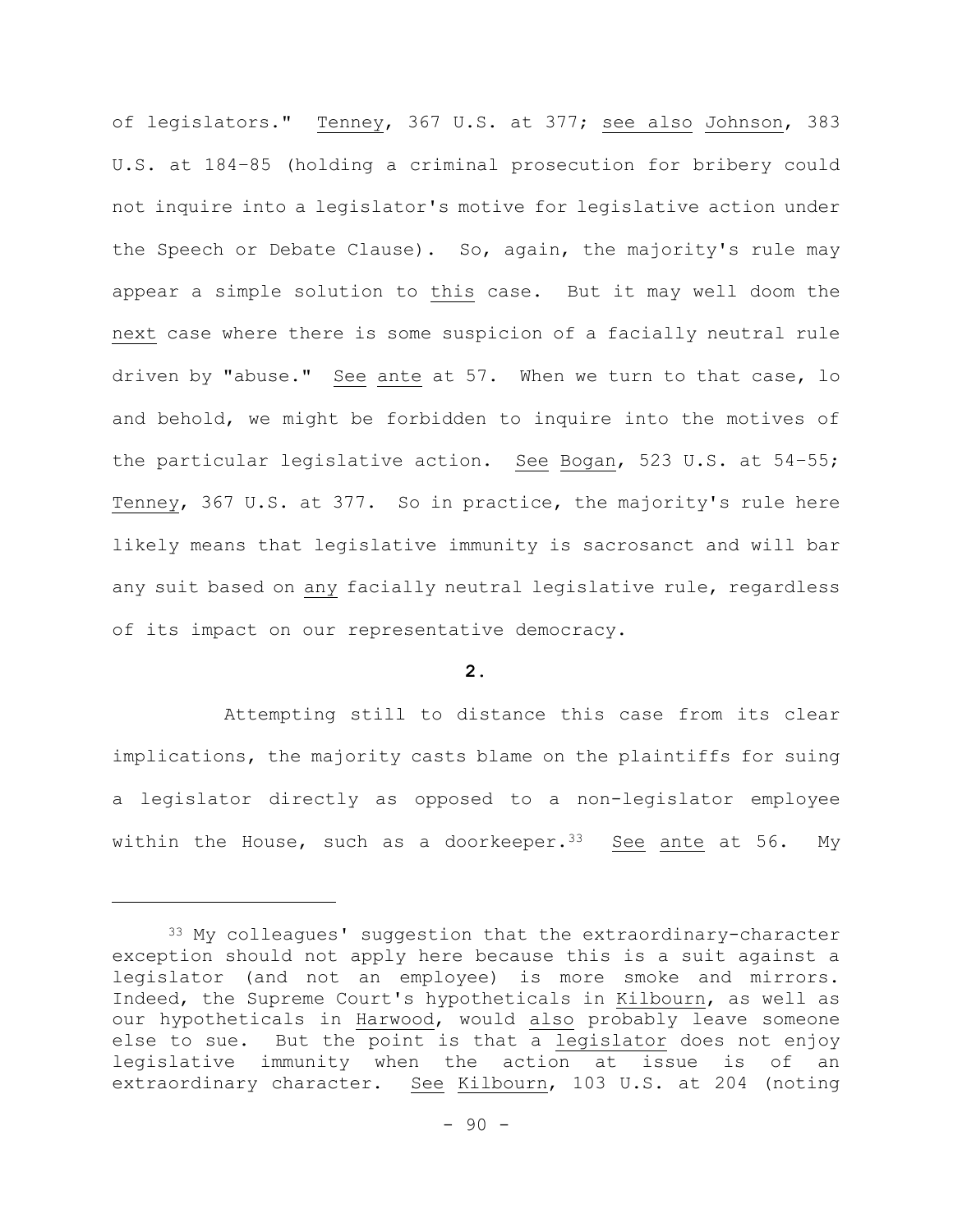colleagues suggest that the plaintiffs' suit could have proceeded against a doorkeeper without facing the bar of legislative immunity. See id. (citing Powell, 395 U.S. at 504–06). But the Powell Court, as I've already noted, explicitly carved out the possibility of whether the plaintiffs there "would be entitled to maintain this action solely against members of Congress where no agents participated in the challenged action and no other remedy was available." Id. at 506 n.26. And in Powell, the plaintiff could sue the Clerk, Sergeant at Arms, and Doorkeeper because they each took action to enforce the rule directly against the Congressman. See id. at 504. Here, though, who should the plaintiffs have sued instead? When asked at oral argument, the Speaker said there is no one else to sue -- this is "a selfexecuting rule." And my colleagues, similarly, have no answer. Instead, they take Powell for its support but toss away its limitation.

My colleagues also fail to recognize the bind their rule puts would-be plaintiffs in when combined with our prior precedent. Suggesting that the plaintiffs should have sued a House employee

that there may be actions "of an extraordinary character, for which the members who take part in the act may be held legally responsible" (emphasis added)). The extraordinary-character exception applies (as its name suggests) as an exception to the typical rule that legislative immunity would bar suit.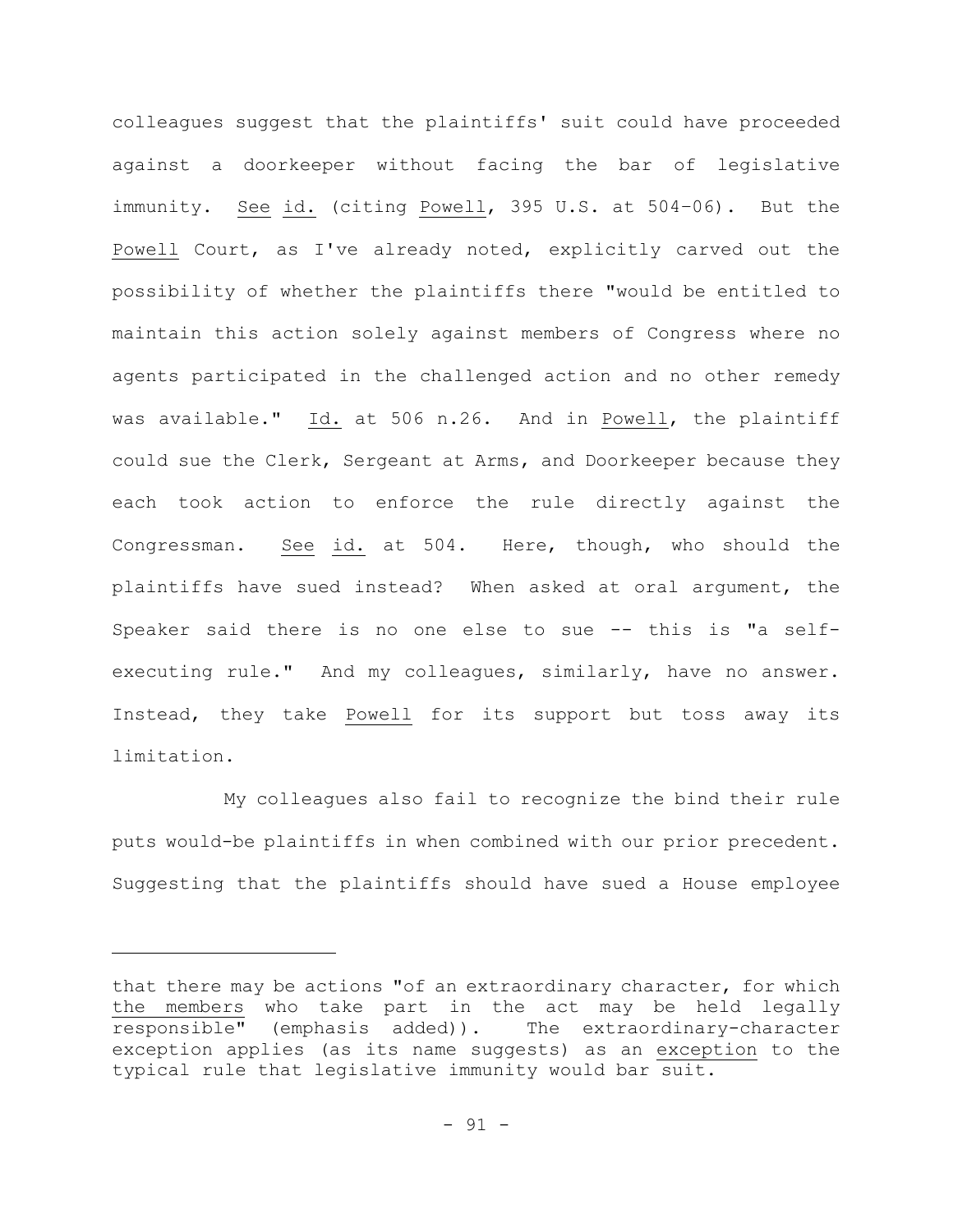instead, they nonetheless ignore the fact that we held in Harwood that the doorkeeper sued there could also claim legislative immunity since he "did nothing more or less than to interpret and enforce" the legislative rule at issue. 69 F.3d at 631; see id. at 635 (holding that all defendants could assert the immunity); id. at 641–43 (Lynch, J., dissenting) (critiquing the majority's conclusion that the doorkeeper could assert legislative immunity). So, under this Court's precedent, plaintiffs can sue neither the legislator nor the non-legislator enforcer of a rule.<sup>34</sup> Which further underscores the immense scope of the immunity the majority's rule sets up here.

\* \* \*

The problem with the majority's telling here is that it has no limiting principle at all. Instead, it gives carte blanche to legislatures to strategically silence legislative opponents - and effectively disenfranchise their constituents -- so long as they can conjure up some facially neutral rationale for the rule. I cannot concur in giving such wide latitude at the expense not only of other legislators (and solely on the basis of their

<sup>34</sup> That is so notwithstanding pre-Harwood Supreme Court precedent seemingly to the contrary. See, e.g., Markham Concepts, Inc. v. Hasbro, Inc., 1 F.4th 74, 83 (1st Cir. 2021) (noting that arguments that a panel "misconstrued then-existing Supreme Court precedent" generally won't fly as an exception to the law-of-thecircuit rule).